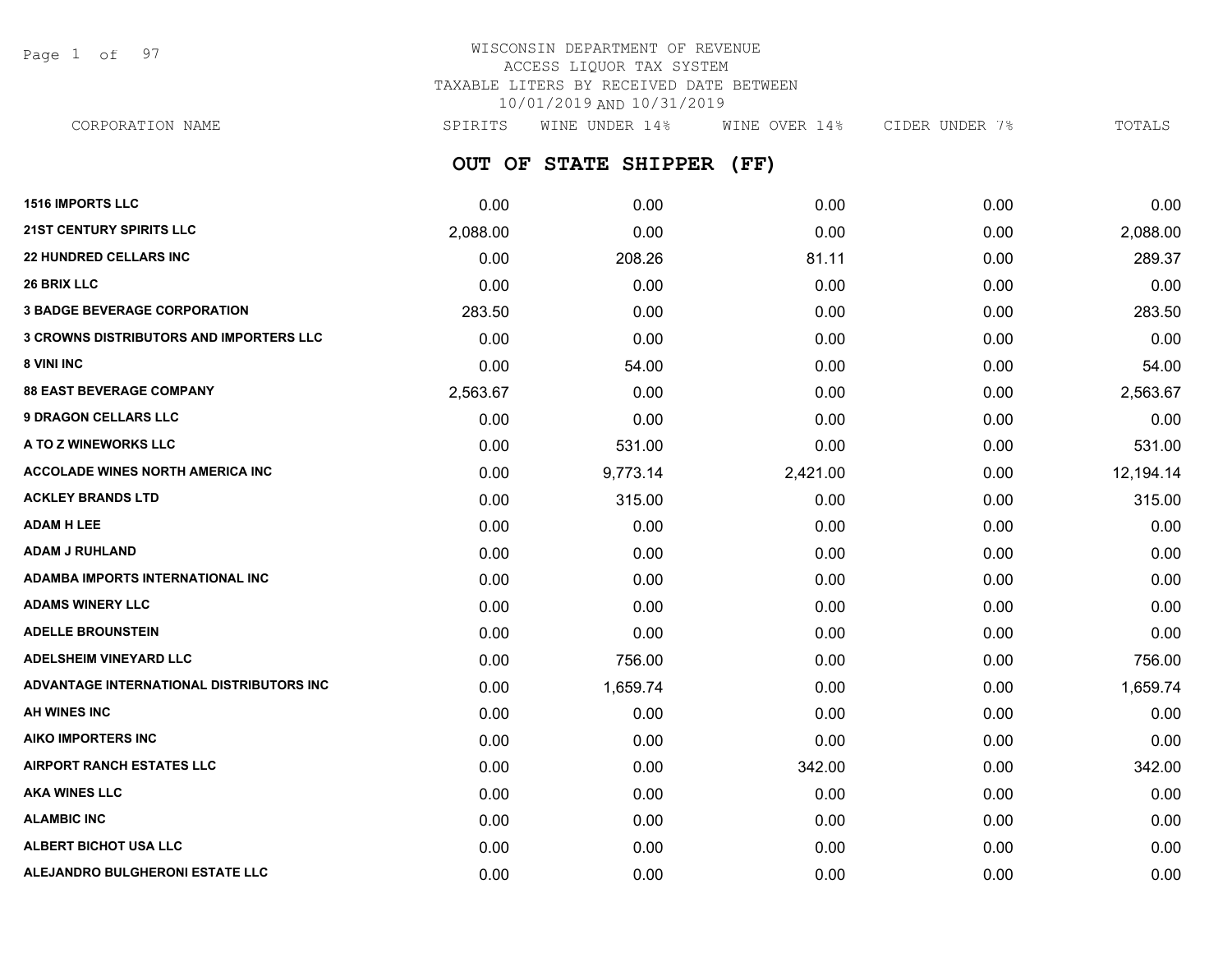Page 2 of 97

| CORPORATION NAME                       | SPIRITS  | WINE UNDER 14% | WINE OVER 14% | CIDER UNDER 7% | TOTALS   |
|----------------------------------------|----------|----------------|---------------|----------------|----------|
| ALEXANDRIA NICOLE CELLARS LLC          | 0.00     | 0.00           | 504.00        | 0.00           | 504.00   |
| ALL BRAZILIAN IMPORT & EXPORT INC      | 0.00     | 0.00           | 0.00          | 0.00           | 0.00     |
| ALLIED IMPORTERS USA LTD               | 0.00     | 0.00           | 0.00          | 0.00           | 0.00     |
| <b>ALLORO VINEYARD INC</b>             | 0.00     | 0.00           | 0.00          | 0.00           | 0.00     |
| <b>ALLTECH'S BEVERAGE DIVISION LLC</b> | 234.00   | 0.00           | 0.00          | 0.00           | 234.00   |
| <b>ALPHA &amp; OMEGA WINERY LLC</b>    | 0.00     | 0.00           | 0.00          | 0.00           | 0.00     |
| ALPHA MARKETING NETWORK INC            | 0.00     | 0.00           | 0.00          | 0.00           | 0.00     |
| <b>ALTAMAR BRANDS LLC</b>              | 0.00     | 0.00           | 0.00          | 0.00           | 0.00     |
| <b>ALTAMURA WINERY INC</b>             | 0.00     | 0.00           | 0.00          | 0.00           | 0.00     |
| <b>AMAVI CELLARS LLC</b>               | 0.00     | 0.00           | 0.00          | 0.00           | 0.00     |
| <b>AMBRABEV LLC</b>                    | 0.00     | 0.00           | 0.00          | 0.00           | 0.00     |
| <b>AMERICAN BEVERAGE CORP</b>          | 0.00     | 0.00           | 0.00          | 0.00           | 0.00     |
| <b>AMERICAN ESTATES WINES INC</b>      | 0.00     | 1,008.00       | 0.00          | 0.00           | 1,008.00 |
| AMERICAN NORTHWEST DISTRIBUTORS INC    | 0.00     | 0.00           | 0.00          | 0.00           | 0.00     |
| AMERICAN VINTAGE BEVERAGE INC.         | 3,780.00 | 0.00           | 0.00          | 0.00           | 3,780.00 |
| <b>AMERICAN VINTNERS LLC</b>           | 0.00     | 315.00         | 126.00        | 0.00           | 441.00   |
| <b>AMERICAN WINE TRADE INC</b>         | 0.00     | 1,134.00       | 0.00          | 0.00           | 1,134.00 |
| <b>AMICUS CELLARS LLC</b>              | 0.00     | 0.00           | 0.00          | 0.00           | 0.00     |
| <b>AMIR PEAY</b>                       | 0.00     | 0.00           | 0.00          | 0.00           | 0.00     |
| AMRUSS, INC.                           | 0.00     | 0.00           | 0.00          | 0.00           | 0.00     |
| <b>AMUSE BOUCHE LLC</b>                | 0.00     | 0.00           | 0.00          | 0.00           | 0.00     |
| ANCHOR DISTILLING COMPANY LLC          | 30.90    | 0.00           | 0.00          | 0.00           | 30.90    |
| <b>ANCIEN WINES INC</b>                | 0.00     | 2,016.00       | 0.00          | 0.00           | 2,016.00 |
| <b>ANCIENT PEAK INC</b>                | 0.00     | 0.00           | 0.00          | 0.00           | 0.00     |
| ANDERSONS CONN VALLEY WINERY INC       | 0.00     | 0.00           | 0.00          | 0.00           | 0.00     |
| <b>ANDIS WINES LLC</b>                 | 0.00     | 0.00           | 0.00          | 0.00           | 0.00     |
| <b>ANDREW FOX</b>                      | 0.00     | 0.00           | 0.00          | 0.00           | 0.00     |
| <b>ANDREW T BECKSTOFFER</b>            | 0.00     | 0.00           | 252.00        | 0.00           | 252.00   |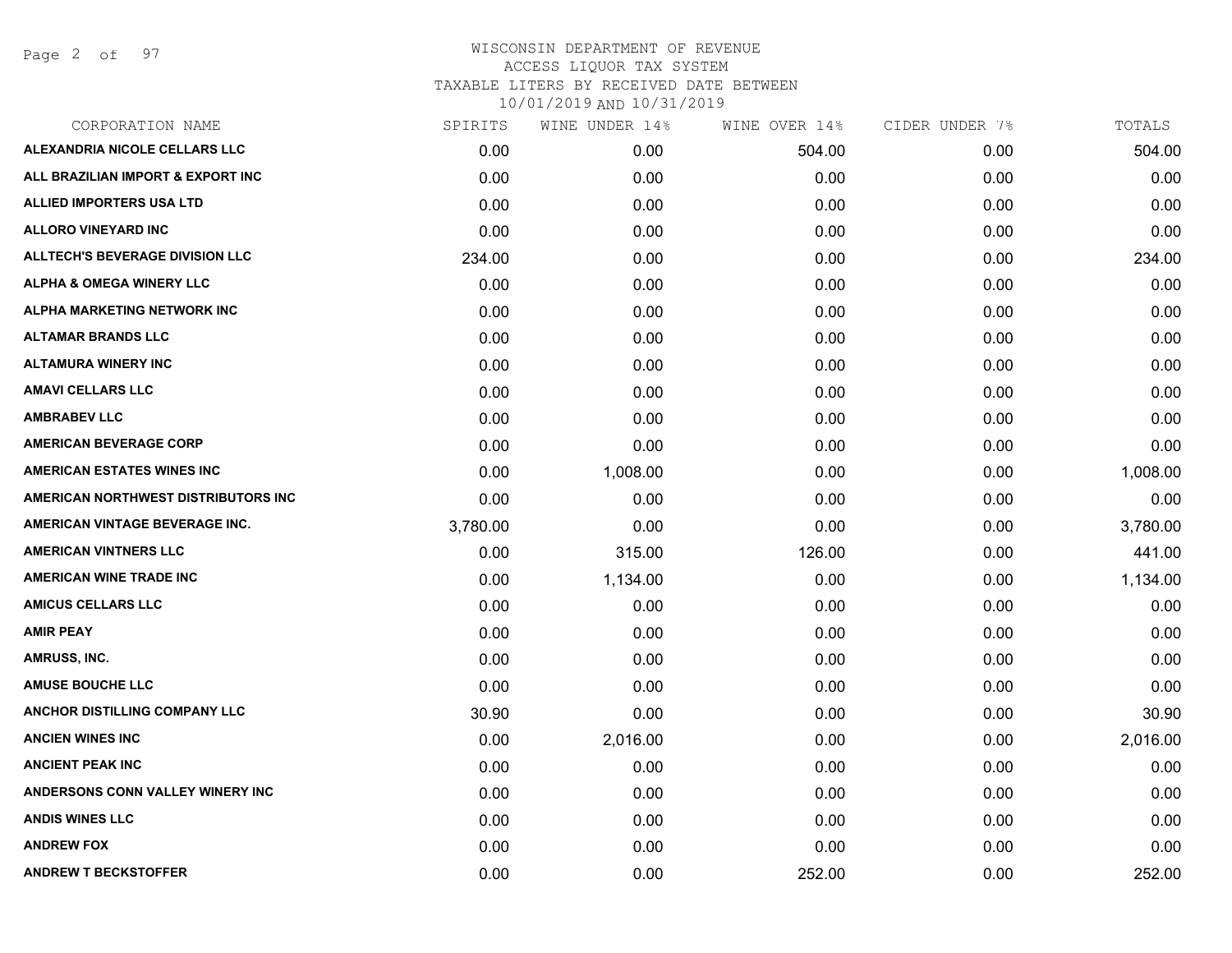Page 3 of 97

|           | WINE UNDER 14% |        |               | TOTALS         |
|-----------|----------------|--------|---------------|----------------|
| 0.00      | 0.00           | 0.00   | 0.00          | 0.00           |
| 0.00      | 0.00           | 0.00   | 17,196.82     | 17,196.82      |
| 0.00      | 0.00           | 0.00   | 0.00          | 0.00           |
| 0.00      | 0.00           | 0.00   | 0.00          | 0.00           |
| 0.00      | 0.00           | 252.00 | 0.00          | 252.00         |
| 0.00      | 0.00           | 0.00   | 0.00          | 0.00           |
| 180.00    | 0.00           | 0.00   | 0.00          | 180.00         |
| 126.00    | 0.00           | 0.00   | 0.00          | 126.00         |
| 0.00      | 0.00           | 0.00   | 0.00          | 0.00           |
| 0.00      | 0.00           | 0.00   | 0.00          | 0.00           |
| 0.00      | 900.06         | 0.00   | 0.00          | 900.06         |
| 0.00      | 0.00           | 0.00   | 0.00          | 0.00           |
| 0.00      | 0.00           | 0.00   | 0.00          | 0.00           |
| 0.00      | 2,620.39       | 0.00   | 0.00          | 2,620.39       |
| 0.00      | 0.00           | 0.00   | 0.00          | 0.00           |
| 0.00      | 0.00           | 0.00   | 0.00          | 0.00           |
| 0.00      | 12,051.00      | 0.00   | 0.00          | 12,051.00      |
| 0.00      | 0.00           | 0.00   | 0.00          | 0.00           |
| 0.00      | 0.00           | 0.00   | 0.00          | 0.00           |
| 0.00      | 0.00           | 0.00   | 0.00          | 0.00           |
| 0.00      | 0.00           | 0.00   | 0.00          | 0.00           |
| 36.00     | 368.04         | 18.00  | 0.00          | 422.04         |
| 0.00      | 72.00          | 0.00   | 0.00          | 72.00          |
| 3,543.15  | 0.00           | 0.00   | 0.00          | 3,543.15       |
| 0.00      | 567.00         | 63.00  | 0.00          | 630.00         |
| 0.00      | 0.00           | 0.00   | 0.00          | 0.00           |
| 0.00      | 405.00         | 67.32  | 0.00          | 472.32         |
| 33,659.89 | 0.00           | 0.00   | 0.00          | 33,659.89      |
|           | SPIRITS        |        | WINE OVER 14% | CIDER UNDER 7% |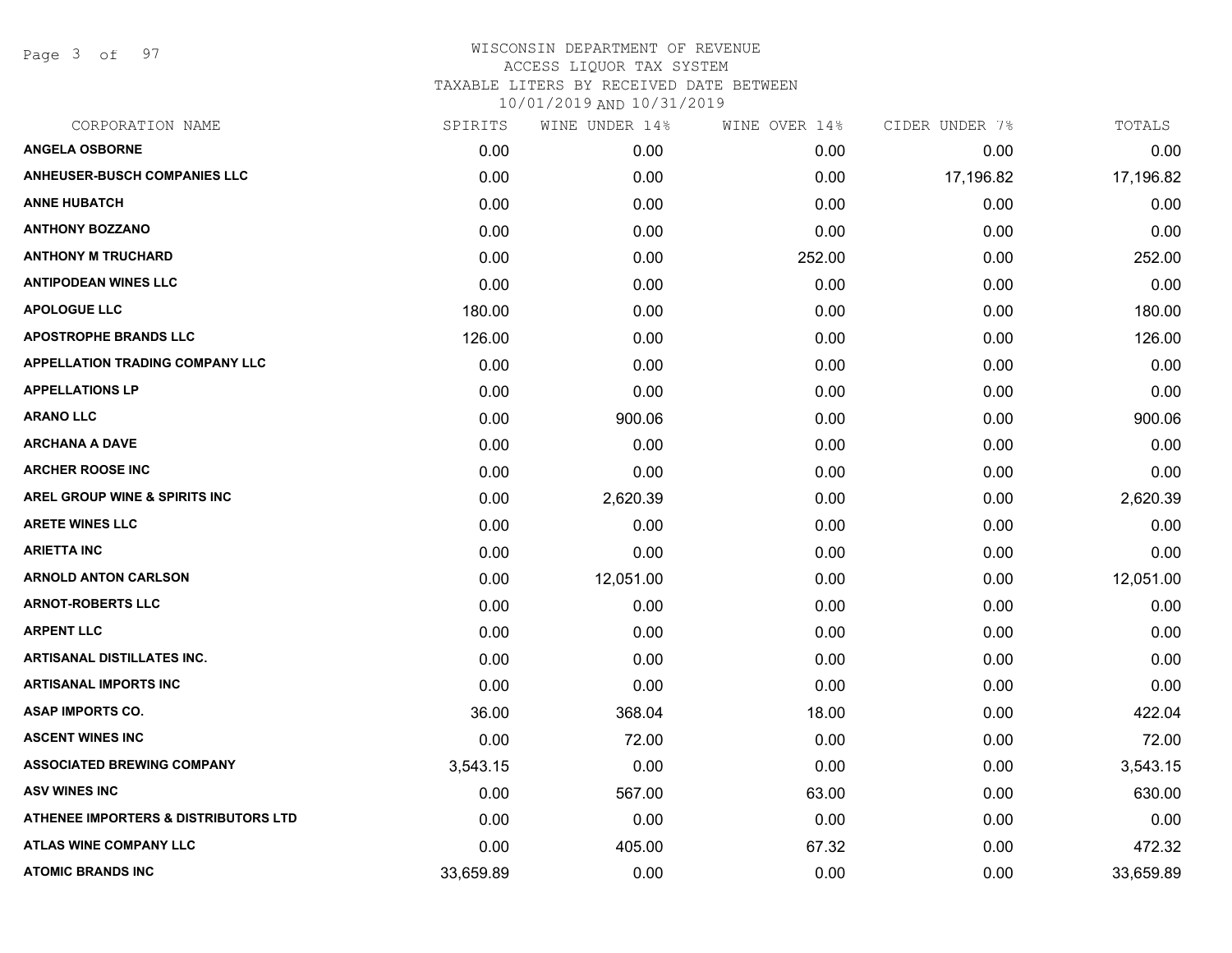Page 4 of 97

# WISCONSIN DEPARTMENT OF REVENUE ACCESS LIQUOR TAX SYSTEM

TAXABLE LITERS BY RECEIVED DATE BETWEEN

| CORPORATION NAME                           | SPIRITS    | WINE UNDER 14% | WINE OVER 14% | CIDER UNDER 7% | TOTALS     |
|--------------------------------------------|------------|----------------|---------------|----------------|------------|
| <b>AUGUST WINE GROUP LLC</b>               | 0.00       | 459.00         | 0.00          | 0.00           | 459.00     |
| AUSTIN WHISKEY COMPANY, LLC                | 0.00       | 0.00           | 0.00          | 0.00           | 0.00       |
| <b>AUSTRAL WINES LLC</b>                   | 0.00       | 0.00           | 0.00          | 0.00           | 0.00       |
| AV BRANDS INC                              | 0.00       | 0.00           | 0.00          | 0.00           | 0.00       |
| <b>AVA FOOD LABS, INC</b>                  | 0.00       | 0.00           | 0.00          | 0.00           | 0.00       |
| AVV WINERY CO LLC                          | 0.00       | 504.00         | 144.00        | 0.00           | 648.00     |
| <b>AXIOS INC</b>                           | 0.00       | 0.00           | 0.00          | 0.00           | 0.00       |
| <b>AZAR DISTILLING LLC</b>                 | 0.00       | 0.00           | 0.00          | 0.00           | 0.00       |
| <b>AZZURRE SPIRITS CORPORATION</b>         | 0.00       | 0.00           | 0.00          | 0.00           | 0.00       |
| <b>B &amp; I OVERSEAS TRADING INC</b>      | 0.00       | 0.00           | 0.00          | 0.00           | 0.00       |
| <b>B UNITED INTERNATIONAL INC</b>          | 0.00       | 8.09           | 553.11        | 11.00          | 572.20     |
| <b>B. NEKTAR LLC</b>                       | 0.00       | 310.00         | 0.00          | 1,340.00       | 1,650.00   |
| <b>BACARDI U.S.A., INC.</b>                | 237,216.48 | 913.45         | 834.00        | 0.00           | 238,963.93 |
| <b>BACCHUS TECHNOLOGIES LLC</b>            | 0.00       | 1,071.00       | 0.00          | 0.00           | 1,071.00   |
| <b>BACIO DIVINO CELLARS LLC</b>            | 0.00       | 0.00           | 0.00          | 0.00           | 0.00       |
| <b>BADGER MOUNTAIN INC</b>                 | 0.00       | 549.00         | 63.00         | 0.00           | 612.00     |
| <b>BALCONES DISTILLING LLC</b>             | 0.00       | 0.00           | 0.00          | 0.00           | 0.00       |
| <b>BANFI PRODUCTS CORPORATION</b>          | 0.00       | 4,710.00       | 315.00        | 0.00           | 5,025.00   |
| <b>BANSHEE WINES LLC</b>                   | 0.00       | 990.75         | 238.50        | 0.00           | 1,229.25   |
| <b>BANVILLE &amp; JONES WINE MERCHANTS</b> | 9.00       | 1,203.50       | 18.00         | 0.00           | 1,230.50   |
| <b>BANZAI BEVERAGE CORPORATION</b>         | 0.00       | 0.00           | 0.00          | 0.00           | 0.00       |
| <b>BARGETTOS SANTA CRUZ WINERY INC</b>     | 0.00       | 0.00           | 0.00          | 0.00           | 0.00       |
| <b>BARLOW VINEYARDS LLC</b>                | 0.00       | 0.00           | 0.00          | 0.00           | 0.00       |
| <b>BARNARD GRIFFIN INC</b>                 | 0.00       | 0.00           | 0.00          | 0.00           | 0.00       |
| <b>BARNETT VINEYARDS LP</b>                | 0.00       | 0.00           | 0.00          | 0.00           | 0.00       |
| <b>BARON FRANCOIS LTD</b>                  | 0.75       | 0.00           | 0.00          | 0.00           | 0.75       |
| <b>BATTAGLIA DISTRIBUTING CORP INC</b>     | 0.00       | 605.17         | 0.00          | 0.00           | 605.17     |
| <b>BAUM WINE IMPORTS INC</b>               | 59.25      | 3,509.25       | 292.50        | 0.00           | 3,861.00   |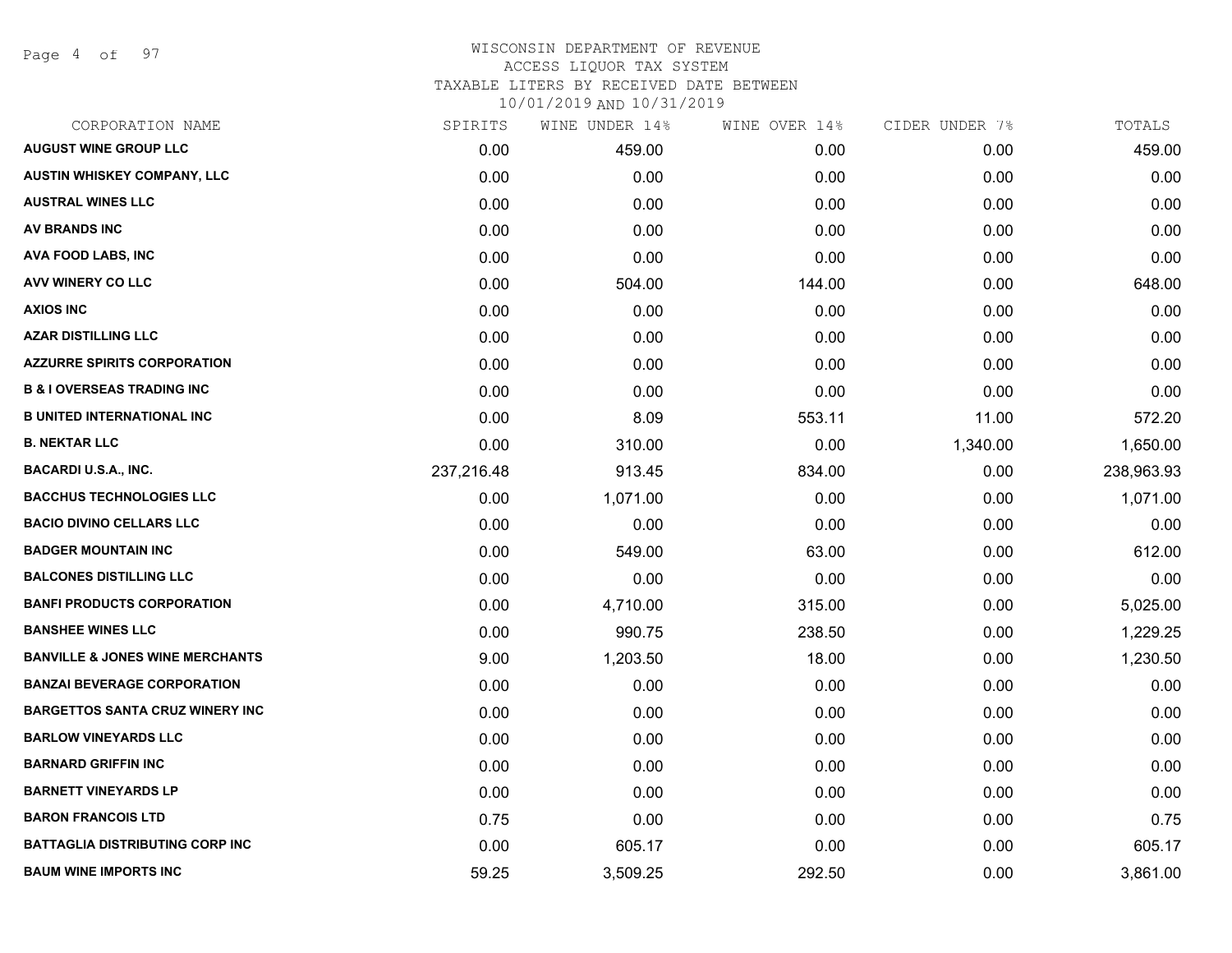Page 5 of 97

| CORPORATION NAME                                | SPIRITS | WINE UNDER 14% | WINE OVER 14% | CIDER UNDER 7% | TOTALS    |
|-------------------------------------------------|---------|----------------|---------------|----------------|-----------|
| <b>BEATBOX BEVERAGES LLC</b>                    | 0.00    | 0.00           | 0.00          | 0.00           | 0.00      |
| <b>BEATBOX BEVERAGES LLC</b>                    | 0.00    | 0.00           | 0.00          | 0.00           | 0.00      |
| <b>BEAUX FRERES LLC</b>                         | 0.00    | 0.00           | 0.00          | 0.00           | 0.00      |
| <b>BEDFORD &amp; GROVE LLC</b>                  | 810.00  | 0.00           | 0.00          | 0.00           | 810.00    |
| <b>BEDROCK WINE COMPANY LP</b>                  | 0.00    | 0.00           | 0.00          | 0.00           | 0.00      |
| <b>BENDISTILLERY INC</b>                        | 477.00  | 0.00           | 0.00          | 0.00           | 477.00    |
| <b>BENNETT LANE WINERY LLC</b>                  | 0.00    | 0.00           | 0.00          | 0.00           | 0.00      |
| <b>BENOVIA WINERY LLC</b>                       | 0.00    | 0.00           | 0.00          | 0.00           | 0.00      |
| <b>BEPPE &amp; THE ARCHITECT LLC</b>            | 0.00    | 0.00           | 0.00          | 0.00           | 0.00      |
| <b>BERGSTROM WINES LLC</b>                      | 0.00    | 13.50          | 0.00          | 0.00           | 13.50     |
| <b>BERNARDUS LLC</b>                            | 0.00    | 0.00           | 0.00          | 0.00           | 0.00      |
| BETHEL HEIGHTS VINEYARD INC                     | 0.00    | 0.00           | 0.00          | 0.00           | 0.00      |
| BETTER BRANDS INTERNATIONAL                     | 0.00    | 1,071.00       | 189.00        | 0.00           | 1,260.00  |
| <b>BETZ CELLARS LLC</b>                         | 0.00    | 3.00           | 0.00          | 0.00           | 3.00      |
| <b>BEVAN CELLARS, LLC</b>                       | 0.00    | 0.00           | 0.00          | 0.00           | 0.00      |
| <b>BEVERAGE BROTHERS INC</b>                    | 0.00    | 0.00           | 0.00          | 0.00           | 0.00      |
| BEVERAGE GROUP INTERNATIONAL LLC                | 0.00    | 0.00           | 0.00          | 0.00           | 0.00      |
| <b>BIAGIO CRU &amp; ESTATE WINES LLC</b>        | 0.00    | 0.00           | 0.00          | 0.00           | 0.00      |
| BIEN NACIDO VINEYARDS OF RANCHO TEPUSQUET<br>LP | 0.00    | 0.00           | 0.00          | 0.00           | 0.00      |
| <b>BIGHORN CELLARS LLC</b>                      | 0.00    | 0.00           | 0.00          | 0.00           | 0.00      |
| <b>BILTMORE ESTATE WINE COMPANY</b>             | 0.00    | 0.00           | 0.00          | 0.00           | 0.00      |
| <b>BLACK ROCK SPIRITS LLC</b>                   | 0.00    | 0.00           | 0.00          | 0.00           | 0.00      |
| <b>BLACKBIRD VINEYARDS LLC</b>                  | 0.00    | 126.00         | 1,021.50      | 0.00           | 1,147.50  |
| <b>BLAKE FARMS HARD APPLE CIDER LLC</b>         | 0.00    | 58.67          | 0.00          | 10,715.56      | 10,774.23 |
| <b>BLAUM BROS DISTILLING CO LLC</b>             | 0.00    | 0.00           | 0.00          | 0.00           | 0.00      |
| <b>BLUE FARM, LLC</b>                           | 0.00    | 0.00           | 0.00          | 0.00           | 0.00      |
| <b>BLUE RIDGE DISTILLING CO INC</b>             | 0.00    | 0.00           | 0.00          | 0.00           | 0.00      |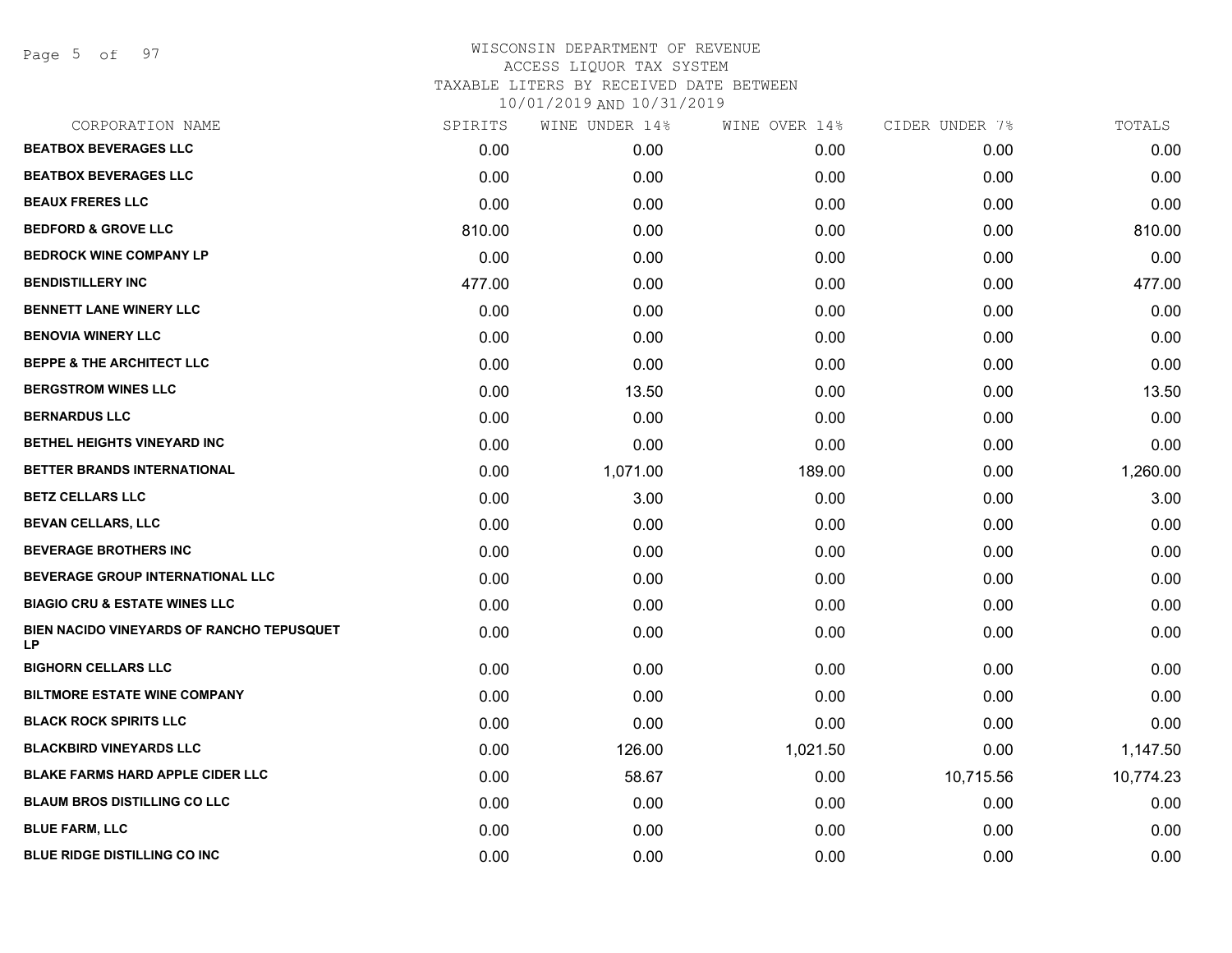Page 6 of 97

## WISCONSIN DEPARTMENT OF REVENUE ACCESS LIQUOR TAX SYSTEM TAXABLE LITERS BY RECEIVED DATE BETWEEN

| CORPORATION NAME                               | SPIRITS    | WINE UNDER 14% | WINE OVER 14% | CIDER UNDER 7% | TOTALS     |
|------------------------------------------------|------------|----------------|---------------|----------------|------------|
| <b>BNA WINE GROUP LLC</b>                      | 0.00       | 652.50         | 0.00          | 0.00           | 652.50     |
| <b>BOEGER WINERY INC</b>                       | 0.00       | 0.00           | 0.00          | 0.00           | 0.00       |
| <b>BOGLE VINEYARDS INC</b>                     | 0.00       | 51,912.00      | 19,440.00     | 0.00           | 71,352.00  |
| <b>BONANNO VINTNERS LLC</b>                    | 0.00       | 0.00           | 0.00          | 0.00           | 0.00       |
| <b>BONNY DOON WINERY INC</b>                   | 0.00       | 191.37         | 0.00          | 0.00           | 191.37     |
| <b>BOOKER VINEYARD &amp; WINERY</b>            | 0.00       | 0.00           | 0.00          | 0.00           | 0.00       |
| <b>BOSTON BEER CORPORATION</b>                 | 0.00       | 0.00           | 0.00          | 108,414.19     | 108,414.19 |
| <b>BOUCHAINE VINEYARDS INC</b>                 | 0.00       | 0.00           | 0.00          | 0.00           | 0.00       |
| <b>BOUNDARY BREAKS LLC</b>                     | 0.00       | 0.00           | 0.00          | 0.00           | 0.00       |
| <b>BOURGET IMPORTS LLC</b>                     | 0.00       | 0.00           | 0.00          | 0.00           | 0.00       |
| <b>BOUTINOT USA INC</b>                        | 0.00       | 0.00           | 0.00          | 0.00           | 0.00       |
| <b>BRASSFIELD ESTATE WINERY LLC</b>            | 0.00       | 0.00           | 0.00          | 0.00           | 0.00       |
| <b>BRAZOS WINE IMPORTS LLC</b>                 | 0.00       | 540.00         | 27.00         | 0.00           | 567.00     |
| <b>BRIAN CARTER CELLARS LLC</b>                | 0.00       | 0.00           | 0.00          | 0.00           | 0.00       |
| <b>BRICKELL WINES LLC</b>                      | 0.00       | 0.00           | 0.00          | 0.00           | 0.00       |
| <b>BRIDGEVIEW VINEYARDS INC</b>                | 0.00       | 0.00           | 0.00          | 0.00           | 0.00       |
| <b>BRIGHT CELLARS INC</b>                      | 0.00       | 0.00           | 0.00          | 0.00           | 0.00       |
| <b>BROADBENT SELECTIONS INC</b>                | 0.00       | 1,062.00       | 288.00        | 0.00           | 1,350.00   |
| <b>BRONCO WINE COMPANY</b>                     | 0.00       | 68,841.14      | 895.50        | 0.00           | 69,736.64  |
| <b>BROTHERS INTERNATIONAL FOOD CORPORATION</b> | 0.00       | 0.00           | 0.00          | 0.00           | 0.00       |
| <b>BROVO SPIRITS LLC</b>                       | 0.00       | 0.00           | 0.00          | 0.00           | 0.00       |
| <b>BROWNE FAMILY WINES LLC</b>                 | 0.00       | 0.00           | 0.00          | 0.00           | 0.00       |
| <b>BROWN-FORMAN CORPORATION</b>                | 358,186.20 | 14,632.12      | 0.00          | 0.00           | 372,818.32 |
| <b>BRUTOCAO CELLARS LP</b>                     | 0.00       | 0.00           | 0.00          | 0.00           | 0.00       |
| <b>BRYN MAWR VINEYARDS INC</b>                 | 0.00       | 0.00           | 0.00          | 0.00           | 0.00       |
| <b>BUCKLER FAMILY VINEYARDS LLC</b>            | 0.00       | 0.00           | 0.00          | 0.00           | 0.00       |
| <b>BUEHLER VINEYARDS INC</b>                   | 0.00       | 378.00         | 360.00        | 0.00           | 738.00     |
| <b>BULLY HILL VINEYARDS INC</b>                | 0.00       | 0.00           | 0.00          | 0.00           | 0.00       |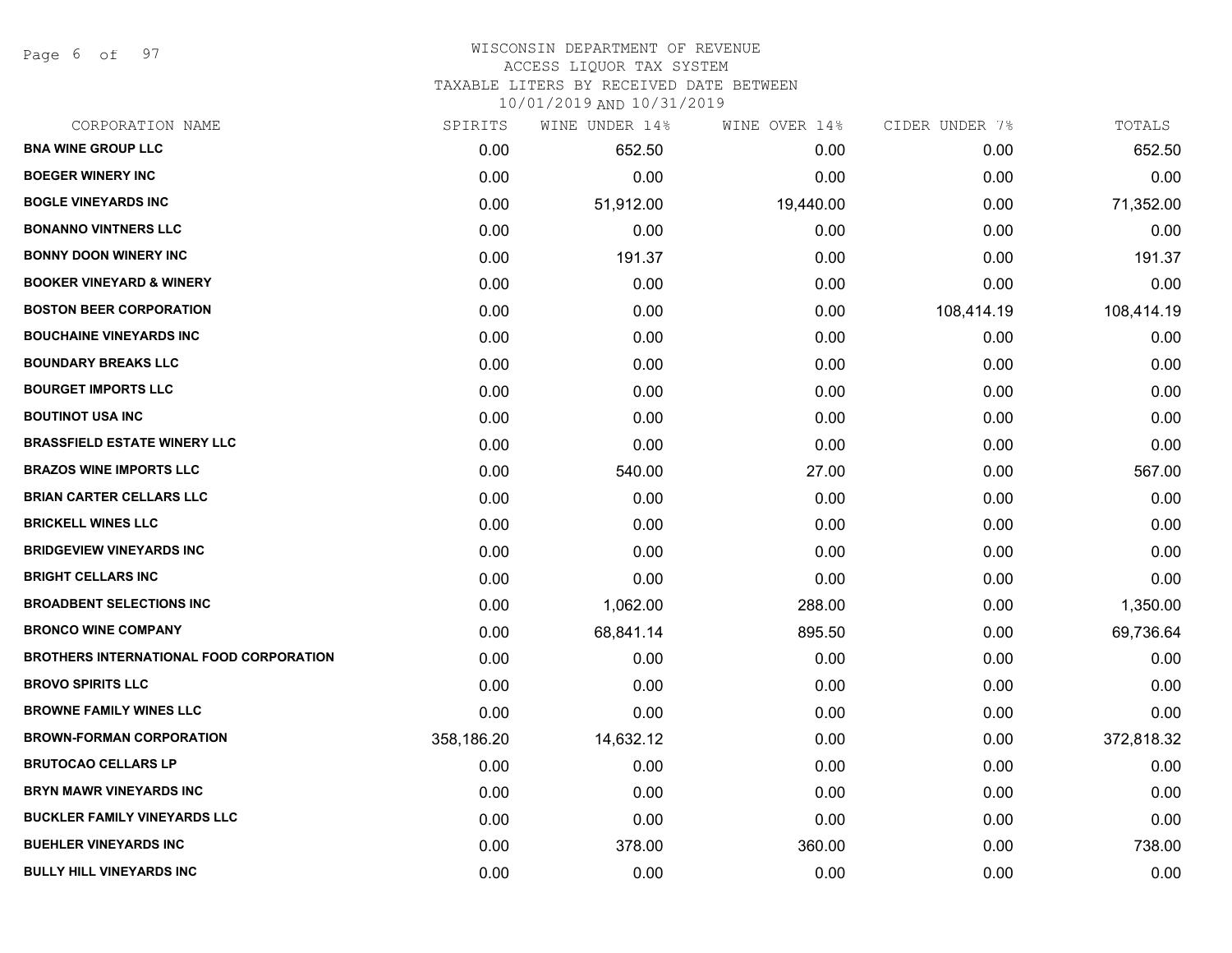Page 7 of 97

| CORPORATION NAME                            | SPIRITS    | WINE UNDER 14% | WINE OVER 14% | CIDER UNDER 7% | TOTALS     |
|---------------------------------------------|------------|----------------|---------------|----------------|------------|
| <b>BUONCRISTIANI WINE CO LLC</b>            | 0.00       | 0.00           | 0.00          | 0.00           | 0.00       |
| <b>BURGESS CELLARS INC</b>                  | 0.00       | 0.00           | 0.00          | 0.00           | 0.00       |
| <b>BUZZBALLZ LLC</b>                        | 2,304.00   | 0.00           | 0.00          | 0.00           | 2,304.00   |
| <b>BUZZBOX BEVERAGES INC</b>                | 0.00       | 0.00           | 0.00          | 0.00           | 0.00       |
| <b>BWSC LLC</b>                             | 0.00       | 0.00           | 0.00          | 0.00           | 0.00       |
| <b>BYMOFO LLC</b>                           | 0.00       | 0.00           | 0.00          | 0.00           | 0.00       |
| <b>C &amp; C WINE SERVICES INC</b>          | 0.00       | 0.00           | 126.00        | 0.00           | 126.00     |
| <b>C MONDAVI &amp; SONS</b>                 | 0.00       | 10,548.00      | 387.00        | 0.00           | 10,935.00  |
| <b>CABERNET CORP</b>                        | 0.00       | 112.50         | 0.00          | 0.00           | 112.50     |
| <b>CAFFO BEVERAGES INC</b>                  | 0.00       | 0.00           | 0.00          | 0.00           | 0.00       |
| <b>CAL VIN ENTERPRISES CORPORATION</b>      | 0.00       | 0.00           | 0.00          | 0.00           | 0.00       |
| <b>CALCAREOUS VINEYARD LLC</b>              | 0.00       | 0.00           | 0.00          | 0.00           | 0.00       |
| <b>CALIFORNIA CIDER COMPANY</b>             | 0.00       | 0.00           | 0.00          | 0.00           | 0.00       |
| <b>CALIFORNIA VINEYARDS INC</b>             | 0.00       | 0.00           | 0.00          | 0.00           | 0.00       |
| <b>CALIFORNIA WINE WORKS LLC</b>            | 0.00       | 0.00           | 0.00          | 0.00           | 0.00       |
| <b>CALLUNA VINEYARDS LLC</b>                | 0.00       | 0.00           | 0.00          | 0.00           | 0.00       |
| <b>CAMARDA CORP</b>                         | 0.00       | 0.00           | 0.60          | 0.00           | 0.60       |
| <b>CAMARENA IMPORTS LLC</b>                 | 450.00     | 0.00           | 0.00          | 0.00           | 450.00     |
| <b>CAMPARI AMERICA LLC</b>                  | 118,312.80 | 0.00           | 132.00        | 0.00           | 118,444.80 |
| <b>CAMPBELL &amp; MCGILL SELECTIONS LLC</b> | 0.00       | 0.00           | 126.00        | 0.00           | 126.00     |
| <b>CANNON RIVER WINERY LLC</b>              | 0.00       | 0.00           | 0.00          | 0.00           | 0.00       |
| <b>CAPARONE WINERY LLC</b>                  | 0.00       | 0.00           | 0.00          | 0.00           | 0.00       |
| <b>CAPE CLASSICS INC</b>                    | 0.00       | 1,003.50       | 189.00        | 0.00           | 1,192.50   |
| <b>CARDINAL SPIRITS LLC</b>                 | 0.00       | 0.00           | 0.00          | 0.00           | 0.00       |
| <b>CARDINAL WINE GROUP LLC</b>              | 0.00       | 0.00           | 0.00          | 0.00           | 0.00       |
| <b>CARDWELL HILL CELLARS LLC</b>            | 0.00       | 81.00          | 0.00          | 0.00           | 81.00      |
| <b>CARIBBEAN DISTILLERS LLC</b>             | 576.00     | 2,123.99       | 0.00          | 0.00           | 2,699.99   |
| <b>CARIBBEAN SPIRITS INC</b>                | 0.00       | 0.00           | 0.00          | 0.00           | 0.00       |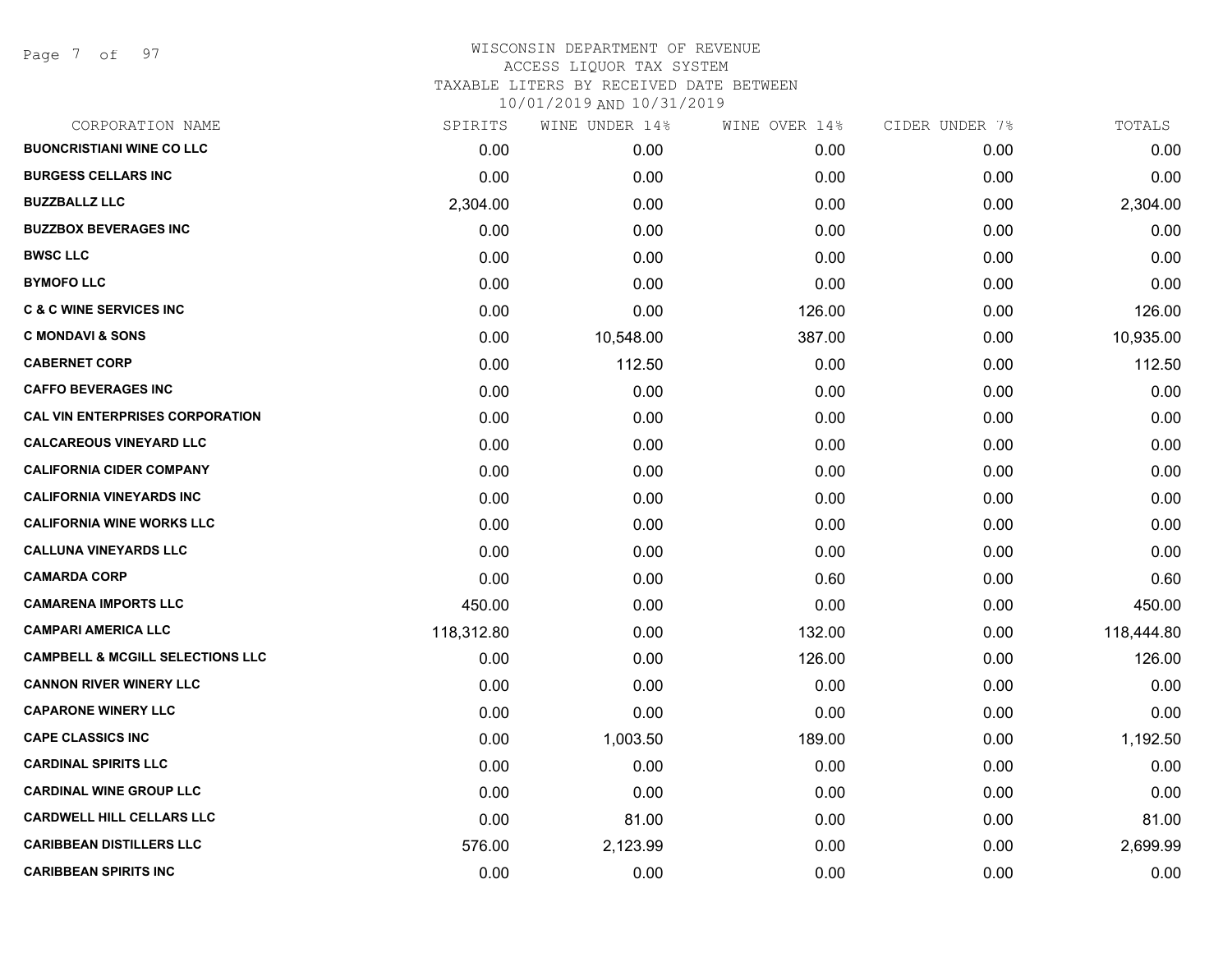Page 8 of 97

| CORPORATION NAME                            | SPIRITS   | WINE UNDER 14% | WINE OVER 14% | CIDER UNDER 7% | TOTALS    |
|---------------------------------------------|-----------|----------------|---------------|----------------|-----------|
| <b>CARL THOMA</b>                           | 0.00      | 0.00           | 0.00          | 0.00           | 0.00      |
| <b>CARLOS HUBNER-ARTETA</b>                 | 0.00      | 0.00           | 0.00          | 0.00           | 0.00      |
| <b>CARLSON VINEYARDS INC</b>                | 0.00      | 0.00           | 0.00          | 0.00           | 0.00      |
| <b>CAROLINA DISTRIBUTION LLC</b>            | 0.00      | 0.00           | 0.00          | 0.00           | 0.00      |
| <b>CARRIAGE HOUSE IMPORTS, LTD.</b>         | 182.40    | 0.00           | 0.00          | 0.00           | 182.40    |
| <b>CASTLE BRANDS USA CORP</b>               | 3,424.50  | 0.00           | 0.00          | 0.00           | 3,424.50  |
| <b>CASTORO CELLARS</b>                      | 0.00      | 1,071.00       | 0.00          | 0.00           | 1,071.00  |
| <b>CAYMUS VINEYARDS INC</b>                 | 0.00      | 0.00           | 0.00          | 0.00           | 0.00      |
| <b>CEDAR KNOLL VINEYARDS INC</b>            | 0.00      | 0.00           | 0.00          | 0.00           | 0.00      |
| <b>CELEBRATION DISTILLATION CORPORATION</b> | 0.00      | 0.00           | 0.00          | 0.00           | 0.00      |
| <b>CELLARS INTERNATIONAL INC</b>            | 0.00      | 377.97         | 0.00          | 0.00           | 377.97    |
| <b>CELLIER WINES DISTRIBUTING INC</b>       | 0.00      | 0.00           | 0.00          | 0.00           | 0.00      |
| <b>CENTER VALLEY ORCHARDS LLC</b>           | 0.00      | 0.00           | 0.00          | 0.00           | 0.00      |
| <b>CHAISE VENTURES INC</b>                  | 0.00      | 0.00           | 0.00          | 0.00           | 0.00      |
| <b>CHANNING DAUGHTERS WINERY LLC</b>        | 0.00      | 0.00           | 0.00          | 0.00           | 0.00      |
| <b>CHAPPELLET WINERY INC</b>                | 0.00      | 0.00           | 756.00        | 0.00           | 756.00    |
| <b>CHARBAUT AMERICA INC</b>                 | 0.00      | 58.00          | 0.00          | 0.00           | 58.00     |
| <b>CHARLES &amp; MARTHA BARRA</b>           | 0.00      | 36.00          | 90.00         | 0.00           | 126.00    |
| <b>CHARLES JACQUIN ET CIE INC</b>           | 37,348.12 | 0.00           | 368.94        | 0.00           | 37,717.06 |
| <b>CHARLES NEAL SELECTIONS INC</b>          | 0.00      | 126.00         | 0.00          | 0.00           | 126.00    |
| <b>CHARLES REININGER LLC</b>                | 0.00      | 0.00           | 0.00          | 0.00           | 0.00      |
| <b>CHATEAU BARNABY LLC</b>                  | 0.00      | 45.00          | 0.00          | 0.00           | 45.00     |
| <b>CHATEAU DIANA LLC</b>                    | 0.00      | 58.34          | 1,134.00      | 0.00           | 1,192.34  |
| <b>CHATHAM IMPORTS INC</b>                  | 810.00    | 0.00           | 0.00          | 0.00           | 810.00    |
| <b>CHEHALEM INC</b>                         | 0.00      | 0.00           | 0.00          | 0.00           | 0.00      |
| CHICAGO DISTILLING COMPANY LLC              | 0.00      | 0.00           | 0.00          | 0.00           | 0.00      |
| <b>CHITOWN SPIRITS COMPANY</b>              | 0.00      | 0.00           | 0.00          | 0.00           | 0.00      |
| <b>CHOYA UMESHU USA INC</b>                 | 0.00      | 72.00          | 252.00        | 0.00           | 324.00    |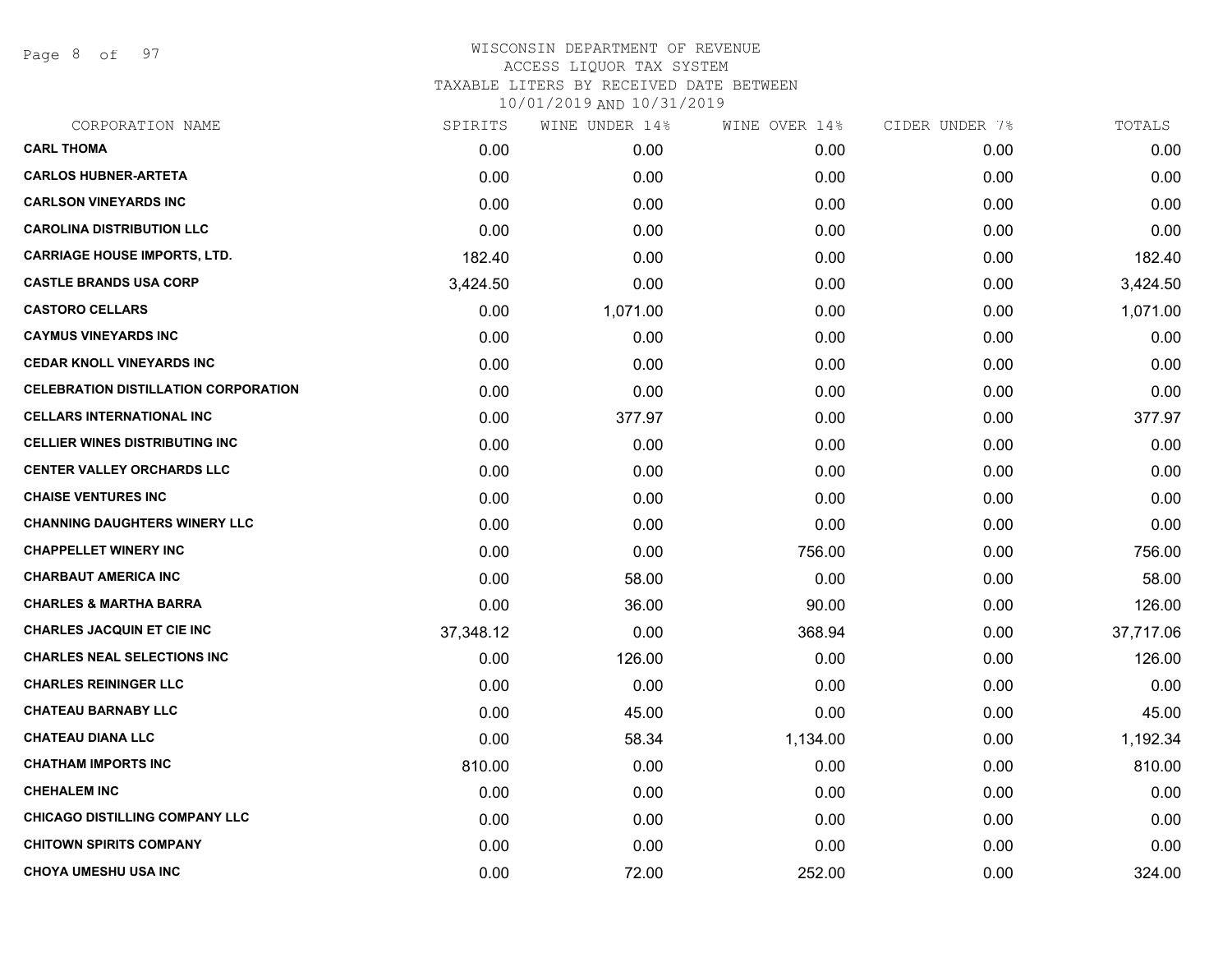Page 9 of 97

#### WISCONSIN DEPARTMENT OF REVENUE ACCESS LIQUOR TAX SYSTEM

TAXABLE LITERS BY RECEIVED DATE BETWEEN

| CORPORATION NAME                             | SPIRITS    | WINE UNDER 14% | WINE OVER 14% | CIDER UNDER 7% | TOTALS     |
|----------------------------------------------|------------|----------------|---------------|----------------|------------|
| <b>CHRISTIAN P SCHAEFER</b>                  | 0.00       | 18,138.00      | 0.00          | 8,670.47       | 26,808.47  |
| <b>CHRISTOPHER F PITTENGER</b>               | 0.00       | 0.75           | 0.00          | 0.00           | 0.75       |
| <b>CHRISTOPHER FIGGINS</b>                   | 0.00       | 0.00           | 0.00          | 0.00           | 0.00       |
| <b>CHRISTOPHER J BROCKWAY</b>                | 0.00       | 0.00           | 0.00          | 0.00           | 0.00       |
| <b>CHRISTOPHER MICHAEL WINES LLC</b>         | 0.00       | 0.00           | 0.00          | 0.00           | 0.00       |
| CIV (USA) INC                                | 0.00       | 0.00           | 0.00          | 0.00           | 0.00       |
| <b>CLAAR CELLARS LLC</b>                     | 0.00       | 0.00           | 0.00          | 0.00           | 0.00       |
| <b>CLASSIC WINES INC</b>                     | 0.00       | 0.00           | 0.00          | 0.00           | 0.00       |
| <b>CLASSICAL WINES FROM SPAIN LTD</b>        | 0.00       | 0.00           | 0.00          | 0.00           | 0.00       |
| <b>CLENDENENLINDQUIST VINTNERS</b>           | 0.00       | 0.00           | 0.00          | 0.00           | 0.00       |
| <b>CLINE CELLARS INC</b>                     | 0.00       | 4,032.00       | 1,260.00      | 0.00           | 5,292.00   |
| <b>CLINE SISTERS IMPORTS LLC</b>             | 0.00       | 315.00         | 0.00          | 0.00           | 315.00     |
| <b>CLOS LACHANCE WINES LLC</b>               | 0.00       | 600.00         | 126.00        | 0.00           | 726.00     |
| <b>COCKERELL WINE CONSULTING LLC</b>         | 0.00       | 0.00           | 0.00          | 0.00           | 0.00       |
| <b>CODIPRAL, LLC</b>                         | 0.00       | 0.00           | 0.00          | 0.00           | 0.00       |
| <b>CODY T WRIGHT</b>                         | 0.00       | 0.00           | 0.00          | 0.00           | 0.00       |
| <b>COHO WINES LLC</b>                        | 0.00       | 0.00           | 0.00          | 0.00           | 0.00       |
| <b>COLORADO GOLD DISTILLERY LLC</b>          | 0.00       | 0.00           | 0.00          | 0.00           | 0.00       |
| <b>COMPASSPOINT IMPORTS</b>                  | 45.00      | 0.00           | 0.00          | 0.00           | 45.00      |
| <b>CONSTELLATION BRANDS INC</b>              | 103,629.60 | 349,728.40     | 14,740.50     | 0.00           | 468,098.50 |
| <b>COOL HAND VINEYARDS LLC</b>               | 0.00       | 0.00           | 0.00          | 0.00           | 0.00       |
| <b>COPA FINA WINE IMPORTS LLC</b>            | 0.00       | 0.00           | 0.00          | 0.00           | 0.00       |
| <b>COPPER &amp; KINGS AMERICAN BRANDY CO</b> | 247.50     | 0.00           | 0.00          | 0.00           | 247.50     |
| <b>COPPER CANE LLC</b>                       | 0.00       | 1,035.00       | 3,492.00      | 0.00           | 4,527.00   |
| <b>CORA IMPORTS LTD</b>                      | 0.00       | 0.00           | 0.00          | 0.00           | 0.00       |
| <b>CORDELINA WINE COMPANY LLC</b>            | 0.00       | 0.00           | 0.00          | 0.00           | 0.00       |
| <b>CORK ALLIANCE INC</b>                     | 0.00       | 1,080.00       | 0.00          | 0.00           | 1,080.00   |
| <b>CORNERSTONE CELLARS LLC</b>               | 0.00       | 0.00           | 0.00          | 0.00           | 0.00       |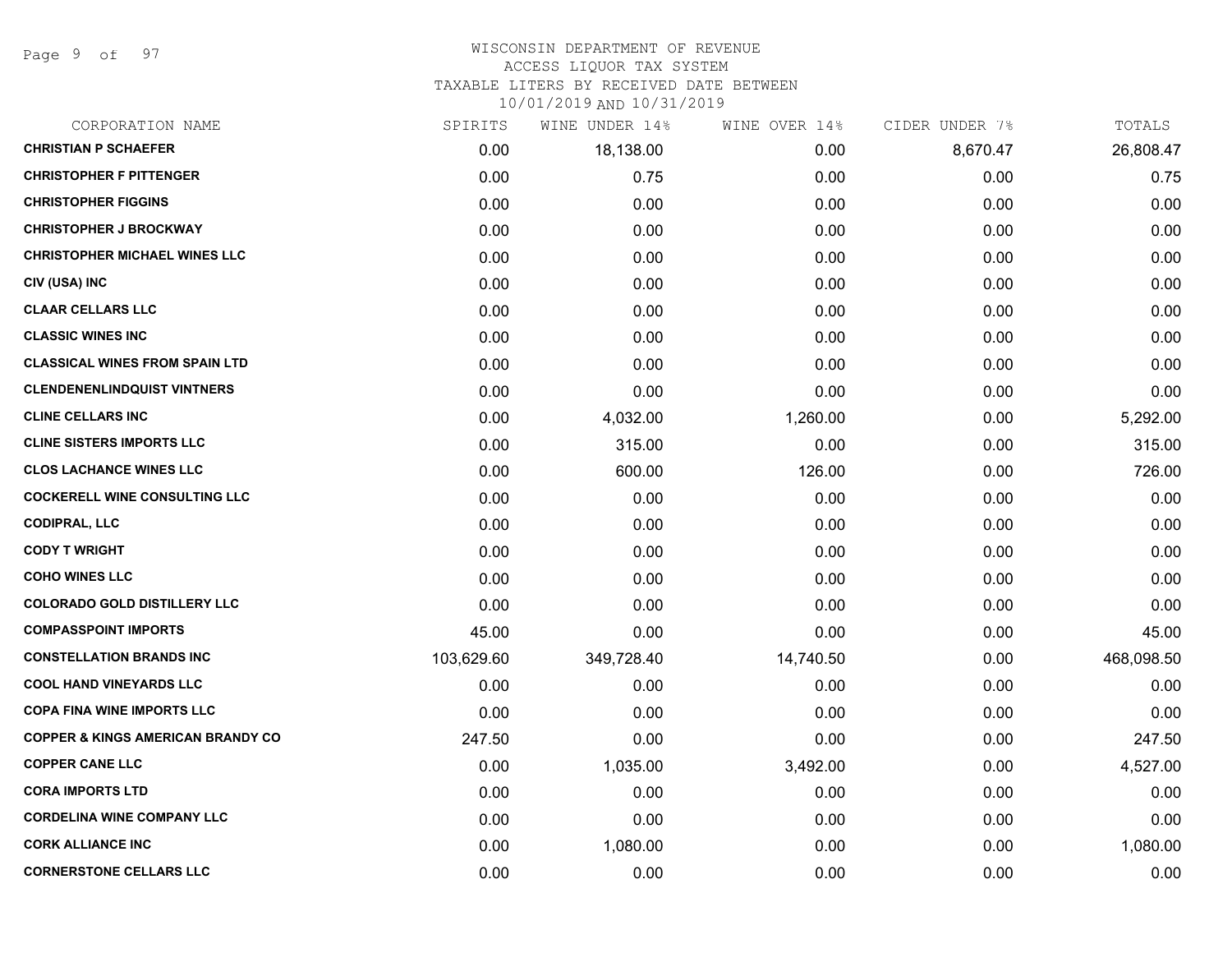Page 10 of 97

| CORPORATION NAME                                   | SPIRITS  | WINE UNDER 14% | WINE OVER 14% | CIDER UNDER 7% | TOTALS   |
|----------------------------------------------------|----------|----------------|---------------|----------------|----------|
| <b>CORNERSTONE U.S. WINE IMPORTS INC</b>           | 0.00     | 0.00           | 0.00          | 0.00           | 0.00     |
| <b>CORY J MICHAL</b>                               | 0.00     | 0.00           | 0.00          | 0.00           | 0.00     |
| <b>COUNTRY HERITAGE WINERY &amp; VINEYARD INC.</b> | 0.00     | 0.00           | 0.00          | 0.00           | 0.00     |
| <b>COUP DE FOUDRE LLC</b>                          | 0.00     | 0.00           | 0.00          | 0.00           | 0.00     |
| <b>COURAGEOUS INC</b>                              | 0.00     | 0.00           | 0.00          | 0.00           | 0.00     |
| <b>CRACOVIA BRANDS INC</b>                         | 136.50   | 27.00          | 54.00         | 0.00           | 217.50   |
| <b>CRAFTED ARTISAN MEADERY LLC</b>                 | 0.00     | 2,013.00       | 0.00          | 0.00           | 2,013.00 |
| <b>CRAIG S HANDLY</b>                              | 0.00     | 0.00           | 0.00          | 0.00           | 0.00     |
| <b>CREATIVE WINE CONCEPTS INC</b>                  | 0.00     | 0.00           | 0.00          | 0.00           | 0.00     |
| <b>CREW WINE COMPANY LLC</b>                       | 0.00     | 2,022.00       | 63.75         | 0.00           | 2,085.75 |
| <b>CRIBARI VINEYARDS INC</b>                       | 0.00     | 6,041.52       | 0.00          | 0.00           | 6,041.52 |
| <b>CRIMSON WINE GROUP LTD</b>                      | 0.00     | 0.00           | 0.00          | 0.00           | 0.00     |
| <b>CRISPIN CIDER COMPANY</b>                       | 0.00     | 0.00           | 0.00          | 0.00           | 0.00     |
| <b>CRISTOM VINEYARDS INC</b>                       | 0.00     | 0.00           | 0.00          | 0.00           | 0.00     |
| <b>CROSSLAND VINEYARDS</b>                         | 0.00     | 0.00           | 0.00          | 0.00           | 0.00     |
| <b>CROWN POINT WINERY LLC</b>                      | 0.00     | 0.00           | 0.00          | 0.00           | 0.00     |
| <b>CRUSE WINE COMPANY, LLC</b>                     | 0.00     | 0.00           | 0.00          | 0.00           | 0.00     |
| <b>CULT OF 8</b>                                   | 0.00     | 3,015.00       | 265.50        | 0.00           | 3,280.50 |
| <b>CUNAT PREMIUM VINEYARDS LLC</b>                 | 0.00     | 0.00           | 0.00          | 0.00           | 0.00     |
| <b>CUSHMAN WINERY CORPORATION</b>                  | 0.00     | 0.00           | 0.00          | 0.00           | 0.00     |
| <b>CUTWATER SPIRITS LLC</b>                        | 5,382.00 | 0.00           | 0.00          | 0.00           | 5,382.00 |
| <b>CUVAISON INC</b>                                | 0.00     | 0.00           | 0.00          | 0.00           | 0.00     |
| <b>D &amp; D VINEYARDS INC</b>                     | 0.00     | 0.00           | 0.00          | 0.00           | 0.00     |
| <b>D MYERS LLC</b>                                 | 0.00     | 1.50           | 0.00          | 0.00           | 1.50     |
| <b>D.G.L. DISTRIBUTORS, INC</b>                    | 0.00     | 0.00           | 0.00          | 0.00           | 0.00     |
| <b>DAEDALUS CELLARS CO</b>                         | 0.00     | 0.00           | 0.00          | 0.00           | 0.00     |
| <b>DAN CAREY</b>                                   | 0.00     | 0.00           | 0.00          | 0.00           | 0.00     |
| <b>DANCING COYOTE WINES</b>                        | 0.00     | 0.00           | 0.00          | 0.00           | 0.00     |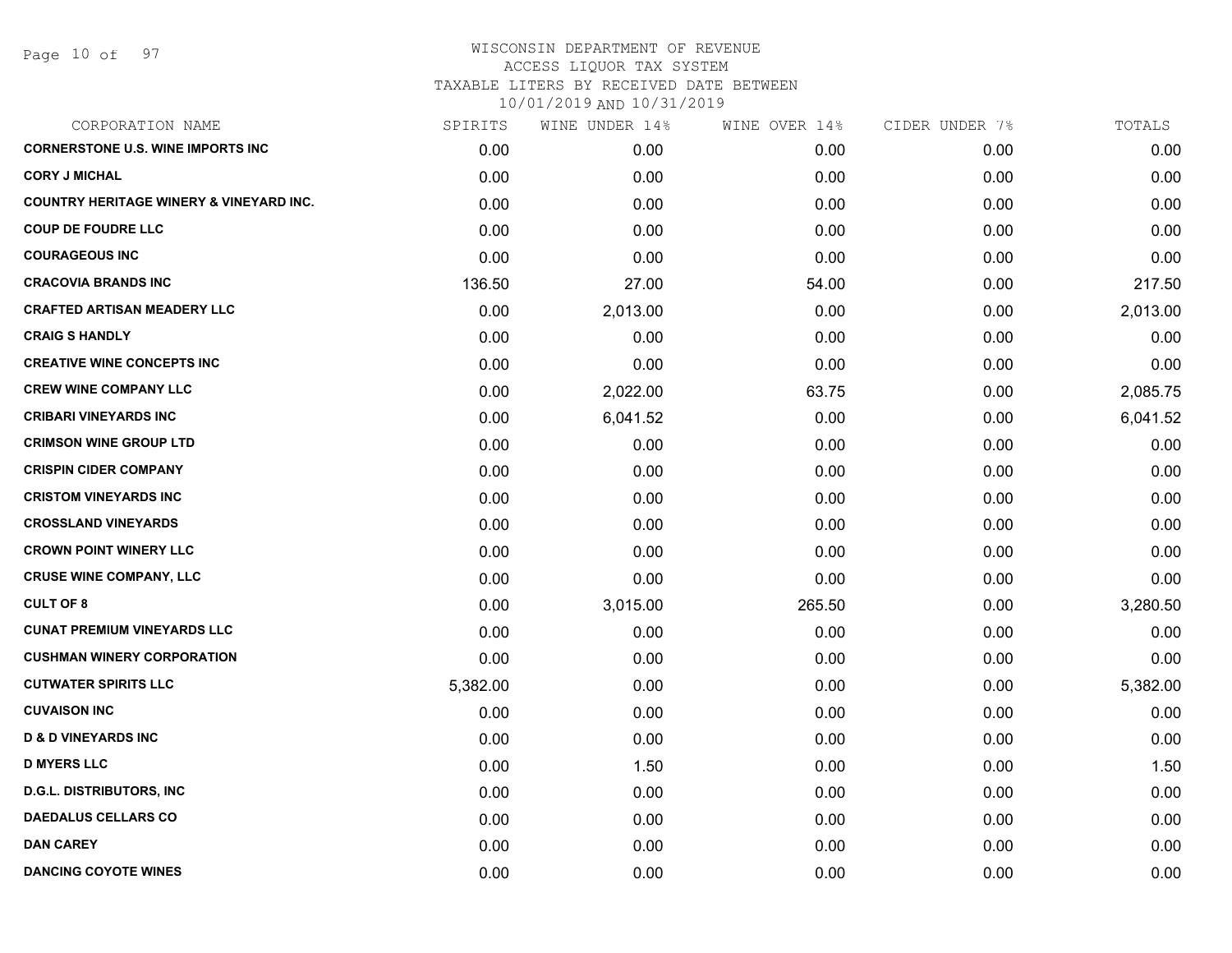Page 11 of 97

| CORPORATION NAME                        | SPIRITS  | WINE UNDER 14% | WINE OVER 14% | CIDER UNDER 7% | TOTALS     |
|-----------------------------------------|----------|----------------|---------------|----------------|------------|
| <b>DANICA PATRICK</b>                   | 0.00     | 0.00           | 0.00          | 0.00           | 0.00       |
| <b>DANIEL A LASNER</b>                  | 859.30   | 0.00           | 0.00          | 0.00           | 859.30     |
| <b>DANIEL SCHOENFELD</b>                | 0.00     | 0.00           | 0.00          | 0.00           | 0.00       |
| <b>DANNY RAKOVIC</b>                    | 0.00     | 0.00           | 0.00          | 0.00           | 0.00       |
| <b>DAOU VINEYARDS LLC</b>               | 0.00     | 0.00           | 418.50        | 0.00           | 418.50     |
| <b>DAQUINO ITALIAN IMPORTING CO INC</b> | 0.00     | 0.00           | 0.00          | 0.00           | 0.00       |
| <b>DARIOUSH KHALEDI WINERY LLC</b>      | 0.00     | 0.00           | 0.00          | 0.00           | 0.00       |
| <b>DAVID ARTHUR VINEYARDS LLC</b>       | 0.00     | 0.00           | 0.00          | 0.00           | 0.00       |
| <b>DAVID B POTTER</b>                   | 0.00     | 0.00           | 0.00          | 0.00           | 0.00       |
| <b>DAVID BOWLER LLC</b>                 | 0.00     | 0.00           | 0.00          | 0.00           | 0.00       |
| <b>DAVID L DENNIGMANN</b>               | 0.00     | 198.00         | 90.00         | 0.00           | 288.00     |
| <b>DAVID MEIER</b>                      | 0.00     | 0.00           | 0.00          | 0.00           | 0.00       |
| <b>DAVID N RAYNE</b>                    | 2,443.22 | 31,208.10      | 8,938.88      | 0.00           | 42,590.20  |
| <b>DAVID R BARNES</b>                   | 0.00     | 0.00           | 0.00          | 0.00           | 0.00       |
| <b>DAVOS BRANDS LLC</b>                 | 1,332.00 | 162.36         | 136.44        | 0.00           | 1,630.80   |
| DAYLIGHT WINE COMPANY LLC               | 0.00     | 0.00           | 315.00        | 0.00           | 315.00     |
| DE MAISON SELECTIONS INC                | 0.00     | 516.00         | 55.50         | 0.00           | 571.50     |
| <b>DEANNA BASTIANICH</b>                | 0.00     | 0.00           | 0.00          | 0.00           | 0.00       |
| <b>DEL RIO VINEYARDS LLC</b>            | 0.00     | 0.00           | 0.00          | 0.00           | 0.00       |
| <b>DELEGAT USA INC</b>                  | 0.00     | 12,222.00      | 0.00          | 0.00           | 12,222.00  |
| <b>DELICATO VINEYARDS INC</b>           | 0.00     | 217,217.57     | 37,278.00     | 0.00           | 254,495.57 |
| <b>DELILLE CELLARS LLC</b>              | 0.00     | 0.00           | 0.00          | 0.00           | 0.00       |
| <b>DEMERARA DISTILLERS (USA) INC</b>    | 0.00     | 0.00           | 0.00          | 0.00           | 0.00       |
| <b>DEMON SPIRITS LLC</b>                | 0.00     | 0.00           | 0.00          | 0.00           | 0.00       |
| <b>DENISON CELLARS LLC</b>              | 0.00     | 0.00           | 0.00          | 0.00           | 0.00       |
| <b>DEROSE WINERY INC</b>                | 0.00     | 0.00           | 0.00          | 0.00           | 0.00       |
| <b>DERRICK C MANCINI</b>                | 0.00     | 0.00           | 0.00          | 0.00           | 0.00       |
| <b>DESTILADOS DE MEXICO LLC</b>         | 0.00     | 0.00           | 0.00          | 0.00           | 0.00       |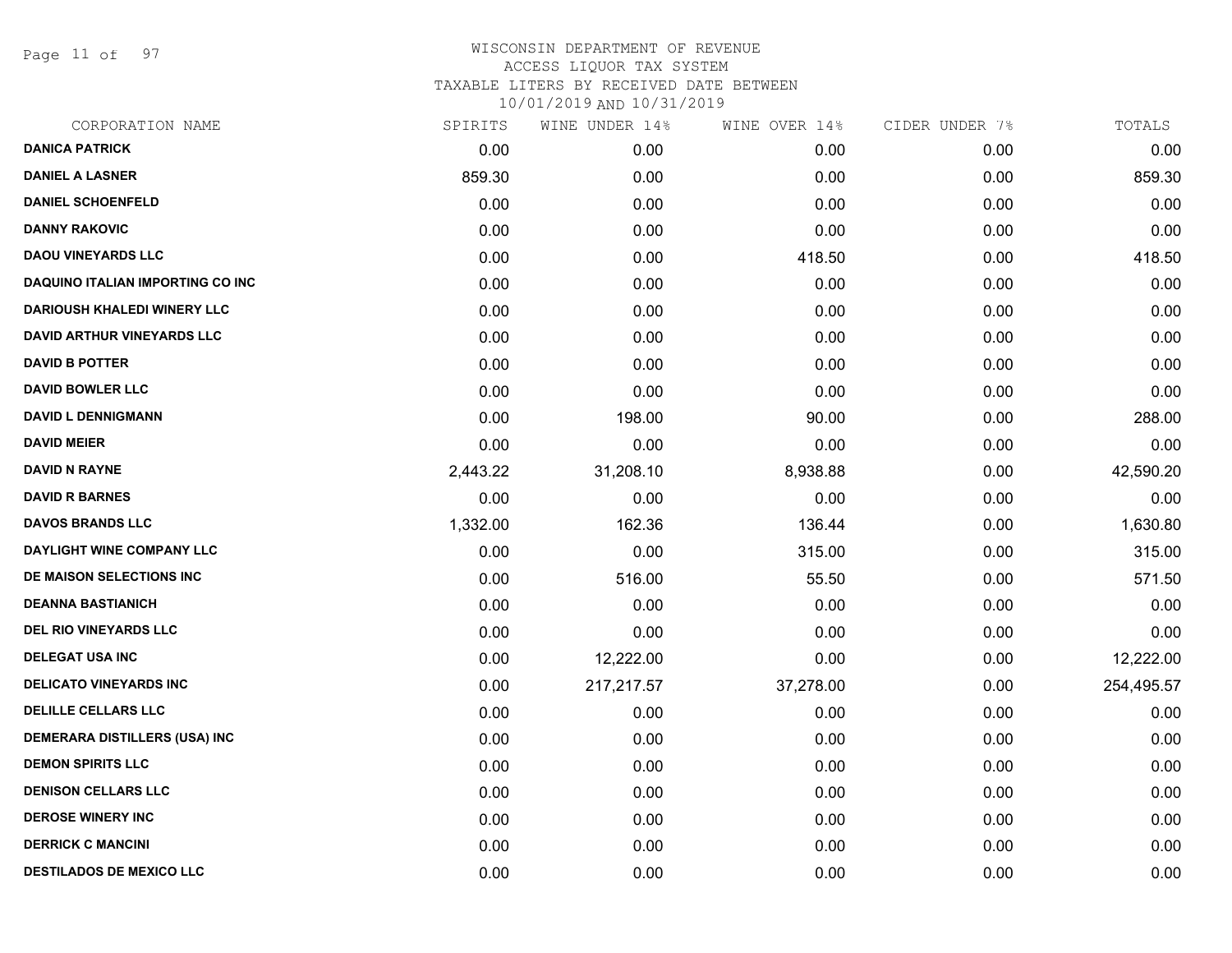Page 12 of 97

#### WISCONSIN DEPARTMENT OF REVENUE ACCESS LIQUOR TAX SYSTEM

TAXABLE LITERS BY RECEIVED DATE BETWEEN

| CORPORATION NAME                                                         | SPIRITS    | WINE UNDER 14% | WINE OVER 14% | CIDER UNDER 7% | TOTALS     |
|--------------------------------------------------------------------------|------------|----------------|---------------|----------------|------------|
| <b>DIAGEO AMERICAS, INC.</b>                                             | 655,149.30 | 0.00           | 0.00          | 0.00           | 655,149.30 |
| <b>DIAMOND IMPORTERS INC</b>                                             | 0.00       | 657.00         | 0.00          | 0.00           | 657.00     |
| <b>DISARONNO INTERNATIONAL LLC</b>                                       | 1,807.50   | 225.00         | 0.00          | 0.00           | 2,032.50   |
| <b>DISTILLERS WAY, LLC</b>                                               | 3,024.00   | 0.00           | 0.00          | 0.00           | 3,024.00   |
| <b>DIVOT ENTERPRISES LLC</b>                                             | 0.00       | 0.00           | 0.00          | 0.00           | 0.00       |
| <b>DOMACE VINO LLC</b>                                                   | 0.00       | 0.00           | 0.00          | 0.00           | 0.00       |
| DOMAINE DE LA TERRE ROUGE LTD                                            | 0.00       | 0.00           | 0.00          | 0.00           | 0.00       |
| <b>DOMAINE DE MARIA SOTER LLC</b>                                        | 0.00       | 0.00           | 0.00          | 0.00           | 0.00       |
| <b>DOMAINE SERENE VINEYARDS &amp; WINERY INC</b>                         | 0.00       | 0.00           | 0.00          | 0.00           | 0.00       |
| <b>DOMAINE ST GEORGE</b>                                                 | 0.00       | 0.00           | 0.00          | 0.00           | 0.00       |
| <b>DON SEBASTIANI &amp; SONS INTERNATIONAL WINE</b><br><b>NEGOCIANTS</b> | 36.00      | 5,751.00       | 2,007.00      | 0.00           | 7,794.00   |
| <b>DONALD ALDRIDGE</b>                                                   | 0.00       | 0.00           | 0.00          | 0.00           | 0.00       |
| <b>DOUBLE DIAMOND DISTILLERY LLC</b>                                     | 0.00       | 0.00           | 0.00          | 0.00           | 0.00       |
| <b>DOUBLE DOWN SPIRITS LLC</b>                                           | 63.00      | 0.00           | 0.00          | 0.00           | 63.00      |
| <b>DOYNA LTD</b>                                                         | 0.00       | 0.00           | 0.00          | 0.00           | 0.00       |
| DRAKE MAKES WINE, INC.                                                   | 0.00       | 0.00           | 0.00          | 0.00           | 0.00       |
| <b>DREYER WINE LLC</b>                                                   | 0.00       | 189.00         | 63.00         | 0.00           | 252.00     |
| <b>DREYFUS ASHBY INC</b>                                                 | 67.50      | 2,214.00       | 409.50        | 0.00           | 2,691.00   |
| <b>DRG IMPORTS LLC</b>                                                   | 0.00       | 540.00         | 0.00          | 0.00           | 540.00     |
| DRY CREEK VINEYARD INC                                                   | 0.00       | 0.00           | 472.50        | 0.00           | 472.50     |
| <b>DUCKHORN WINE COMPANY</b>                                             | 0.00       | 7,434.00       | 20,979.00     | 0.00           | 28,413.00  |
| DUGGANS DISTILLERS PRODUCTS CORPORATION                                  | 180.00     | 0.00           | 0.00          | 0.00           | 180.00     |
| <b>DUMOL WINERY LLC</b>                                                  | 0.00       | 0.00           | 0.00          | 0.00           | 0.00       |
| <b>DUNHAM CELLARS LLC</b>                                                | 0.00       | 252.00         | 0.00          | 0.00           | 252.00     |
| <b>DUNN VINEYARDS LLC</b>                                                | 0.00       | 117.00         | 0.00          | 0.00           | 117.00     |
| <b>DUVEL MOORTGAT USA LTD</b>                                            | 1,788.61   | 0.00           | 0.00          | 283.33         | 2,071.94   |
| <b>DV SPIRITS LLC</b>                                                    | 1,310.00   | 0.00           | 0.00          | 0.00           | 1,310.00   |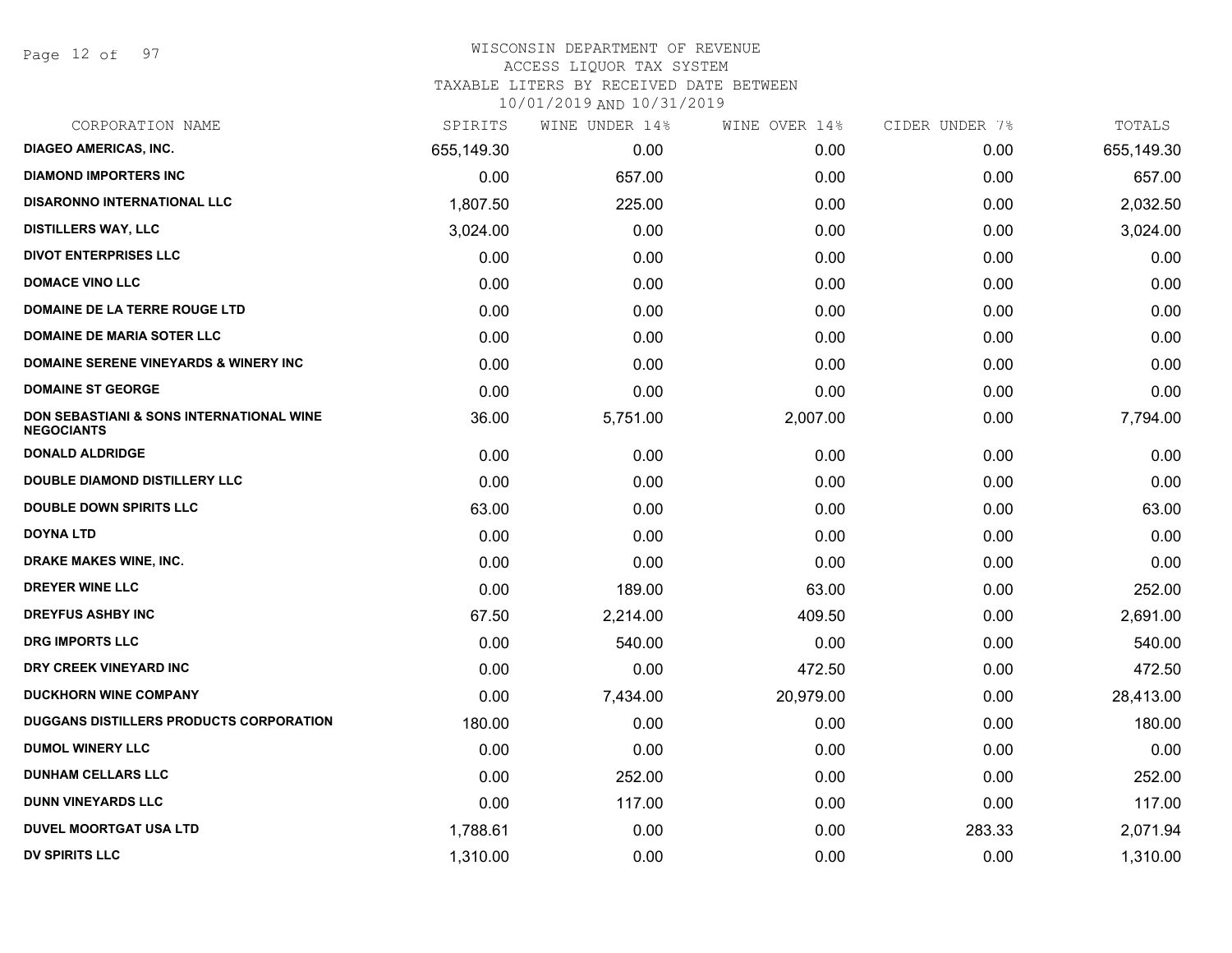Page 13 of 97

#### WISCONSIN DEPARTMENT OF REVENUE

#### ACCESS LIQUOR TAX SYSTEM

TAXABLE LITERS BY RECEIVED DATE BETWEEN

| CORPORATION NAME                          | SPIRITS    | WINE UNDER 14% | WINE OVER 14% | CIDER UNDER 7% | TOTALS       |
|-------------------------------------------|------------|----------------|---------------|----------------|--------------|
| <b>E &amp; J GALLO WINERY</b>             | 239,698.82 | 1,038,819.65   | 39,366.00     | 0.00           | 1,317,884.47 |
| <b>EAGLE EYE IMPORTS LLC</b>              | 0.00       | 0.00           | 0.00          | 0.00           | 0.00         |
| <b>EAGLE ROCK INVESTMENTS INC.</b>        | 0.00       | 0.00           | 0.00          | 0.00           | 0.00         |
| <b>EAGLES LANDING WINERY LLC</b>          | 0.00       | 769.50         | 0.00          | 0.00           | 769.50       |
| <b>EASTERN LIQUORS USA INC</b>            | 405.00     | 0.00           | 0.00          | 0.00           | 405.00       |
| <b>EBERLE WINERY LP</b>                   | 0.00       | 76.50          | 0.00          | 0.00           | 76.50        |
| <b>ECOSUR GROUP LLC</b>                   | 0.00       | 0.00           | 0.00          | 0.00           | 0.00         |
| EHREN JORDAN WINE CELLARS LLC             | 0.00       | 495.00         | 0.00          | 0.00           | 495.00       |
| <b>EIGHT BOTTLES LLC</b>                  | 0.00       | 0.00           | 0.00          | 0.00           | 0.00         |
| ELK COVE VINEYARDS INC                    | 0.00       | 0.00           | 0.00          | 0.00           | 0.00         |
| <b>ELLEN FORREST</b>                      | 0.00       | 0.00           | 0.00          | 0.00           | 0.00         |
| <b>ELV-OREGON LLC</b>                     | 0.00       | 0.00           | 0.00          | 0.00           | 0.00         |
| <b>ELYSE WINERY LLC</b>                   | 0.00       | 0.00           | 0.00          | 0.00           | 0.00         |
| <b>EMCO CHEMICAL DISTRIBUTORS, INC.</b>   | 0.00       | 0.00           | 0.00          | 0.00           | 0.00         |
| <b>EMERINE ESTATES INC</b>                | 0.00       | 99.00          | 0.00          | 0.00           | 99.00        |
| <b>EMILIO GUGLIELMO WINERY INC</b>        | 0.00       | 0.00           | 0.00          | 0.00           | 0.00         |
| <b>EMPSON USA INC</b>                     | 0.00       | 1,372.24       | 0.00          | 0.00           | 1,372.24     |
| <b>ENOS VINEYARDS INC</b>                 | 0.00       | 0.00           | 630.00        | 0.00           | 630.00       |
| <b>ENOTEC IMPORTS INC</b>                 | 0.00       | 972.00         | 288.00        | 0.00           | 1,260.00     |
| <b>ENOVATION BRANDS INC</b>               | 0.00       | 2,112.98       | 4.50          | 0.00           | 2,117.48     |
| <b>ENTENTE SPIRITS LLC</b>                | 0.00       | 0.00           | 0.00          | 0.00           | 0.00         |
| <b>EOLA HILLS WINE CELLARS INC</b>        | 0.00       | 0.00           | 0.00          | 0.00           | 0.00         |
| <b>EPICUREAN WINES LLC</b>                | 0.00       | 414.00         | 0.00          | 0.00           | 414.00       |
| <b>ERIC FLANAGAN</b>                      | 0.00       | 0.00           | 45.00         | 0.00           | 45.00        |
| <b>ERIC TRUMP WINE MANUFACTURING LLC</b>  | 0.00       | 0.00           | 0.00          | 0.00           | 0.00         |
| <b>EUROPEAN IMPORTS &amp; EXPORTS LLC</b> | 0.00       | 0.00           | 0.00          | 0.00           | 0.00         |
| <b>EVAKI INC</b>                          | 0.00       | 0.00           | 0.00          | 0.00           | 0.00         |
| <b>EVAN FRAZIER</b>                       | 0.00       | 0.00           | 0.00          | 0.00           | 0.00         |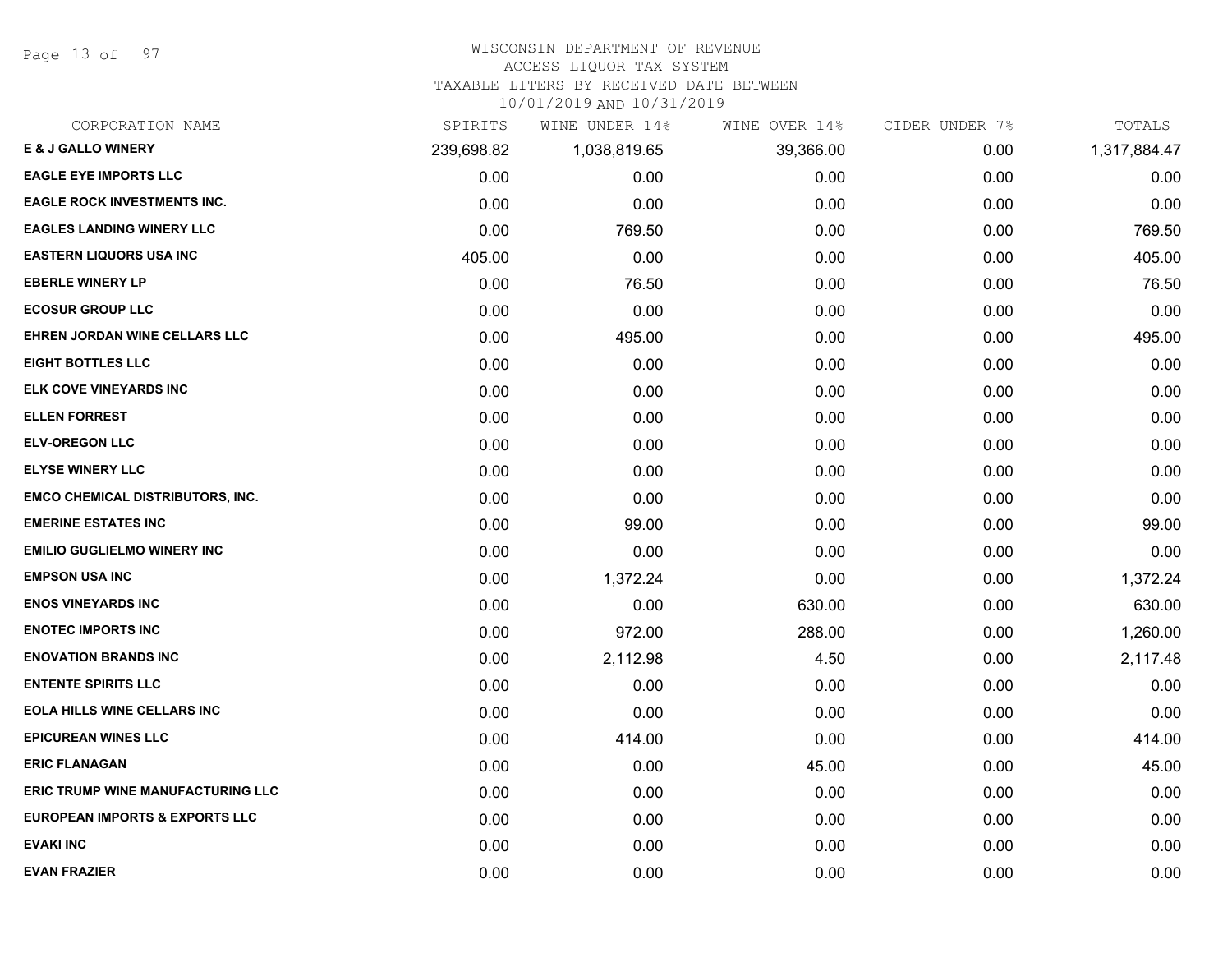Page 14 of 97

#### WISCONSIN DEPARTMENT OF REVENUE ACCESS LIQUOR TAX SYSTEM

TAXABLE LITERS BY RECEIVED DATE BETWEEN

| CORPORATION NAME                                 | SPIRITS    | WINE UNDER 14% | WINE OVER 14% | CIDER UNDER 7% | TOTALS     |
|--------------------------------------------------|------------|----------------|---------------|----------------|------------|
| <b>EVATON INC</b>                                | 63.00      | 216.00         | 45.00         | 0.00           | 324.00     |
| EVESHAM WOOD VINEYARD AND WINERY LLC             | 0.00       | 0.00           | 0.00          | 0.00           | 0.00       |
| <b>EXPERIENCE WINES LLC</b>                      | 0.00       | 0.00           | 0.00          | 0.00           | 0.00       |
| <b>F KORBEL &amp; BROS INC</b>                   | 0.00       | 0.00           | 0.00          | 0.00           | 0.00       |
| <b>FL NAVARRO LIMITED</b>                        | 0.00       | 126.00         | 126.00        | 0.00           | 252.00     |
| <b>F&amp;F FINE WINES INTERNATIONAL INC</b>      | 0.00       | 756.00         | 0.00          | 0.00           | 756.00     |
| <b>FAMILY &amp; FARMERS LLC</b>                  | 0.00       | 189.00         | 0.00          | 0.00           | 189.00     |
| <b>FAMOUS BRANDS LLC</b>                         | 0.00       | 0.00           | 0.00          | 0.00           | 0.00       |
| <b>FANTIS IMPORTS INC</b>                        | 0.00       | 0.00           | 0.00          | 0.00           | 0.00       |
| <b>FAR NORTH SPIRITS INC</b>                     | 315.00     | 0.00           | 0.00          | 0.00           | 315.00     |
| <b>FASEL SHENSTONE LLC</b>                       | 0.00       | 0.00           | 0.00          | 0.00           | 0.00       |
| <b>FERMENTED SCIENCES II INC</b>                 | 0.00       | 0.00           | 0.00          | 0.00           | 0.00       |
| <b>FERRARI CARANO VINEYARDS &amp; WINERY LLC</b> | 0.00       | 108.00         | 1,269.00      | 0.00           | 1,377.00   |
| <b>FETZER VINEYARDS</b>                          | 0.00       | 47,463.90      | 3,870.00      | 0.00           | 51,333.90  |
| <b>FIFTH GENERATION INC</b>                      | 206,386.20 | 0.00           | 0.00          | 0.00           | 206,386.20 |
| FIFTY FOURTH STREET ENTERPRISES LLC              | 0.00       | 0.00           | 0.00          | 0.00           | 0.00       |
| FIOR DI SOLE, LLC                                | 0.00       | 720.00         | 0.00          | 0.00           | 720.00     |
| <b>FIRESTEED CORPORATION</b>                     | 0.00       | 0.00           | 0.00          | 0.00           | 0.00       |
| <b>FISHER VINEYARDS</b>                          | 0.00       | 0.00           | 18.00         | 0.00           | 18.00      |
| <b>FITVINE LLC</b>                               | 0.00       | 0.00           | 2,646.00      | 0.00           | 2,646.00   |
| <b>FIVE GRAPES LLC</b>                           | 0.00       | 0.00           | 0.00          | 0.00           | 0.00       |
| <b>FJN FINE WINES LLC</b>                        | 0.00       | 0.00           | 0.00          | 0.00           | 0.00       |
| <b>FLORA SPRINGS WINE COMPANY</b>                | 0.00       | 504.00         | 225.00        | 0.00           | 729.00     |
| <b>FLORIDA ORANGE GROVES INC</b>                 | 0.00       | 0.00           | 0.00          | 0.00           | 0.00       |
| <b>FN CELLARS LLC</b>                            | 0.00       | 112.50         | 450.00        | 0.00           | 562.50     |
| <b>FOLEY FAMILY WINES INC</b>                    | 18.00      | 16,890.00      | 1,786.50      | 0.00           | 18,694.50  |
| <b>FOLIO WINE COMPANY LLC</b>                    | 0.00       | 3,095.68       | 175.50        | 0.00           | 3,271.18   |
| FORT ROSS VINEYARD & WINERY LLC                  | 0.00       | 0.00           | 63.00         | 0.00           | 63.00      |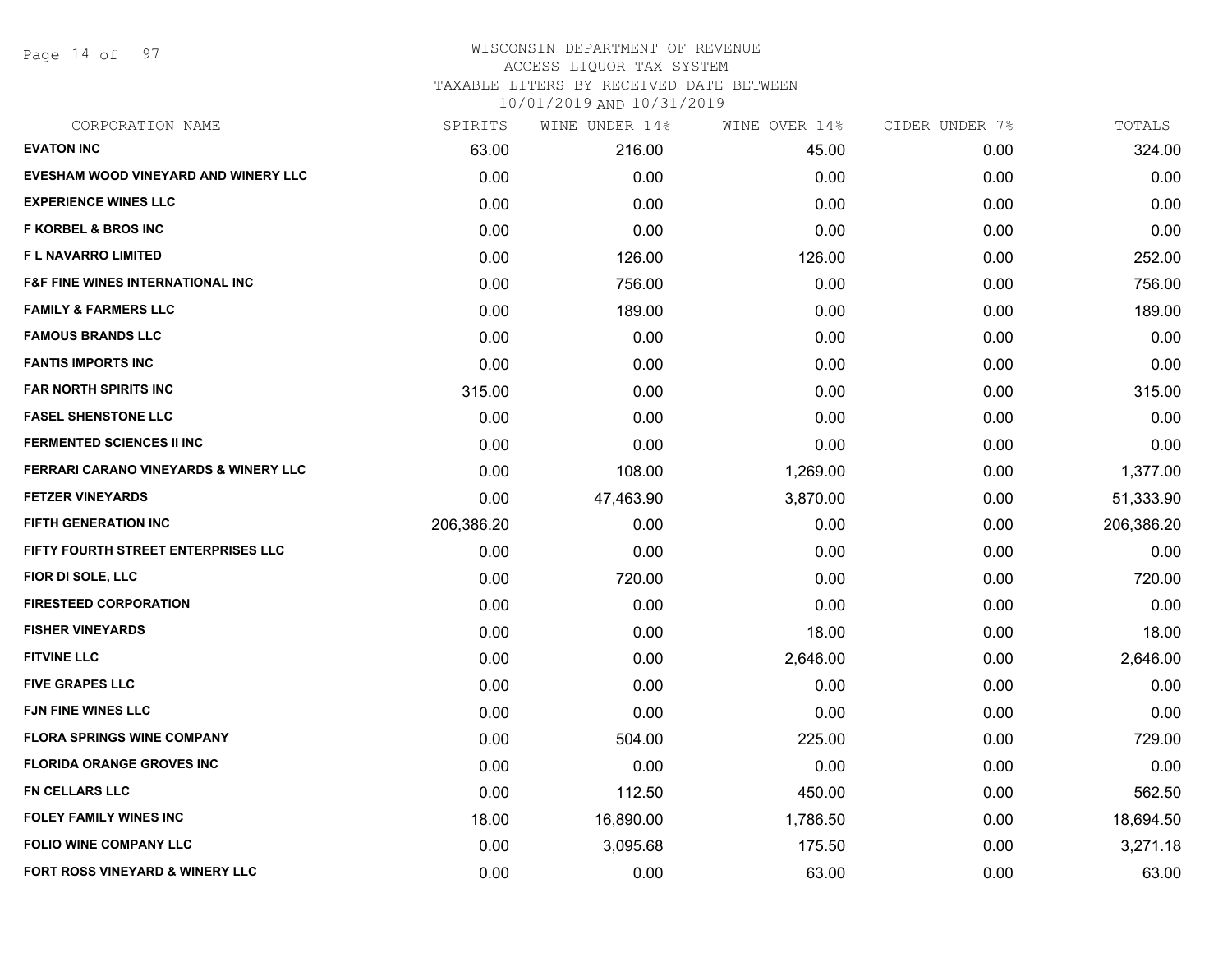Page 15 of 97

# WISCONSIN DEPARTMENT OF REVENUE ACCESS LIQUOR TAX SYSTEM

TAXABLE LITERS BY RECEIVED DATE BETWEEN

| CORPORATION NAME                                    | SPIRITS  | WINE UNDER 14% | WINE OVER 14% | CIDER UNDER 7% | TOTALS    |
|-----------------------------------------------------|----------|----------------|---------------|----------------|-----------|
| <b>FORWARD CIDER LLC</b>                            | 0.00     | 0.00           | 0.00          | 44.00          | 44.00     |
| <b>FOUR BEARS WINERY LLC</b>                        | 0.00     | 0.00           | 0.00          | 0.00           | 0.00      |
| FOUR DAUGHTERS VINEYARD AND WINERY LLC              | 0.00     | 0.00           | 0.00          | 12,488.03      | 12,488.03 |
| <b>FOUR ROSES DISTILLERY LLC</b>                    | 3,526.50 | 0.00           | 0.00          | 0.00           | 3,526.50  |
| <b>FOWLES WINE USA INC</b>                          | 0.00     | 504.00         | 0.00          | 0.00           | 504.00    |
| <b>FOXEN VINEYARD INC</b>                           | 0.00     | 0.00           | 0.00          | 0.00           | 0.00      |
| <b>FRANCIS COPPOLA WINERY LLC</b>                   | 0.00     | 17,512.25      | 6,120.00      | 0.00           | 23,632.25 |
| <b>FRANK FAMILY VINEYARDS LLC</b>                   | 0.00     | 3.00           | 1,932.00      | 0.00           | 1,935.00  |
| <b>FRANK LIN DISTILLERS PRODUCTS LTD</b>            | 3,209.23 | 0.00           | 0.00          | 0.00           | 3,209.23  |
| <b>FRED C SCHERRER</b>                              | 0.00     | 0.00           | 0.00          | 0.00           | 0.00      |
| <b>FREDERICK WILDMAN &amp; SONS LTD</b>             | 1,104.00 | 6,735.86       | 117.00        | 0.00           | 7,956.86  |
| <b>FREIXENET USA INC</b>                            | 0.00     | 0.00           | 0.00          | 0.00           | 0.00      |
| <b>FREY VINEYARDS LTD</b>                           | 0.00     | 2,520.00       | 0.00          | 0.00           | 2,520.00  |
| <b>FRITZ CELLARS INC</b>                            | 0.00     | 0.00           | 0.00          | 0.00           | 0.00      |
| <b>FROGS LEAP WINERY</b>                            | 0.00     | 378.00         | 0.00          | 0.00           | 378.00    |
| <b>FRONTIER CORPORATION</b>                         | 0.00     | 0.00           | 0.00          | 0.00           | 0.00      |
| <b>FRUIT OF THE VINES INC</b>                       | 0.00     | 990.10         | 0.00          | 0.00           | 990.10    |
| FULL THROTTLE SLOON SHINE LLC                       | 2,016.00 | 0.00           | 0.00          | 0.00           | 2,016.00  |
| <b>FULTON STREET BREWERY LLC</b>                    | 0.00     | 0.00           | 0.00          | 0.00           | 0.00      |
| <b>FUSED WINES LP</b>                               | 0.00     | 0.00           | 0.00          | 0.00           | 0.00      |
| <b>G K SKAGGS INC</b>                               | 0.00     | 3,150.00       | 0.00          | 0.00           | 3,150.00  |
| G.S.W.C. INC.                                       | 0.00     | 0.00           | 0.00          | 0.00           | 0.00      |
| <b>GALENA AVIATION, LLC</b>                         | 0.00     | 0.00           | 0.00          | 0.00           | 0.00      |
| <b>GAMBA VINEYARDS AND WINERY LLC</b>               | 0.00     | 0.00           | 0.00          | 0.00           | 0.00      |
| <b>GAMBLE FAMILY VINEYARDS LLC</b>                  | 0.00     | 0.00           | 0.00          | 0.00           | 0.00      |
| <b>GARBER &amp; COMPANY INC</b>                     | 0.00     | 0.00           | 0.00          | 0.00           | 0.00      |
| <b>GEORGE BOZIC JR</b>                              | 1,296.00 | 27.00          | 0.00          | 0.00           | 1,323.00  |
| <b>GERBER, GERBER &amp; GERBER DISCLAIMER TRUST</b> | 0.00     | 522.00         | 0.00          | 0.00           | 522.00    |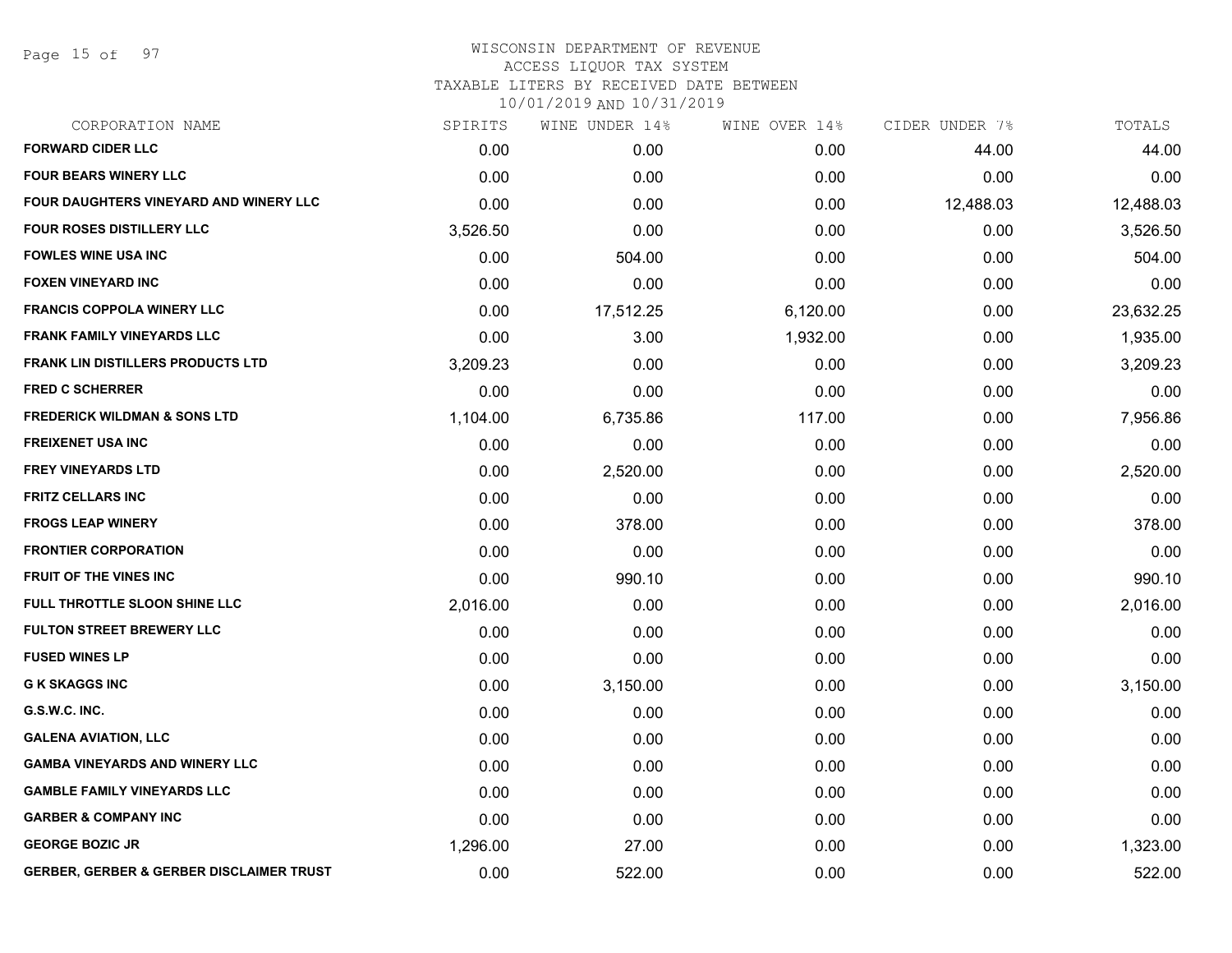Page 16 of 97

| CORPORATION NAME                             | SPIRITS  | WINE UNDER 14% | WINE OVER 14% | CIDER UNDER 7% | TOTALS   |
|----------------------------------------------|----------|----------------|---------------|----------------|----------|
| <b>GF WINES LLC</b>                          | 0.00     | 0.00           | 0.00          | 0.00           | 0.00     |
| <b>GH HOLDINGS LP</b>                        | 0.00     | 0.00           | 0.00          | 0.00           | 0.00     |
| <b>GIBSON WINE COMPANY</b>                   | 0.00     | 0.00           | 810.00        | 0.00           | 810.00   |
| <b>GILBERT CELLARS LLC</b>                   | 0.00     | 0.00           | 0.00          | 0.00           | 0.00     |
| <b>GILDARDO PARTIDA LLC</b>                  | 0.00     | 0.00           | 0.00          | 0.00           | 0.00     |
| <b>GLOBAL SPIRITS USA LLC</b>                | 0.00     | 0.00           | 0.00          | 0.00           | 0.00     |
| <b>GLOBAL VINEYARD IMPORTERS INC</b>         | 0.00     | 315.00         | 0.00          | 0.00           | 315.00   |
| <b>GLUNZ FAMILY WINERY &amp; CELLARS INC</b> | 0.00     | 0.00           | 0.00          | 0.00           | 0.00     |
| <b>GNEKOW FAMILY WINERY LLC</b>              | 0.00     | 0.00           | 1,260.00      | 0.00           | 1,260.00 |
| <b>GOAMERICAGO BEVERAGES LLC</b>             | 0.00     | 0.00           | 0.00          | 0.00           | 0.00     |
| <b>GOLDSCHMIDT VINEYARDS LLC</b>             | 0.00     | 0.00           | 504.00        | 0.00           | 504.00   |
| <b>GOOSE EGG, LLC</b>                        | 0.00     | 0.00           | 0.00          | 0.00           | 0.00     |
| <b>GOOSE RIDGE LLC</b>                       | 0.00     | 99.00          | 0.00          | 0.00           | 99.00    |
| <b>GORDON BROTHERS CELLARS INC</b>           | 0.00     | 0.00           | 0.00          | 0.00           | 0.00     |
| <b>GRAPE EXPECTATIONS, INC</b>               | 0.00     | 495.00         | 0.00          | 0.00           | 495.00   |
| <b>GRAPE VISIONS LLC</b>                     | 0.00     | 0.00           | 0.00          | 0.00           | 0.00     |
| <b>GRAPES &amp; BARLEY LLC</b>               | 0.00     | 0.00           | 0.00          | 0.00           | 0.00     |
| <b>GRAPES OF SPAIN INC</b>                   | 0.00     | 0.00           | 0.00          | 0.00           | 0.00     |
| <b>GRATON SPIRITS COMPANY LLC</b>            | 63.00    | 0.00           | 0.00          | 0.00           | 63.00    |
| <b>GRAY DUCK SPIRITS LLC</b>                 | 9,162.00 | 0.00           | 0.00          | 0.00           | 9,162.00 |
| <b>GREAT SMOKY MTS DISTILLERY, INC</b>       | 0.00     | 0.00           | 0.00          | 0.00           | 0.00     |
| <b>GREENFIELD GLOBAL USA INC</b>             | 0.00     | 0.00           | 0.00          | 0.00           | 0.00     |
| <b>GREG &amp; GREG INC</b>                   | 0.00     | 0.00           | 0.00          | 0.00           | 0.00     |
| <b>GREG &amp; PAM HARRINGTON WINES LLC</b>   | 0.00     | 0.00           | 0.00          | 0.00           | 0.00     |
| <b>GREG SANDERS</b>                          | 0.00     | 0.00           | 0.00          | 0.00           | 0.00     |
| <b>GREGORY F BUONOCORE</b>                   | 0.00     | 126.00         | 63.00         | 0.00           | 189.00   |
| <b>GREGORY GRAZIANO</b>                      | 0.00     | 0.00           | 0.00          | 0.00           | 0.00     |
| <b>GRGICH HILLS CELLAR</b>                   | 0.00     | 270.00         | 537.75        | 0.00           | 807.75   |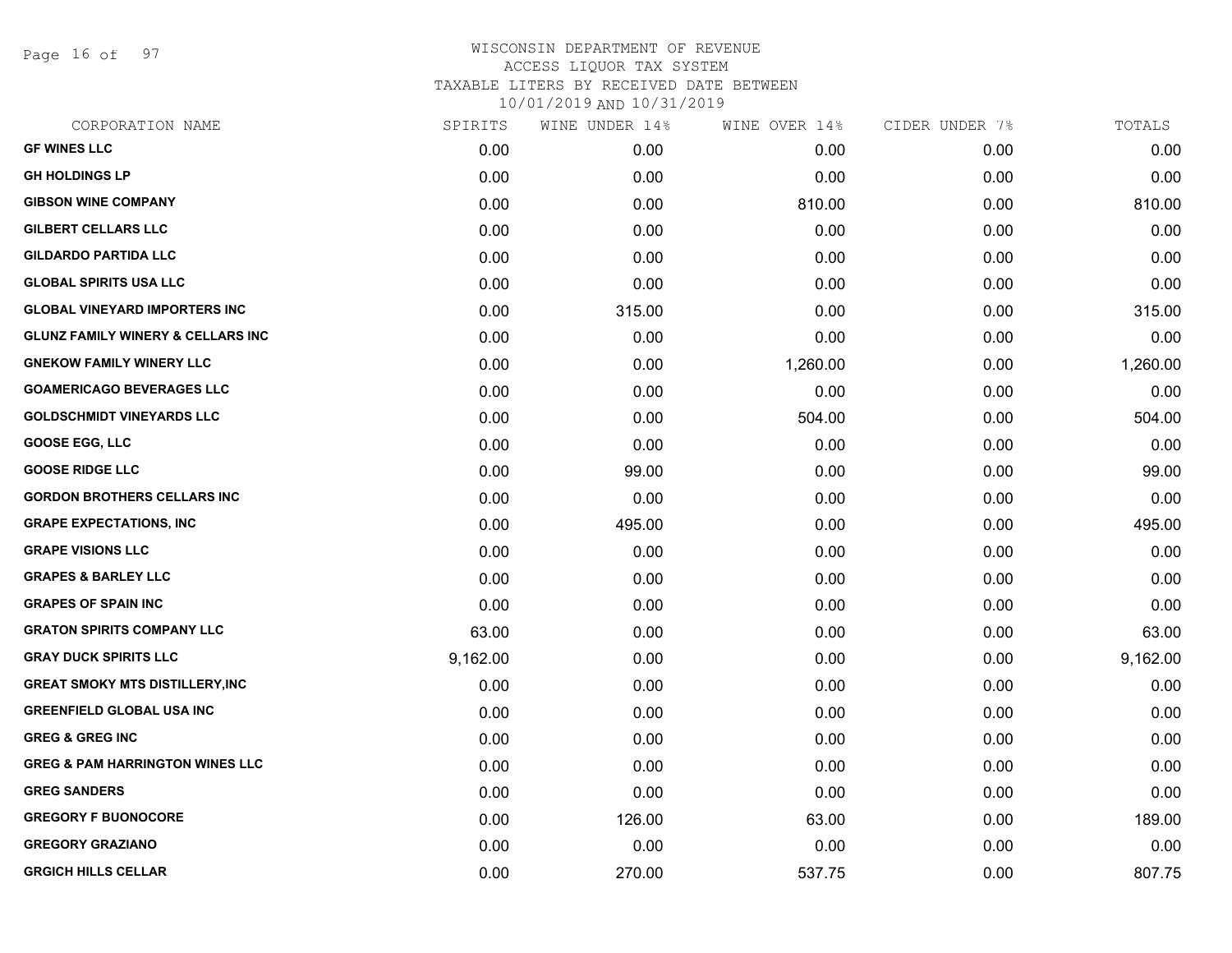Page 17 of 97

| CORPORATION NAME                        | SPIRITS    | WINE UNDER 14% | WINE OVER 14% | CIDER UNDER 7% | TOTALS     |
|-----------------------------------------|------------|----------------|---------------|----------------|------------|
| <b>GRIEB OPTIMAL WINECRAFTING LLC</b>   | 0.00       | 261.00         | 0.00          | 0.00           | 261.00     |
| <b>GROTH VINEYARDS &amp; WINERY LLC</b> | 0.00       | 0.00           | 0.00          | 0.00           | 0.00       |
| <b>GUARACHI WINE PARTNERS INC</b>       | 0.00       | 3,276.00       | 2,502.00      | 0.00           | 5,778.00   |
| <b>H ERIK ZETTERSTROM</b>               | 0.00       | 594.00         | 0.00          | 0.00           | 594.00     |
| <b>H2 VINO LLC</b>                      | 0.00       | 0.00           | 0.00          | 0.00           | 0.00       |
| <b>HAAS BROTHERS INC</b>                | 0.00       | 0.00           | 0.00          | 0.00           | 0.00       |
| <b>HAHN ESTATE</b>                      | 0.00       | 0.00           | 0.00          | 0.00           | 0.00       |
| <b>HALBY MARKETING INC</b>              | 0.00       | 588.00         | 0.00          | 0.00           | 588.00     |
| <b>HALCYON SYNDICATE LTD LLC</b>        | 0.00       | 0.00           | 0.00          | 0.00           | 0.00       |
| <b>HALCYON WINES LLC</b>                | 0.00       | 0.00           | 0.00          | 0.00           | 0.00       |
| <b>HALL WINES LLC</b>                   | 0.00       | 0.00           | 460.50        | 0.00           | 460.50     |
| <b>HAMEL FAMILY WINES LLC</b>           | 0.00       | 0.00           | 0.00          | 0.00           | 0.00       |
| HAND PICKED SELECTIONS INC              | 0.00       | 2,262.00       | 202.50        | 0.00           | 2,464.50   |
| <b>HANSJOERG WYSS</b>                   | 0.00       | 0.00           | 0.00          | 0.00           | 0.00       |
| <b>HARDY USA LTD</b>                    | 0.00       | 0.00           | 0.00          | 0.00           | 0.00       |
| <b>HARLAN ESTATE WINERY INC</b>         | 0.00       | 0.00           | 0.00          | 0.00           | 0.00       |
| <b>HARRIS &amp; HARRIS</b>              | 0.00       | 0.00           | 126.00        | 0.00           | 126.00     |
| <b>HAWAII SEA SPIRITS LLC</b>           | 0.00       | 0.00           | 0.00          | 0.00           | 0.00       |
| <b>HDD LLC</b>                          | 0.00       | 0.00           | 0.00          | 0.00           | 0.00       |
| <b>HEADFRAME SPIRITS INC</b>            | 0.00       | 0.00           | 0.00          | 0.00           | 0.00       |
| <b>HEARTLAND DISTILLERS LLC</b>         | 0.00       | 0.00           | 0.00          | 0.00           | 0.00       |
| <b>HEAVEN HILL SALES CO.</b>            | 325,077.15 | 0.00           | 1,818.00      | 0.00           | 326,895.15 |
| <b>HEINEKEN USA INCORPORATED</b>        | 0.00       | 0.00           | 0.00          | 13,376.00      | 13,376.00  |
| <b>HEITZ WINE CELLARS</b>               | 0.00       | 0.00           | 0.00          | 0.00           | 0.00       |
| <b>HEMINGWAY RUM COMPANY LLC</b>        | 0.00       | 0.00           | 0.00          | 0.00           | 0.00       |
| HEMISPHERE WINE COMPANY INC             | 0.00       | 0.00           | 0.00          | 0.00           | 0.00       |
| <b>HEMISPHERES LLC</b>                  | 0.00       | 0.00           | 0.00          | 0.00           | 0.00       |
| <b>HENDRY PREMIUM IMPORTS INC</b>       | 0.00       | 0.00           | 0.00          | 0.00           | 0.00       |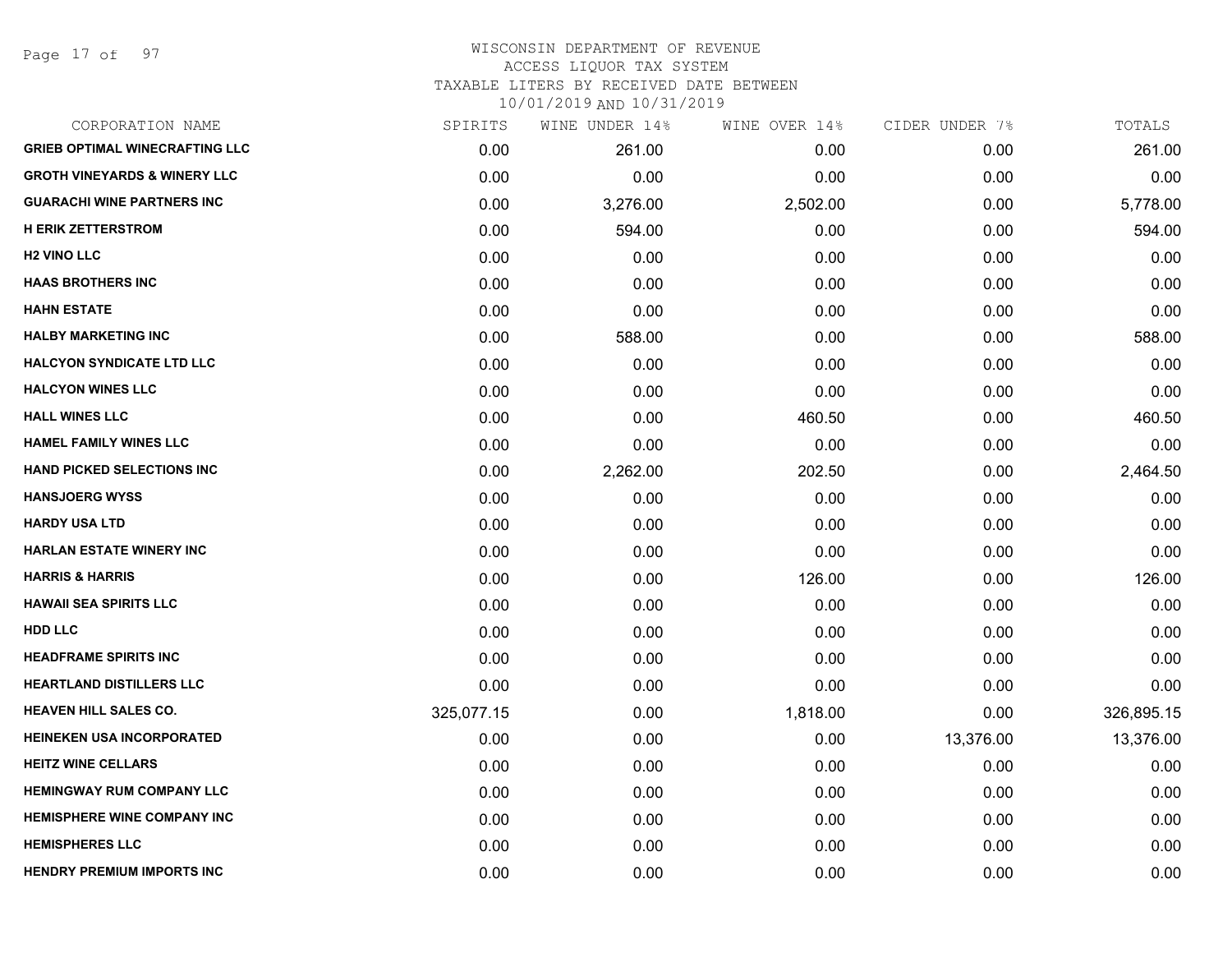Page 18 of 97

#### WISCONSIN DEPARTMENT OF REVENUE ACCESS LIQUOR TAX SYSTEM

TAXABLE LITERS BY RECEIVED DATE BETWEEN

| CORPORATION NAME                       | SPIRITS  | WINE UNDER 14% | WINE OVER 14% | CIDER UNDER 7% | TOTALS   |
|----------------------------------------|----------|----------------|---------------|----------------|----------|
| <b>HENRIOT INC</b>                     | 0.00     | 1,066.50       | 0.00          | 0.00           | 1,066.50 |
| <b>HENRY CORNELL</b>                   | 0.00     | 0.00           | 0.00          | 0.00           | 0.00     |
| HENRY STEELE IMPORTS LLC               | 0.00     | 0.00           | 0.00          | 0.00           | 0.00     |
| <b>HERITAGE DISTILLING COMPANY INC</b> | 1,080.00 | 0.00           | 0.00          | 0.00           | 1,080.00 |
| <b>HERITAGE WINE CELLARS LTD</b>       | 0.00     | 756.00         | 0.00          | 0.00           | 756.00   |
| <b>HERMAN STORY WINES INC</b>          | 0.00     | 0.00           | 0.00          | 0.00           | 0.00     |
| <b>HERON WINES INC</b>                 | 0.00     | 0.00           | 0.00          | 0.00           | 0.00     |
| <b>HIDALGO IMPORTS LLC</b>             | 0.00     | 0.00           | 0.00          | 0.00           | 0.00     |
| <b>HILL ESTATES INC</b>                | 0.00     | 0.00           | 0.00          | 0.00           | 0.00     |
| <b>HIRSCH WINERY LLC</b>               | 0.00     | 0.00           | 0.00          | 0.00           | 0.00     |
| <b>HIWWS INC</b>                       | 0.00     | 0.00           | 0.00          | 0.00           | 0.00     |
| HONEOYE FALLS DISTILLERY LLC           | 0.00     | 0.00           | 0.00          | 0.00           | 0.00     |
| <b>HONEYWOOD INC</b>                   | 0.00     | 0.00           | 0.00          | 0.00           | 0.00     |
| HONIG VINEYARD AND WINERY LLC          | 0.00     | 270.00         | 378.00        | 0.00           | 648.00   |
| <b>HOOD RIVER DISTILLERS INC</b>       | 1,872.00 | 0.00           | 0.00          | 0.00           | 1,872.00 |
| <b>HOPE WINE LLC</b>                   | 0.00     | 0.00           | 0.00          | 0.00           | 0.00     |
| <b>HORN ENTERPRISES INC</b>            | 0.00     | 0.00           | 0.00          | 0.00           | 0.00     |
| <b>HOTALING &amp; CO., LLC</b>         | 0.00     | 0.00           | 0.00          | 0.00           | 0.00     |
| <b>HOTCOOP LLC</b>                     | 0.00     | 0.00           | 0.00          | 0.00           | 0.00     |
| <b>HOTEL TANGO DISTILLERY</b>          | 0.00     | 0.00           | 0.00          | 0.00           | 0.00     |
| <b>HOURGLASS WINE COMPANY INC</b>      | 0.00     | 0.00           | 432.00        | 0.00           | 432.00   |
| <b>HPS EPICUREAN</b>                   | 0.00     | 0.00           | 0.00          | 0.00           | 0.00     |
| <b>HUA YUAN</b>                        | 0.00     | 0.00           | 0.00          | 0.00           | 0.00     |
| <b>HUBER ORCHARDS INC</b>              | 225.00   | 0.00           | 0.00          | 0.00           | 225.00   |
| <b>HUDSON WINE BROKERS LLC</b>         | 0.00     | 0.00           | 0.00          | 0.00           | 0.00     |
| <b>HUNEEUS VINTNERS LLC</b>            | 0.00     | 27.00          | 850.50        | 0.00           | 877.50   |
| <b>HUSCH VINEYARDS INC</b>             | 0.00     | 126.00         | 0.00          | 0.00           | 126.00   |
| <b>HYATT FARM PARTNERSHIP</b>          | 0.00     | 0.00           | 0.00          | 0.00           | 0.00     |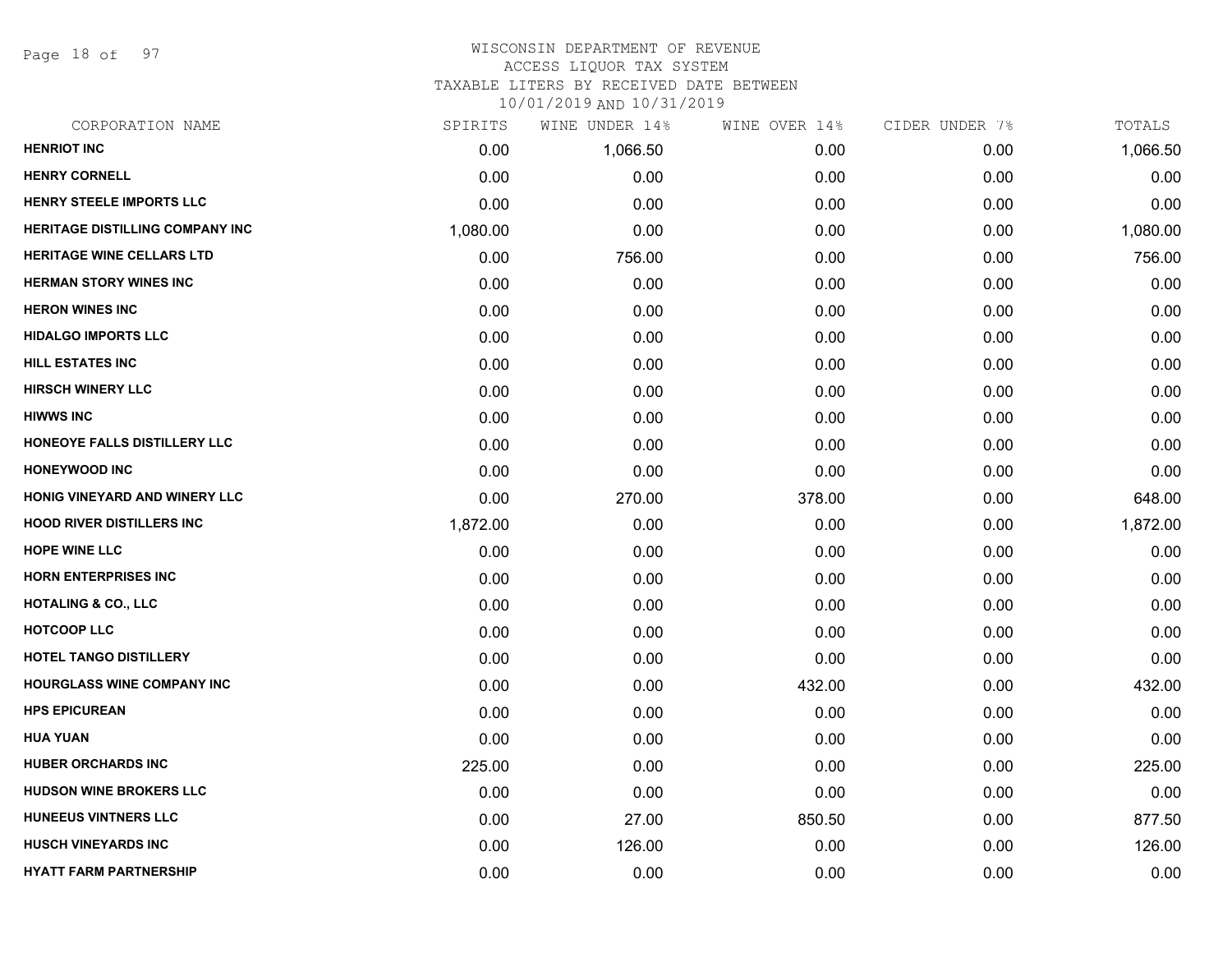Page 19 of 97

## WISCONSIN DEPARTMENT OF REVENUE ACCESS LIQUOR TAX SYSTEM TAXABLE LITERS BY RECEIVED DATE BETWEEN

| CORPORATION NAME                                  | SPIRITS   | WINE UNDER 14% | WINE OVER 14% | CIDER UNDER 7% | TOTALS     |
|---------------------------------------------------|-----------|----------------|---------------|----------------|------------|
| <b>IAN BRAND</b>                                  | 0.00      | 315.00         | 0.00          | 0.00           | 315.00     |
| <b>IDEAL WINE &amp; SPIRITS CO INC</b>            | 162.00    | 405.00         | 0.00          | 0.00           | 567.00     |
| <b>ILLAHE VINEYARDS AND WINERY INC</b>            | 0.00      | 0.00           | 0.00          | 0.00           | 0.00       |
| <b>ILLYRIAN IMPORT INC</b>                        | 0.00      | 0.00           | 0.00          | 0.00           | 0.00       |
| <b>IMPERIAL BRANDS INC</b>                        | 1,108.50  | 0.00           | 0.00          | 0.00           | 1,108.50   |
| <b>IMPEX BEVERAGES INC</b>                        | 157.50    | 0.00           | 0.00          | 0.00           | 157.50     |
| IN AGAVE WE TRUST LLC                             | 193.50    | 0.00           | 0.00          | 0.00           | 193.50     |
| <b>INDIGENOUS SELECTIONS LLC</b>                  | 0.00      | 230.00         | 60.50         | 0.00           | 290.50     |
| <b>INDIGO WINE GROUP LLC</b>                      | 0.00      | 1,777.50       | 0.00          | 0.00           | 1,777.50   |
| <b>INFINIUM SPIRITS INC.</b>                      | 18,723.00 | 0.00           | 0.00          | 0.00           | 18,723.00  |
| INNO VINO INTERNATIONAL INC                       | 0.00      | 0.00           | 0.00          | 0.00           | 0.00       |
| <b>INTERNATIONAL DISTILLERS &amp; VINTERS LTD</b> | 0.00      | 0.00           | 0.00          | 0.00           | 0.00       |
| <b>INTERNATIONAL VINES INC</b>                    | 0.00      | 1,638.00       | 0.00          | 0.00           | 1,638.00   |
| <b>INTERSECT BEVERAGE LLC</b>                     | 0.00      | 0.00           | 0.00          | 0.00           | 0.00       |
| <b>INTERTRADE USA COMPANY</b>                     | 0.00      | 0.00           | 0.00          | 0.00           | 0.00       |
| <b>INVESTOR'S OF AMERICA LP</b>                   | 0.00      | 0.00           | 0.00          | 0.00           | 0.00       |
| <b>INVOER EKKE LLC</b>                            | 0.00      | 0.00           | 0.00          | 0.00           | 0.00       |
| <b>IRON HORSE VINEYARDS LP</b>                    | 0.00      | 0.00           | 0.00          | 0.00           | 0.00       |
| <b>ISANTI SPIRITS LLC</b>                         | 0.00      | 0.00           | 0.00          | 0.00           | 0.00       |
| <b>J LOHR WINERY CORP</b>                         | 0.00      | 1,296.00       | 0.00          | 0.00           | 1,296.00   |
| <b>J PEDRONCELLI WINERY</b>                       | 0.00      | 0.00           | 0.00          | 0.00           | 0.00       |
| <b>J WILLETT COMPANIES</b>                        | 0.00      | 0.00           | 0.00          | 0.00           | 0.00       |
| <b>JACK POUST &amp; COMPANY INC</b>               | 0.00      | 522.00         | 0.00          | 0.00           | 522.00     |
| <b>JACKSON FAMILY ENTERPRISES INC</b>             | 0.00      | 101,890.50     | 15,186.00     | 0.00           | 117,076.50 |
| <b>JACUZZI FAMILY VINEYARDS LLC</b>               | 0.00      | 0.00           | 0.00          | 0.00           | 0.00       |
| <b>JAM CELLARS INC</b>                            | 0.00      | 0.00           | 0.00          | 0.00           | 0.00       |
| <b>JAMES E COSMA</b>                              | 0.00      | 378.00         | 0.00          | 0.00           | 378.00     |
| <b>JAMES L LAMBERT</b>                            | 0.00      | 216.00         | 225.00        | 0.00           | 441.00     |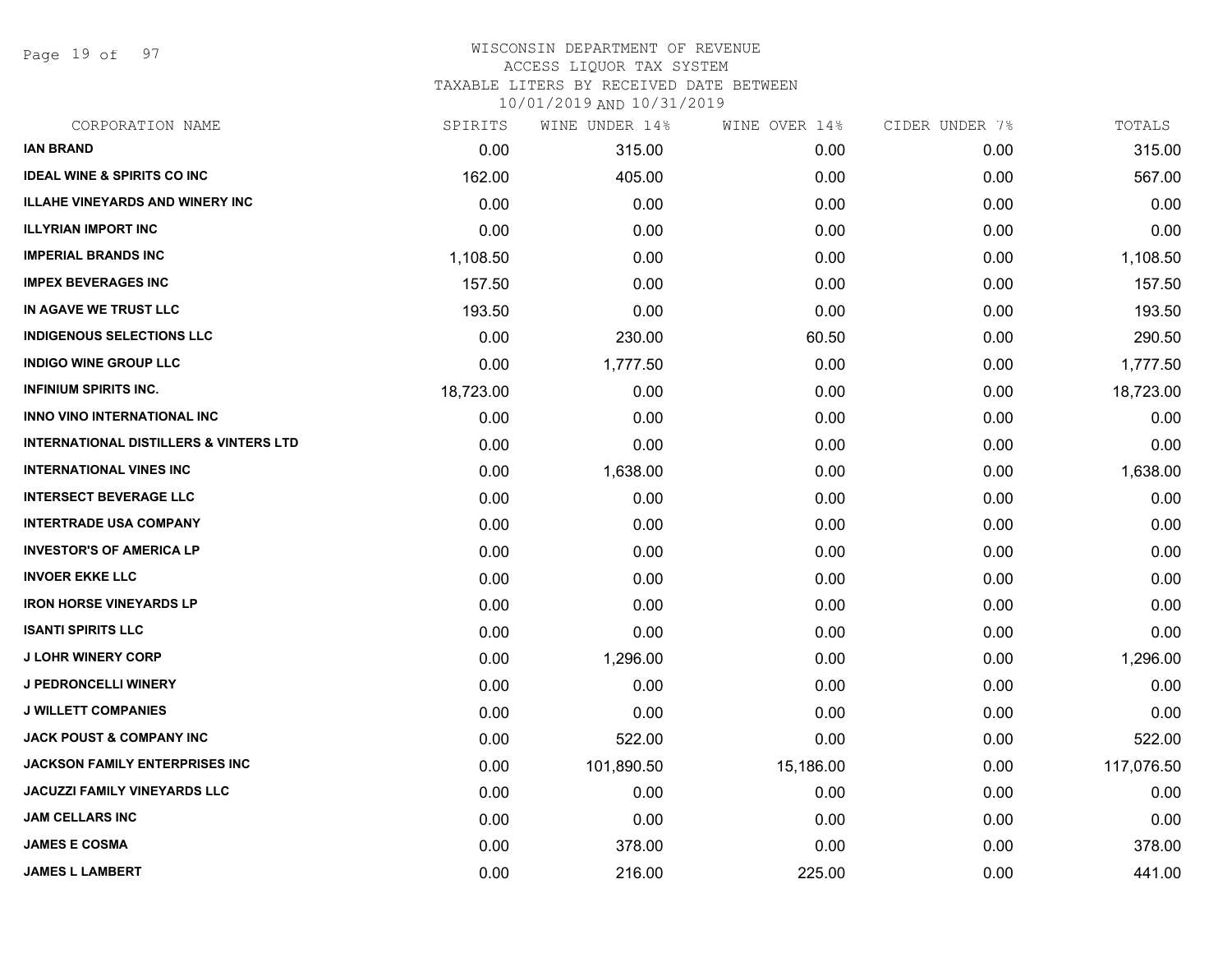Page 20 of 97

#### WISCONSIN DEPARTMENT OF REVENUE ACCESS LIQUOR TAX SYSTEM

TAXABLE LITERS BY RECEIVED DATE BETWEEN

| CORPORATION NAME                      | SPIRITS    | WINE UNDER 14% | WINE OVER 14% | CIDER UNDER 7% | TOTALS     |
|---------------------------------------|------------|----------------|---------------|----------------|------------|
| <b>JAMES MORONEY INC</b>              | 0.00       | 3,492.00       | 0.00          | 0.00           | 3,492.00   |
| <b>JAMES RICKER</b>                   | 0.00       | 12,658.50      | 49.50         | 0.00           | 12,708.00  |
| JAPAN PRESTIGE SAKE INTERNATIONAL INC | 0.00       | 0.00           | 15.12         | 0.00           | 15.12      |
| <b>JARVIS</b>                         | 0.00       | 9.00           | 54.00         | 0.00           | 63.00      |
| <b>JASON DRISCOLL</b>                 | 0.00       | 0.00           | 153.00        | 0.00           | 153.00     |
| <b>JAX VINEYARDS LLC</b>              | 0.00       | 33.29          | 0.00          | 0.00           | 33.29      |
| <b>JAY J HEMINWAY</b>                 | 0.00       | 0.00           | 0.00          | 0.00           | 0.00       |
| <b>JAY MIDWEST INC</b>                | 0.00       | 0.00           | 0.00          | 0.00           | 0.00       |
| <b>JB GEORGE LLC</b>                  | 0.00       | 0.00           | 33.28         | 0.00           | 33.28      |
| <b>JC CELLARS INC</b>                 | 0.00       | 0.00           | 145.50        | 0.00           | 145.50     |
| JEAN CLAUDE BOISSET WINES USA INC     | 0.00       | 8,127.00       | 2,173.50      | 0.00           | 10,300.50  |
| <b>JEFF QUINT</b>                     | 0.00       | 0.00           | 0.00          | 0.00           | 0.00       |
| <b>JEM BEVERAGE COMPANY</b>           | 0.00       | 0.00           | 0.00          | 0.00           | 0.00       |
| <b>JFC INTERNATIONAL INC</b>          | 0.00       | 1,148.49       | 1,418.78      | 0.00           | 2,567.27   |
| <b>JIM BEAM BRANDS CO</b>             | 446,723.82 | 135.00         | 0.00          | 0.00           | 446,858.82 |
| <b>J-NH WINE GROUP LLC</b>            | 0.00       | 0.00           | 0.00          | 0.00           | 0.00       |
| <b>JNJ INTERNATIONAL INC</b>          | 0.00       | 0.00           | 0.00          | 0.00           | 0.00       |
| <b>JOHAN VINEYARDS LLC</b>            | 0.00       | 14.25          | 3.75          | 0.00           | 18.00      |
| JOHN ANTHONY VINEYARDS LLC            | 0.00       | 0.00           | 0.00          | 0.00           | 0.00       |
| <b>JOHN C BAKER</b>                   | 216.00     | 0.00           | 0.00          | 0.00           | 216.00     |
| <b>JOHN MONROE LINTVET</b>            | 0.00       | 0.00           | 0.00          | 0.00           | 0.00       |
| <b>JOHN R LUCAS</b>                   | 0.00       | 0.00           | 0.00          | 0.00           | 0.00       |
| <b>JOSE PASTOR</b>                    | 0.00       | 887.25         | 92.25         | 0.00           | 979.50     |
| <b>JOSEPH DEHNER</b>                  | 0.00       | 0.00           | 0.00          | 0.00           | 0.00       |
| <b>JOSEPH PHELPS VINEYARDS LLC</b>    | 0.00       | 4.50           | 832.50        | 0.00           | 837.00     |
| <b>JOSEPH VICTORI WINES, INC.</b>     | 0.00       | 513.00         | 0.00          | 0.00           | 513.00     |
| <b>JOSU GALDOS</b>                    | 0.00       | 63.00          | 441.00        | 0.00           | 504.00     |
| JOURNEYMAN DISTILLERY LLC             | 0.00       | 0.00           | 0.00          | 0.00           | 0.00       |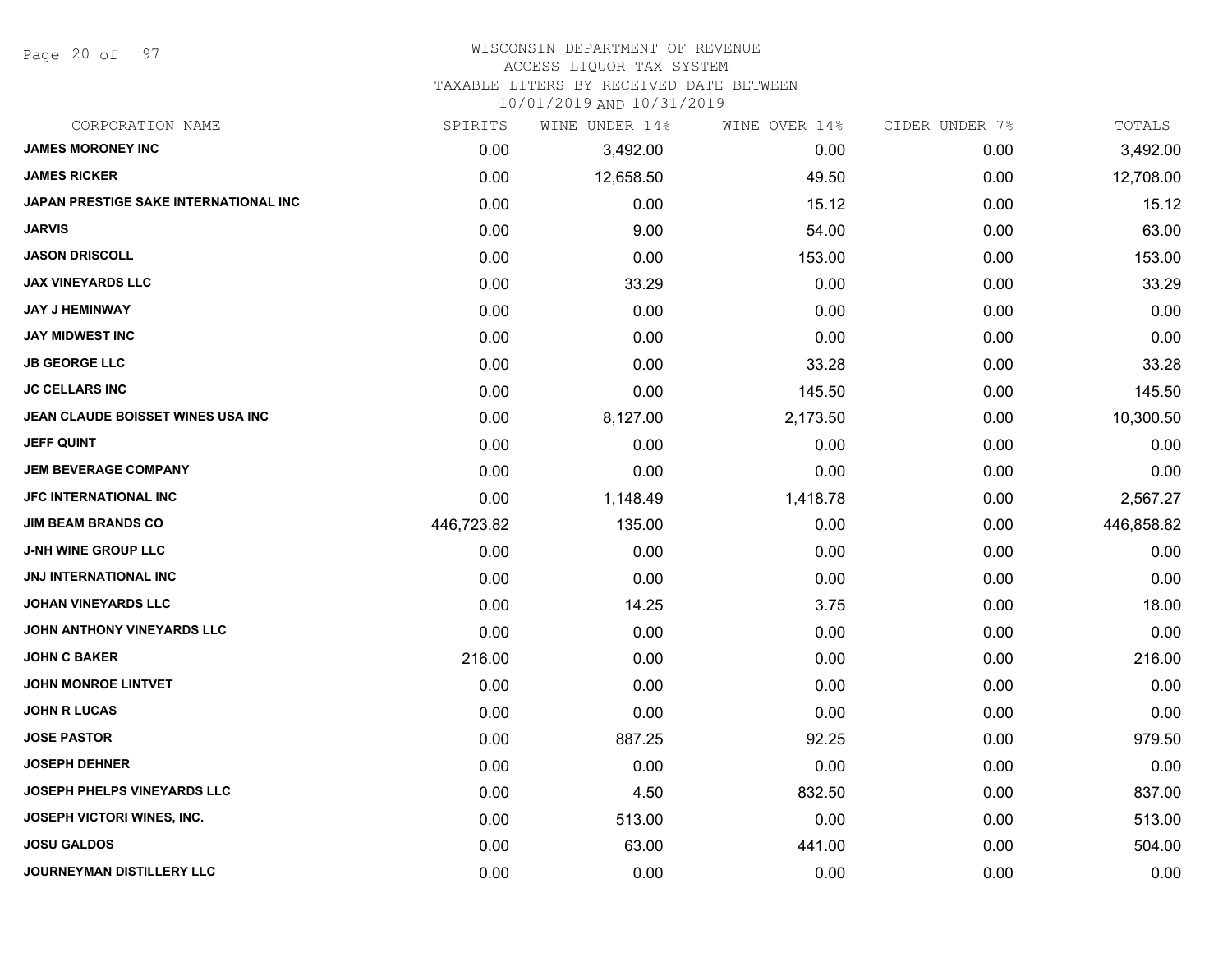Page 21 of 97

## WISCONSIN DEPARTMENT OF REVENUE ACCESS LIQUOR TAX SYSTEM

TAXABLE LITERS BY RECEIVED DATE BETWEEN

| CORPORATION NAME                         | SPIRITS | WINE UNDER 14% | WINE OVER 14% | CIDER UNDER 7% | TOTALS    |
|------------------------------------------|---------|----------------|---------------|----------------|-----------|
| <b>JUSTIN VINEYARDS &amp; WINERY LLC</b> | 0.00    | 3,253.50       | 0.00          | 0.00           | 3,253.50  |
| <b>JVS WINES IMPORTS IL CORP</b>         | 9.00    | 90.00          | 18.00         | 0.00           | 117.00    |
| <b>JVW CORPORATION</b>                   | 0.00    | 216.00         | 0.00          | 0.00           | 216.00    |
| <b>JZ WINE COMPANY</b>                   | 0.00    | 189.00         | 252.00        | 0.00           | 441.00    |
| <b>K VINTNERS LLC</b>                    | 0.00    | 1,134.00       | 5,040.00      | 0.00           | 6,174.00  |
| <b>KAITRIN N COOPER</b>                  | 0.00    | 0.00           | 0.00          | 0.00           | 0.00      |
| <b>KALIN CELLARS INC</b>                 | 0.00    | 0.00           | 0.00          | 0.00           | 0.00      |
| <b>KAY OLSEN</b>                         | 0.00    | 0.00           | 0.00          | 0.00           | 0.00      |
| <b>KEEPER'S QUEST INC</b>                | 0.00    | 0.00           | 0.00          | 0.00           | 0.00      |
| <b>KEN WRIGHT CELLARS CO</b>             | 0.00    | 429.00         | 0.00          | 0.00           | 429.00    |
| <b>KENNETH S LIKITPRAKONG</b>            | 0.00    | 224.00         | 0.00          | 0.00           | 224.00    |
| <b>KENT HUMPHREY</b>                     | 0.00    | 0.00           | 0.00          | 0.00           | 0.00      |
| <b>KENT RASMUSSEN WINERY</b>             | 0.00    | 126.00         | 0.00          | 0.00           | 126.00    |
| <b>KENTUCKY BOURBON DISTILLERS LTD</b>   | 0.00    | 0.00           | 0.00          | 0.00           | 0.00      |
| <b>KERMIT LYNCH WINE MERCHANTS</b>       | 0.00    | 0.00           | 0.00          | 0.00           | 0.00      |
| <b>KERWIN ESTATE LLC</b>                 | 0.00    | 0.00           | 0.00          | 0.00           | 0.00      |
| <b>KIMBERTON WINES LLC</b>               | 0.00    | 0.00           | 0.00          | 0.00           | 0.00      |
| KINDRED SPIRITS NORTH AMERICA INC        | 0.00    | 0.00           | 0.00          | 0.00           | 0.00      |
| <b>KINDRED VINES IMPORT CO LLC</b>       | 0.00    | 0.00           | 0.00          | 0.00           | 0.00      |
| <b>KING ESTATE WINERY LP</b>             | 0.00    | 0.00           | 0.00          | 0.00           | 0.00      |
| KINGS COUNTY DISTILLERY LLC              | 0.00    | 0.00           | 0.00          | 0.00           | 0.00      |
| <b>KIONA VINEYARDS LLC</b>               | 0.00    | 0.00           | 0.00          | 0.00           | 0.00      |
| KISMET WINE, INC.                        | 0.00    | 0.00           | 0.00          | 0.00           | 0.00      |
| <b>KISTLER VINEYARDS, LLC</b>            | 0.00    | 0.00           | 0.00          | 0.00           | 0.00      |
| <b>KITFOX VINEYARDS LLC</b>              | 0.00    | 0.00           | 0.00          | 0.00           | 0.00      |
| <b>KLEIN FOODS INC</b>                   | 0.00    | 2,523.00       | 7,557.00      | 0.00           | 10,080.00 |
| <b>KLIN SPIRITS LLC</b>                  | 0.00    | 0.00           | 0.00          | 0.00           | 0.00      |
| <b>KLINKER BRICK WINERY INC</b>          | 0.00    | 0.00           | 3,703.50      | 0.00           | 3,703.50  |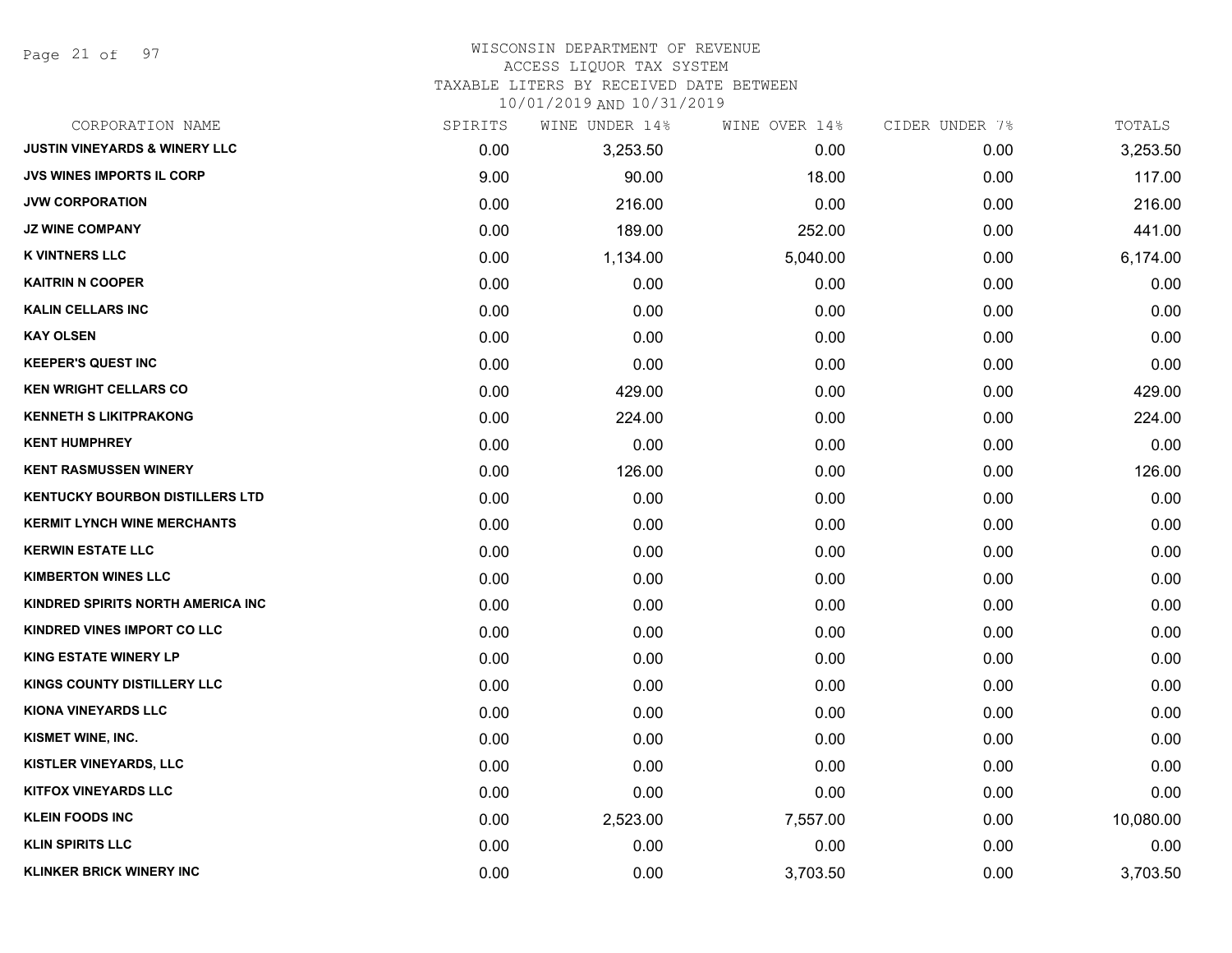## WISCONSIN DEPARTMENT OF REVENUE ACCESS LIQUOR TAX SYSTEM

TAXABLE LITERS BY RECEIVED DATE BETWEEN

| CORPORATION NAME                           | SPIRITS | WINE UNDER 14% | WINE OVER 14% | CIDER UNDER 7% | TOTALS    |
|--------------------------------------------|---------|----------------|---------------|----------------|-----------|
| <b>KNIGHTS BRIDGE WINERY LLC</b>           | 0.00    | 0.00           | 0.00          | 0.00           | 0.00      |
| <b>KOBRAND CORPORATION</b>                 | 9.00    | 6,952.50       | 4,873.92      | 0.00           | 11,835.42 |
| KOJIMA & INTERNATIONAL ASSOCIATES INC      | 0.00    | 0.00           | 0.00          | 0.00           | 0.00      |
| <b>KOLOA RUM CORP</b>                      | 0.00    | 0.00           | 0.00          | 0.00           | 0.00      |
| <b>KONGSGAARD WINE LLC</b>                 | 0.00    | 0.00           | 0.00          | 0.00           | 0.00      |
| <b>KONSTANTIN D FRANK &amp; SONS</b>       | 0.00    | 0.00           | 0.00          | 0.00           | 0.00      |
| <b>KOPRI INC</b>                           | 0.00    | 126.00         | 0.00          | 0.00           | 126.00    |
| <b>KORE WINE COMPANY, LLC</b>              | 0.00    | 0.00           | 0.00          | 0.00           | 0.00      |
| <b>KOVAL INC</b>                           | 0.00    | 0.00           | 0.00          | 0.00           | 0.00      |
| <b>KRUPP BROTHERS LLC</b>                  | 0.00    | 0.00           | 0.00          | 0.00           | 0.00      |
| <b>KYSELA PERE ET FILS LTD</b>             | 0.00    | 441.00         | 13.50         | 0.00           | 454.50    |
| <b>L &amp; F BRANDS INC</b>                | 0.00    | 2,016.00       | 0.00          | 0.00           | 2,016.00  |
| <b>L C WINE</b>                            | 0.00    | 0.00           | 0.00          | 0.00           | 0.00      |
| <b>L&amp;C WINE COUNTRY OPERATIONS LLC</b> | 0.00    | 0.00           | 0.00          | 0.00           | 0.00      |
| L. MAWBY, LLC                              | 0.00    | 1,215.00       | 0.00          | 0.00           | 1,215.00  |
| <b>L18 HOLDINGS, INC.</b>                  | 0.00    | 0.00           | 0.00          | 0.00           | 0.00      |
| <b>LADERA WINERY LLC</b>                   | 0.00    | 0.00           | 0.00          | 0.00           | 0.00      |
| <b>LADY HILL LLC</b>                       | 0.00    | 0.00           | 0.00          | 0.00           | 0.00      |
| <b>LAIRD &amp; COMPANY</b>                 | 189.00  | 0.00           | 0.00          | 0.00           | 189.00    |
| <b>LAIRD FAMILY ESTATE LLC</b>             | 0.00    | 0.00           | 0.00          | 0.00           | 0.00      |
| LAKE COUNTRY LIBARE DISTILLING LLC         | 0.00    | 0.00           | 0.00          | 0.00           | 0.00      |
| <b>LANCE C RANDOLPH</b>                    | 0.00    | 0.00           | 0.00          | 0.00           | 0.00      |
| <b>LANGDON SHIVERICK INC</b>               | 0.00    | 927.00         | 0.00          | 0.00           | 927.00    |
| <b>LANGE WINERY LLC</b>                    | 0.00    | 0.00           | 0.00          | 0.00           | 0.00      |
| <b>LATITUDE BEVERAGE COMPANY</b>           | 0.00    | 45.00          | 0.00          | 0.00           | 45.00     |
| LAUREATE IMPORTS & MARKETING COMPANY, INC  | 0.00    | 0.00           | 0.00          | 0.00           | 0.00      |
| <b>LAVA SPRINGS INC</b>                    | 0.00    | 0.00           | 0.00          | 0.00           | 0.00      |
| <b>LAWER FAMILY WINERY INC</b>             | 0.00    | 0.00           | 0.00          | 0.00           | 0.00      |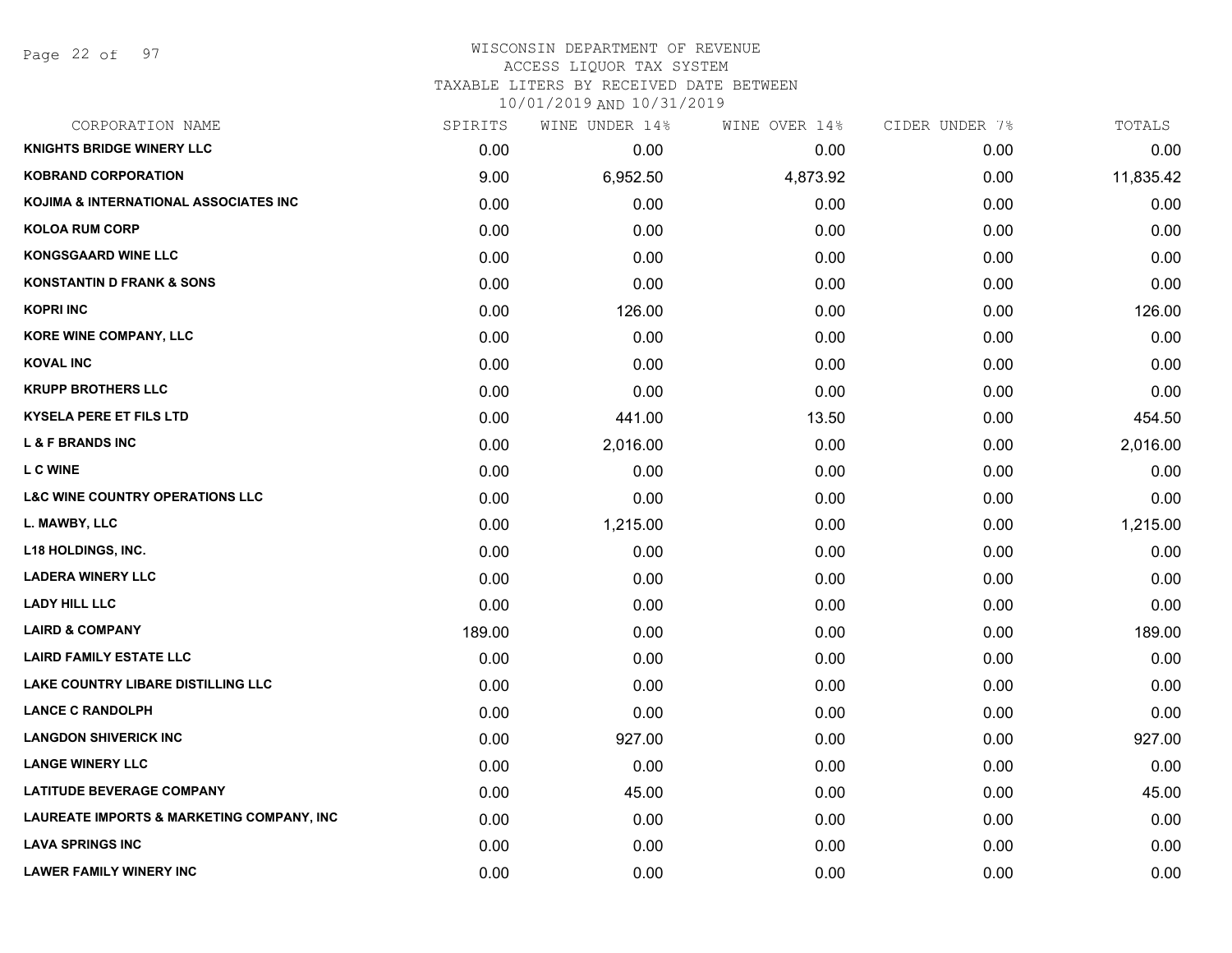Page 23 of 97

# WISCONSIN DEPARTMENT OF REVENUE ACCESS LIQUOR TAX SYSTEM

TAXABLE LITERS BY RECEIVED DATE BETWEEN

| CORPORATION NAME                         | SPIRITS   | WINE UNDER 14% | WINE OVER 14% | CIDER UNDER 7% | TOTALS    |
|------------------------------------------|-----------|----------------|---------------|----------------|-----------|
| <b>LAWLESS DISTILLING COMPANY LLC</b>    | 450.00    | 0.00           | 0.00          | 0.00           | 450.00    |
| <b>LCF WINE COMPANY LLC</b>              | 0.00      | 630.00         | 378.00        | 0.00           | 1,008.00  |
| LE CEP II INC                            | 0.00      | 207.00         | 0.00          | 0.00           | 207.00    |
| LE GRAND COURTAGE LLC                    | 0.00      | 0.00           | 0.00          | 0.00           | 0.00      |
| LE RAISIN IMPORTS LLC                    | 0.00      | 0.00           | 0.00          | 0.00           | 0.00      |
| LEFT COAST CELLARS LLC                   | 0.00      | 0.00           | 0.00          | 0.00           | 0.00      |
| <b>LEMELSON WINERY LLC</b>               | 0.00      | 0.00           | 0.00          | 0.00           | 0.00      |
| <b>LEONARD KREUSCH INC</b>               | 0.00      | 4,247.99       | 0.00          | 0.00           | 4,247.99  |
| <b>LEONARDINI FAMILY WINERY LLC</b>      | 0.00      | 252.00         | 1,197.00      | 0.00           | 1,449.00  |
| <b>LEONETTI CELLAR LLC</b>               | 0.00      | 0.00           | 0.00          | 0.00           | 0.00      |
| LES LUNES WINE LLC                       | 0.00      | 0.00           | 0.00          | 0.00           | 0.00      |
| <b>LEVECKE CORPORATION</b>               | 25,642.49 | 0.00           | 0.00          | 0.00           | 25,642.49 |
| <b>LIDESTRI BEVERAGES LLC</b>            | 0.00      | 0.00           | 0.00          | 0.00           | 0.00      |
| <b>LIMERICK LANE CELLARS INC</b>         | 0.00      | 0.00           | 0.00          | 0.00           | 0.00      |
| <b>LINCOLN SQUARE WINE COMPANY LLC</b>   | 0.00      | 0.00           | 0.00          | 0.00           | 0.00      |
| LINGUA FRANCA-LS VINEYARDS HOLDINGS, LLC | 0.00      | 0.00           | 0.00          | 0.00           | 0.00      |
| <b>LIOCO WINE COMPANY LLC</b>            | 0.00      | 0.00           | 0.00          | 0.00           | 0.00      |
| <b>LION NATHAN USA INC</b>               | 0.00      | 1,357.50       | 1,017.00      | 0.00           | 2,374.50  |
| <b>LISA CHASE</b>                        | 0.00      | 0.00           | 0.00          | 0.00           | 0.00      |
| <b>LISA LISA INCORPORATED</b>            | 0.00      | 0.00           | 0.00          | 0.00           | 0.00      |
| <b>LISA MARLOW</b>                       | 0.00      | 0.00           | 0.00          | 0.00           | 0.00      |
| LITTLE CREEK VINEYARD, LLC               | 0.00      | 0.00           | 0.00          | 0.00           | 0.00      |
| <b>LIVING FOODS. LLC</b>                 | 0.00      | 0.00           | 0.00          | 0.00           | 0.00      |
| <b>LLOYD CARUSO LLC</b>                  | 0.00      | 0.00           | 0.00          | 0.00           | 0.00      |
| <b>LLOYD CELLARS INC</b>                 | 0.00      | 0.00           | 0.00          | 0.00           | 0.00      |
| <b>LOCAL DISTILLING INC</b>              | 1,659.00  | 0.00           | 0.00          | 0.00           | 1,659.00  |
| <b>LOEST &amp; MCNAMEE INC</b>           | 0.00      | 238.50         | 0.00          | 0.00           | 238.50    |
| LONG MEADOW RANCH WINERY INC             | 0.00      | 504.00         | 0.00          | 0.00           | 504.00    |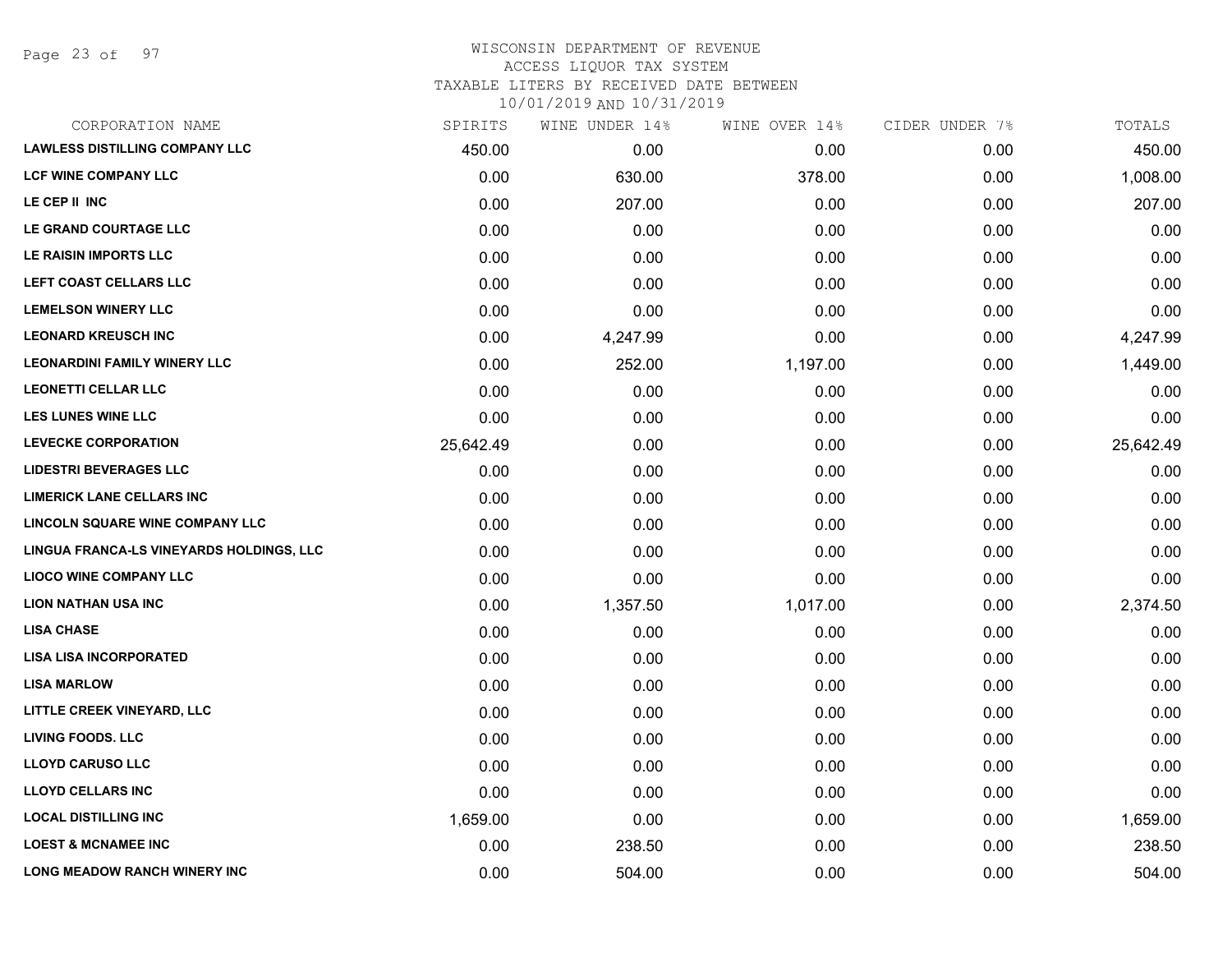Page 24 of 97

# WISCONSIN DEPARTMENT OF REVENUE

# ACCESS LIQUOR TAX SYSTEM

TAXABLE LITERS BY RECEIVED DATE BETWEEN

| CORPORATION NAME                              | SPIRITS   | WINE UNDER 14% | WINE OVER 14% | CIDER UNDER 7% | TOTALS    |
|-----------------------------------------------|-----------|----------------|---------------|----------------|-----------|
| <b>LONG SHADOWS VINTNERS LLC</b>              | 0.00      | 18.00          | 99.00         | 0.00           | 117.00    |
| <b>LONZ WINERY INC</b>                        | 0.00      | 0.00           | 0.00          | 0.00           | 0.00      |
| <b>LOOSEN BROS USA LTD</b>                    | 0.00      | 5,478.75       | 0.00          | 0.00           | 5,478.75  |
| <b>LORING WINE COMPANY LLC</b>                | 0.00      | 0.00           | 0.00          | 0.00           | 0.00      |
| <b>LOUIS GLUNZ BEER INC</b>                   | 0.00      | 0.00           | 0.00          | 0.00           | 0.00      |
| <b>LOUIS LATOUR INC</b>                       | 0.00      | 522.00         | 0.00          | 0.00           | 522.00    |
| <b>LOWDEN SCHOOLHOUSE CORPORATION</b>         | 0.00      | 0.00           | 18.00         | 0.00           | 18.00     |
| <b>LUNA VINEYARDS INC</b>                     | 0.00      | 0.00           | 0.00          | 0.00           | 0.00      |
| <b>LUNEAU USA INC</b>                         | 0.00      | 8,409.00       | 0.00          | 0.00           | 8,409.00  |
| <b>LUXCO INC</b>                              | 63,846.70 | 324.00         | 798.00        | 0.00           | 64,968.70 |
| <b>LYNMAR WINERY LLC</b>                      | 0.00      | 0.00           | 0.00          | 0.00           | 0.00      |
| M.A.C. WINES, LLC                             | 0.00      | 0.00           | 0.00          | 0.00           | 0.00      |
| <b>MACH FLYNT INC</b>                         | 2,016.00  | 27,960.00      | 7,776.00      | 0.00           | 37,752.00 |
| <b>MACK &amp; SCHUHLE INC</b>                 | 0.00      | 0.00           | 0.00          | 0.00           | 0.00      |
| <b>MAD CAR WINE CO LLC</b>                    | 0.00      | 189.00         | 0.00          | 0.00           | 189.00    |
| <b>MAGAVE TEQUILA INC</b>                     | 0.00      | 684.00         | 0.00          | 0.00           | 684.00    |
| <b>MAISONS MARQUES &amp; DOMAINES USA INC</b> | 0.00      | 7,258.50       | 33.75         | 0.00           | 7,292.25  |
| <b>MAMMOTH DISTILLING LLC</b>                 | 0.00      | 0.00           | 0.00          | 0.00           | 0.00      |
| <b>MANCAN WINE LLC</b>                        | 0.00      | 0.00           | 0.00          | 0.00           | 0.00      |
| <b>MANO'S INC</b>                             | 0.00      | 0.00           | 0.00          | 0.00           | 0.00      |
| <b>MARIETTA CELLARS INC</b>                   | 0.00      | 126.00         | 63.00         | 0.00           | 189.00    |
| <b>MARIPOSA WINE COMPANY LLC</b>              | 0.00      | 0.00           | 0.00          | 0.00           | 0.00      |
| <b>MARK ANTHONY BRANDS INC</b>                | 0.00      | 0.00           | 0.00          | 0.00           | 0.00      |
| <b>MARK SZUMOWSKI</b>                         | 0.00      | 0.00           | 0.00          | 0.00           | 0.00      |
| <b>MARKETING GLOBAL BRANDS CORP</b>           | 0.00      | 0.00           | 0.00          | 0.00           | 0.00      |
| <b>MARKO J KARAKASEVIC</b>                    | 0.00      | 0.00           | 0.00          | 0.00           | 0.00      |
| <b>MARTELLOTTO INC.</b>                       | 0.00      | 261.00         | 0.00          | 0.00           | 261.00    |
| <b>MARTIN &amp; COMPANY WINES, INC</b>        | 0.00      | 0.00           | 0.00          | 0.00           | 0.00      |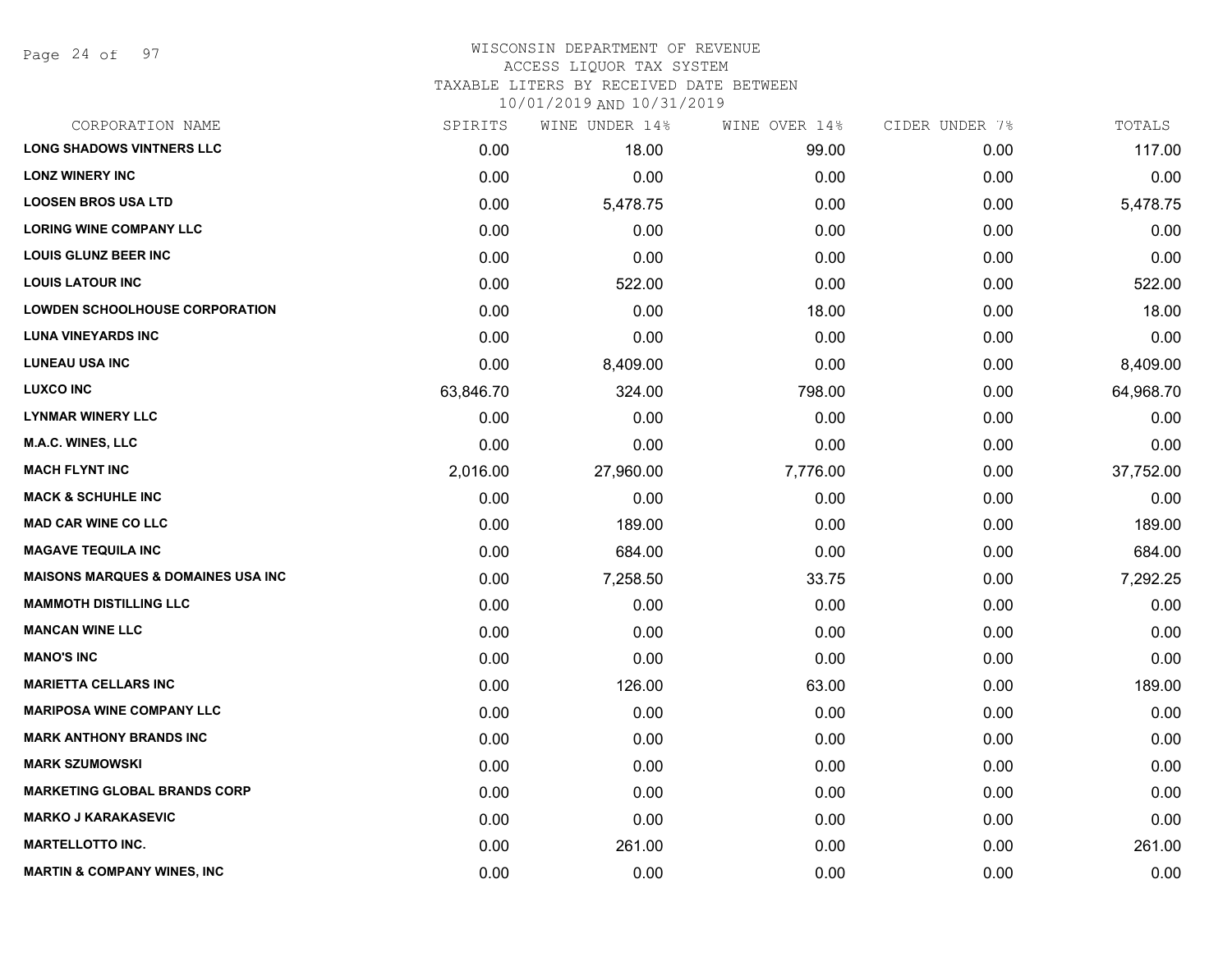Page 25 of 97

## WISCONSIN DEPARTMENT OF REVENUE ACCESS LIQUOR TAX SYSTEM TAXABLE LITERS BY RECEIVED DATE BETWEEN

| CORPORATION NAME                        | SPIRITS   | WINE UNDER 14% | WINE OVER 14% | CIDER UNDER 7% | TOTALS    |
|-----------------------------------------|-----------|----------------|---------------|----------------|-----------|
| <b>MARTIN RAY WINERY INC</b>            | 0.00      | 0.00           | 0.00          | 0.00           | 0.00      |
| <b>MARTINELLI WINERY INC</b>            | 0.00      | 0.00           | 0.00          | 0.00           | 0.00      |
| <b>MARTINEZ DISTRIBUTING CO INC</b>     | 0.00      | 0.00           | 0.00          | 0.00           | 0.00      |
| <b>MASSANOIS LLC</b>                    | 0.00      | 1,485.00       | 234.00        | 0.00           | 1,719.00  |
| <b>MAST-JAEGERMEISTER US INC</b>        | 1,125.00  | 0.00           | 0.00          | 0.00           | 1,125.00  |
| <b>MATCHVINO LLC</b>                    | 0.00      | 0.00           | 0.00          | 0.00           | 0.00      |
| <b>MATHY WINERY LLC</b>                 | 0.00      | 1,440.00       | 0.00          | 0.00           | 1,440.00  |
| <b>MATRICK HOLDINGS CORPORATION</b>     | 0.00      | 0.00           | 0.00          | 0.00           | 0.00      |
| <b>MATT PREIS</b>                       | 0.00      | 0.00           | 0.00          | 0.00           | 0.00      |
| <b>MATTHEW C VILLARD</b>                | 0.00      | 0.00           | 0.00          | 0.00           | 0.00      |
| <b>MATTHEW RORICK WINES INC</b>         | 0.00      | 0.00           | 0.00          | 0.00           | 0.00      |
| <b>MATTHIASSON FAMILY VINEYARDS LLC</b> | 0.00      | 47.25          | 0.00          | 0.00           | 47.25     |
| <b>MAURITSON FAMILY WINERY</b>          | 0.00      | 0.00           | 0.00          | 0.00           | 0.00      |
| <b>MAYACAMAS VINEYARDS INC</b>          | 0.00      | 126.00         | 45.00         | 0.00           | 171.00    |
| <b>MAYNARD JAMES KEENAN</b>             | 0.00      | 0.00           | 0.00          | 0.00           | 0.00      |
| <b>MC CORMICK DISTILLING CO INC</b>     | 12,870.00 | 0.00           | 0.00          | 0.00           | 12,870.00 |
| <b>MCBRIDE SISTERS COLLECTIONS INC</b>  | 0.00      | 54.00          | 0.00          | 0.00           | 54.00     |
| <b>MCKENZIE'S BEVERAGES INC</b>         | 0.00      | 0.00           | 0.00          | 0.00           | 0.00      |
| <b>MCNAB RIDGE WINERY LLC</b>           | 0.00      | 0.00           | 0.00          | 0.00           | 0.00      |
| <b>MEDCO ATLANTIC INC</b>               | 0.00      | 0.00           | 0.00          | 0.00           | 0.00      |
| <b>MEIERS WINE CELLARS INC</b>          | 0.00      | 261.00         | 117.00        | 0.00           | 378.00    |
| <b>MENDOCINO WINE GROUP LLC</b>         | 0.00      | 45.00          | 0.00          | 0.00           | 45.00     |
| <b>MERCER WINE ESTATES LLC</b>          | 0.00      | 0.00           | 126.00        | 0.00           | 126.00    |
| <b>MERCHANT DU VIN CORPORATION</b>      | 0.00      | 0.00           | 0.00          | 433.43         | 433.43    |
| <b>METEOR VINEYARD LLC</b>              | 0.00      | 0.00           | 0.00          | 0.00           | 0.00      |
| <b>METROWINE DISTRIBUTION CO INC</b>    | 0.00      | 0.00           | 0.00          | 0.00           | 0.00      |
| <b>METTLER WINES LLC</b>                | 0.00      | 0.00           | 333.00        | 0.00           | 333.00    |
| <b>MEV CORPORATION</b>                  | 0.00      | 0.00           | 0.00          | 0.00           | 0.00      |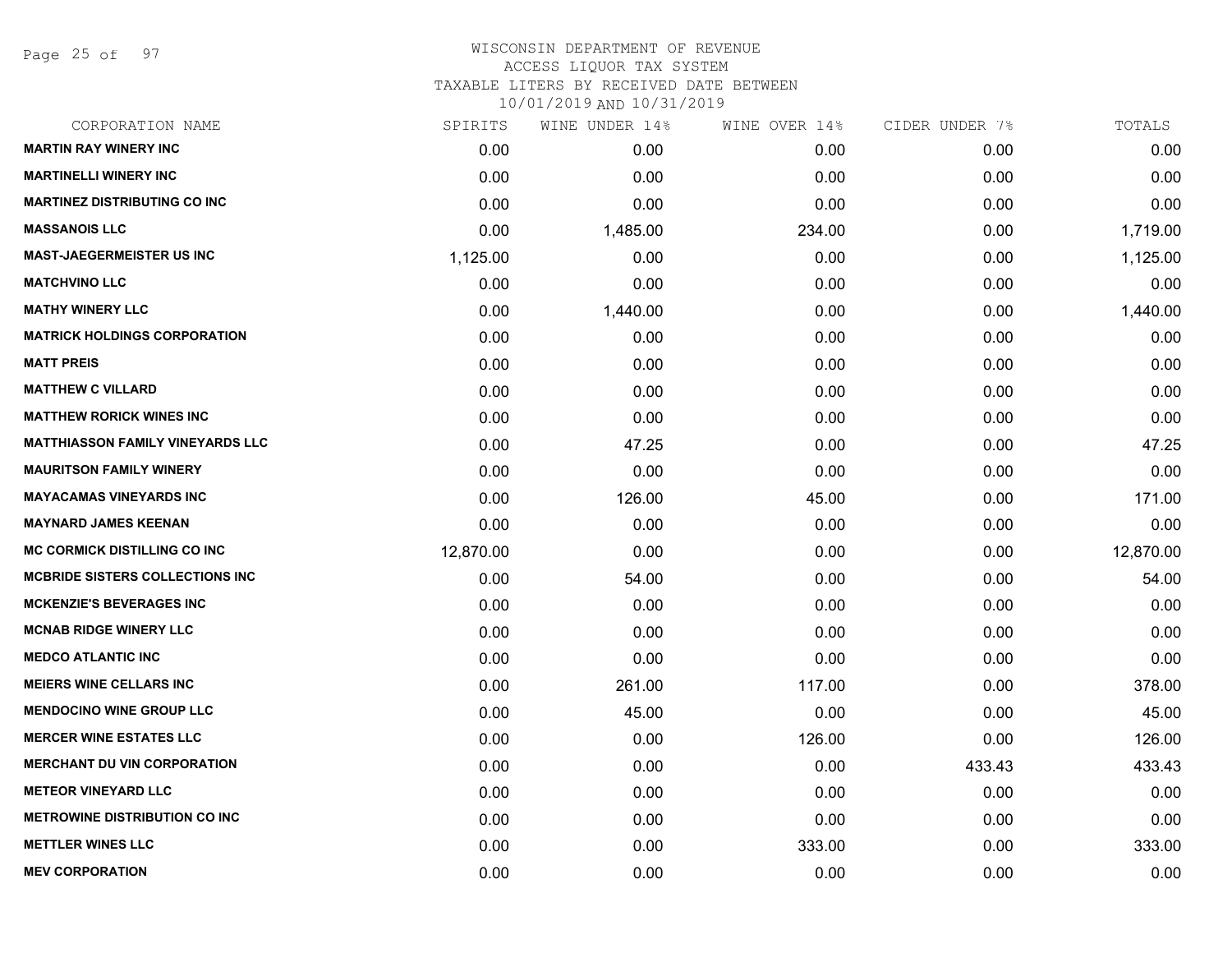Page 26 of 97

## WISCONSIN DEPARTMENT OF REVENUE ACCESS LIQUOR TAX SYSTEM TAXABLE LITERS BY RECEIVED DATE BETWEEN

| CORPORATION NAME                                  | SPIRITS   | WINE UNDER 14% | WINE OVER 14% | CIDER UNDER 7% | TOTALS    |
|---------------------------------------------------|-----------|----------------|---------------|----------------|-----------|
| <b>MEXCOR INC</b>                                 | 0.00      | 0.00           | 0.00          | 0.00           | 0.00      |
| <b>MEYER CELLARS LLC</b>                          | 0.00      | 0.00           | 0.00          | 0.00           | 0.00      |
| <b>MHW LTD</b>                                    | 0.00      | 0.00           | 0.00          | 0.00           | 0.00      |
| <b>MICHAEL BELLO</b>                              | 0.00      | 0.00           | 0.00          | 0.00           | 0.00      |
| <b>MICHAEL HOUGH</b>                              | 0.00      | 1,926.00       | 2,538.00      | 0.00           | 4,464.00  |
| <b>MICHAEL KUSH</b>                               | 0.00      | 0.00           | 0.00          | 0.00           | 0.00      |
| <b>MICHAEL SKURNIK WINES INC</b>                  | 0.00      | 0.00           | 0.00          | 0.00           | 0.00      |
| <b>MICHEAL DASHE</b>                              | 0.00      | 0.00           | 0.00          | 0.00           | 0.00      |
| <b>MIDDLETON FAMILY WINES LLC</b>                 | 0.00      | 0.00           | 0.00          | 0.00           | 0.00      |
| <b>MIDNIGHT CELLARS INC</b>                       | 0.00      | 0.00           | 126.00        | 0.00           | 126.00    |
| <b>MID-OAK DISTILLERY INC</b>                     | 0.00      | 0.00           | 0.00          | 0.00           | 0.00      |
| MIGHTY SWELL COCKTAIL COMPANY LLC                 | 0.00      | 0.00           | 0.00          | 0.00           | 0.00      |
| <b>MILBRANDT FAMILY WINES LLC</b>                 | 0.00      | 315.00         | 90.00         | 0.00           | 405.00    |
| <b>MILLER SQUARED INC</b>                         | 0.00      | 0.00           | 0.00          | 0.00           | 0.00      |
| <b>MILLERCOORS LLC</b>                            | 0.00      | 0.00           | 0.00          | 20,433.69      | 20,433.69 |
| <b>MILTONS DISTRIBUTING CO INC</b>                | 0.00      | 625.49         | 18.00         | 0.00           | 643.49    |
| <b>MINER FAMILY WINERY LLC</b>                    | 0.00      | 0.00           | 90.00         | 0.00           | 90.00     |
| <b>MINNESOTAS FINEST FERMENTED PRODUCTS</b>       | 0.00      | 0.00           | 0.00          | 4,022.98       | 4,022.98  |
| <b>MIONETTO USA INC</b>                           | 0.00      | 1,547.70       | 0.00          | 0.00           | 1,547.70  |
| <b>MIRA WINERY LLC</b>                            | 0.00      | 0.00           | 0.00          | 0.00           | 0.00      |
| <b>MIRAMONT ESTATE VINEYARDS &amp; WINERY INC</b> | 0.00      | 0.00           | 0.00          | 0.00           | 0.00      |
| <b>MIRASOL WINE LLC</b>                           | 0.00      | 1.50           | 0.00          | 0.00           | 1.50      |
| <b>MIRER MANAGEMENT COMPANY LLC</b>               | 0.00      | 0.00           | 0.00          | 0.00           | 0.00      |
| <b>MIROSLAV IVANOV TCHOLAKOV</b>                  | 0.00      | 0.00           | 0.00          | 0.00           | 0.00      |
| <b>MISA IMPORTS INC</b>                           | 15,162.00 | 16,584.00      | 665.25        | 0.00           | 32,411.25 |
| <b>MISSISSIPPI RIVER DISTILLING COMPANY</b>       | 81.00     | 0.00           | 0.00          | 0.00           | 81.00     |
| <b>MISTARR WINE IMPORTERS</b>                     | 0.00      | 0.00           | 0.00          | 0.00           | 0.00      |
| <b>MODERN DEVELOPMENT COMPANY</b>                 | 0.00      | 0.00           | 0.00          | 0.00           | 0.00      |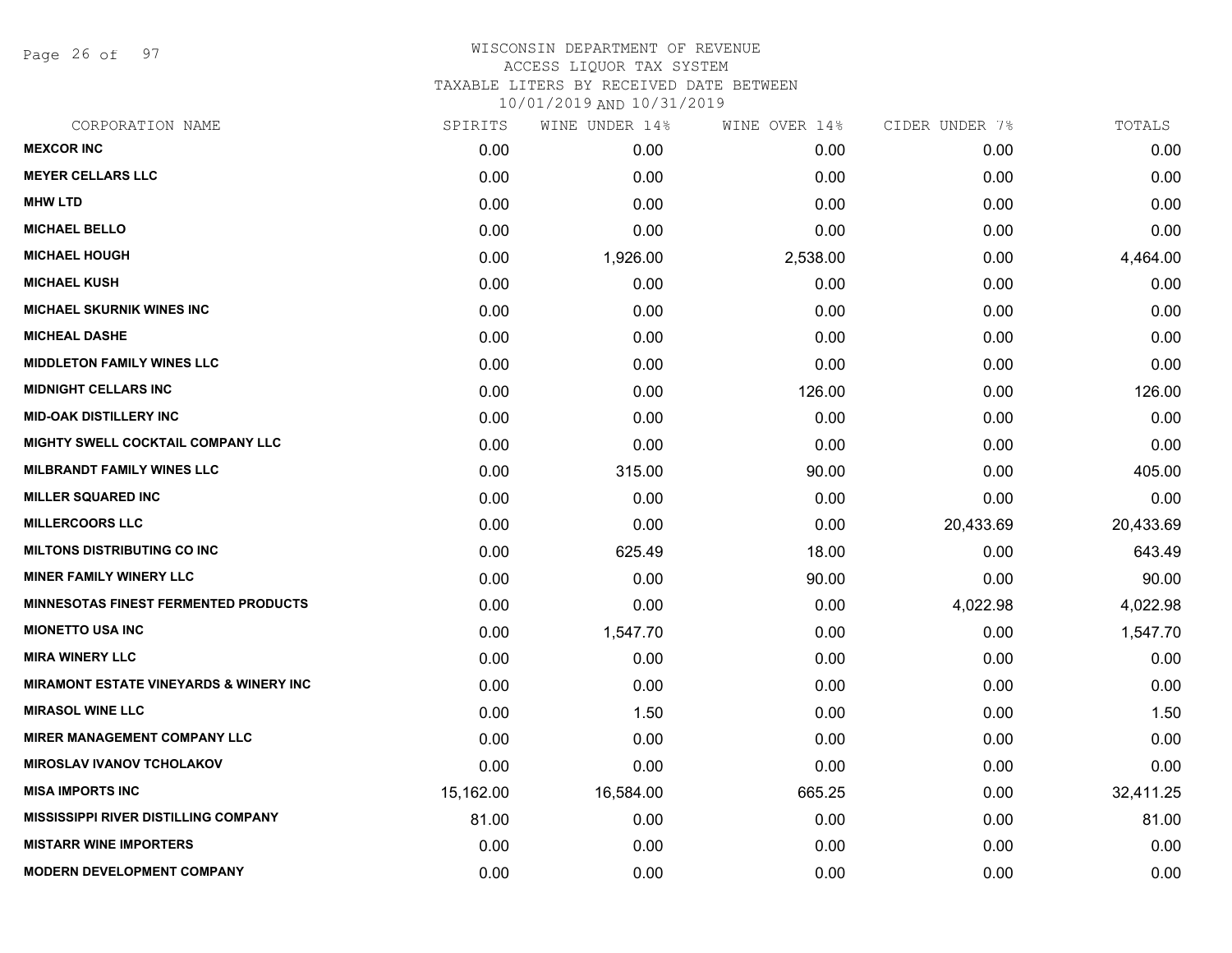Page 27 of 97

#### WISCONSIN DEPARTMENT OF REVENUE ACCESS LIQUOR TAX SYSTEM

TAXABLE LITERS BY RECEIVED DATE BETWEEN

| CORPORATION NAME                                                            | SPIRITS   | WINE UNDER 14% | WINE OVER 14% | CIDER UNDER 7% | TOTALS    |
|-----------------------------------------------------------------------------|-----------|----------------|---------------|----------------|-----------|
| <b>MODERN SPIRITS LLC</b>                                                   | 9.00      | 0.00           | 72.00         | 0.00           | 81.00     |
| <b>MOET HENNESSY USA, INC.</b>                                              | 37,180.85 | 10,206.75      | 117.00        | 0.00           | 47,504.60 |
| <b>MOLLYDOOKER INTERNATIONAL LLC</b>                                        | 0.00      | 0.00           | 1,201.50      | 0.00           | 1,201.50  |
| <b>MOLLY'S WINERY INC</b>                                                   | 0.00      | 18.00          | 0.00          | 0.00           | 18.00     |
| <b>MONICA NOGUES</b>                                                        | 0.00      | 585.00         | 162.00        | 0.00           | 747.00    |
| <b>MONSIEUR TOUTON SELECTION LTD / ORIGIN USA</b>                           | 0.00      | 0.00           | 0.00          | 0.00           | 0.00      |
| <b>MONTE CRISTO BLOCK IV LLC</b>                                            | 0.00      | 0.00           | 0.00          | 0.00           | 0.00      |
| <b>MONTEREY WINE COMPANY LLC</b>                                            | 0.00      | 630.00         | 0.00          | 0.00           | 630.00    |
| <b>MONTICELLO CELLARS INC</b>                                               | 0.00      | 0.00           | 0.00          | 0.00           | 0.00      |
| <b>MORE THAN GRAPES, LLC</b>                                                | 0.00      | 571.50         | 252.00        | 0.00           | 823.50    |
| <b>MORGADO CELLARS LLC</b>                                                  | 0.00      | 0.00           | 0.00          | 0.00           | 0.00      |
| <b>MORGAN WINERY INC</b>                                                    | 0.00      | 63.00          | 63.00         | 0.00           | 126.00    |
| <b>MOUNT VEEDER FARMS LLC</b>                                               | 0.00      | 0.00           | 0.00          | 0.00           | 0.00      |
| <b>MOUNTAIN VIEW VINTNERS LLC</b>                                           | 0.00      | 0.00           | 0.00          | 0.00           | 0.00      |
| <b>MPL BRANDS NV INC</b>                                                    | 0.00      | 0.00           | 0.00          | 0.00           | 0.00      |
| <b>MS WALKER INC</b>                                                        | 3,247.50  | 0.00           | 0.00          | 0.00           | 3,247.50  |
| MUTUAL WHOLESALE LIQUOR INC                                                 | 0.00      | 126.00         | 0.00          | 0.00           | 126.00    |
| <b>NAPA VALLEY SPECIALTY WINES INC</b>                                      | 0.00      | 0.00           | 0.00          | 0.00           | 0.00      |
| NATIONAL CONSUMER CREDIT GUARANTEE<br><b>ASSOCIATION OF CONNECTICUT INC</b> | 234.00    | 0.00           | 0.00          | 0.00           | 234.00    |
| <b>NATURAL MERCHANTS INC</b>                                                | 0.00      | 1,017.00       | 0.00          | 0.00           | 1,017.00  |
| <b>NATUREL WEST CORP</b>                                                    | 0.00      | 0.00           | 0.00          | 0.00           | 0.00      |
| <b>NAVARRO VINEYARDS, LLC</b>                                               | 0.00      | 0.00           | 0.00          | 0.00           | 0.00      |
| <b>NBI ACQUISITION LLC</b>                                                  | 0.00      | 0.00           | 0.00          | 0.00           | 0.00      |
| <b>NDC SYSTEMS LP</b>                                                       | 2,575.50  | 49,975.50      | 5,547.00      | 0.00           | 58,098.00 |
| <b>NEGOCIANTS USA INC</b>                                                   | 0.00      | 0.00           | 0.00          | 0.00           | 0.00      |
| <b>NESTOR IMPORTS INC</b>                                                   | 0.00      | 81.00          | 36.00         | 0.00           | 117.00    |
| <b>NEW HOLLAND BREWING CO LLC</b>                                           | 2,706.94  | 0.00           | 0.00          | 0.00           | 2,706.94  |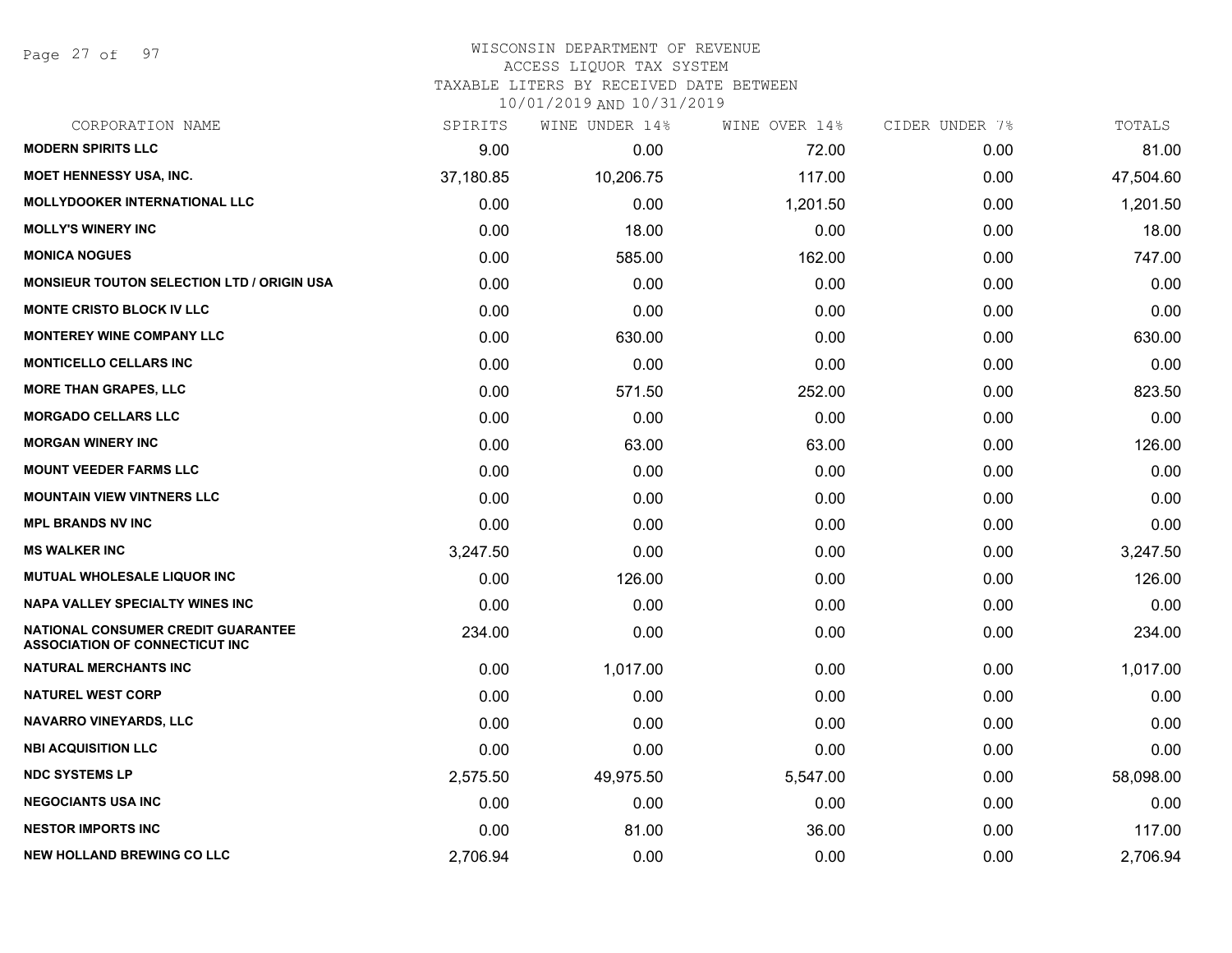Page 28 of 97

#### WISCONSIN DEPARTMENT OF REVENUE ACCESS LIQUOR TAX SYSTEM

TAXABLE LITERS BY RECEIVED DATE BETWEEN

| CORPORATION NAME                      | SPIRITS  | WINE UNDER 14% | WINE OVER 14% | CIDER UNDER 7% | TOTALS   |
|---------------------------------------|----------|----------------|---------------|----------------|----------|
| <b>NEW MEXICO WINERIES INC</b>        | 0.00     | 1,494.00       | 0.00          | 0.00           | 1,494.00 |
| <b>NEW PARROTT &amp; CO</b>           | 0.00     | 7,812.00       | 360.00        | 0.00           | 8,172.00 |
| <b>NEW VAVIN INC</b>                  | 0.00     | 0.00           | 0.00          | 0.00           | 0.00     |
| <b>NEW YORK MUTUAL TRADING CO INC</b> | 0.00     | 0.00           | 18.00         | 0.00           | 18.00    |
| <b>NEXUS BRANDS LLC</b>               | 0.00     | 0.00           | 0.00          | 0.00           | 0.00     |
| <b>NICHE IMPORT CO</b>                | 540.00   | 1,776.00       | 0.00          | 0.00           | 2,316.00 |
| NIEBAUM-COPPOLA ESTATE WINERY LP      | 0.00     | 0.00           | 0.00          | 0.00           | 0.00     |
| <b>NLV TEQUILA BOTTLING LLC</b>       | 0.00     | 0.00           | 0.00          | 0.00           | 0.00     |
| <b>NOLET SPIRITS USA INC</b>          | 0.00     | 0.00           | 0.00          | 0.00           | 0.00     |
| <b>NORTH SHORE DISTILLERY LLC</b>     | 247.50   | 0.00           | 0.00          | 0.00           | 247.50   |
| <b>NORTHERN EMPIRE LLC</b>            | 0.00     | 0.00           | 0.00          | 0.00           | 0.00     |
| <b>NOVA WINES, INC.</b>               | 0.00     | 36.00          | 0.00          | 0.00           | 36.00    |
| <b>NUCCIO &amp; WISE</b>              | 0.00     | 0.00           | 693.00        | 0.00           | 693.00   |
| <b>NV AWG LTD</b>                     | 0.00     | 0.00           | 0.00          | 0.00           | 0.00     |
| <b>NW WINE COMPANY LLC</b>            | 0.00     | 0.00           | 0.00          | 0.00           | 0.00     |
| OAK RIDGE WINERY LLC                  | 0.00     | 3,339.00       | 3,591.00      | 0.00           | 6,930.00 |
| <b>OLD BRIDGE CELLARS</b>             | 0.00     | 1,791.00       | 270.00        | 0.00           | 2,061.00 |
| OLD DOMINICK DISTILLERY LLC           | 585.00   | 0.00           | 0.00          | 0.00           | 585.00   |
| <b>OLD ELK HOLDINGS LLC</b>           | 0.00     | 0.00           | 0.00          | 0.00           | 0.00     |
| OLE SMOKY DISTILLERY LLC              | 9,741.00 | 0.00           | 0.00          | 0.00           | 9,741.00 |
| <b>OLIVER WINE COMPANY INC</b>        | 0.00     | 5,490.00       | 0.00          | 0.00           | 5,490.00 |
| ONE TRUE VINE LLC                     | 0.00     | 0.00           | 0.00          | 0.00           | 0.00     |
| O'NEILL BEVERAGES CO LLC              | 0.00     | 5,877.00       | 2,772.00      | 0.00           | 8,649.00 |
| <b>OPICI IMPORT COMPANY</b>           | 217.50   | 2,695.50       | 0.00          | 0.00           | 2,913.00 |
| <b>OPOLO WINES LP</b>                 | 0.00     | 0.00           | 0.00          | 0.00           | 0.00     |
| OPUS ONE WINERY LLC                   | 0.00     | 0.00           | 985.50        | 0.00           | 985.50   |
| ORCA PROPERTIES LLC                   | 0.00     | 0.00           | 0.00          | 0.00           | 0.00     |
| <b>OREGON BREWING COMPANY INC</b>     | 67.50    | 0.00           | 0.00          | 0.00           | 67.50    |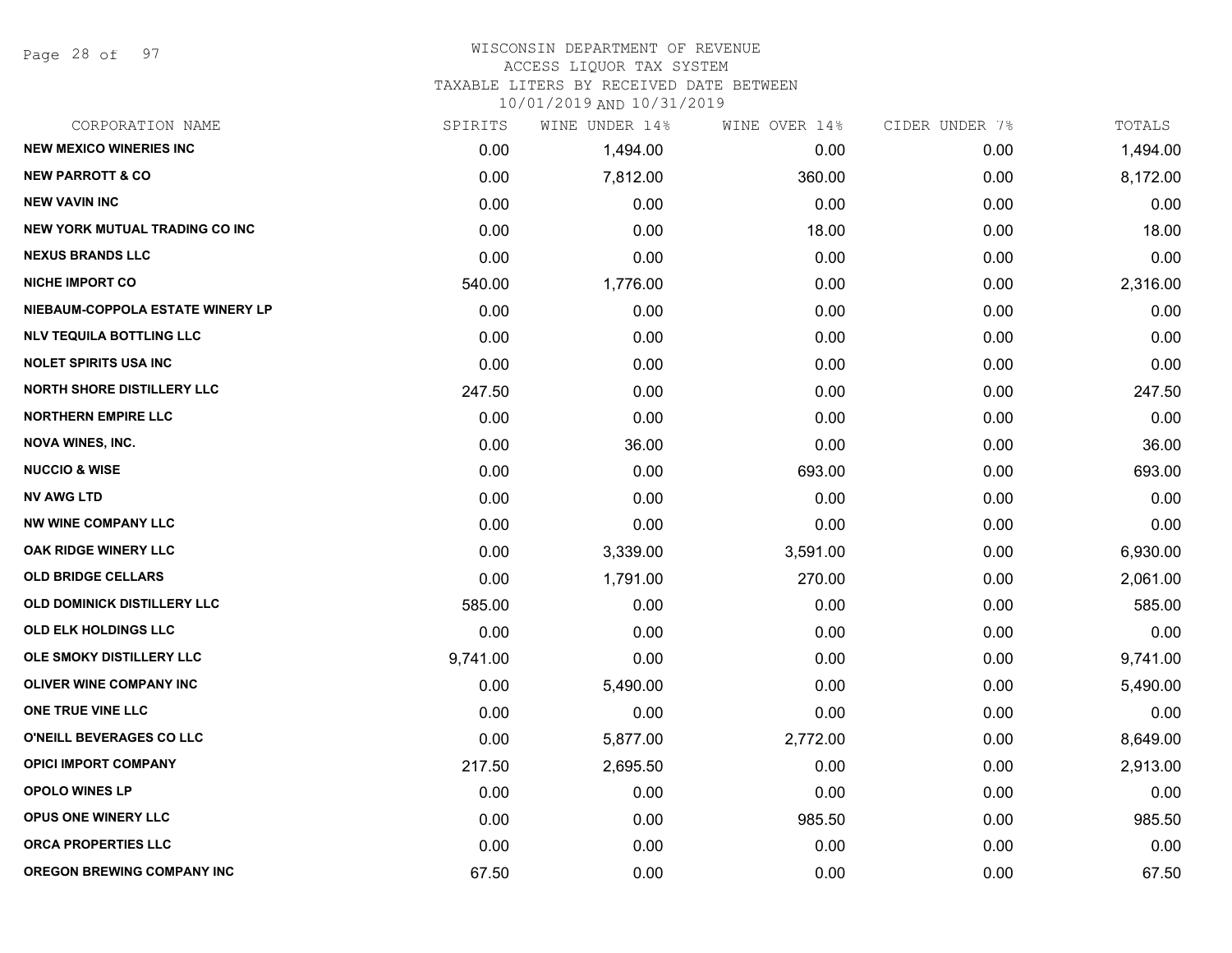Page 29 of 97

## WISCONSIN DEPARTMENT OF REVENUE ACCESS LIQUOR TAX SYSTEM TAXABLE LITERS BY RECEIVED DATE BETWEEN

| CORPORATION NAME                        | SPIRITS   | WINE UNDER 14% | WINE OVER 14% | CIDER UNDER 7% | TOTALS    |
|-----------------------------------------|-----------|----------------|---------------|----------------|-----------|
| ORVINO IMPORTS & DISTRIBUTING INC       | 0.00      | 0.00           | 0.00          | 0.00           | 0.00      |
| <b>O'SHAUGHNESSY DEL OSO LLC</b>        | 0.00      | 0.00           | 0.00          | 0.00           | 0.00      |
| <b>OVUM WINES LLC</b>                   | 0.00      | 5,472.00       | 0.00          | 0.00           | 5,472.00  |
| <b>OWEN ROE LLC</b>                     | 0.00      | 0.00           | 0.00          | 0.00           | 0.00      |
| <b>PABST HOLDINGS LLC</b>               | 3,240.00  | 0.00           | 0.00          | 0.00           | 3,240.00  |
| PACIFIC EDGE MARKETING GROUP INC        | 414.25    | 0.00           | 0.00          | 0.00           | 414.25    |
| <b>PACIFIC INTERNATIONAL LIQUOR INC</b> | 0.00      | 0.00           | 0.00          | 0.00           | 0.00      |
| <b>PAHLMEYER LLC</b>                    | 0.00      | 0.00           | 0.00          | 0.00           | 0.00      |
| <b>PALI WINE COMPANY LP</b>             | 0.00      | 252.00         | 271.50        | 0.00           | 523.50    |
| PALM BAY INTERNATIONAL INC              | 423.00    | 8,500.76       | 858.00        | 0.00           | 9,781.76  |
| <b>PAMELA FRYE</b>                      | 0.00      | 9.00           | 0.00          | 0.00           | 9.00      |
| <b>PAMPA BEVERAGES LLC</b>              | 0.00      | 358.00         | 0.00          | 0.00           | 358.00    |
| <b>PAMPELONNE LLC</b>                   | 0.00      | 0.00           | 0.00          | 0.00           | 0.00      |
| <b>PANTHER CREEK CELLARS LLC</b>        | 0.00      | 0.00           | 0.00          | 0.00           | 0.00      |
| <b>PAPINEAU LLC</b>                     | 0.00      | 0.00           | 0.00          | 0.00           | 0.00      |
| PARAGON VINEYARD CO INC                 | 0.00      | 0.00           | 63.00         | 0.00           | 63.00     |
| <b>PARK STREET IMPORTS LLC</b>          | 9,217.50  | 985.50         | 1,102.50      | 0.00           | 11,305.50 |
| PARK WINE COMPANY INC                   | 0.00      | 189.00         | 756.00        | 0.00           | 945.00    |
| <b>PARKER STATION INC</b>               | 0.00      | 378.00         | 472.50        | 0.00           | 850.50    |
| <b>PASEK CELLARS WINERY INC</b>         | 0.00      | 0.00           | 0.00          | 0.00           | 0.00      |
| PAT WINES LLC                           | 0.00      | 0.00           | 0.00          | 0.00           | 0.00      |
| <b>PATERNO IMPORTS LTD</b>              | 1,426.50  | 3,522.00       | 2,286.00      | 0.00           | 7,234.50  |
| <b>PATRICIO C MATA</b>                  | 0.00      | 408.00         | 94.50         | 0.00           | 502.50    |
| <b>PATRON SPIRITS COMPANY</b>           | 31,659.90 | 0.00           | 0.00          | 0.00           | 31,659.90 |
| PAUL HOBBS IMPORTS INC                  | 0.00      | 0.00           | 0.00          | 0.00           | 0.00      |
| PAUL HOBBS WINERY LP                    | 0.00      | 0.00           | 0.00          | 0.00           | 0.00      |
| <b>PAVI WINES LLC</b>                   | 0.00      | 0.00           | 0.00          | 0.00           | 0.00      |
| <b>PAWEL LATO</b>                       | 0.00      | 0.00           | 0.00          | 0.00           | 0.00      |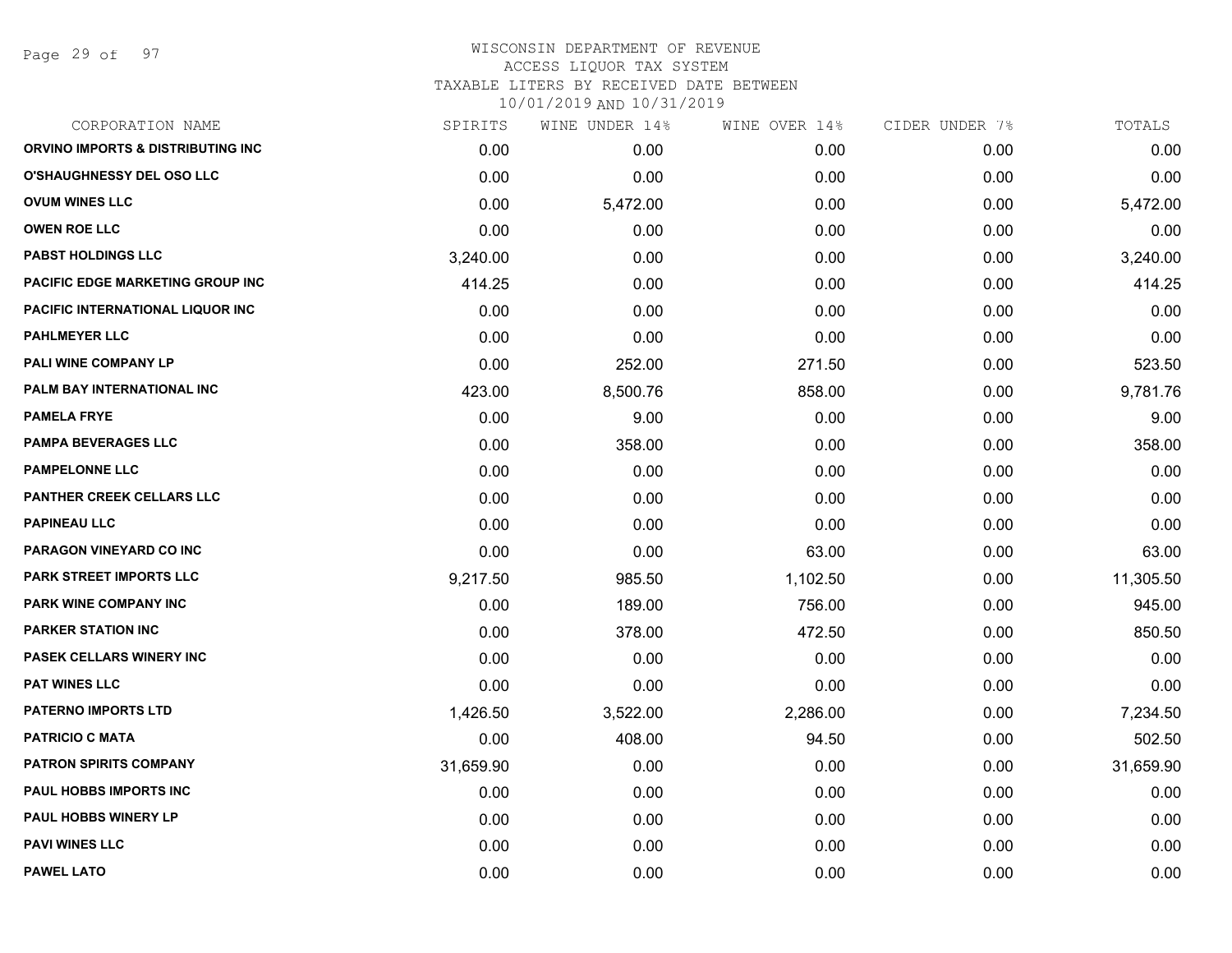Page 30 of 97

## WISCONSIN DEPARTMENT OF REVENUE ACCESS LIQUOR TAX SYSTEM TAXABLE LITERS BY RECEIVED DATE BETWEEN

| CORPORATION NAME                     | SPIRITS    | WINE UNDER 14% | WINE OVER 14% | CIDER UNDER 7% | TOTALS     |
|--------------------------------------|------------|----------------|---------------|----------------|------------|
| PEACHY CANYON WINERY                 | 0.00       | 63.00          | 567.00        | 0.00           | 630.00     |
| PEJU FAMILY OPERATING PARTNERSHIP LP | 0.00       | 0.00           | 0.00          | 0.00           | 0.00       |
| PENELOPE BOURBON LLC                 | 0.00       | 0.00           | 0.00          | 0.00           | 0.00       |
| <b>PENROSE HILL, LIMITED</b>         | 0.00       | 0.00           | 0.00          | 0.00           | 0.00       |
| PEPPER BRIDGE WINERY LLC             | 0.00       | 0.00           | 0.00          | 0.00           | 0.00       |
| PERNOD RICARD USA LLC                | 147,620.90 | 6,731.21       | 171.00        | 0.00           | 154,523.11 |
| PETER ANDREW LLC                     | 0.00       | 0.00           | 0.00          | 0.00           | 0.00       |
| <b>PETER ROSBACK</b>                 | 0.00       | 0.00           | 0.00          | 0.00           | 0.00       |
| PETERSON WINERY LLC                  | 0.00       | 0.00           | 0.00          | 0.00           | 0.00       |
| PETIT HAMEAU LLC                     | 0.00       | 236.25         | 0.00          | 0.00           | 236.25     |
| <b>PHILIP LAROCCA</b>                | 0.00       | 0.00           | 0.00          | 0.00           | 0.00       |
| PHILIP TOGNI VINEYARD LP             | 0.00       | 0.00           | 0.00          | 0.00           | 0.00       |
| PHILLIP STEINSCHREIBER               | 0.00       | 0.00           | 0.00          | 0.00           | 0.00       |
| <b>PHILLIPS FARMS LLC</b>            | 0.00       | 0.00           | 5,255.64      | 0.00           | 5,255.64   |
| <b>PHUSION PROJECTS LLC</b>          | 0.00       | 0.00           | 0.00          | 0.00           | 0.00       |
| PICNIC WINE COMPANY LLC              | 0.00       | 0.00           | 0.00          | 0.00           | 0.00       |
| PIEDMONT DISTILLERS INC              | 0.00       | 0.00           | 0.00          | 0.00           | 0.00       |
| <b>PINA CELLARS LP</b>               | 0.00       | 0.00           | 0.00          | 0.00           | 0.00       |
| PINE RIDGE WINERY LLC                | 0.00       | 1,008.00       | 693.00        | 0.00           | 1,701.00   |
| <b>PLATA WINE PARTNERS LLC</b>       | 0.00       | 0.00           | 0.00          | 0.00           | 0.00       |
| PLUME RIDGE IRREVOCABLE TRUST        | 0.00       | 270.05         | 45.01         | 0.00           | 315.06     |
| POPCORN DESIGN LLC                   | 0.00       | 0.00           | 0.00          | 0.00           | 0.00       |
| PORT WASHINGTON IMPORTS LLC          | 0.00       | 24.00          | 0.00          | 0.00           | 24.00      |
| PORTOVINO LLC                        | 0.00       | 0.00           | 0.00          | 0.00           | 0.00       |
| <b>POST WINERY INC</b>               | 0.00       | 0.00           | 0.00          | 0.00           | 0.00       |
| <b>POUR MANAGEMENT LLC</b>           | 0.00       | 252.00         | 0.00          | 0.00           | 252.00     |
| PRAGER WINERY & PORT WORKS, INC.     | 0.00       | 0.00           | 0.00          | 0.00           | 0.00       |
| <b>PRECEPT BRANDS LLC</b>            | 0.00       | 18,133.50      | $-1,242.00$   | 0.00           | 16,891.50  |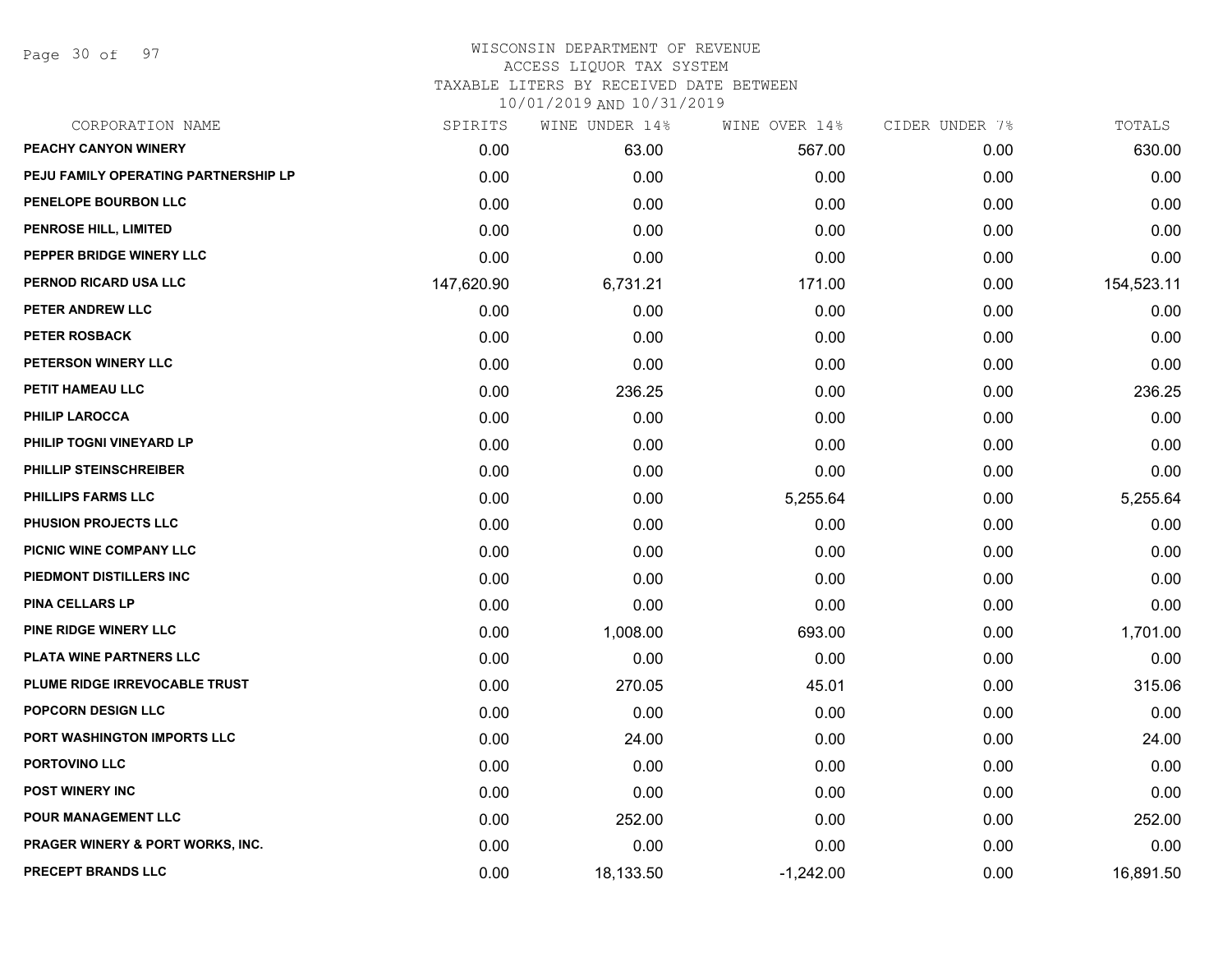Page 31 of 97

| CORPORATION NAME                     | SPIRITS    | WINE UNDER 14% | WINE OVER 14% | CIDER UNDER 7% | TOTALS     |
|--------------------------------------|------------|----------------|---------------|----------------|------------|
| PREMIER WINE GROUP, LLC              | 0.00       | 0.00           | 0.00          | 0.00           | 0.00       |
| PREMIERE DISTILLERY LLC              | 0.00       | 0.00           | 0.00          | 0.00           | 0.00       |
| <b>PREMIUM PORT WINES INC</b>        | 0.00       | 0.00           | 355.50        | 0.00           | 355.50     |
| PRESQU'ILE WINERY                    | 0.00       | 0.00           | 0.00          | 0.00           | 0.00       |
| <b>PRESTIGE IMPORTS LLC</b>          | 0.00       | 0.00           | 0.00          | 0.00           | 0.00       |
| <b>PRESTIGE WINE IMPORTS CORP</b>    | 0.00       | 12,753.00      | 0.00          | 0.00           | 12,753.00  |
| PRICHARDS DISTILLERY INC             | 270.00     | 0.00           | 0.00          | 0.00           | 270.00     |
| PRIDE MOUNTAIN VINEYARDS LLC         | 0.00       | 0.00           | 47.55         | 0.00           | 47.55      |
| PROLETARIAT WINE COMPANY, LLC        | 0.00       | 0.00           | 0.00          | 0.00           | 0.00       |
| <b>PRO-LIQUITECH LLC</b>             | 0.00       | 0.00           | 0.00          | 0.00           | 0.00       |
| <b>PROOF ARTISAN DISTILLERS, LLC</b> | 0.00       | 0.00           | 0.00          | 0.00           | 0.00       |
| PROST BEVERAGE COMPANY LLC           | 0.00       | 0.00           | 0.00          | 0.00           | 0.00       |
| <b>PROXIMO SPIRITS INC</b>           | 117,805.65 | 0.00           | 0.00          | 0.00           | 117,805.65 |
| PUENTE-INTERNACIONAL INC             | 0.00       | 0.00           | 0.00          | 0.00           | 0.00       |
| <b>PURE HOLDINGS, LLC</b>            | 0.00       | 0.00           | 0.00          | 0.00           | 0.00       |
| PURPLE WINE COMPANY LLC              | 0.00       | 855.00         | 0.00          | 0.00           | 855.00     |
| <b>QUADY SOUTH WINERY LLC</b>        | 0.00       | 1,632.00       | 0.00          | 0.00           | 1,632.00   |
| QUILCEDA CREEK VINTNERS INC          | 0.00       | 0.00           | 0.00          | 0.00           | 0.00       |
| <b>QUINTESSENTIAL LLC</b>            | 0.00       | 17,028.00      | 184.50        | 0.00           | 17,212.50  |
| <b>R &amp; G SCHATZ FARMS INC</b>    | 0.00       | 647.76         | 918.26        | 0.00           | 1,566.02   |
| <b>R &amp; M BRANDS INC</b>          | 154.50     | 63.00          | 0.00          | 0.00           | 217.50     |
| <b>RH KEENAN CO</b>                  | 0.00       | 0.00           | 0.00          | 0.00           | 0.00       |
| R.F. BEVERAGE, LLC                   | 0.00       | 0.00           | 0.00          | 0.00           | 0.00       |
| <b>RABBIT HOLE SPIRITS LLC</b>       | 0.00       | 0.00           | 0.00          | 0.00           | 0.00       |
| <b>RACINE WINE CO LLC</b>            | 0.00       | 621.00         | 0.00          | 0.00           | 621.00     |
| RADIO-COTEAU WINE CELLARS LLC        | 0.00       | 0.00           | 0.00          | 0.00           | 0.00       |
| <b>RAMEY WINE CELLARS INC</b>        | 0.00       | 83.21          | 76.50         | 0.00           | 159.71     |
| <b>RANSOM SPIRITS LLC</b>            | 18.00      | 0.00           | 4.50          | 0.00           | 22.50      |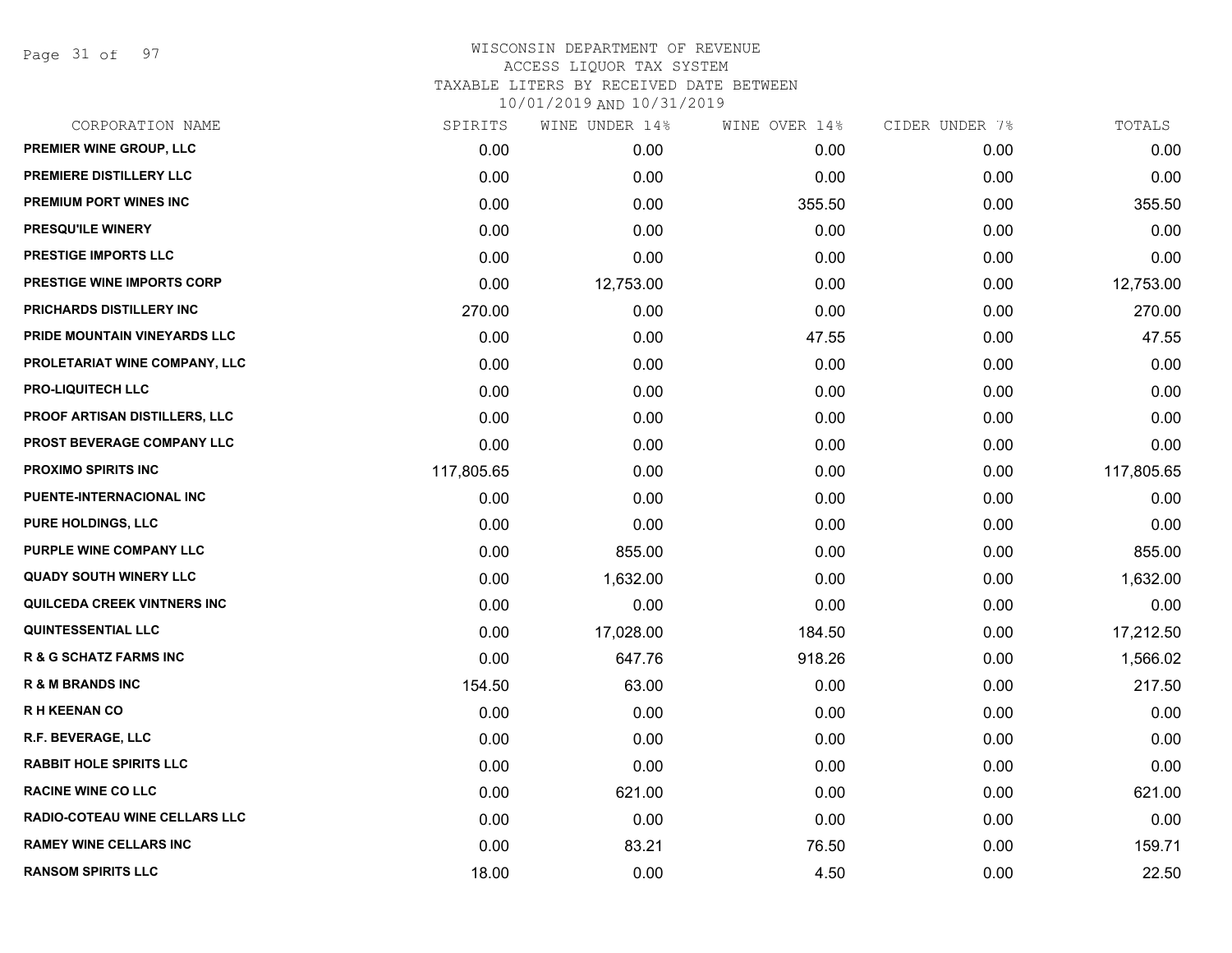Page 32 of 97

| CORPORATION NAME                                 | SPIRITS | WINE UNDER 14% | WINE OVER 14% | CIDER UNDER 7% | TOTALS   |
|--------------------------------------------------|---------|----------------|---------------|----------------|----------|
| <b>RAYMOND SIGNORELLO</b>                        | 0.00    | 0.00           | 0.00          | 0.00           | 0.00     |
| <b>RB WINE ASSOCIATES LLC</b>                    | 0.00    | 99.00          | 0.00          | 0.00           | 99.00    |
| <b>RBZ VINEYARDS LLC</b>                         | 0.00    | 0.00           | 0.00          | 0.00           | 0.00     |
| RED CAR WINE COMPANY LLC                         | 0.00    | 0.00           | 0.00          | 0.00           | 0.00     |
| <b>RED NEWT CELLARS INC</b>                      | 0.00    | 0.00           | 0.00          | 0.00           | 0.00     |
| <b>RED TAIL RIDGE INC</b>                        | 0.00    | 0.00           | 0.00          | 0.00           | 0.00     |
| <b>REDEMPTION SPIRITS LLC</b>                    | 207.00  | 0.00           | 0.00          | 0.00           | 207.00   |
| <b>REDWOOD SPIRITS INC</b>                       | 0.00    | 0.00           | 0.00          | 0.00           | 0.00     |
| <b>REGAL WINE IMPORTS INC</b>                    | 0.00    | 0.00           | 0.00          | 0.00           | 0.00     |
| <b>REMY COINTREAU AMERIQUE USA</b>               | 0.00    | 0.00           | 0.00          | 0.00           | 0.00     |
| <b>REN ACQUISITION INC</b>                       | 0.00    | 0.00           | 0.00          | 0.00           | 0.00     |
| <b>RENO G FARINELLI &amp; JOSEF H SHEBL</b>      | 0.00    | 0.00           | 63.00         | 0.00           | 63.00    |
| <b>RENT A BBQ</b>                                | 0.00    | 0.00           | 0.00          | 0.00           | 0.00     |
| <b>RESERVA WINES LLC</b>                         | 0.00    | 0.00           | 0.00          | 0.00           | 0.00     |
| <b>RESTLESS SPIRITS DISTILLING COMPANY LLC</b>   | 0.00    | 0.00           | 0.00          | 0.00           | 0.00     |
| <b>REVELRY VINTNERS LLC</b>                      | 0.00    | 0.00           | 0.00          | 0.00           | 0.00     |
| <b>REYNOLDS CREATIVE PRODUCTS INC</b>            | 0.00    | 0.00           | 0.00          | 0.00           | 0.00     |
| <b>RGI BRANDS LLC</b>                            | 288.00  | 0.00           | 0.00          | 0.00           | 288.00   |
| <b>RHYS VINEYARDS LLC</b>                        | 0.00    | 0.00           | 0.00          | 0.00           | 0.00     |
| <b>RIDGE VINEYARDS INC</b>                       | 0.00    | 90.00          | 126.00        | 0.00           | 216.00   |
| <b>RO SALES &amp; DISTRIBUTION SERVICES INC.</b> | 0.00    | 0.00           | 0.00          | 0.00           | 0.00     |
| <b>RO SALES &amp; DISTRIBUTION SERVICES INC.</b> | 0.00    | 2,637.00       | 31.50         | 0.00           | 2,668.50 |
| <b>ROBERT A CUTTER</b>                           | 0.00    | 1,098.00       | 63.00         | 0.00           | 1,161.00 |
| <b>ROBERT FOLEY LLC</b>                          | 0.00    | 117.00         | 216.00        | 0.00           | 333.00   |
| <b>ROBERT J GROSS</b>                            | 0.00    | 0.00           | 0.00          | 0.00           | 0.00     |
| <b>ROBERT L HUDSON</b>                           | 0.00    | 0.00           | 0.00          | 0.00           | 0.00     |
| <b>ROBERT YOUNG ESTATE WINERY LLC</b>            | 0.00    | 0.00           | 84.75         | 0.00           | 84.75    |
| <b>ROBERTS &amp; ROGERS LLC</b>                  | 0.00    | 0.00           | 0.00          | 0.00           | 0.00     |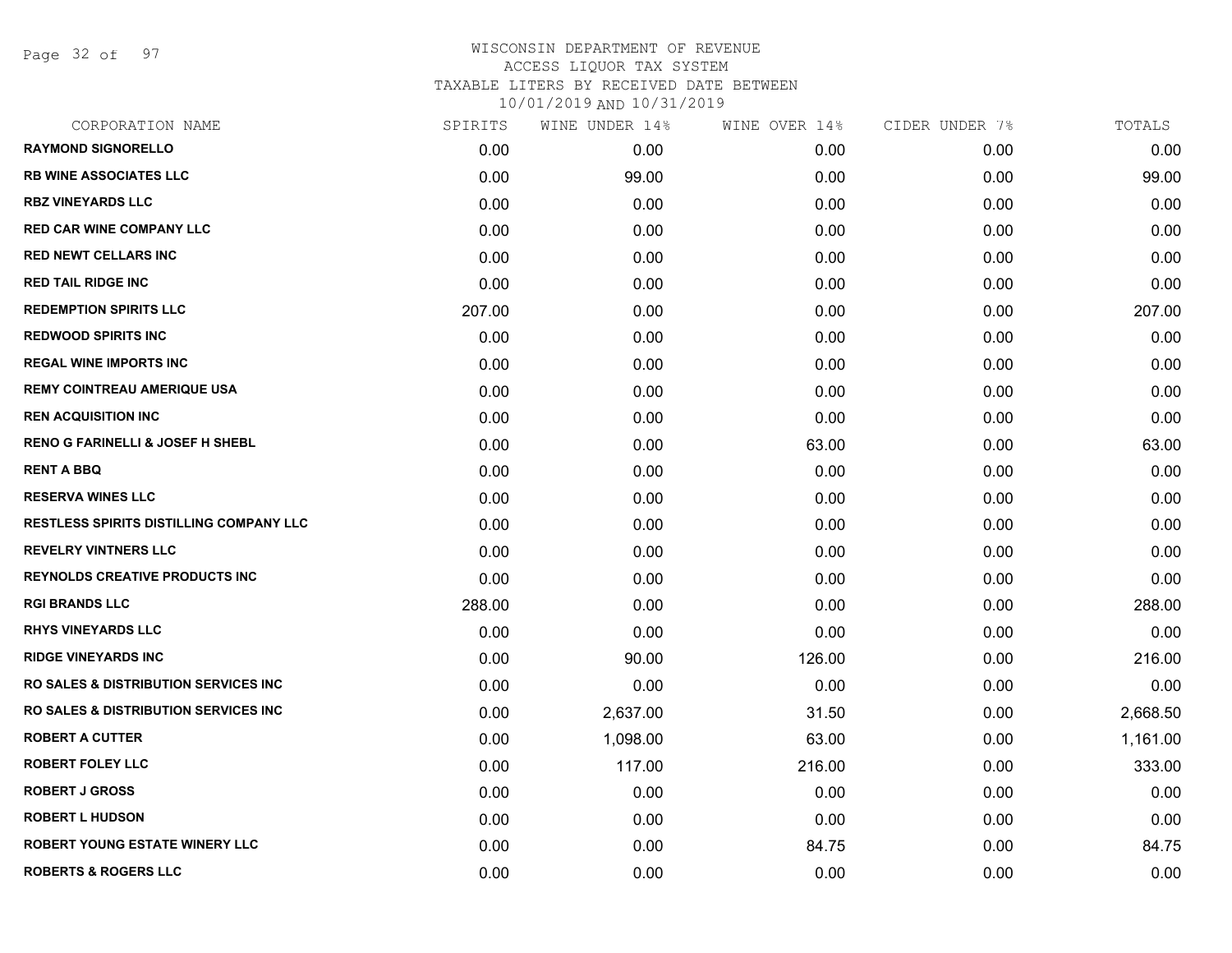Page 33 of 97

| CORPORATION NAME                             | SPIRITS  | WINE UNDER 14% | WINE OVER 14% | CIDER UNDER 7% | TOTALS    |
|----------------------------------------------|----------|----------------|---------------|----------------|-----------|
| <b>ROCK SAKE LLC</b>                         | 0.00     | 0.00           | 0.00          | 0.00           | 0.00      |
| ROCK WALL WINE COMPANY INC                   | 0.00     | 0.00           | 0.00          | 0.00           | 0.00      |
| <b>ROCKWOOD &amp; HINES IMPORTERS INC.</b>   | 0.00     | 0.00           | 0.00          | 0.00           | 0.00      |
| <b>ROGER PENG</b>                            | 0.00     | 0.00           | 0.00          | 0.00           | 0.00      |
| <b>ROMBAUER VINEYARDS INC</b>                | 0.00     | 0.00           | 2,979.00      | 0.00           | 2,979.00  |
| <b>RONALD J WICKER</b>                       | 0.00     | 0.00           | 0.00          | 0.00           | 0.00      |
| <b>RONALD T RUBIN</b>                        | 0.00     | 0.00           | 0.00          | 0.00           | 0.00      |
| <b>ROOTS RUN DEEP LLC</b>                    | 0.00     | 0.00           | 441.00        | 0.00           | 441.00    |
| ROSE CITY DISTILLING CO.                     | 0.00     | 0.00           | 0.00          | 0.00           | 0.00      |
| <b>ROSE IMPORTING &amp; DISTRIBUTING LLC</b> | 0.00     | 306.00         | 0.00          | 0.00           | 306.00    |
| ROSENTHAL WINE MERCHANT NY LTD               | 0.00     | 665.75         | 0.00          | 0.00           | 665.75    |
| <b>ROSS PANGERE</b>                          | 0.00     | 0.00           | 0.00          | 0.00           | 0.00      |
| <b>ROTTA WINERY LLC</b>                      | 0.00     | 0.00           | 13.50         | 0.00           | 13.50     |
| <b>ROUND HILL CELLARS</b>                    | 0.00     | 2,604.00       | 306.00        | 0.00           | 2,910.00  |
| <b>ROUND POND ESTATE LLC</b>                 | 0.00     | 0.00           | 1,089.00      | 0.00           | 1,089.00  |
| <b>ROYAL WINE CORPORATION</b>                | 9.00     | 4,681.20       | 24.00         | 0.00           | 4,714.20  |
| <b>RUSH CREEK DISTILLING, LLC</b>            | 0.00     | 0.00           | 0.00          | 0.00           | 0.00      |
| RUSSIAN STANDARD VODKA (USA) INC             | 1,692.00 | 146.00         | 0.00          | 0.00           | 1,838.00  |
| <b>RWG USA LLC</b>                           | 0.00     | 0.00           | 0.00          | 0.00           | 0.00      |
| <b>S &amp; R WINES LLC</b>                   | 0.00     | 0.00           | 0.00          | 0.00           | 0.00      |
| <b>SLJ GROUP INC</b>                         | 0.00     | 14,258.00      | 9,495.75      | 0.00           | 23,753.75 |
| <b>SAGAMORE WHISKEY LLC</b>                  | 0.00     | 0.00           | 0.00          | 0.00           | 0.00      |
| <b>SAKEONE CORPORATION</b>                   | 0.00     | 445.68         | 888.12        | 0.00           | 1,333.80  |
| <b>SALOON SPIRITS LLC</b>                    | 0.00     | 0.00           | 0.00          | 0.00           | 0.00      |
| <b>SALVESTRIN WINE CO LLC</b>                | 0.00     | 0.00           | 270.00        | 0.00           | 270.00    |
| <b>SAMANTHA SHEEHAN IMPORTS</b>              | 0.00     | 0.00           | 0.00          | 0.00           | 0.00      |
| <b>SAMUEL P BAXTER</b>                       | 0.00     | 0.00           | 0.00          | 0.00           | 0.00      |
| <b>SAN ANTONIO WINERY INC</b>                | 0.00     | 11,712.00      | 0.00          | 0.00           | 11,712.00 |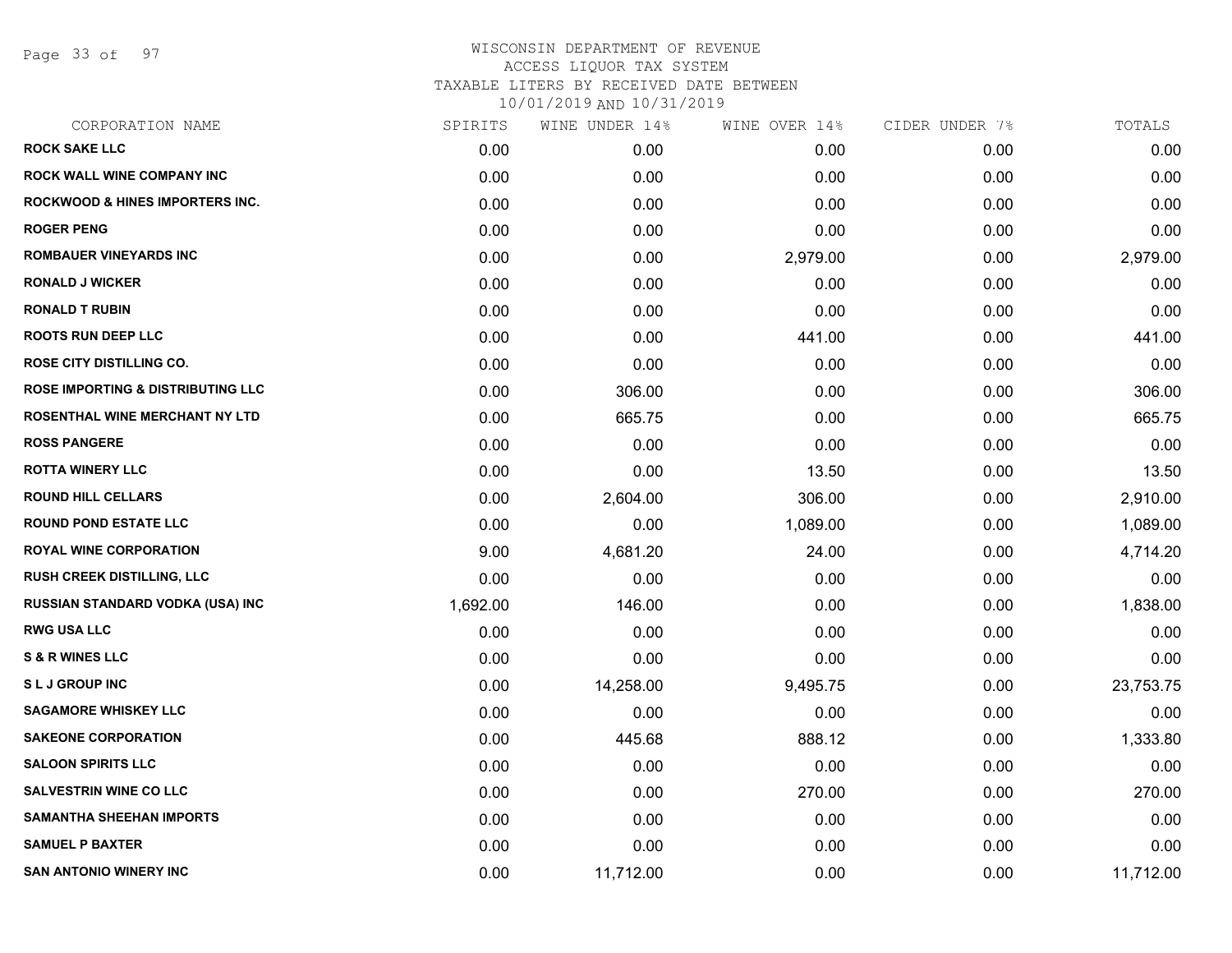## WISCONSIN DEPARTMENT OF REVENUE ACCESS LIQUOR TAX SYSTEM TAXABLE LITERS BY RECEIVED DATE BETWEEN

| CORPORATION NAME                                      | SPIRITS    | WINE UNDER 14% | WINE OVER 14% | CIDER UNDER 7% | TOTALS     |
|-------------------------------------------------------|------------|----------------|---------------|----------------|------------|
| <b>SAN FRANCISCO WINE EXCHANGE INC</b>                | 0.00       | 0.00           | 0.00          | 0.00           | 0.00       |
| <b>SAN GABRIEL VALLEY WAREHOUSE &amp; STORAGE INC</b> | 0.00       | 0.00           | 0.00          | 0.00           | 0.00       |
| <b>SAN JOAQUIN WINE COMPANY INC</b>                   | 0.00       | 891.41         | 127.34        | 0.00           | 1,018.75   |
| <b>SAN LUIS SPIRITS DISTILLING CO LLC</b>             | 3,562.50   | 0.00           | 0.00          | 0.00           | 3,562.50   |
| <b>SAN MARTINO IMPORTS INC</b>                        | 0.00       | 0.00           | 0.00          | 0.00           | 0.00       |
| <b>SANGLIER SELECTIONS LLC</b>                        | 0.00       | 1,595.00       | 0.00          | 0.00           | 1,595.00   |
| <b>SANS LIEGE INC</b>                                 | 0.00       | 0.00           | 171.00        | 0.00           | 171.00     |
| <b>SANS WINE &amp; SPIRITS CO</b>                     | 0.00       | 0.00           | 0.00          | 0.00           | 0.00       |
| <b>SANTA CROCE LLC</b>                                | 180.00     | 0.00           | 0.00          | 0.00           | 180.00     |
| SANTA MARGHERITA USA INC                              | 0.00       | 148.50         | 0.00          | 0.00           | 148.50     |
| <b>SANTA RITA USA CORPORATION</b>                     | 0.00       | 63.00          | 0.00          | 0.00           | 63.00      |
| <b>SAPSUCKER FARMS LLC</b>                            | 0.00       | 0.00           | 0.00          | 0.00           | 0.00       |
| <b>SARMENTO'S IMPORTS &amp; EXPORTS INC</b>           | 0.00       | 0.00           | 0.00          | 0.00           | 0.00       |
| <b>SAVIAH ROSE WINERY LLC</b>                         | 0.00       | 0.00           | 0.00          | 0.00           | 0.00       |
| <b>SAZERAC COMPANY INC</b>                            | 543,124.10 | 242.96         | 356.96        | 0.00           | 543,724.02 |
| <b>SAZERAC NORTH AMERICA INC</b>                      | 645,558.45 | 2,396.50       | 0.00          | 0.00           | 647,954.95 |
| <b>SB WINE CO LLC</b>                                 | 0.00       | 0.00           | 0.00          | 0.00           | 0.00       |
| <b>SBRAGIA FAMILY VINEYARDS LLC</b>                   | 0.00       | 0.00           | 0.00          | 0.00           | 0.00       |
| <b>SCENIC ROOT WINEGROWERS LLC</b>                    | 0.00       | 0.00           | 0.00          | 0.00           | 0.00       |
| <b>SCHEID VINEYARDS CALIFORNIA INC.</b>               | 0.00       | 8,149.00       | 490.50        | 0.00           | 8,639.50   |
| <b>SCHILLING CIDER LLC</b>                            | 0.00       | 0.00           | 0.00          | 0.00           | 0.00       |
| <b>SCHUG WINERY LLC</b>                               | 0.00       | 0.00           | 0.00          | 0.00           | 0.00       |
| <b>SCHWEIGER VINEYARDS INC</b>                        | 0.00       | 0.00           | 0.00          | 0.00           | 0.00       |
| <b>SCOPERTA IMPORTING CO INC</b>                      | 0.00       | 981.00         | 30.00         | 0.00           | 1,011.00   |
| <b>SEA SMOKE INC</b>                                  | 0.00       | 0.00           | 1,143.00      | 0.00           | 1,143.00   |
| <b>SEATTLE CIDER COMPANY LLC</b>                      | 0.00       | 0.00           | 0.00          | 0.00           | 0.00       |
| <b>SEAVEY VINEYARD LP</b>                             | 0.00       | 0.00           | 0.00          | 0.00           | 0.00       |
| SELECTIVE WINE ESTATES INC                            | 0.00       | 0.00           | 0.00          | 0.00           | 0.00       |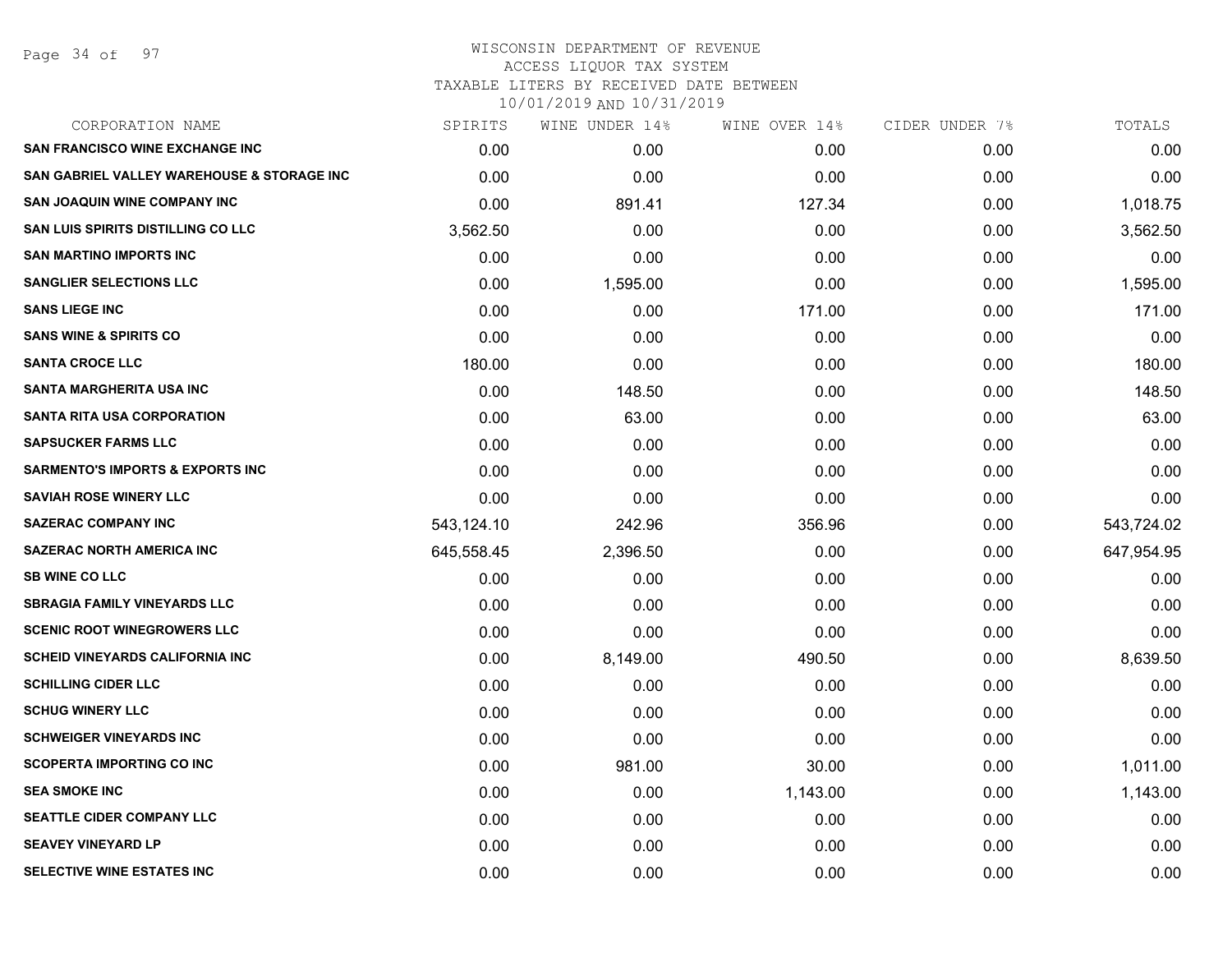Page 35 of 97

## WISCONSIN DEPARTMENT OF REVENUE ACCESS LIQUOR TAX SYSTEM TAXABLE LITERS BY RECEIVED DATE BETWEEN

| CORPORATION NAME                   | SPIRITS      | WINE UNDER 14% | WINE OVER 14% | CIDER UNDER 7% | TOTALS       |
|------------------------------------|--------------|----------------|---------------|----------------|--------------|
| <b>SERENDIPITY WINES LLC</b>       | 0.00         | 0.00           | 0.00          | 0.00           | 0.00         |
| <b>SERGEY CHISTOV</b>              | 0.00         | 0.00           | 0.00          | 0.00           | 0.00         |
| <b>SERRALLES USA LLC</b>           | 1,549.50     | 0.00           | 0.00          | 0.00           | 1,549.50     |
| <b>SHAFER VINEYARDS INC</b>        | 0.00         | 0.00           | 3.00          | 0.00           | 3.00         |
| <b>SHANNON RIDGE INC</b>           | 0.00         | 1,701.00       | 1,035.00      | 0.00           | 2,736.00     |
| <b>SHAW-ROSS HOLDING CO LLC</b>    | 4,638.03     | 2,071.20       | 8,170.00      | 0.00           | 14,879.23    |
| SHEA WINE CELLARS LLC              | 0.00         | 0.00           | 0.00          | 0.00           | 0.00         |
| SHELTON-MACKENZIE WINE COMPANY     | 0.00         | 0.00           | 504.00        | 0.00           | 504.00       |
| <b>SHORTS BREWING COMPANY</b>      | 0.00         | 0.00           | 0.00          | 0.00           | 0.00         |
| SIERRA NEVADA BREWING COMPANY      | 0.00         | 0.00           | 0.00          | 0.00           | 0.00         |
| SILVER OAK WINE CELLARS LLC        | 0.00         | 0.00           | 576.00        | 0.00           | 576.00       |
| SILVER TRIDENT WINERY LLC          | 0.00         | 0.00           | 0.00          | 0.00           | 0.00         |
| <b>SINSKEY VINEYARDS INC</b>       | 0.00         | 63.00          | 0.00          | 0.00           | 63.00        |
| <b>SKINNER-DAVENA LLC</b>          | 0.00         | 0.00           | 0.00          | 0.00           | 0.00         |
| <b>SLIM CHILLERS INC</b>           | $-13,744.00$ | 0.00           | 0.00          | 0.00           | $-13,744.00$ |
| <b>SLO DOWN WINES LLC</b>          | 0.00         | 0.00           | 0.00          | 0.00           | 0.00         |
| <b>SLURP LLC</b>                   | 0.00         | 0.00           | 0.00          | 0.00           | 0.00         |
| <b>SMALL LOT IMPORTS INC</b>       | 0.00         | 0.00           | 0.00          | 0.00           | 0.00         |
| <b>SMALL VINES WINES INC</b>       | 0.00         | 0.00           | 0.00          | 0.00           | 0.00         |
| <b>SMART VENDING LLC</b>           | 0.00         | 0.00           | 0.00          | 0.00           | 0.00         |
| <b>SMT ACQUISITIONS LLC</b>        | 0.00         | 9,177.50       | 360.00        | 0.00           | 9,537.50     |
| <b>SOCIAL ENJOYMENTS LLC</b>       | 0.00         | 645.89         | 0.00          | 0.00           | 645.89       |
| SOGEVINUS FINE WINES USA INC       | 0.00         | 0.00           | 0.00          | 0.00           | 0.00         |
| <b>SOKOL BLOSSER LTD</b>           | 0.00         | 517.50         | 0.00          | 0.00           | 517.50       |
| <b>SOLBERG DISTILLING LLC</b>      | 0.00         | 0.00           | 0.00          | 0.00           | 0.00         |
| <b>SOLENA CELLARS LLC</b>          | 0.00         | 252.00         | 0.00          | 0.00           | 252.00       |
| <b>SOMERSTON WINE COMPANY, LLC</b> | 0.00         | 0.00           | 45.00         | 0.00           | 45.00        |
| SOURCE CODE BEVERAGE LLC           | 0.00         | 0.00           | 0.00          | 0.00           | 0.00         |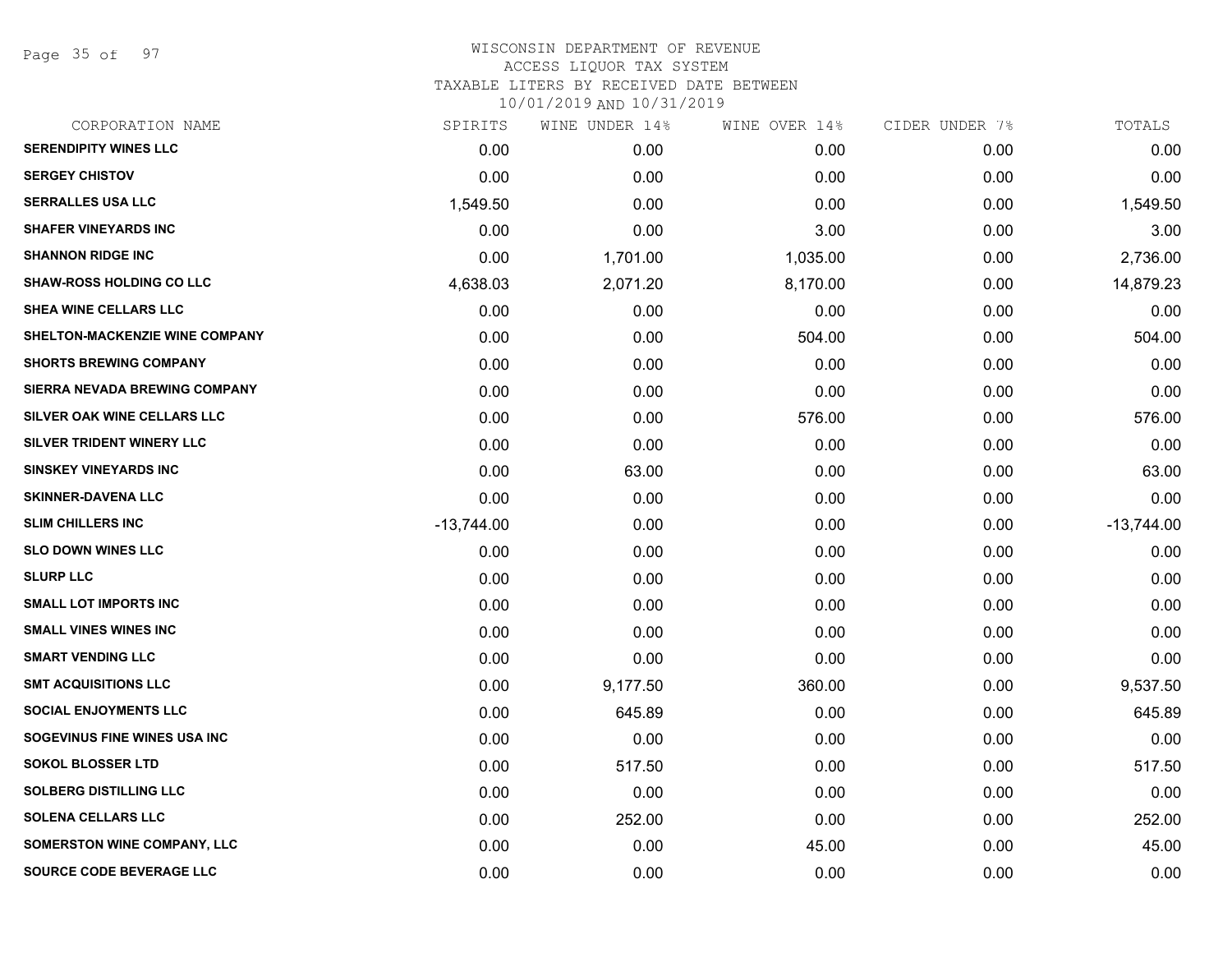Page 36 of 97

# WISCONSIN DEPARTMENT OF REVENUE ACCESS LIQUOR TAX SYSTEM

TAXABLE LITERS BY RECEIVED DATE BETWEEN

| CORPORATION NAME                        | SPIRITS  | WINE UNDER 14% | WINE OVER 14% | CIDER UNDER 7% | TOTALS     |
|-----------------------------------------|----------|----------------|---------------|----------------|------------|
| <b>SOUTH BAY WINE GROUP LLC</b>         | 0.00     | 10,107.00      | 1,152.00      | 0.00           | 11,259.00  |
| <b>SOUTHERN STARZ INC</b>               | 0.00     | 49.93          | 0.00          | 0.00           | 49.93      |
| SOUTHERN WINE GROUP LLC                 | 0.00     | 121.50         | 126.00        | 0.00           | 247.50     |
| <b>SOUTHWEST SPIRITS &amp; WINE LLC</b> | 0.00     | 0.00           | 0.00          | 0.00           | 0.00       |
| <b>SOVEREIGN BRANDS LLC</b>             | 38.04    | 841.44         | 0.00          | 0.00           | 879.48     |
| <b>SPA GIRL COCKTAILS LLC</b>           | 0.00     | 0.00           | 0.00          | 0.00           | 0.00       |
| <b>SPANN VINEYARDS INC</b>              | 0.00     | 0.00           | 4.50          | 0.00           | 4.50       |
| <b>SPARKLING OREGON LLC</b>             | 0.00     | 0.00           | 0.00          | 0.00           | 0.00       |
| <b>SPEAKEASY SPIRITS LLC</b>            | 0.00     | 0.00           | 0.00          | 0.00           | 0.00       |
| <b>SPENCER HOOPES</b>                   | 0.00     | 189.00         | 63.00         | 0.00           | 252.00     |
| <b>SPIRITS OF TENNESSEE, LLC</b>        | 1,197.00 | 0.00           | 0.00          | 0.00           | 1,197.00   |
| SPLINTER GROUP NAPA LLC                 | 45.00    | 0.00           | 0.00          | 0.00           | 45.00      |
| <b>SPOTTSWOODE WINERY INC</b>           | 0.00     | 0.00           | 0.00          | 0.00           | 0.00       |
| <b>SPRING MOUNTAIN VINEYARD INC</b>     | 0.00     | 0.00           | 0.00          | 0.00           | 0.00       |
| <b>SQZ BEVS LLC</b>                     | 0.00     | 567.00         | 0.00          | 0.00           | 567.00     |
| ST GEORGE SPIRITS INC                   | 357.00   | 0.00           | 0.00          | 0.00           | 357.00     |
| <b>ST HELENA ESTATE LLC</b>             | 0.00     | 0.00           | 0.00          | 0.00           | 0.00       |
| <b>ST INNOCENT LTD</b>                  | 0.00     | 1,620.00       | 0.00          | 0.00           | 1,620.00   |
| ST JULIAN WINE COMPANY INC              | 0.00     | 0.00           | 0.00          | 0.00           | 0.00       |
| ST KILLIAN IMPORTING CO INC             | 573.00   | 0.00           | 0.00          | 477.00         | 1,050.00   |
| <b>ST SUPERY INC</b>                    | 0.00     | 1,197.00       | 216.00        | 0.00           | 1,413.00   |
| STAGLIN FAMILY VINEYARD LLC             | 0.00     | 0.00           | 76.50         | 0.00           | 76.50      |
| <b>STANLEY STAWSKI DIST CO INC</b>      | 90.00    | 0.00           | 0.00          | 0.00           | 90.00      |
| STE. MICHELLE WINE ESTATES LTD.         | 0.00     | 121,990.50     | 19,840.50     | 0.00           | 141,831.00 |
| <b>STEELE WINES INC</b>                 | 0.00     | 0.00           | 171.00        | 0.00           | 171.00     |
| <b>STEFFENS FAMILY WINES LLC</b>        | 0.00     | 0.00           | 0.00          | 0.00           | 0.00       |
| STELLAR IMPORTING COMPANY LLC           | 0.00     | 0.00           | 0.00          | 0.00           | 0.00       |
| <b>STEM CIDERS LLC</b>                  | 0.00     | 0.00           | 0.00          | 0.00           | 0.00       |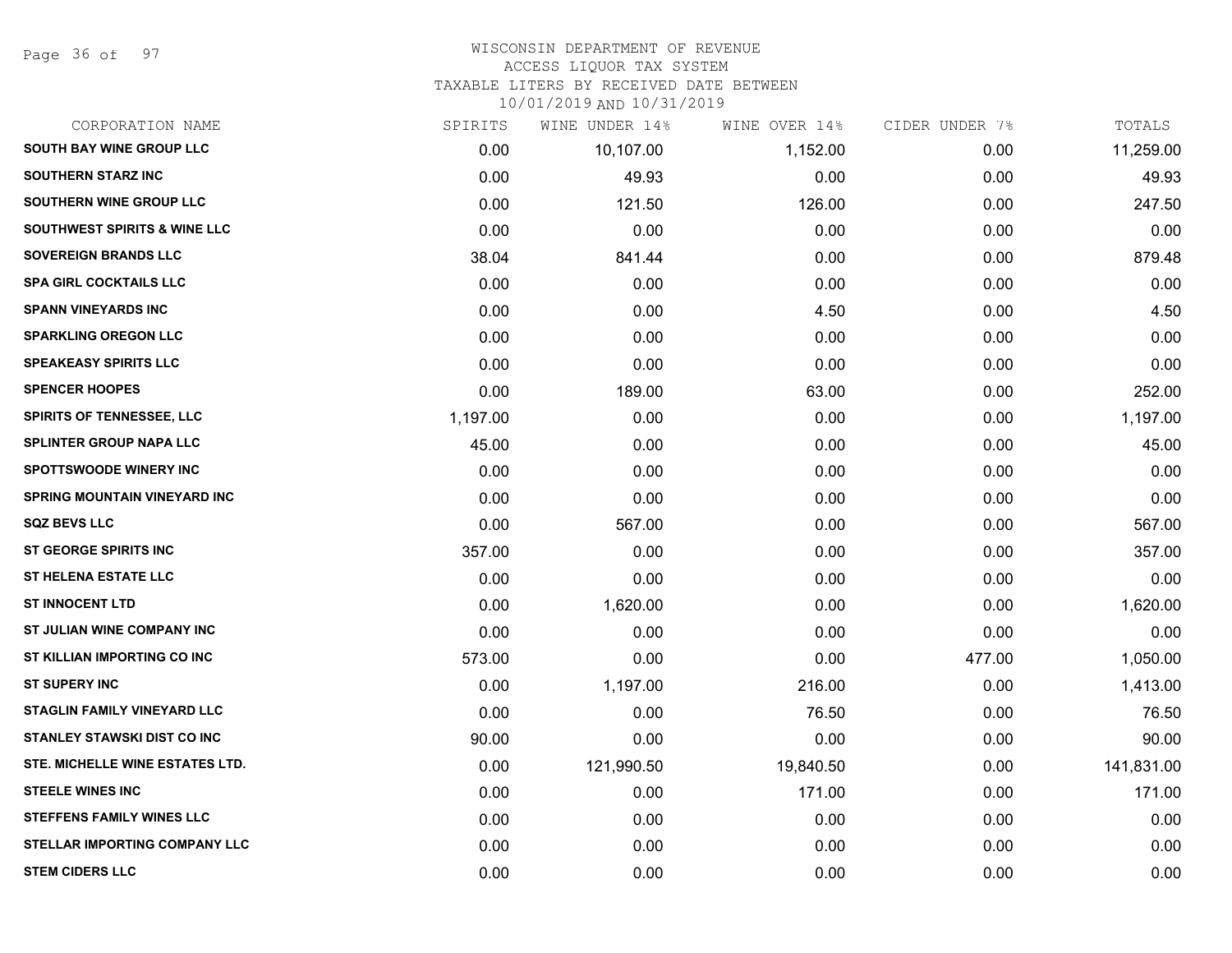Page 37 of 97

| CORPORATION NAME                        | SPIRITS   | WINE UNDER 14% | WINE OVER 14% | CIDER UNDER 7% | TOTALS     |
|-----------------------------------------|-----------|----------------|---------------|----------------|------------|
| <b>STEPHAN VINEYARD INC</b>             | 0.00      | 0.00           | 0.00          | 0.00           | 0.00       |
| STEVEN EDMUNDS & CORNELIA ST JOHN       | 0.00      | 0.00           | 0.00          | 0.00           | 0.00       |
| STEWART CELLARS, LLC                    | 0.00      | 0.00           | 0.00          | 0.00           | 0.00       |
| <b>STEZ &amp; BOWER</b>                 | 0.00      | 0.00           | 0.00          | 0.00           | 0.00       |
| <b>STOLI GROUP (USA) LLC</b>            | 16,806.00 | 252.00         | 315.00        | 0.00           | 17,373.00  |
| <b>STOLLER IMPORTS INC</b>              | 105.00    | 0.00           | 0.00          | 0.00           | 105.00     |
| <b>STOLLER VINEYARDS INC</b>            | 0.00      | 504.00         | 0.00          | 0.00           | 504.00     |
| <b>STOLPMAN VINEYARDS LLC</b>           | 0.00      | 0.00           | 0.00          | 0.00           | 0.00       |
| <b>STONEBRAKER-SOLES INC</b>            | 0.00      | 504.00         | 0.00          | 0.00           | 504.00     |
| <b>STONECUSHION INC</b>                 | 0.00      | 0.00           | 504.00        | 0.00           | 504.00     |
| <b>STRALA VINEYARDS, LLC</b>            | 0.00      | 0.00           | 0.00          | 0.00           | 0.00       |
| <b>STUART BOSSOM</b>                    | 0.00      | 0.00           | 0.00          | 0.00           | 0.00       |
| SUGARLANDS DISTILLING COMPANY LLC       | 2,956.50  | 0.00           | 0.00          | 0.00           | 2,956.50   |
| <b>SUPERSTITION MEADERY</b>             | 0.00      | 822.16         | 59.05         | 0.00           | 881.21     |
| <b>SURVILLE ENTERPRISES CORP</b>        | 180.00    | 34,526.59      | 0.00          | 0.00           | 34,706.59  |
| <b>SUTTER HOME WINERY INC</b>           | 121.50    | 287,798.95     | 6,714.00      | 0.00           | 294,634.45 |
| <b>SVP WINERY LLC</b>                   | 0.00      | 252.00         | 0.00          | 0.00           | 252.00     |
| <b>T ELENTENY HOLDINGS LLC</b>          | 0.00      | 1,030.00       | 0.00          | 0.00           | 1,030.00   |
| <b>T. EDWARD WINES, LTD</b>             | 0.00      | 0.00           | 0.00          | 0.00           | 0.00       |
| <b>TAFT STREET INC</b>                  | 0.00      | 0.00           | 0.00          | 0.00           | 0.00       |
| <b>TAKARA SAKE USA INC</b>              | 0.00      | 1,384.80       | 626.40        | 61.20          | 2,072.40   |
| <b>TALLEY VINEYARDS INC</b>             | 0.00      | 126.00         | 0.00          | 0.00           | 126.00     |
| <b>TAMBER BEY VINEYARDS LLC</b>         | 0.00      | 0.00           | 0.00          | 0.00           | 0.00       |
| <b>TATOMER INC</b>                      | 0.00      | 0.00           | 0.00          | 0.00           | 0.00       |
| <b>TATTERSALL COMPANIES LLC</b>         | 153.00    | 0.00           | 0.00          | 0.00           | 153.00     |
| <b>TEMPERANCE DISTILLING COMPANY</b>    | 95.00     | 0.00           | 0.00          | 0.00           | 95.00      |
| <b>TEQUILAS PREMIUM, INC</b>            | 194.10    | 0.00           | 0.00          | 0.00           | 194.10     |
| <b>TERRA SANCTA TRADING COMPANY LLC</b> | 0.00      | 0.00           | 0.00          | 0.00           | 0.00       |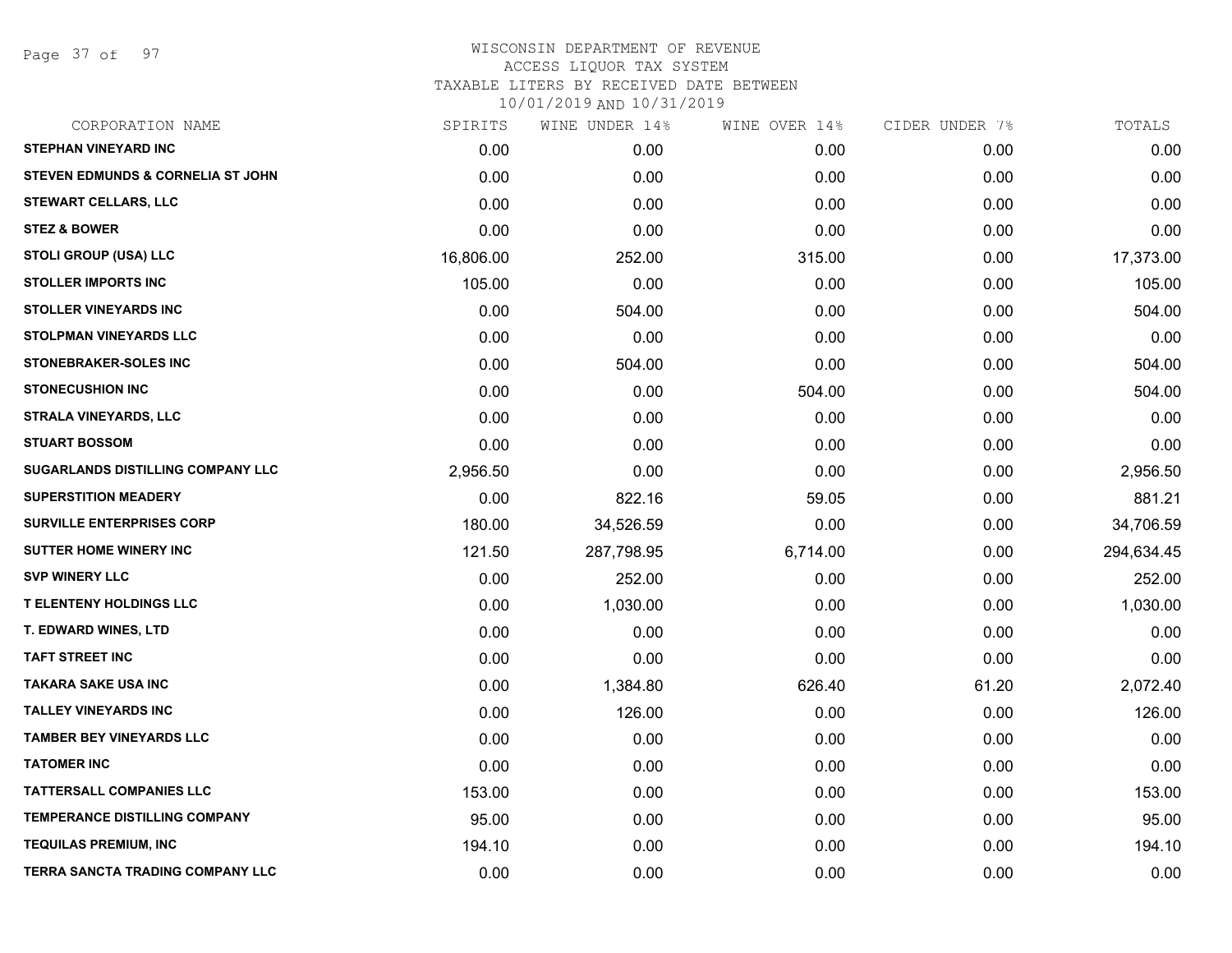Page 38 of 97

| CORPORATION NAME                   | SPIRITS  | WINE UNDER 14% | WINE OVER 14% | CIDER UNDER 7% | TOTALS     |
|------------------------------------|----------|----------------|---------------|----------------|------------|
| <b>TERRANEO MERCHANTS INC</b>      | 102.00   | 18.00          | 0.00          | 0.00           | 120.00     |
| <b>TERRAVANT WINE COMPANY LLC</b>  | 0.00     | 0.00           | 0.00          | 0.00           | 0.00       |
| <b>TERRESSENTIA CORPORATION</b>    | 0.00     | 0.00           | 0.00          | 0.00           | 0.00       |
| <b>TERRIZZI VINO INC</b>           | 0.00     | 9.00           | 0.00          | 0.00           | 9.00       |
| <b>TERROIR CSS, LLC</b>            | 0.00     | 0.00           | 0.00          | 0.00           | 0.00       |
| <b>TEXACELLO, LLC</b>              | 106.99   | 0.00           | 0.00          | 0.00           | 106.99     |
| <b>TGE LLC</b>                     | 0.00     | 0.00           | 0.00          | 0.00           | 0.00       |
| THE 11 WELLS SPIRITS COMPANY LLC   | 0.00     | 0.00           | 0.00          | 0.00           | 0.00       |
| THE AUSTRALIAN WINE CONNECTION INC | 0.00     | 66.57          | 0.00          | 0.00           | 66.57      |
| THE BIALE ESTATE                   | 0.00     | 0.00           | 0.00          | 0.00           | 0.00       |
| THE BRANDER VINEYARD               | 0.00     | 9.00           | 0.00          | 0.00           | 9.00       |
| THE EDRINGTON GROUP USA LLC        | 5,952.75 | 0.00           | 0.00          | 0.00           | 5,952.75   |
| THE GIRLS IN THE VINEYARD          | 0.00     | 0.00           | 0.00          | 0.00           | 0.00       |
| THE HARVEST IMPORTING              | 0.00     | 0.00           | 0.00          | 0.00           | 0.00       |
| THE HESS COLLECTION WINERY         | 0.00     | 630.00         | 2,619.00      | 0.00           | 3,249.00   |
| THE INFINITE MONKEY THEOREM INC    | 0.00     | 0.00           | 0.00          | 0.00           | 0.00       |
| THE MEEKER VINEYARD                | 0.00     | 0.00           | 128.93        | 0.00           | 128.93     |
| THE MORLET SELECTION INC           | 0.00     | 0.00           | 9.00          | 0.00           | 9.00       |
| THE MORNE WINE COMPANY             | 0.00     | 90.00          | 0.00          | 0.00           | 90.00      |
| THE OJAI VINEYARD INC              | 0.00     | 0.00           | 0.00          | 0.00           | 0.00       |
| THE R.S. LIPMAN COMPANY            | 0.00     | 27.00          | 0.00          | 0.00           | 27.00      |
| THE RIVER WINE INC                 | 0.00     | 0.00           | 0.00          | 0.00           | 0.00       |
| THE SECOND GENERATION TRUST        | 0.00     | 0.00           | 0.00          | 0.00           | 0.00       |
| THE SILVERADO VINEYARDS            | 0.00     | 0.00           | 0.00          | 0.00           | 0.00       |
| THE SORTING TABLE LLC              | 0.00     | 495.00         | 283.50        | 0.00           | 778.50     |
| THE TRITON COLLECTION INC          | 0.00     | 486.00         | 0.00          | 0.00           | 486.00     |
| THE WINE GROUP INC                 | 0.00     | 461,139.10     | 22,567.50     | 0.00           | 483,706.60 |
| THE WINE SOURCE INC                | 0.00     | 26.18          | 0.00          | 0.00           | 26.18      |
|                                    |          |                |               |                |            |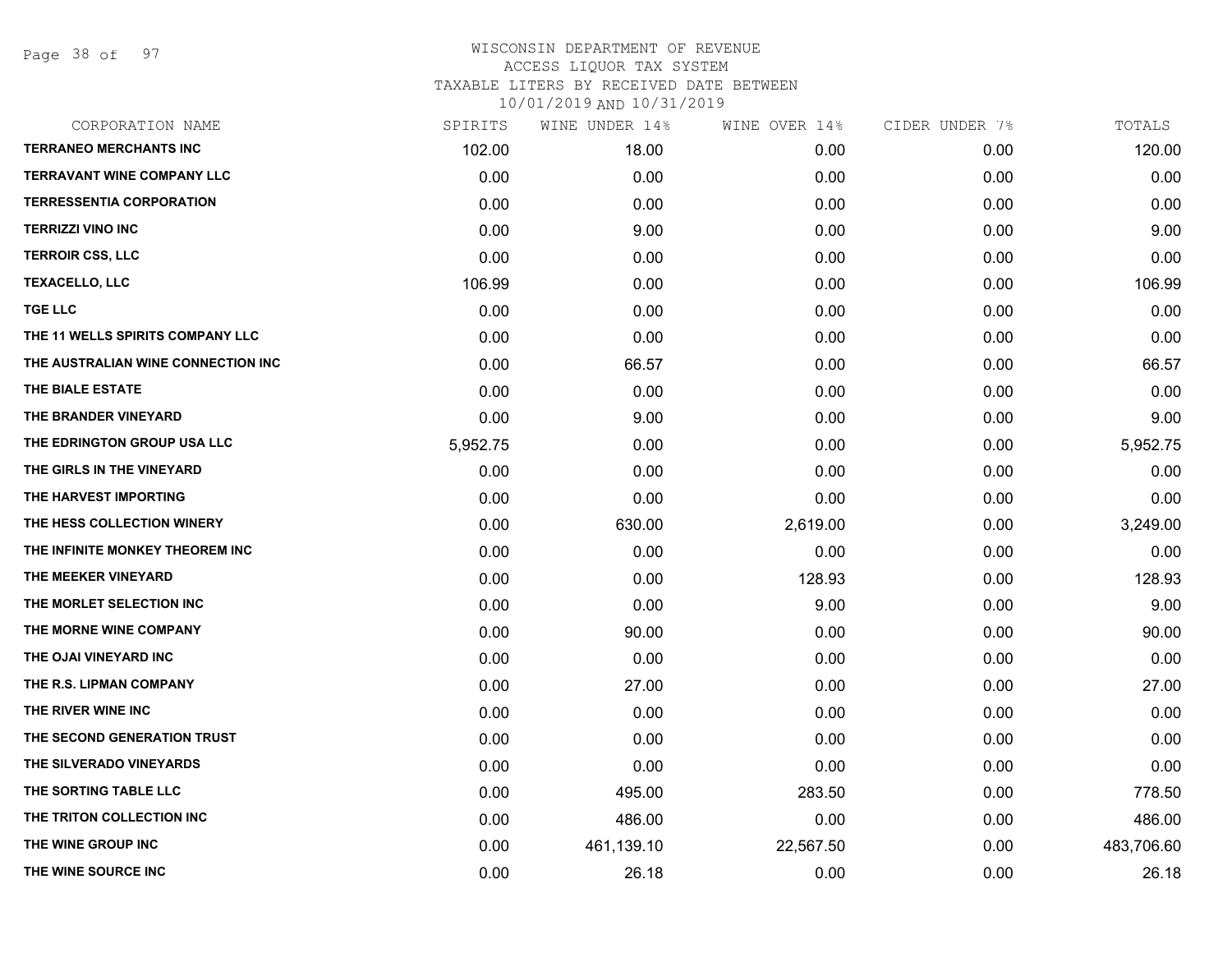Page 39 of 97

#### WISCONSIN DEPARTMENT OF REVENUE ACCESS LIQUOR TAX SYSTEM

TAXABLE LITERS BY RECEIVED DATE BETWEEN

| CORPORATION NAME                              | SPIRITS | WINE UNDER 14% | WINE OVER 14% | CIDER UNDER 7% | TOTALS     |
|-----------------------------------------------|---------|----------------|---------------|----------------|------------|
| THE WOODMAR GROUP LLC                         | 0.00    | 1,008.00       | 0.00          | 0.00           | 1,008.00   |
| THIRD LEAF WINES LLC                          | 0.00    | 486.00         | 0.00          | 0.00           | 486.00     |
| THOMAS ALLEN VINEYARDS & WINERY, LLC          | 0.00    | 0.00           | 0.00          | 0.00           | 0.00       |
| <b>THOMAS WILLIAM INC</b>                     | 0.00    | 0.00           | 0.00          | 0.00           | 0.00       |
| THREE FAT GUYS WINE LLC                       | 0.00    | 0.00           | 0.00          | 0.00           | 0.00       |
| THREE RING PRODUCTIONS LLC                    | 0.00    | 0.00           | 0.00          | 0.00           | 0.00       |
| <b>THURMAN J RODGERS</b>                      | 0.00    | 0.00           | 0.00          | 0.00           | 0.00       |
| TIGERS USA GLOBAL LOGISTICS INC               | 0.00    | 0.00           | 0.00          | 0.00           | 0.00       |
| <b>TITUS &amp; TITUS</b>                      | 0.00    | 0.00           | 0.00          | 0.00           | 0.00       |
| TMR WINE COMPANY LLC                          | 0.00    | 0.00           | 0.00          | 0.00           | 0.00       |
| TOAD HOLLOW VINEYARDS INC                     | 0.00    | 756.00         | 126.00        | 0.00           | 882.00     |
| <b>TOBIN JAMES CELLARS</b>                    | 0.00    | 0.00           | 0.00          | 0.00           | 0.00       |
| <b>TOBY BEALL</b>                             | 0.00    | 0.00           | 0.00          | 0.00           | 0.00       |
| TOLLIVER RANCH BRANDS LLC                     | 0.00    | 0.00           | 324.00        | 0.00           | 324.00     |
| <b>TOM MEADOWCROFT</b>                        | 0.00    | 0.00           | 0.00          | 0.00           | 0.00       |
| <b>TREANA WINERY LLC</b>                      | 0.00    | 0.00           | 0.00          | 0.00           | 0.00       |
| <b>TREASURY WINE ESTATES AMERICAS COMPANY</b> | 0.00    | 109,916.49     | 12,919.50     | 0.00           | 122,835.99 |
| TREFETHEN VINEYARDS WINERY INC                | 0.00    | 189.00         | 189.00        | 0.00           | 378.00     |
| <b>TREMAINE ATKINSON</b>                      | 630.00  | 0.00           | 0.00          | 0.00           | 630.00     |
| <b>TRENTADUE WINERY LLC</b>                   | 0.00    | 0.00           | 0.00          | 0.00           | 0.00       |
| <b>TREVOR J SHEEHAN</b>                       | 0.00    | 0.00           | 0.00          | 0.00           | 0.00       |
| TRI VIN IMPORTS INC                           | 0.00    | 8,739.00       | 0.00          | 0.00           | 8,739.00   |
| <b>TRIM WINES LLC</b>                         | 0.00    | 0.00           | 0.00          | 0.00           | 0.00       |
| TRINITAS CELLARS LLC                          | 0.00    | 0.00           | 0.00          | 0.00           | 0.00       |
| <b>TRIONE VINEYARDS LLC</b>                   | 0.00    | 0.00           | 45.00         | 0.00           | 45.00      |
| <b>TRI-STAR MARKETING INC</b>                 | 0.00    | 2,763.00       | 63.00         | 0.00           | 2,826.00   |
| TRUJILLO WINES, LLC                           | 0.00    | 0.00           | 0.00          | 0.00           | 0.00       |
| <b>TRUVINO INC</b>                            | 0.00    | 600.75         | 0.00          | 0.00           | 600.75     |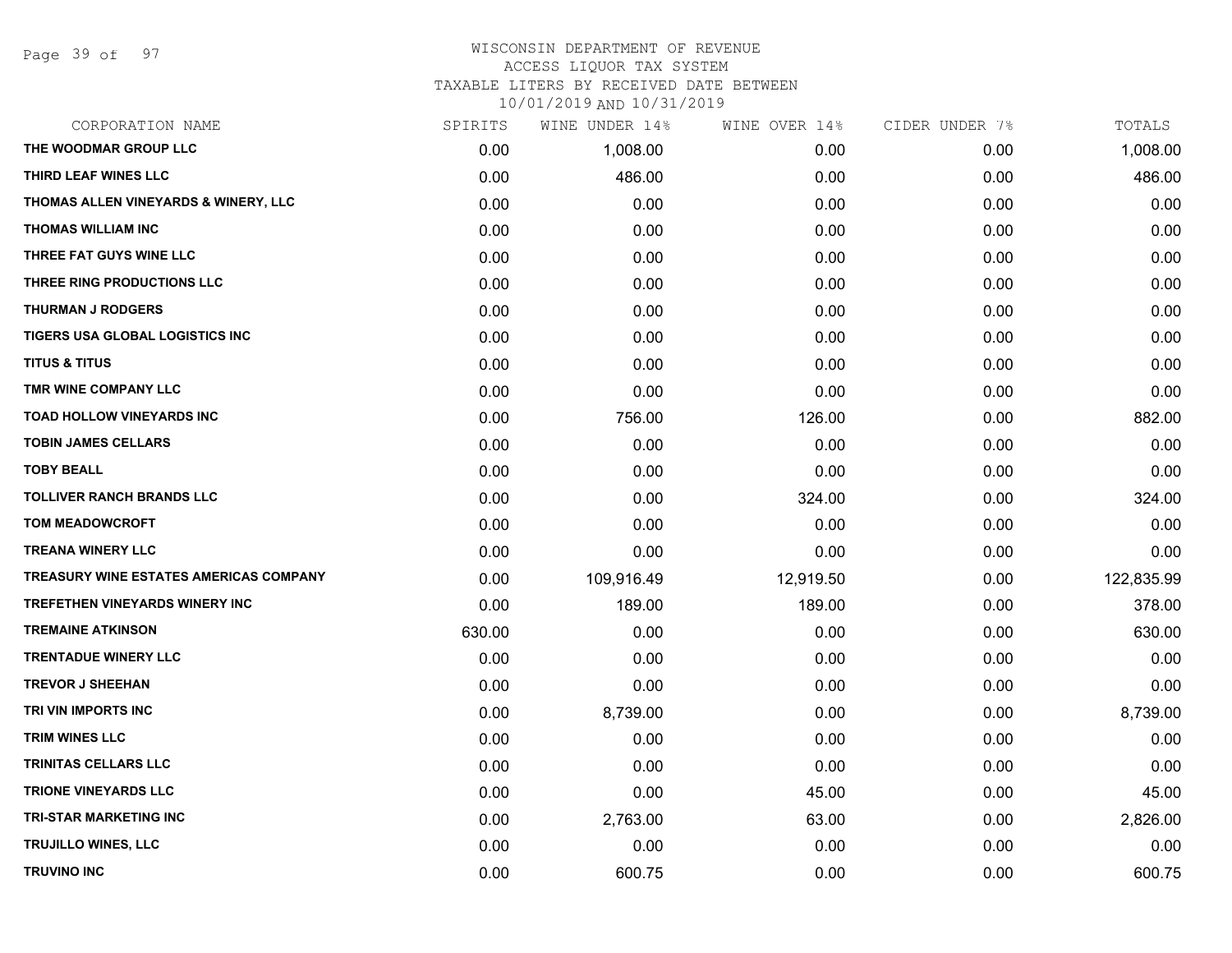Page 40 of 97

#### WISCONSIN DEPARTMENT OF REVENUE ACCESS LIQUOR TAX SYSTEM

TAXABLE LITERS BY RECEIVED DATE BETWEEN

| CORPORATION NAME                            | SPIRITS    | WINE UNDER 14% | WINE OVER 14% | CIDER UNDER 7% | TOTALS     |
|---------------------------------------------|------------|----------------|---------------|----------------|------------|
| <b>TURLEY WINE CELLARS INC</b>              | 0.00       | 0.00           | 0.00          | 0.00           | 0.00       |
| <b>TURN KEY WINE BRANDS LLC</b>             | 0.00       | 1,179.00       | 414.00        | 0.00           | 1,593.00   |
| <b>TURNBULL WINE CELLARS</b>                | 0.00       | 0.00           | 0.00          | 0.00           | 0.00       |
| TWIN PEAKS WINERY INC                       | 0.00       | 27.00          | 0.00          | 0.00           | 27.00      |
| <b>TWO BROTHERS ARTISAN SPIRITS COMPANY</b> | 1,700.00   | 0.00           | 0.00          | 0.00           | 1,700.00   |
| <b>TWO SONS IMPORTS LLC</b>                 | 0.00       | 0.00           | 0.00          | 0.00           | 0.00       |
| TWO WORLDS WINE COMPANY, LLC                | 0.00       | 0.00           | 0.00          | 0.00           | 0.00       |
| <b>UMPQUA WINE WORKS LLC</b>                | 0.00       | 0.00           | 0.00          | 0.00           | 0.00       |
| UN SOGNO LLC                                | 0.00       | 0.00           | 0.00          | 0.00           | 0.00       |
| UNCLE JOHN'S FRUIT HOUSE WINERY LLC         | 0.00       | 0.00           | 0.00          | 0.00           | 0.00       |
| UNDERGROUND WINE PROJECT LLC                | 0.00       | 0.00           | 0.00          | 0.00           | 0.00       |
| <b>UNION WINE COMPANY</b>                   | 0.00       | 4,616.40       | 0.00          | 0.00           | 4,616.40   |
| UNITED SPIRITS INC                          | 0.00       | 0.00           | 0.00          | 0.00           | 0.00       |
| UNITED STATES DISTILLED PRODUCTS CO.        | 253,736.70 | 42,182.90      | 1,471.50      | 0.00           | 297,391.10 |
| UNTI WINE CO LLC                            | 0.00       | 0.00           | 0.00          | 0.00           | 0.00       |
| <b>UPCHURCH VINEYARD LLC</b>                | 0.00       | 0.00           | 0.00          | 0.00           | 0.00       |
| <b>USA WINE IMPORTS INC</b>                 | 0.00       | 729.00         | 0.00          | 0.00           | 729.00     |
| <b>USA WINE WEST LLC</b>                    | 2,556.00   | 14,349.82      | 2,826.00      | 0.00           | 19,731.82  |
| <b>UVE ENTERPRISES INC</b>                  | 11.25      | 598.50         | 0.00          | 0.00           | 609.75     |
| V & C LLC                                   | 0.00       | 0.00           | 0.00          | 0.00           | 0.00       |
| <b>V2 WINE GROUP LLC</b>                    | 0.00       | 396.00         | 0.00          | 0.00           | 396.00     |
| <b>VALCKENBERG INTERNATIONAL INC</b>        | 0.00       | 0.00           | 0.00          | 0.00           | 0.00       |
| <b>VALOR WINE CO LLC</b>                    | 0.00       | 0.00           | 0.00          | 0.00           | 0.00       |
| VAN RUITEN FAMILY WINERY LLC                | 0.00       | 0.00           | 0.00          | 0.00           | 0.00       |
| <b>VANDER MILL LLC</b>                      | 0.00       | 0.00           | 0.00          | 2,198.06       | 2,198.06   |
| <b>VELOCITY DISTRIBUTION COMPANY, LLC</b>   | 0.00       | 0.00           | 0.00          | 0.00           | 0.00       |
| <b>VEN CAL RANCHES LLC</b>                  | 0.00       | 0.00           | 0.00          | 0.00           | 0.00       |
| <b>VENGE VINEYARDS INC</b>                  | 0.00       | 0.00           | 414.00        | 0.00           | 414.00     |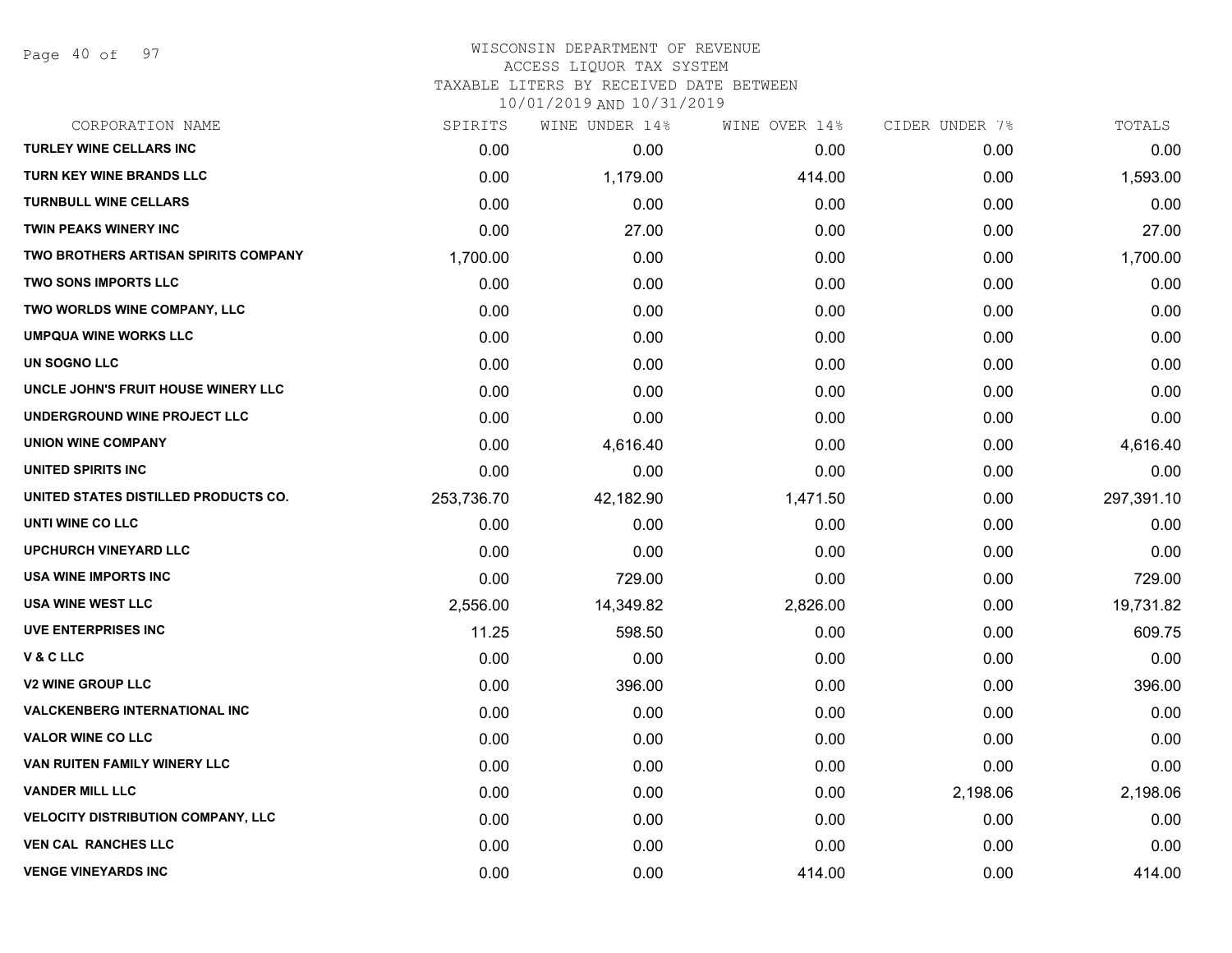Page 41 of 97

| CORPORATION NAME                      | SPIRITS | WINE UNDER 14% | WINE OVER 14% | CIDER UNDER 7% | TOTALS    |
|---------------------------------------|---------|----------------|---------------|----------------|-----------|
| <b>VERITY WINES LLC</b>               | 0.00    | 0.00           | 0.00          | 0.00           | 0.00      |
| <b>VERMEIL WINE GROUP LLC</b>         | 0.00    | 0.00           | 0.00          | 0.00           | 0.00      |
| <b>VERMONT HARD CIDER COMPANY LLC</b> | 0.00    | 0.00           | 0.00          | 23,884.00      | 23,884.00 |
| VI. SCO. INC                          | 0.00    | 281.00         | 0.00          | 0.00           | 281.00    |
| <b>VIAS IMPORTS LTD</b>               | 0.00    | 0.00           | 0.00          | 0.00           | 0.00      |
| <b>VICENTE GANDIA USA INC</b>         | 0.00    | 0.00           | 0.00          | 0.00           | 0.00      |
| <b>VIEUX VINS INC</b>                 | 0.00    | 3.00           | 289.00        | 0.00           | 292.00    |
| <b>VIKRE DISTILLERY LLC</b>           | 463.49  | 0.00           | 0.00          | 0.00           | 463.49    |
| <b>VILLA CREEK INC</b>                | 0.00    | 0.00           | 0.00          | 0.00           | 0.00      |
| <b>VILLA ENCINAL PARTNERS LP</b>      | 0.00    | 0.00           | 0.00          | 0.00           | 0.00      |
| <b>VILLA SAN JULIETTE INC</b>         | 0.00    | 0.00           | 0.00          | 0.00           | 0.00      |
| VIN DE ZO LLC                         | 0.00    | 0.00           | 0.00          | 0.00           | 0.00      |
| <b>VIN DIVINO LTD</b>                 | 396.00  | 126.00         | 117.00        | 0.00           | 639.00    |
| <b>VINA ROBLES INC</b>                | 0.00    | 0.00           | 0.00          | 0.00           | 0.00      |
| <b>VINAMERICAS INC</b>                | 0.00    | 0.00           | 0.00          | 0.00           | 0.00      |
| <b>VINCENZO PADULA</b>                | 0.00    | 0.00           | 0.00          | 0.00           | 0.00      |
| <b>VINE CLIFF WINERY INC</b>          | 0.00    | 0.00           | 0.00          | 0.00           | 0.00      |
| <b>VINE CONNECTIONS LLC</b>           | 9.00    | 1,035.00       | 2,071.44      | 0.00           | 3,115.44  |
| <b>VINEBURG LLC</b>                   | 0.00    | $-27.00$       | 0.00          | 0.00           | $-27.00$  |
| <b>VINEYARD 29 LLC</b>                | 0.00    | 0.00           | 0.00          | 0.00           | 0.00      |
| <b>VINEYARD BRANDS LLC</b>            | 0.00    | 4,086.00       | 985.50        | 0.00           | 5,071.50  |
| VINO DEL SOL INC                      | 0.00    | 693.00         | 63.00         | 0.00           | 756.00    |
| <b>VINO LOGICS CORPORATION</b>        | 0.00    | 693.00         | 324.00        | 0.00           | 1,017.00  |
| <b>VINO.COM LLC</b>                   | 355.50  | 2,916.00       | 272.00        | 300.00         | 3,843.50  |
| <b>VINOANDES LLC</b>                  | 0.00    | 0.00           | 0.00          | 0.00           | 0.00      |
| <b>VINOVIA WINE GROUP INC</b>         | 0.00    | 756.00         | 0.00          | 0.00           | 756.00    |
| <b>VINTAGE '59 IMPORTS LLC</b>        | 0.00    | 126.00         | 0.00          | 0.00           | 126.00    |
| <b>VINTAGE POINT LLC</b>              | 0.00    | 0.00           | 297.00        | 0.00           | 297.00    |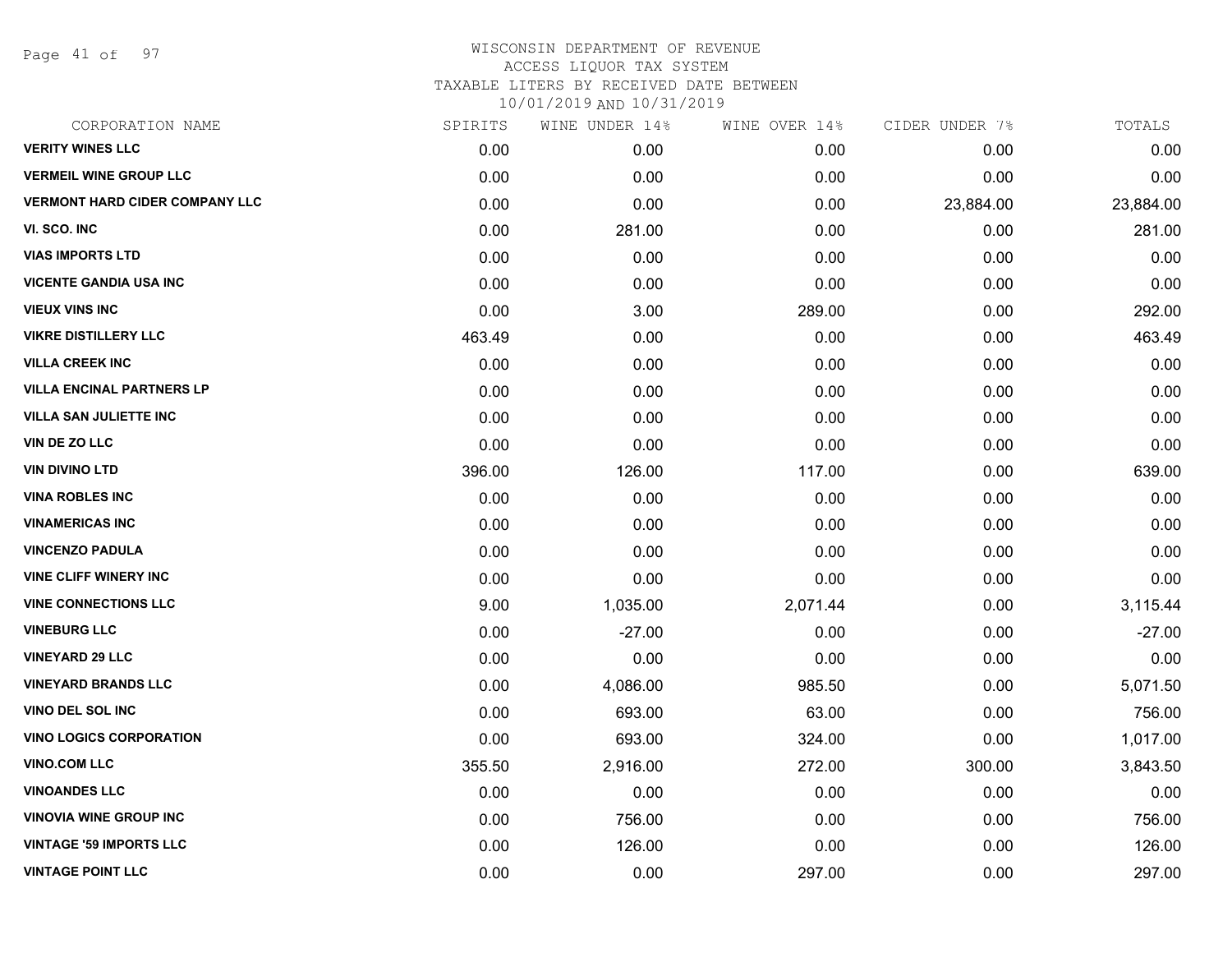Page 42 of 97

## WISCONSIN DEPARTMENT OF REVENUE

#### ACCESS LIQUOR TAX SYSTEM

TAXABLE LITERS BY RECEIVED DATE BETWEEN

| CORPORATION NAME                        | SPIRITS   | WINE UNDER 14% | WINE OVER 14% | CIDER UNDER 7% | TOTALS     |
|-----------------------------------------|-----------|----------------|---------------|----------------|------------|
| <b>VINTAGE WINE ESTATES, INC.</b>       | 0.00      | 4,545.00       | 3,258.00      | 0.00           | 7,803.00   |
| <b>VINTURE WINE COMPANY LLC</b>         | 0.00      | 0.00           | 18.00         | 0.00           | 18.00      |
| <b>VINTUS LLC</b>                       | 0.00      | 0.00           | 0.00          | 0.00           | 0.00       |
| <b>VISION WINE &amp; SPIRITS LLC</b>    | 27.00     | 54.00          | 0.00          | 0.00           | 81.00      |
| <b>VITANI SPIRITS LLC</b>               | 0.00      | 0.00           | 0.00          | 0.00           | 0.00       |
| <b>VOLIO VINO IMPORTS, INC.</b>         | 0.00      | 0.00           | 0.00          | 0.00           | 0.00       |
| <b>VOTTO VINES IMPORTING INC</b>        | 0.00      | 0.00           | 0.00          | 0.00           | 0.00       |
| <b>VTPR INC</b>                         | 0.00      | 0.00           | 0.00          | 0.00           | 0.00       |
| <b>W J DEUTSCH &amp; SONS LTD</b>       | 10,666.90 | 141,316.77     | 38,405.03     | 0.00           | 190,388.70 |
| <b>WAGNER WINE COMPANY LLC</b>          | 0.00      | 387.00         | 4,608.00      | 0.00           | 4,995.00   |
| <b>WAGNER WINERY LLC</b>                | 0.00      | 0.00           | 0.00          | 0.00           | 0.00       |
| <b>WALTER NOVOSEL</b>                   | 0.00      | 0.00           | 0.00          | 0.00           | 0.00       |
| <b>WEBSTER BARNES LLC</b>               | 0.00      | 0.00           | 0.00          | 0.00           | 0.00       |
| <b>WEIBEL INCORPORATED</b>              | 0.00      | 1,151.83       | 0.00          | 0.00           | 1,151.83   |
| <b>WEIN BAUER INC</b>                   | 60.00     | 9,676.66       | 0.00          | 0.00           | 9,736.66   |
| <b>WELL OILED WINE COMPANY LLC</b>      | 0.00      | 0.00           | 0.00          | 0.00           | 0.00       |
| <b>WEST COAST WINE PARTNERS LLC</b>     | 0.00      | 0.00           | 0.00          | 0.00           | 0.00       |
| WEST MICHIGAN RUM COMPANY, LLC          | 0.00      | 0.00           | 0.00          | 0.00           | 0.00       |
| <b>WESTERN SPIRITS BEVERAGE CO LLC</b>  | 5,048.25  | 0.00           | 0.00          | 0.00           | 5,048.25   |
| <b>WEYGANDT-METZLER IMPORTING LTD</b>   | 0.00      | 963.00         | 0.00          | 0.00           | 963.00     |
| <b>WHISKEY ACRES DISTILLING CO</b>      | 0.00      | 0.00           | 0.00          | 0.00           | 0.00       |
| WHYTE AND MACKAY (AMERICAS) LIMITED LLC | 0.00      | 0.00           | 0.00          | 0.00           | 0.00       |
| <b>WI INC</b>                           | 0.00      | 0.00           | 0.00          | 0.00           | 0.00       |
| <b>WILD AGAVE IMPORTS LLC</b>           | 0.00      | 0.00           | 0.00          | 0.00           | 0.00       |
| <b>WILLAMETTE VALLEY VINEYARDS INC</b>  | 0.00      | 882.00         | 0.00          | 0.00           | 882.00     |
| <b>WILLIAM GRANT &amp; SONS INC</b>     | 21,214.50 | 0.00           | 0.00          | 0.00           | 21,214.50  |
| <b>WILLIAM P KNUTTEL</b>                | 0.00      | 0.00           | 0.00          | 0.00           | 0.00       |
| <b>WILLIAM PRICE III</b>                | 0.00      | 0.00           | 0.00          | 0.00           | 0.00       |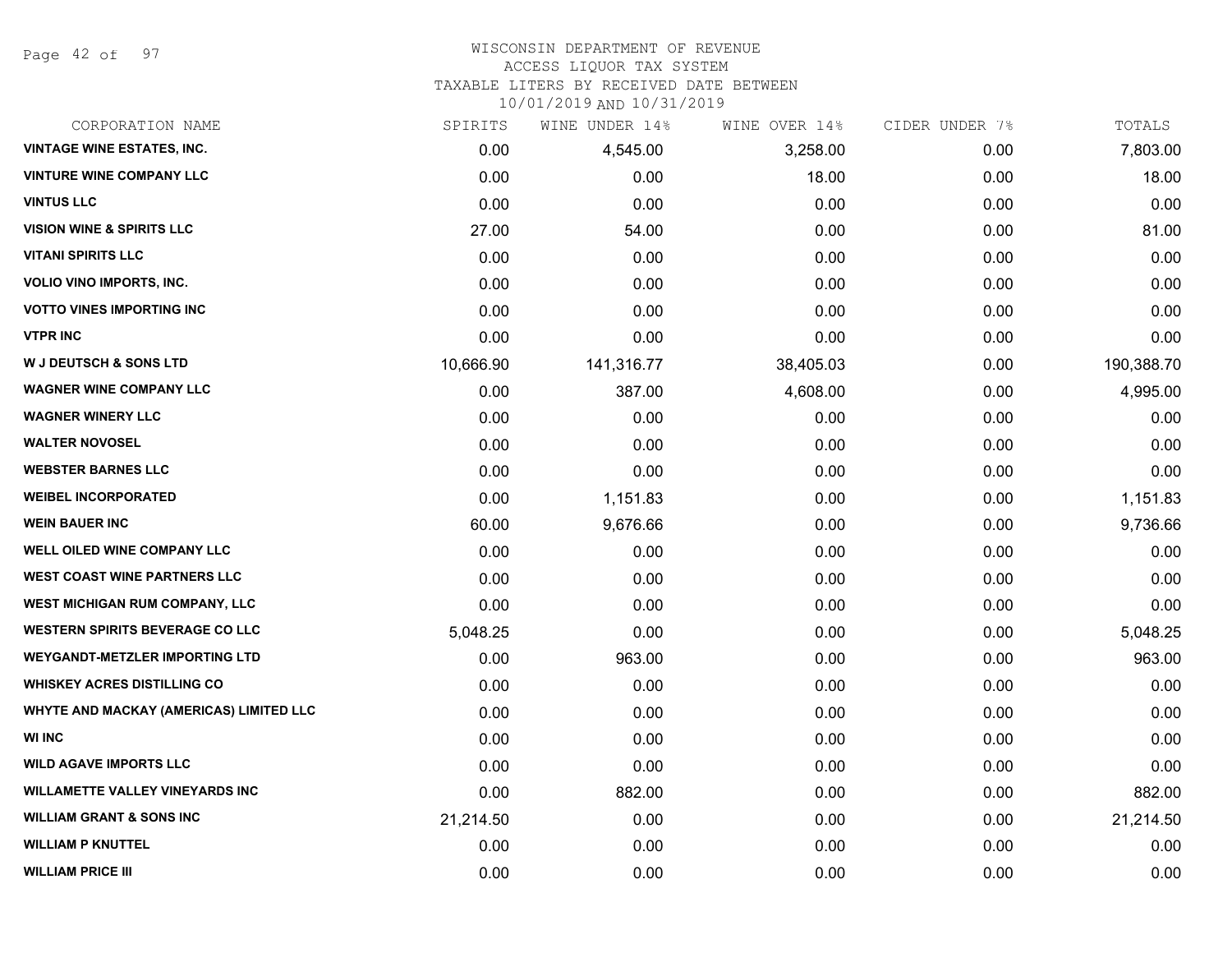Page 43 of 97

# WISCONSIN DEPARTMENT OF REVENUE ACCESS LIQUOR TAX SYSTEM TAXABLE LITERS BY RECEIVED DATE BETWEEN

| CORPORATION NAME                               | SPIRITS | WINE UNDER 14% | WINE OVER 14% | CIDER UNDER 7% | TOTALS    |
|------------------------------------------------|---------|----------------|---------------|----------------|-----------|
| <b>WILLIAM T HOLLORAN</b>                      | 0.00    | 0.00           | 0.00          | 0.00           | 0.00      |
| <b>WILLIAM TIMOTHY EDWARDS</b>                 | 0.00    | 0.00           | 0.00          | 0.00           | 0.00      |
| <b>WILLIAM WOLF BRAND LLC</b>                  | 288.00  | 0.00           | 0.00          | 0.00           | 288.00    |
| <b>WILLIAM WOODRUFF</b>                        | 0.00    | 0.00           | 0.00          | 0.00           | 0.00      |
| <b>WILLIAMS &amp; SELYEM LLC</b>               | 0.00    | 0.00           | 0.00          | 0.00           | 0.00      |
| <b>WILSON CREEK WINERY &amp; VINEYARDS INC</b> | 0.00    | 0.00           | 0.00          | 0.00           | 0.00      |
| <b>WILSON DANIELS LLC</b>                      | 0.00    | 1,129.50       | 382.50        | 0.00           | 1,512.00  |
| <b>WINDY CITY DISTILLING INC</b>               | 0.00    | 0.00           | 0.00          | 0.00           | 0.00      |
| <b>WINE BRIDGE IMPORTS INC</b>                 | 0.00    | 0.00           | 0.00          | 0.00           | 0.00      |
| WINE COUNTRY INTERNATIONAL INC                 | 0.00    | 0.00           | 0.00          | 0.00           | 0.00      |
| <b>WINE CREEK LLC</b>                          | 0.00    | 0.00           | 0.00          | 0.00           | 0.00      |
| <b>WINE HOOLIGANS LLC</b>                      | 0.00    | 1,557.00       | 0.00          | 0.00           | 1,557.00  |
| <b>WINE SPOTS CELLARS, INC</b>                 | 0.00    | 0.00           | 0.00          | 0.00           | 0.00      |
| <b>WINE WINE SITUATION LLC</b>                 | 0.00    | 0.00           | 0.00          | 0.00           | 0.00      |
| <b>WINEPLAYGROUND.COM INC</b>                  | 0.00    | 0.00           | 0.00          | 0.00           | 0.00      |
| <b>WINERIES &amp; SELECT PRODUCTS LLC</b>      | 0.00    | 297.00         | 298.00        | 0.00           | 595.00    |
| <b>WINERY EXCHANGE, INC.</b>                   | 0.00    | 12,078.00      | 504.00        | 0.00           | 12,582.00 |
| <b>WINES OF FRANCE INC</b>                     | 0.00    | 0.00           | 0.00          | 0.00           | 0.00      |
| <b>WINES UNLIMITED INC</b>                     | 0.00    | 0.00           | 0.00          | 0.00           | 0.00      |
| <b>WINESELLERS LTD</b>                         | 0.00    | 7,356.98       | 126.00        | 0.00           | 7,482.98  |
| WINNESHIEK WILDBERRY WINERY LLC                | 0.00    | 164.42         | 0.00          | 0.00           | 164.42    |
| <b>WISD LLC</b>                                | 0.00    | 189.00         | 279.00        | 0.00           | 468.00    |
| <b>WOLFFER ESTATE VINEYARDS INC</b>            | 0.00    | 0.00           | 0.00          | 0.00           | 0.00      |
| <b>WOODSON WINES LLC</b>                       | 0.00    | 0.00           | 0.00          | 0.00           | 0.00      |
| <b>WOOLER BRANDS INC</b>                       | 36.00   | 0.00           | 0.00          | 0.00           | 36.00     |
| <b>WORLD TRAVELER IMPORTS LLC</b>              | 0.00    | 954.00         | 0.00          | 0.00           | 954.00    |
| <b>WORLDWIDE CELLARS INC</b>                   | 0.00    | 1,440.75       | 0.00          | 0.00           | 1,440.75  |
| <b>WRS CO. LLC</b>                             | 0.00    | 0.00           | 0.00          | 0.00           | 0.00      |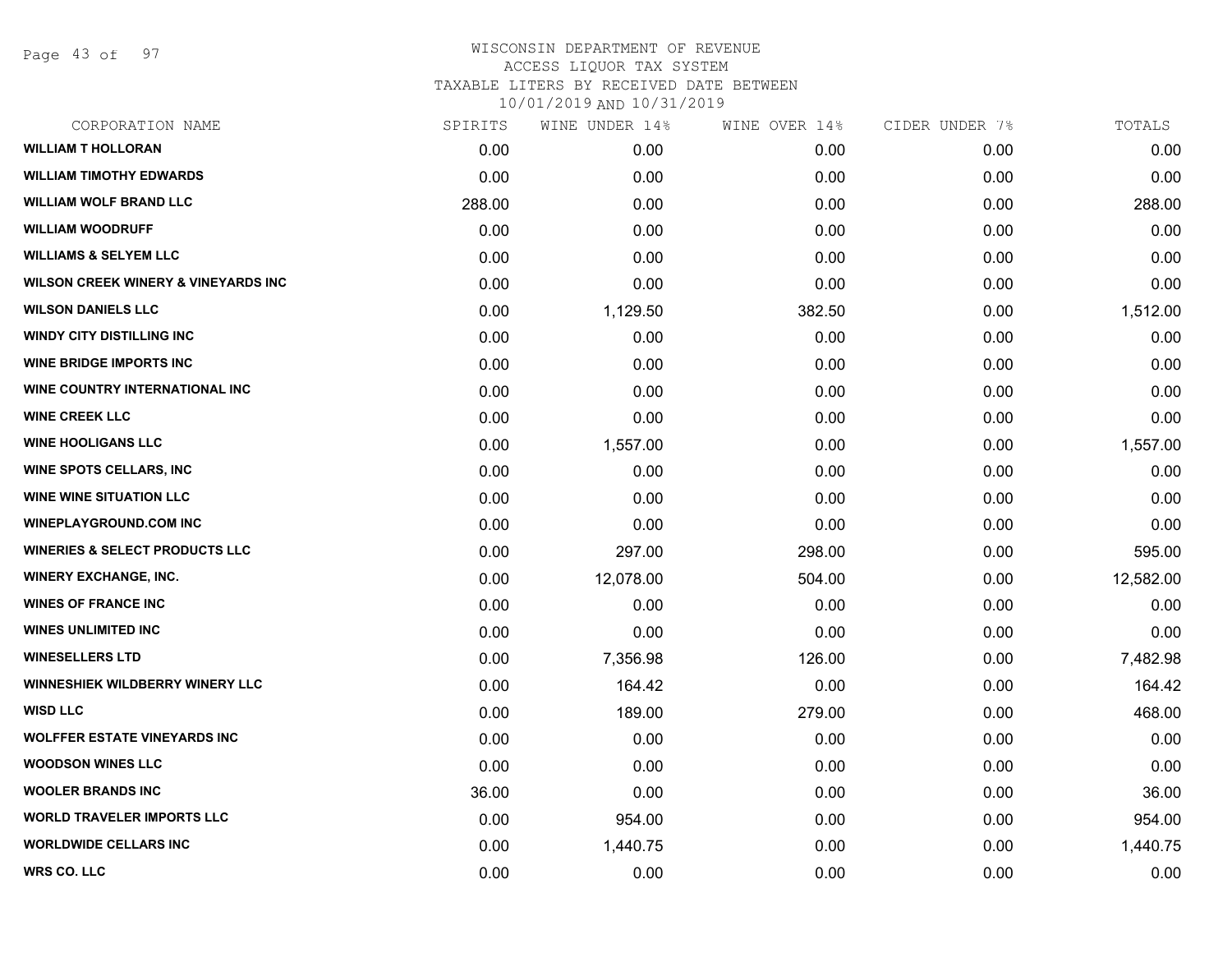Page 44 of 97

| CORPORATION NAME            | SPIRITS      | UNDER 14%<br>WINE | WINE OVER 14% | CIDER UNDER<br>7% | TOTALS       |
|-----------------------------|--------------|-------------------|---------------|-------------------|--------------|
| XXX DISTILLERY, LLC         | 585.00       | 0.00              | 0.00          | 0.00              | 585.00       |
| YAEGAKI CORPORATION OF USA  | 0.00         | 792.00            | 126.00        | 0.00              | 918.00       |
| YORKVILLE CELLARS INC       | 0.00         | 0.00              | 0.00          | 0.00              | 0.00         |
| YOUNTVILLE WINE IMPORTS LLC | 0.00         | 0.00              | 0.00          | 0.00              | 0.00         |
| <b>ZACH HOLLINGSWORTH</b>   | 0.00         | 0.00              | 0.00          | 0.00              | 0.00         |
| <b>ZD WINES LLC</b>         | 0.00         | 36.00             | 18.00         | 0.00              | 54.00        |
| <b>ZEILER SPIRITS LLC</b>   | 0.00         | 0.00              | 0.00          | 0.00              | 0.00         |
| <b>ZONIN USA INC</b>        | 0.00         | 11,213.33         | 126.00        | 0.00              | 11,339.33    |
| TOTAL LITERS FOR 10/31/2019 | 4,853,576.59 | 3,832,808.16      | 435,814.73    | 224,349.76        | 9,346,549.24 |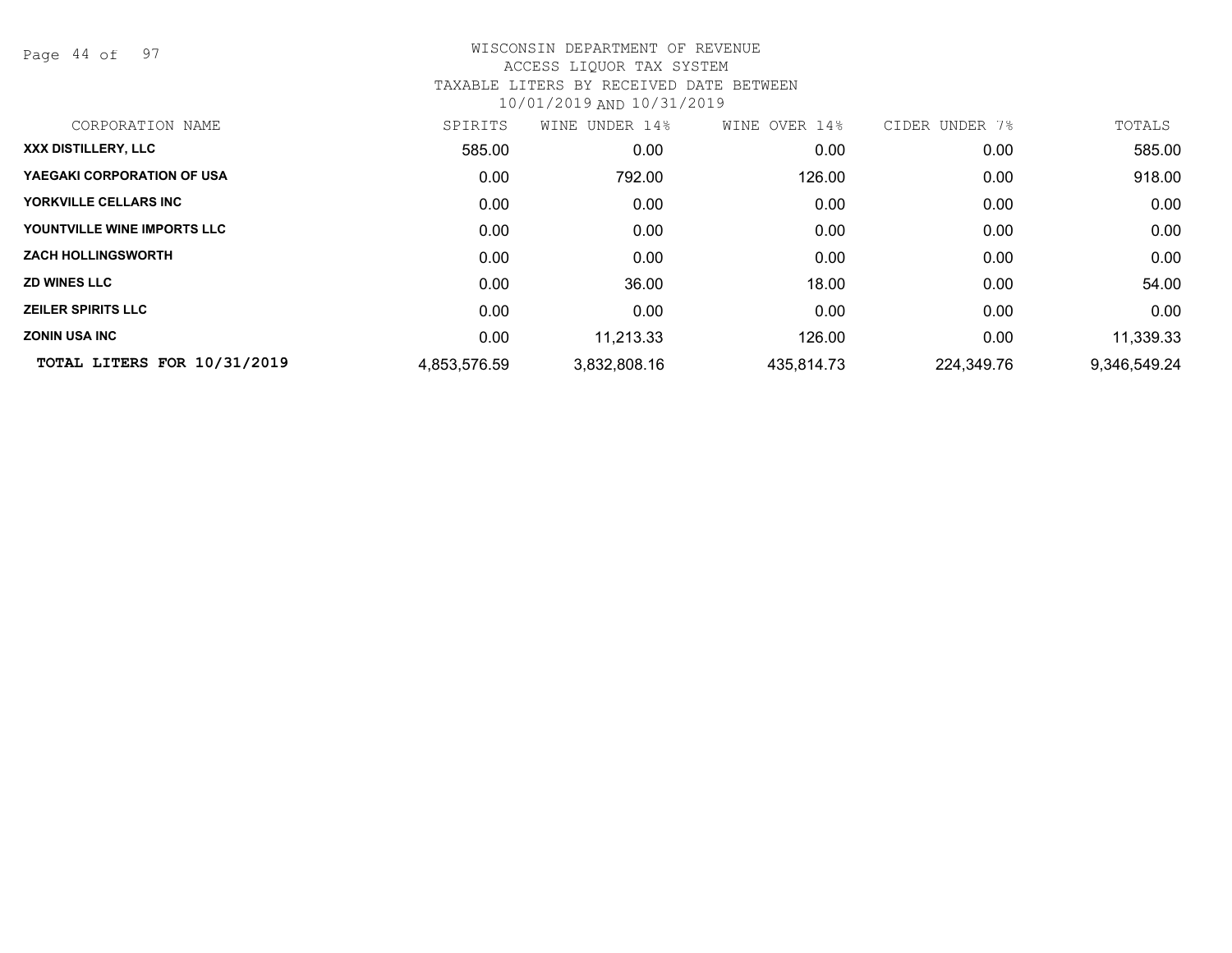Page 45 of 97

## WISCONSIN DEPARTMENT OF REVENUE ACCESS LIQUOR TAX SYSTEM TAXABLE LITERS BY RECEIVED DATE BETWEEN 10/01/2019 AND 10/31/2019

**IN STATE WHOLESALER (W) 1848 DISTRIBUTING COMPANY, LLC** 0.00 0.00 0.00 0.00 0.00 CORPORATION NAME SPIRITS WINE UNDER 14% WINE OVER 14% CIDER UNDER 7% TOTALS

| ALLSTATE LIQUOR & WINE COMPANY, INC.          | 0.00       | 0.00      | 0.00     | 0.00 | 0.00       |
|-----------------------------------------------|------------|-----------|----------|------|------------|
| <b>AVA WINE &amp; SPIRITS LLC</b>             | 0.00       | 0.00      | 0.00     | 0.00 | 0.00       |
| <b>BADGER DISTRIBUTING OF MILWAUKEE LLC</b>   | 0.00       | 0.00      | 0.00     | 0.00 | 0.00       |
| <b>BADGER LIQUOR CO. INC.</b>                 | 149,934.00 | 82,534.90 | 4,863.00 | 0.00 | 237,331.90 |
| <b>BADGER STATE WINERY COOPERATIVE</b>        | 0.00       | 0.00      | 0.00     | 0.00 | 0.00       |
| <b>BADGER WINE &amp; SPIRITS LLC</b>          | 0.00       | 0.00      | 0.00     | 0.00 | 0.00       |
| BEECHWOOD DISTRIBUTORS, INC.                  | 0.00       | 0.00      | 0.00     | 0.00 | 0.00       |
| BEER CAPITOL DISTRIBUTING LLC                 | 0.00       | 0.00      | 0.00     | 0.00 | 0.00       |
| <b>BILJANA KLATT</b>                          | 2,500.50   | 0.00      | 0.00     | 0.00 | 2,500.50   |
| BILL'S DISTRIBUTING, LTD.                     | 0.00       | 0.00      | 0.00     | 0.00 | 0.00       |
| <b>BRANT T NEHMER</b>                         | 0.00       | 0.00      | 0.00     | 0.00 | 0.00       |
| <b>BREAKTHRU BEVERAGE GROUP LLC</b>           | 0.00       | 0.00      | 0.00     | 0.00 | 0.00       |
| <b>BREAKTHRU BEVERAGE GROUP LLC</b>           | 47,218.57  | 19,093.64 | 1,075.51 | 0.00 | 67,387.72  |
| <b>BREAKTHRU BEVERAGE WISCONSIN NORTH LLC</b> | 0.00       | 0.00      | 0.00     | 0.00 | 0.00       |
| C.J.W., INC.                                  | 0.00       | 0.00      | 0.00     | 0.00 | 0.00       |
| <b>CAPITOL-HUSTING COMPANY, INC.</b>          | 33,264.75  | 12,319.89 | 6,648.00 | 0.00 | 52,232.64  |
| <b>CHAS A BERNICK INC</b>                     | 0.00       | 0.00      | 0.00     | 0.00 | 0.00       |
| <b>CHRISTY SMITH</b>                          | 0.00       | 0.00      | 0.00     | 0.00 | 0.00       |
| <b>CHROMATIC WINE COMPANY LLC</b>             | 0.00       | 0.00      | 0.00     | 0.00 | 0.00       |
| DE PERE LIQUOR CO LLC                         | 0.00       | 0.00      | 0.00     | 0.00 | 0.00       |
| <b>DEAN DISTRIBUTING, INC.</b>                | 0.00       | 0.00      | 0.00     | 0.00 | 0.00       |
| <b>DEAN DISTRIBUTING, INC.</b>                | 0.00       | 0.00      | 0.00     | 0.00 | 0.00       |
| DEWITT CHURCH GOODS, INC.                     | 0.00       | 0.00      | 0.00     | 0.00 | 0.00       |
| <b>DIONYSUS DISTRIBUTORS, LLC</b>             | 0.00       | 0.00      | 0.00     | 0.00 | 0.00       |
| <b>FABIANO BROTHERS - WISCONSIN LLC</b>       | 0.00       | 0.00      | 0.00     | 0.00 | 0.00       |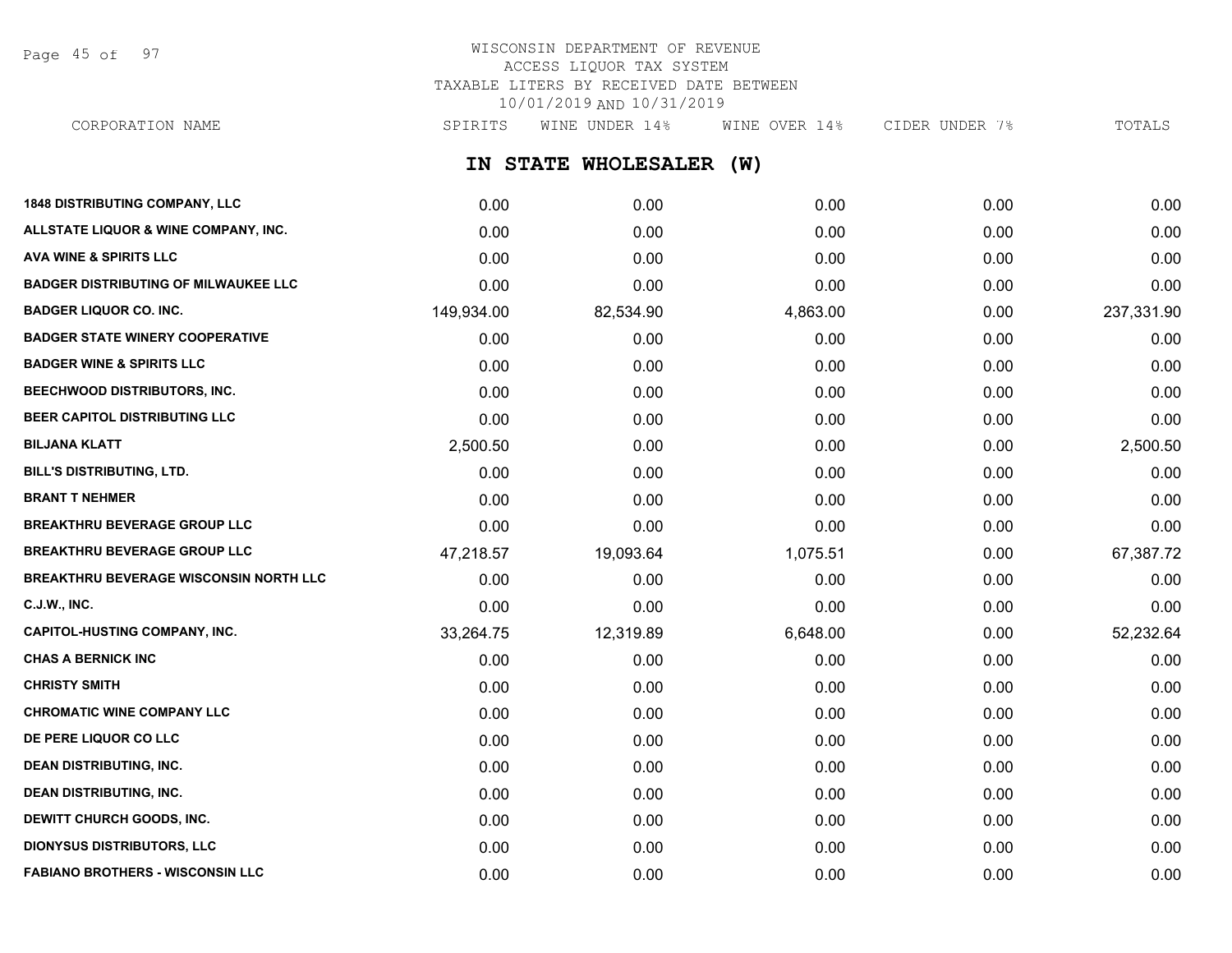Page 46 of 97

# WISCONSIN DEPARTMENT OF REVENUE ACCESS LIQUOR TAX SYSTEM TAXABLE LITERS BY RECEIVED DATE BETWEEN

| CORPORATION NAME                                 | SPIRITS   | WINE UNDER 14% | WINE OVER 14% | CIDER UNDER 7% | TOTALS      |
|--------------------------------------------------|-----------|----------------|---------------|----------------|-------------|
| <b>FAUSTO FIORAVANTI</b>                         | 0.00      | 0.00           | 0.00          | 0.00           | 0.00        |
| FLANIGAN DISTRIBUTING OF DOOR COUNTY, INC.       | 0.00      | 0.00           | 0.00          | 0.00           | 0.00        |
| FOUR SEASONS BEER DISTRIBUTORS INC               | 0.00      | 0.00           | 0.00          | 0.00           | 0.00        |
| <b>FRANK BEER DISTRIBUTORS, INC.</b>             | 0.00      | 0.00           | 0.00          | 0.00           | 0.00        |
| <b>FRANK J MIRENDA SR</b>                        | 0.00      | 0.00           | 0.00          | 0.00           | 0.00        |
| <b>FRANK LIQUOR COMPANY, INC.</b>                | 76,502.43 | 10,277.11      | 0.00          | 0.00           | 86,779.54   |
| <b>FRANK LIQUORS OF LA CROSSE, INC.</b>          | 0.00      | 0.00           | 0.00          | 0.00           | 0.00        |
| <b>GENERAL BEER DISTRIBUTORS CO.</b>             | 0.00      | 0.00           | 0.00          | 0.00           | 0.00        |
| <b>GENERAL BEER DISTRIBUTORS CO. - MILWAUKEE</b> | 0.00      | 0.00           | 0.00          | 0.00           | 0.00        |
| <b>GENERAL BEER-NORTHEAST INC</b>                | 0.00      | 0.00           | 0.00          | 0.00           | 0.00        |
| <b>GENERAL BEER-NORTHEAST INC</b>                | 0.00      | 0.00           | 0.00          | 0.00           | 0.00        |
| <b>GENERAL BEER-NORTHWEST, INC.</b>              | 0.00      | 0.00           | 0.00          | 0.00           | 0.00        |
| <b>GENERAL BEER-NORTHWEST, INC.</b>              | 0.00      | 0.00           | 0.00          | 0.00           | 0.00        |
| <b>GENERAL BEVERAGE SALES CO.</b>                | 8,793.90  | 50,517.00      | 0.00          | 0.00           | 59,310.90   |
| <b>GENERAL BEVERAGE SALES CO. - OSHKOSH</b>      | 0.00      | 49,167.00      | 0.00          | 0.00           | 49,167.00   |
| <b>GENERAL BEVERAGE SALES CO.-MILWAUKEE</b>      | 9,189.00  | 49,679.22      | 0.00          | 0.00           | 58,868.22   |
| <b>GIUSEPPE GAGLIANELLO</b>                      | 0.00      | 0.00           | 0.00          | 0.00           | 0.00        |
| <b>GLORIA R RAGSDALE</b>                         | 0.00      | 0.00           | 0.00          | 0.00           | 0.00        |
| <b>HENDRICKS BEVERAGE, INC.</b>                  | 0.00      | 0.00           | 0.00          | 0.00           | 0.00        |
| <b>IRL, INCORPORATED</b>                         | 0.00      | 1,593.00       | 0.00          | 0.00           | 1,593.00    |
| <b>JACQUES VIEAU, INC.</b>                       | 0.00      | 0.00           | 0.00          | 0.00           | 0.00        |
| <b>JANDRAIN RELIGIOUS SUPPLY, INC.</b>           | 0.00      | 0.00           | 0.00          | 0.00           | 0.00        |
| JANSEN INTERNATIONAL LLC                         | 0.00      | 0.00           | 0.00          | 0.00           | 0.00        |
| <b>JAW PROPERTIES LLC</b>                        | 0.00      | 0.00           | 0.00          | 0.00           | 0.00        |
| <b>JOHN J COLLETTI</b>                           | 0.00      | $-3,415.50$    | $-549.00$     | 0.00           | $-3,964.50$ |
| JOHNSON BROTHERS OF WISCONSIN INC                | 1,378.50  | $-1,956.78$    | $-977.22$     | 0.00           | $-1,555.50$ |
| <b>JONATHON LODUCA</b>                           | 0.00      | 0.00           | 0.00          | 0.00           | 0.00        |
| <b>JOSEPH A TRYGAR</b>                           | 0.00      | 0.00           | 0.00          | 0.00           | 0.00        |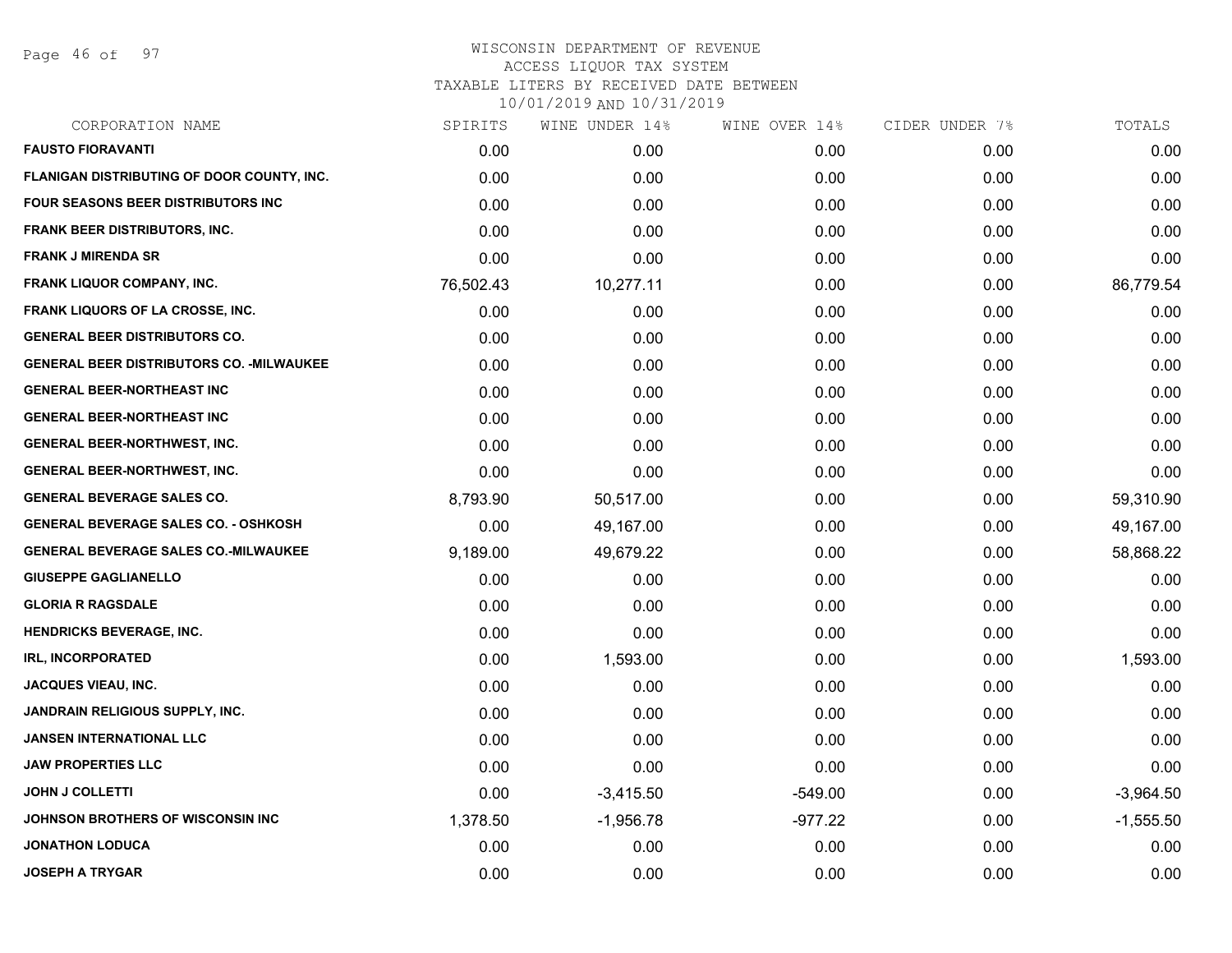Page 47 of 97

| CORPORATION NAME                        | SPIRITS   | WINE UNDER 14% | WINE OVER 14% | CIDER UNDER 7% | TOTALS      |
|-----------------------------------------|-----------|----------------|---------------|----------------|-------------|
| <b>JOYVINE LLC</b>                      | 0.00      | 0.00           | 0.00          | 0.00           | 0.00        |
| KAY BEER DISTRIBUTING, INC.             | 0.00      | 0.00           | 0.00          | 0.00           | 0.00        |
| <b>KRH ENTERPRISES, LLC</b>             | 0.00      | 0.00           | 0.00          | 0.00           | 0.00        |
| LA CROSSE BEVERAGE LLC                  | 0.00      | 0.00           | 0.00          | 0.00           | 0.00        |
| <b>LARRY'S DISTRIBUTING CO., INC.</b>   | 0.00      | 0.00           | 0.00          | $-92.00$       | $-92.00$    |
| LEE BEVERAGE OF WISCONSIN LLC           | 0.00      | 0.00           | 0.00          | 0.00           | 0.00        |
| LEE BEVERAGE OF WISCONSIN LLC           | 0.00      | 0.00           | 0.00          | 0.00           | 0.00        |
| LEE BEVERAGE-CIDERS WINES & SPIRITS LLC | 0.00      | 0.00           | 0.00          | 0.00           | 0.00        |
| <b>L'EFT BANK WINE COMPANY LIMITED</b>  | 225.00    | 22,293.00      | 981.00        | 0.00           | 23,499.00   |
| LETRAH INTERNATIONAL CORPORATION        | 0.00      | 0.00           | 0.00          | 0.00           | 0.00        |
| LIB DIB, LLC                            | 0.00      | 0.00           | 0.00          | 0.00           | 0.00        |
| LO DUCA BROS., INC.                     | 0.00      | $-2,934.00$    | 0.00          | 0.00           | $-2,934.00$ |
| <b>LORI SCOTT</b>                       | 0.00      | 0.00           | 0.00          | 0.00           | 0.00        |
| <b>LOS ALTOS AGAVE DISTRIBUTOR INC</b>  | 0.00      | 0.00           | 0.00          | 0.00           | 0.00        |
| <b>LOVINO LLC</b>                       | 0.00      | 0.00           | 0.00          | 0.00           | 0.00        |
| <b>LYNDA MALMBERG</b>                   | 0.00      | 0.00           | 0.00          | 0.00           | 0.00        |
| <b>M SHIRAZ LLC</b>                     | 0.00      | 0.00           | 0.00          | 0.00           | 0.00        |
| <b>MICCA HUTCHINS</b>                   | 0.00      | 1,359.27       | 0.00          | 0.00           | 1,359.27    |
| <b>MICHAEL G ANSAY</b>                  | 0.00      | 548.00         | 0.00          | 200.00         | 748.00      |
| <b>MICHAEL LENTINO</b>                  | 0.00      | 0.00           | 0.00          | 0.00           | 0.00        |
| MIDWEST SALES & SERVICE, INC.           | 0.00      | 0.00           | 0.00          | 0.00           | 0.00        |
| <b>NOELKE DISTRIBUTORS, INC.</b>        | 0.00      | 0.00           | 0.00          | 0.00           | 0.00        |
| <b>NOUVEAU VENTURES LLC</b>             | 0.00      | $-27.00$       | 0.00          | 0.00           | $-27.00$    |
| OTT SCHWEITZER DISTRIBUTORSHIP, INC.    | 0.00      | 0.00           | 0.00          | 0.00           | 0.00        |
| PARK RIDGE DISTRIBUTING, INC.           | 0.00      | 0.00           | 0.00          | 0.00           | 0.00        |
| PEHLER DISTRIBUTING, INC.               | 0.00      | 0.00           | 0.00          | 0.00           | 0.00        |
| PHILLIPS DISTRIBUTING CORPORATION       | 11,965.50 | 0.00           | 0.00          | 0.00           | 11,965.50   |
| PHILLIPS WINE COMPANY                   | 0.00      | 0.00           | 0.00          | 0.00           | 0.00        |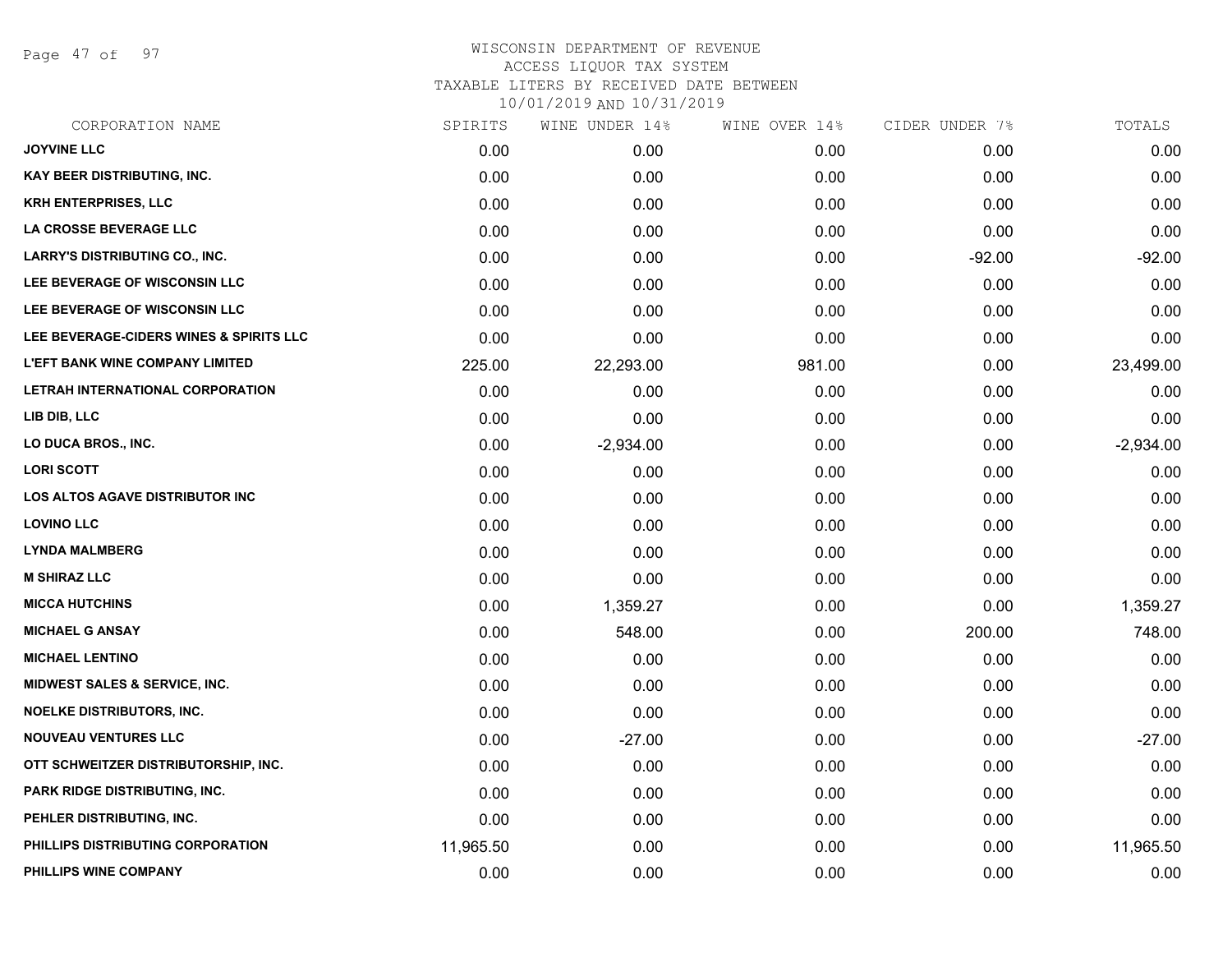Page 48 of 97

| CORPORATION NAME                               | SPIRITS  | WINE UNDER 14% | WINE OVER 14% | CIDER UNDER 7% | TOTALS      |
|------------------------------------------------|----------|----------------|---------------|----------------|-------------|
| <b>PURE WINE WISCONSIN INC</b>                 | 0.00     | 0.00           | 0.00          | 0.00           | 0.00        |
| PURPLE FEET WINES, LLC                         | 0.00     | 0.00           | 0.00          | 0.00           | 0.00        |
| <b>PVD ENTERPRISES LLC</b>                     | 0.00     | 0.00           | 0.00          | 0.00           | 0.00        |
| RATAS WHOLESALE LIQUOR COMPANY                 | 0.00     | 0.00           | 0.00          | 0.00           | 0.00        |
| S. & S. DISTRIBUTING, INC.                     | 0.00     | 0.00           | 0.00          | 0.00           | 0.00        |
| S. & S. DISTRIBUTING, INC.                     | 0.00     | 0.00           | 0.00          | 0.00           | 0.00        |
| <b>SALIM M SHAMMO</b>                          | 0.00     | 0.00           | 0.00          | 0.00           | 0.00        |
| SARATOGA LIQUOR CO., INC.                      | 7,374.00 | 0.00           | 0.00          | 0.00           | 7,374.00    |
| SMALL LOT WINE WI, INC.                        | 0.00     | $-2,187.00$    | $-90.00$      | 0.00           | $-2,277.00$ |
| <b>SP3 LLC</b>                                 | 0.00     | 0.00           | 0.00          | 0.00           | 0.00        |
| <b>SUPERIOR BEVERAGES LLC</b>                  | 0.00     | 0.00           | 0.00          | $-197.79$      | $-197.79$   |
| T.H. STEMPER COMPANY, INC.                     | 0.00     | 0.00           | 0.00          | 0.00           | 0.00        |
| <b>THOMAS PROBST</b>                           | 0.00     | 0.00           | 0.00          | 0.00           | 0.00        |
| <b>TIMOTHY REILLY SR</b>                       | 0.00     | 0.00           | 0.00          | 0.00           | 0.00        |
| TJ INTERNATIONAL LTD                           | 0.00     | 0.00           | 0.00          | 0.00           | 0.00        |
| <b>TORI-VERDI GROUP LLC</b>                    | 0.00     | 1,494.00       | 0.00          | 0.00           | 1,494.00    |
| <b>TRANSNATIONAL ENTERPRISES, INCORPORATED</b> | 0.00     | 0.00           | 0.00          | 0.00           | 0.00        |
| TRIANGLE DISTRIBUTING COMPANY, INC.            | 0.00     | 0.00           | 0.00          | 0.00           | 0.00        |
| TRI-MART COMPANY LLC                           | 0.00     | 0.00           | 0.00          | 0.00           | 0.00        |
| <b>VINO VERITAS, LTD.</b>                      | 0.00     | 3,203.88       | 432.00        | 0.00           | 3,635.88    |
| <b>WDI LLC</b>                                 | 0.00     | 0.00           | 0.00          | 0.00           | 0.00        |
| <b>WDI LLC</b>                                 | 0.00     | 0.00           | 0.00          | 0.00           | 0.00        |
| <b>WILLIAM D HANSEN</b>                        | 0.00     | 0.00           | 0.00          | 0.00           | 0.00        |
| <b>WISCONSIN DISTRIBUTORS EAST LLC</b>         | 0.00     | 0.00           | 0.00          | 0.00           | 0.00        |
| <b>WISCONSIN DISTRIBUTORS NORTH LLC</b>        | 0.00     | 0.00           | 0.00          | 0.00           | 0.00        |
| <b>WISCONSIN DISTRIBUTORS SOUTH LLC</b>        | 0.00     | 0.00           | 0.00          | 0.00           | 0.00        |
| <b>WISCONSIN WINERY CO-OP</b>                  | 0.00     | 0.00           | 0.00          | 0.00           | 0.00        |
| <b>WOODFIELD DISTRIBUTION LLC</b>              | 0.00     | 0.00           | 0.00          | 0.00           | 0.00        |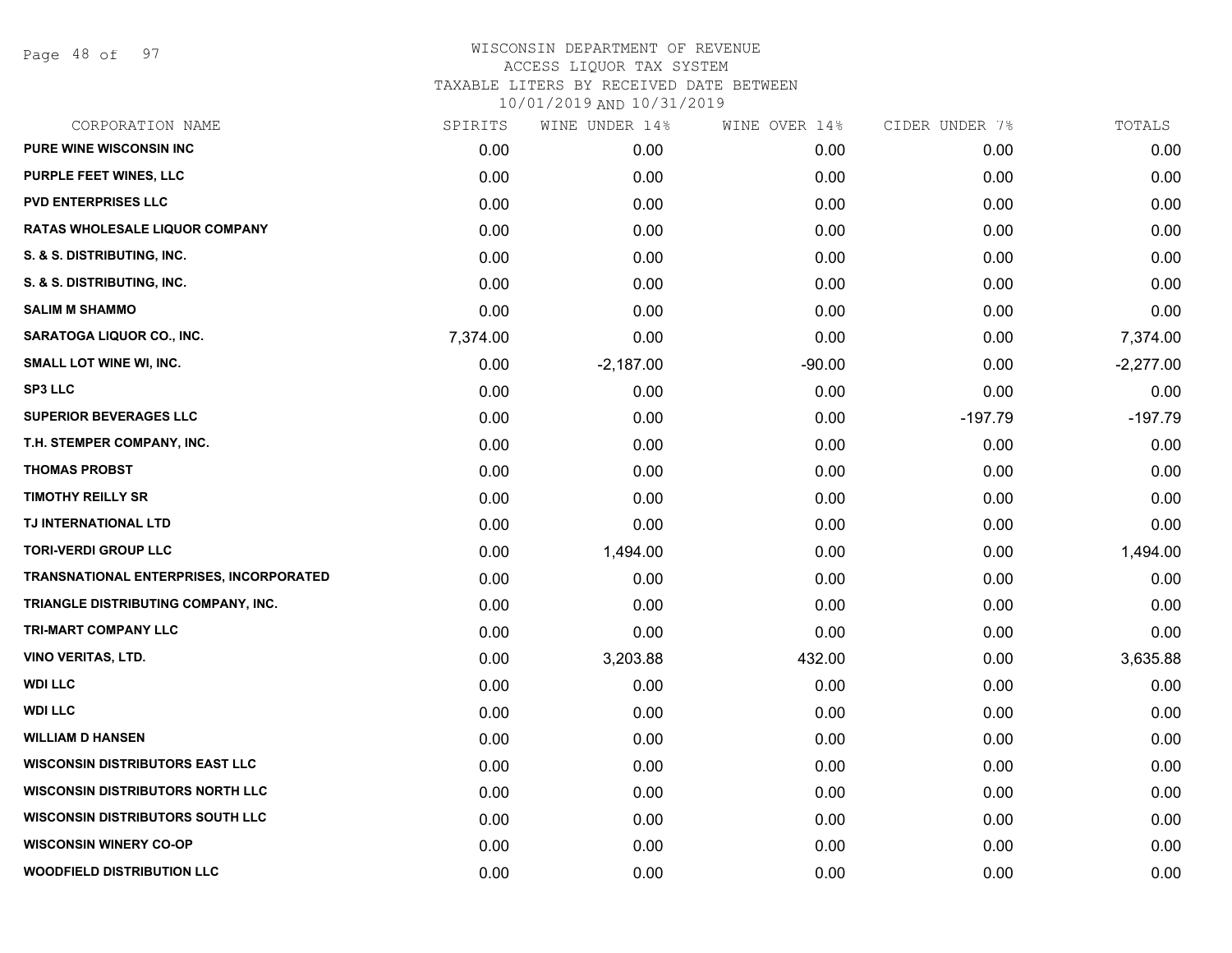| Page |  | 49 of | 97 |
|------|--|-------|----|
|------|--|-------|----|

| CORPORATION NAME                  | SPIRITS    | WINE UNDER 14% | WINE OVER 14% | CIDER UNDER 7% | TOTALS     |
|-----------------------------------|------------|----------------|---------------|----------------|------------|
| <b>ZASTROW THE BEER MAN. INC.</b> | ა.00       | 0.00           | 0.00          | 0.00           | $0.00\,$   |
| TOTAL LITERS FOR 10/31/2019       | 348,346.15 | 293,559.63     | 12,383.29     | -89.79         | 654,199.28 |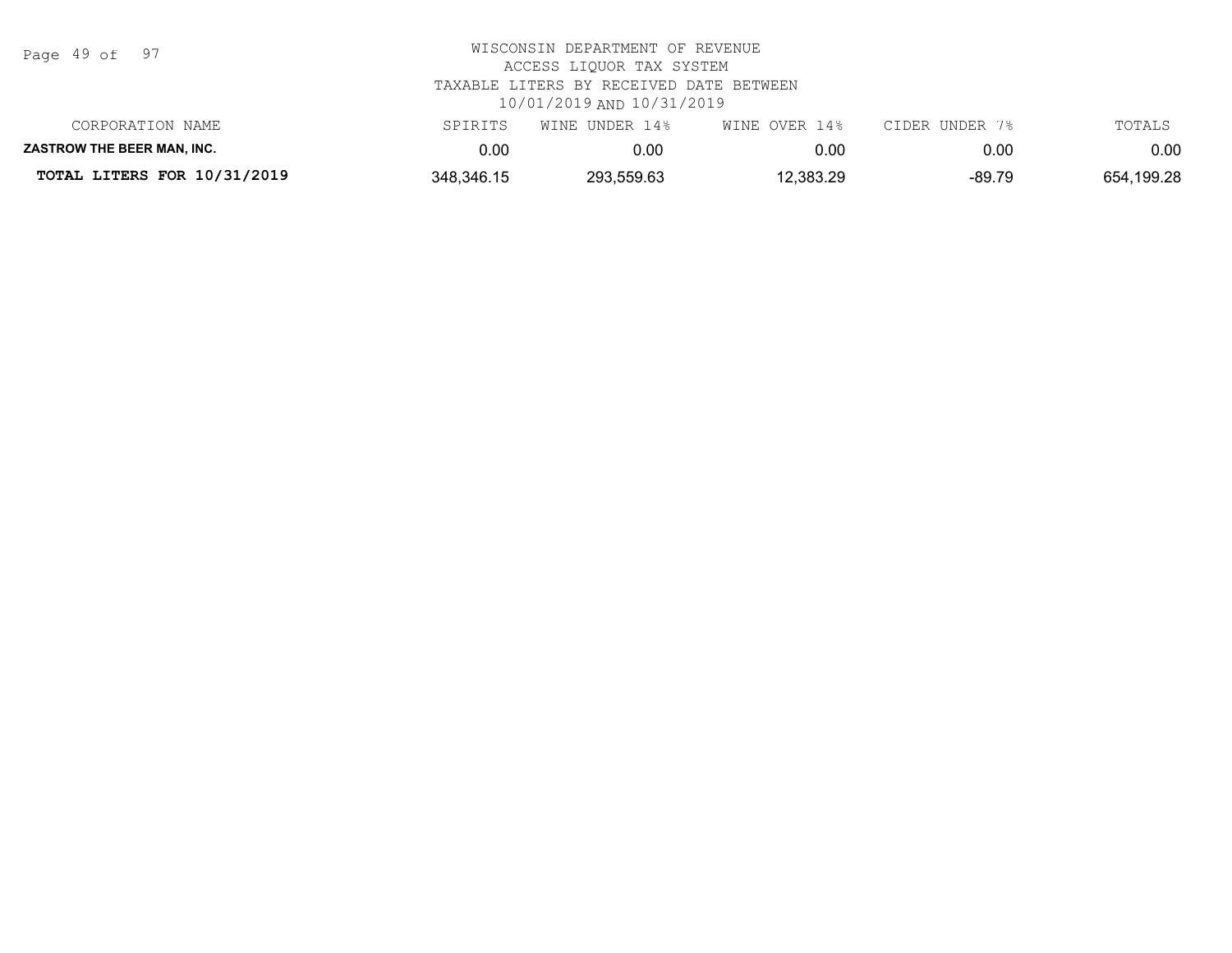Page 50 of 97

## WISCONSIN DEPARTMENT OF REVENUE ACCESS LIQUOR TAX SYSTEM TAXABLE LITERS BY RECEIVED DATE BETWEEN 10/01/2019 AND 10/31/2019

CORPORATION NAME SPIRITS WINE UNDER 14% WINE OVER 14% CIDER UNDER 7% TOTALS

**IN STATE MANUFACTURER (WM)**

| 45TH PARALLEL SPIRITS, LLC                | 0.00      | 0.00     | 0.00 | 0.00 | 0.00      |
|-------------------------------------------|-----------|----------|------|------|-----------|
| ACE ETHANOL, LLC                          | 0.00      | 0.00     | 0.00 | 0.00 | 0.00      |
| <b>AEPPELTREOW INC</b>                    | 189.01    | 0.00     | 0.00 | 0.00 | 189.01    |
| <b>ANGRY SPIRITS DISTILLING LLC</b>       | 0.00      | 0.00     | 0.00 | 0.00 | 0.00      |
| <b>B &amp; E DISTILLERY INC.</b>          | 0.00      | 0.00     | 0.00 | 0.00 | 0.00      |
| <b>BRIAN SAMMONS</b>                      | 961.76    | 0.00     | 0.00 | 0.00 | 961.76    |
| <b>C &amp; N CORPORATION</b>              | 3,799.37  | 0.00     | 0.00 | 0.00 | 3,799.37  |
| <b>CENTRAL STANDARD LLC</b>               | 0.00      | 0.00     | 0.00 | 0.00 | 0.00      |
| <b>CENTRAL STANDARD LLC</b>               | 7,682.87  | 0.00     | 0.00 | 0.00 | 7,682.87  |
| CENTRAL TIME DISTILLERY AND WINERY, INC.  | 87.06     | 0.00     | 0.00 | 0.00 | 87.06     |
| CHIPPEWA RIVER DISTILLERY AND BREWERY LLC | 0.00      | 0.00     | 0.00 | 0.00 | 0.00      |
| <b>CLOVER MEADOW LLC</b>                  | 0.00      | 0.00     | 0.00 | 0.00 | 0.00      |
| <b>COPPER CROW DISTILLERY LLC</b>         | 225.04    | 0.00     | 0.00 | 0.00 | 225.04    |
| <b>CULLEN AND HARRISON LLC</b>            | 0.00      | 0.00     | 0.00 | 0.00 | 0.00      |
| <b>DANCING GOAT DISTILLERY, LLC</b>       | 0.00      | 0.00     | 0.00 | 0.00 | 0.00      |
| <b>DENNIS E ERB</b>                       | 0.00      | 0.00     | 0.00 | 0.00 | 0.00      |
| <b>DISTILLERY PARTNERS, LLC</b>           | 0.00      | 0.00     | 0.00 | 0.00 | 0.00      |
| <b>DOUNDRINS DISTILLING</b>               | 198.75    | 0.00     | 0.00 | 0.00 | 198.75    |
| DRIFTLESS GLEN DISTILLERY LLC             | 3,480.25  | 0.00     | 0.00 | 0.00 | 3,480.25  |
| <b>DRIFTLESS PURE LLC</b>                 | 846.00    | 0.00     | 0.00 | 0.00 | 846.00    |
| <b>EMCO CHEMICAL DISTRIBUTORS, INC.</b>   | 0.00      | 0.00     | 0.00 | 0.00 | 0.00      |
| <b>FREDERICK QUANDT</b>                   | 0.00      | 1,977.87 | 0.00 | 0.00 | 1,977.87  |
| <b>GLOBAL UNIVERSAL SRL</b>               | 10,124.40 | 561.92   | 0.00 | 0.00 | 10,686.32 |
| <b>GRANT J VAN DRIEST</b>                 | $-874.43$ | 0.00     | 0.00 | 0.00 | $-874.43$ |
| <b>GREAT LAKES DISTILLERY LLC</b>         | 937.52    | 0.00     | 0.00 | 0.00 | 937.52    |
| HENDRICKS FAMILY DISTILLERY LLC           | 571.48    | 0.00     | 0.00 | 0.00 | 571.48    |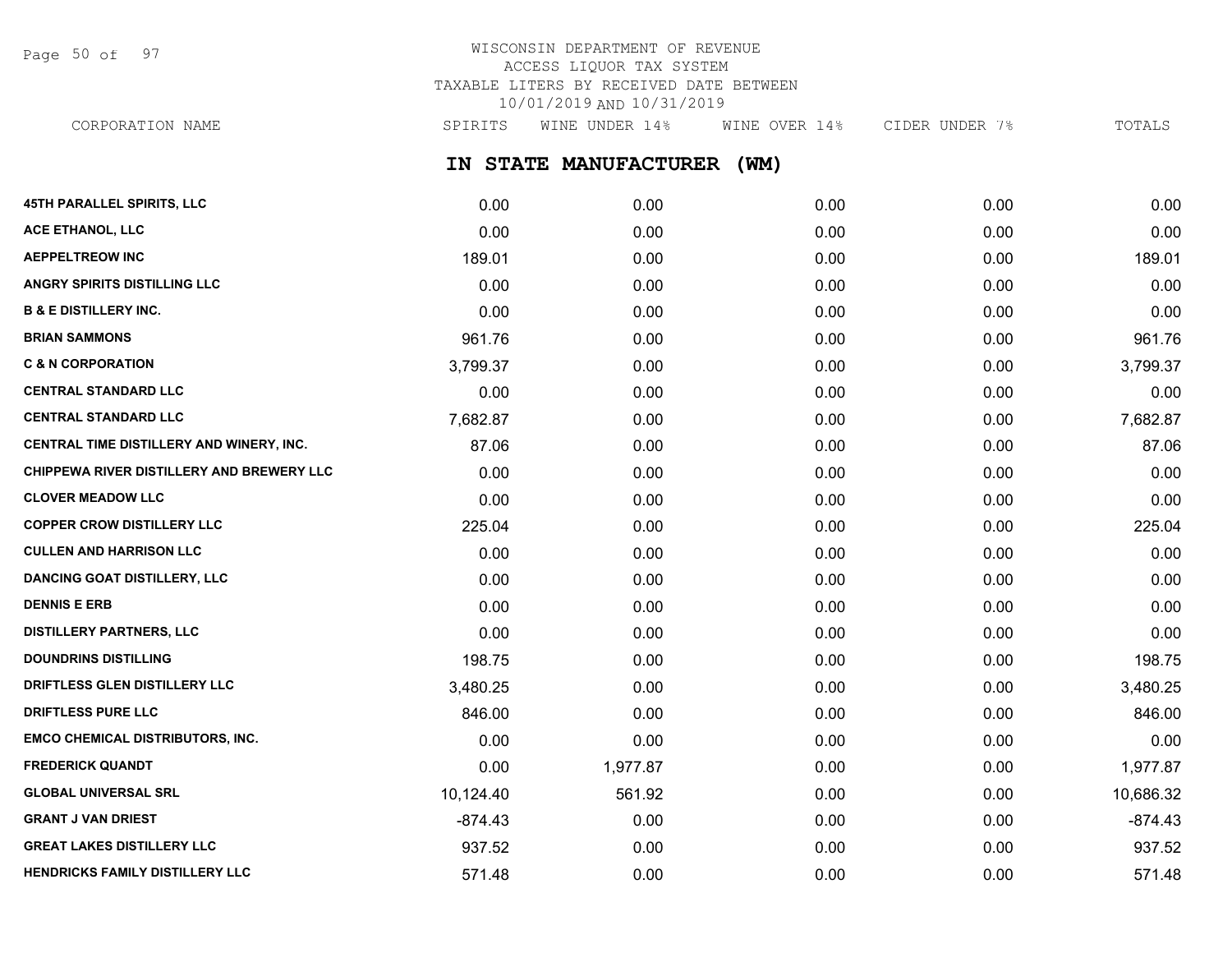Page 51 of 97

| CORPORATION NAME                             | SPIRITS   | WINE UNDER 14% | WINE OVER 14% | CIDER UNDER 7% | TOTALS    |
|----------------------------------------------|-----------|----------------|---------------|----------------|-----------|
| HICKORY VIEW DISTILLERY LLC                  | 1,575.03  | 0.00           | 0.00          | 0.00           | 1,575.03  |
| <b>ISAAC SHOWAKI</b>                         | 0.00      | 0.00           | 0.00          | 10,009.73      | 10,009.73 |
| <b>JACKSON WINE LLC</b>                      | 0.00      | 0.00           | 0.00          | 0.00           | 0.00      |
| <b>JAMES PLOETZ</b>                          | 48.00     | 0.00           | 0.00          | 0.00           | 48.00     |
| <b>JARIN K GELHAR</b>                        | 390.92    | 0.00           | 0.00          | 0.00           | 390.92    |
| <b>JKLM DISTILLING PARTNERS LLC</b>          | 263.99    | 0.00           | 0.00          | 0.00           | 263.99    |
| <b>JOSEPH RETZER III</b>                     | 285.76    | 0.00           | 0.00          | 0.00           | 285.76    |
| <b>KATCHEVER &amp; CO LLC</b>                | 0.00      | 0.00           | 0.00          | 0.00           | 0.00      |
| <b>MATTHEW RICK</b>                          | 0.00      | 0.00           | 0.00          | 0.00           | 0.00      |
| <b>MEISENBURG BREWING AND DISTILLING LLC</b> | 0.00      | 0.00           | 0.00          | 0.00           | 0.00      |
| <b>MILLERCOORS LLC</b>                       | 0.00      | 0.00           | 0.00          | 0.00           | 0.00      |
| <b>NATHAN G GREENAWALT</b>                   | 706.49    | 58.67          | 0.00          | 1,571.89       | 2,337.05  |
| <b>NORTHERN WATERS DISTILLERY LLC</b>        | 979.89    | 0.00           | 0.00          | 0.00           | 979.89    |
| PABST HOLDINGS LLC                           | 0.00      | 0.00           | 0.00          | 0.00           | 0.00      |
| PERLICK DISTILLERY, LLC                      | 540.06    | 0.00           | 0.00          | 0.00           | 540.06    |
| RIVER BEND VINEYARD & WINERY LLC             | 0.00      | 0.00           | 0.00          | 0.00           | 0.00      |
| <b>SENSIENT FLAVORS LLC</b>                  | 0.00      | 0.00           | 0.00          | 0.00           | 0.00      |
| <b>ST CROIX SPIRITS LLC</b>                  | 0.00      | 0.00           | 0.00          | 0.00           | 0.00      |
| STATE LINE DISTILLERY, LLC                   | 2,246.26  | 0.00           | 0.00          | 0.00           | 2,246.26  |
| <b>SUGAR RIVER DISTILLERY INC</b>            | 0.00      | 0.00           | 0.00          | 0.00           | 0.00      |
| THE NORTH WOODS DISTILLERY LLC               | 366.75    | 0.00           | 0.00          | 0.00           | 366.75    |
| <b>TWO TALL GUYS LLC</b>                     | 0.00      | 0.00           | 0.00          | 0.00           | 0.00      |
| WHITE WINTER WINERY INC                      | 0.00      | 0.00           | 0.00          | 0.00           | 0.00      |
| <b>WOLLERSHEIM WINERY, INC.</b>              | 1,277.99  | 0.00           | 144.00        | 0.00           | 1,421.99  |
| YAHARA BAY DISTILLERS, INC.                  | 0.00      | 0.00           | 0.00          | 0.00           | 0.00      |
| TOTAL LITERS FOR 10/31/2019                  | 36,910.22 | 2,598.46       | 144.00        | 11,581.62      | 51,234.30 |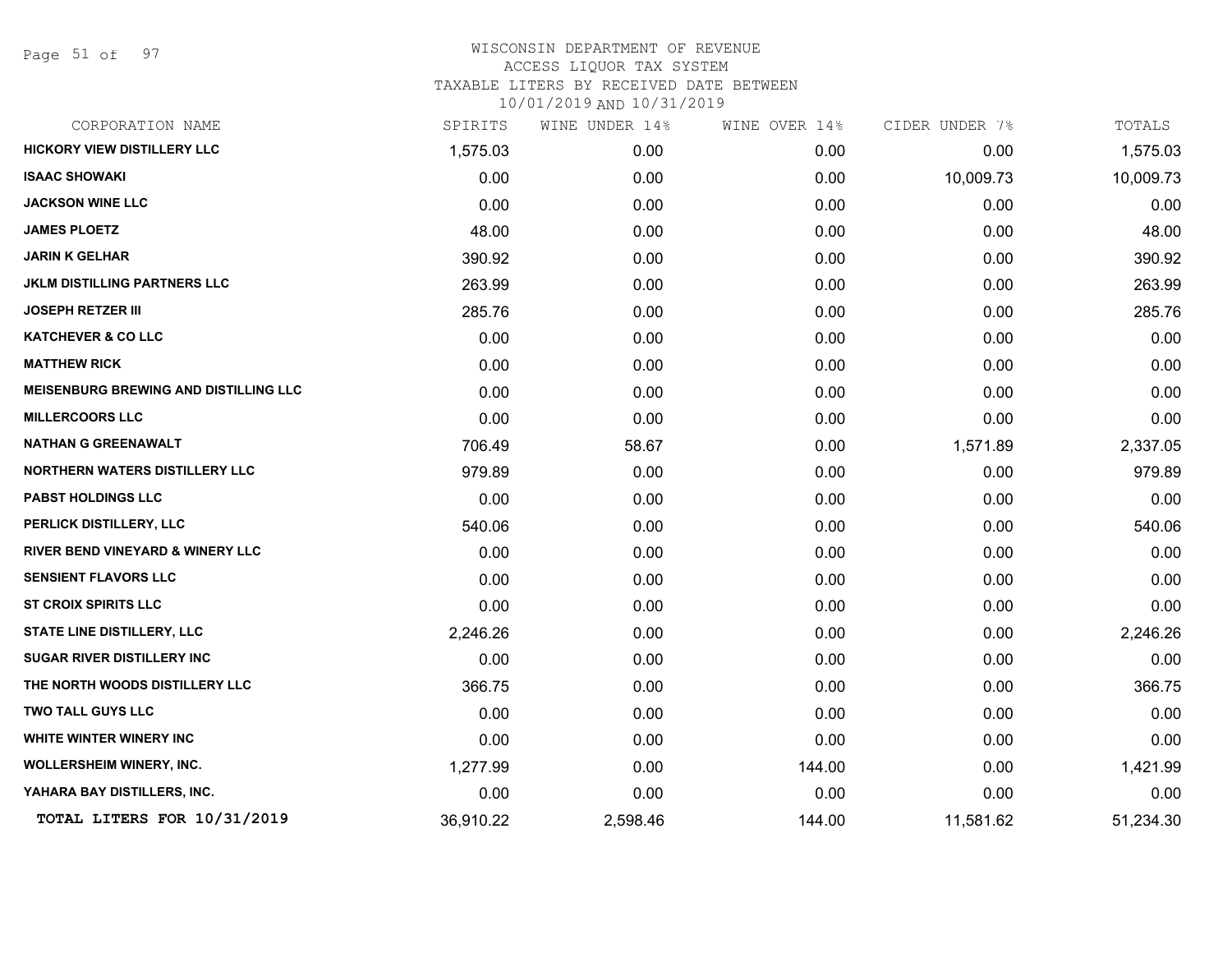Page 52 of 97

# WISCONSIN DEPARTMENT OF REVENUE ACCESS LIQUOR TAX SYSTEM TAXABLE LITERS BY RECEIVED DATE BETWEEN 10/01/2019 AND 10/31/2019

CORPORATION NAME SPIRITS WINE UNDER 14% WINE OVER 14% CIDER UNDER 7% TOTALS

## **IN STATE RECTIFIER (WR)**

| <b>45TH PARALLEL SPIRITS, LLC</b>            | 5,618.75  | 0.00      | 0.00 | 0.00 | 5,618.75   |
|----------------------------------------------|-----------|-----------|------|------|------------|
| <b>ARTYS</b>                                 | 13,748.19 | 0.00      | 0.00 | 0.00 | 13,748.19  |
| <b>CENTRAL STANDARD LLC</b>                  | 0.00      | 0.00      | 0.00 | 0.00 | 0.00       |
| <b>CITY BREWING COMPANY, LLC</b>             | 1,703.43  | 0.00      | 0.00 | 0.00 | 1,703.43   |
| <b>DANCING GOAT DISTILLERY, LLC</b>          | 0.00      | 0.00      | 0.00 | 0.00 | 0.00       |
| <b>DISTILLERY PARTNERS, LLC</b>              | 0.00      | 0.00      | 0.00 | 0.00 | 0.00       |
| <b>DOUNDRINS DISTILLING</b>                  | 0.00      | 0.00      | 0.00 | 0.00 | 0.00       |
| <b>FREDERICK QUANDT</b>                      | 0.00      | 321.76    | 0.00 | 0.00 | 321.76     |
| <b>GALLOWAY COMPANY</b>                      | 0.00      | 0.00      | 0.00 | 0.00 | 0.00       |
| <b>GLOBAL UNIVERSAL SRL</b>                  | 0.00      | 0.00      | 0.00 | 0.00 | 0.00       |
| <b>GREAT LAKES DISTILLERY LLC</b>            | 5,418.75  | 0.00      | 0.00 | 0.00 | 5,418.75   |
| HENRY FARMS PRAIRIE SPIRITS LLC              | 0.00      | 0.00      | 0.00 | 0.00 | 0.00       |
| <b>JACKSON WINE LLC</b>                      | 0.00      | 0.00      | 0.00 | 0.00 | 0.00       |
| <b>KELLY M YOCOM</b>                         | 81.54     | 171.00    | 0.00 | 0.00 | 252.54     |
| <b>MEISENBURG BREWING AND DISTILLING LLC</b> | 0.00      | 0.00      | 0.00 | 0.00 | 0.00       |
| <b>MIDWEST CUSTOM BOTTLING LLC</b>           | 69,672.45 | 10,097.22 | 0.00 | 0.00 | 79,769.67  |
| <b>NATHAN G GREENAWALT</b>                   | 0.00      | 0.00      | 0.00 | 0.00 | 0.00       |
| YAHARA BAY DISTILLERS, INC.                  | 0.00      | 0.00      | 0.00 | 0.00 | 0.00       |
| YAHARA BAY DISTILLERS, INC.                  | 0.00      | 0.00      | 0.00 | 0.00 | 0.00       |
| TOTAL LITERS FOR 10/31/2019                  | 96,243.11 | 10,589.98 | 0.00 | 0.00 | 106,833.09 |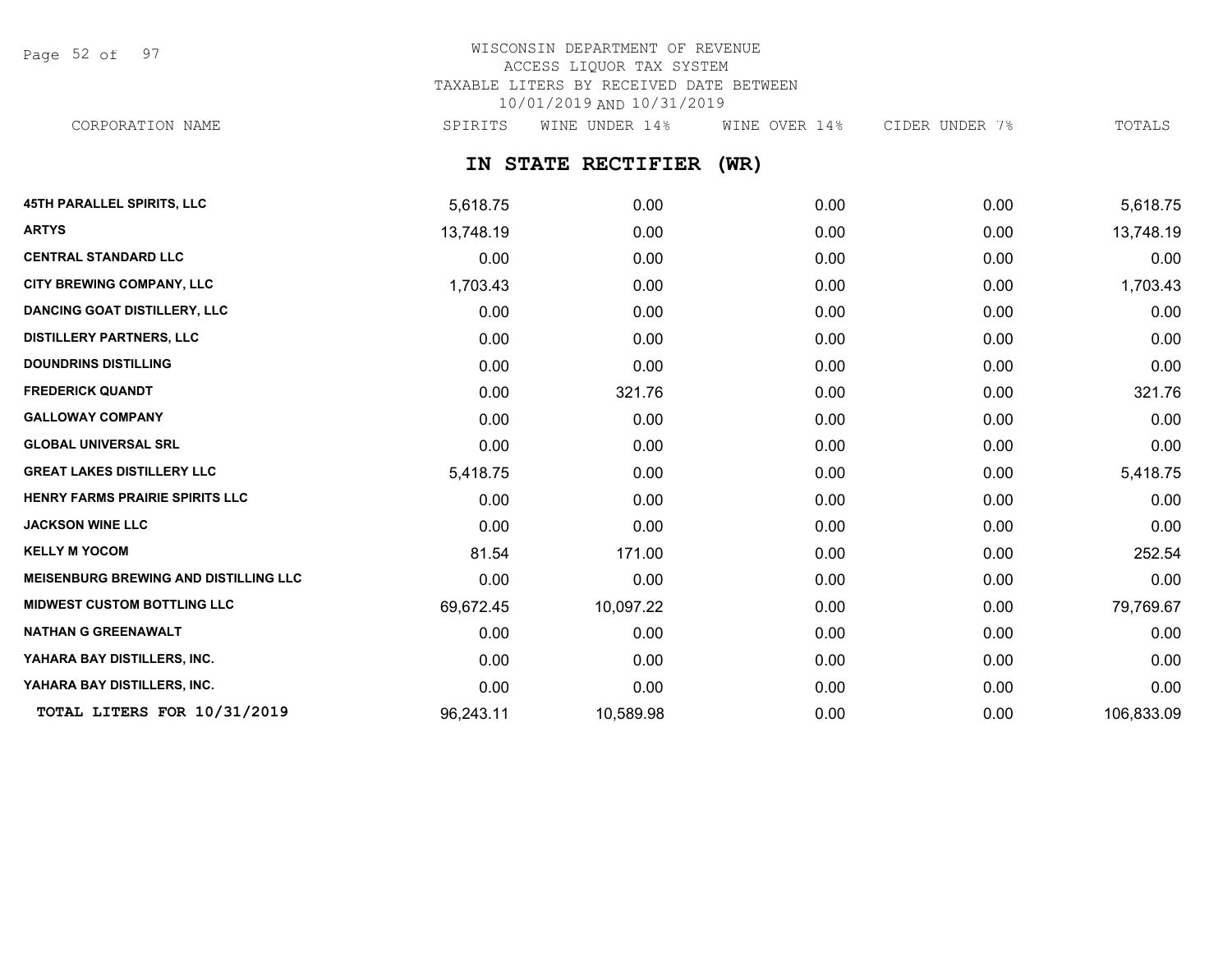Page 53 of 97

# WISCONSIN DEPARTMENT OF REVENUE ACCESS LIQUOR TAX SYSTEM TAXABLE LITERS BY RECEIVED DATE BETWEEN 10/01/2019 AND 10/31/2019

CORPORATION NAME SPIRITS WINE UNDER 14% WINE OVER 14% CIDER UNDER 7% TOTALS

**IN STATE WINERY (WWI)**

| <b>AEPPELTREOW INC</b>                            | 0.00 | 506.11    | 95.39  | 1,826.08 | 2,427.58  |
|---------------------------------------------------|------|-----------|--------|----------|-----------|
| <b>AMANDA STEFL</b>                               | 0.00 | 182.99    | 0.00   | 0.00     | 182.99    |
| <b>ANDREW J HEINZL</b>                            | 0.00 | 0.00      | 0.00   | 162.77   | 162.77    |
| <b>BADGER STATE BREWING COMPANY LLC</b>           | 0.00 | 0.00      | 0.00   | 0.00     | 0.00      |
| <b>BAYFIELD WINERY, LTD.</b>                      | 0.00 | 126.74    | 0.00   | 0.00     | 126.74    |
| <b>BELLEVINEZ LLC</b>                             | 0.00 | 918.00    | 0.00   | 0.00     | 918.00    |
| <b>BLIND HORSE WINERY LLC</b>                     | 0.00 | 0.00      | 0.00   | 0.00     | 0.00      |
| <b>BOTHAM BRANDS LLC</b>                          | 0.00 | 3,804.33  | 0.00   | 0.00     | 3,804.33  |
| <b>BRADLEY L ALLEN</b>                            | 0.00 | 49.48     | 0.00   | 0.00     | 49.48     |
| <b>BRANCHES WINERY LLC</b>                        | 0.00 | 6,633.91  | 0.00   | 0.00     | 6,633.91  |
| <b>BRIAN C LOKRANTZ</b>                           | 0.00 | 0.00      | 0.00   | 0.00     | 0.00      |
| <b>BRIGADOON FARM &amp; WINERY LLC</b>            | 0.00 | 1,425.73  | 0.00   | 0.00     | 1,425.73  |
| <b>BRIX CIDER LLC</b>                             | 0.00 | 12.00     | 0.00   | 1,519.65 | 1,531.65  |
| <b>C &amp; N CORPORATION</b>                      | 0.00 | 64,299.14 | 296.96 | 0.00     | 64,596.10 |
| <b>CHATEAU ST CROIX WINERY &amp; VINEYARD LLC</b> | 0.00 | 0.00      | 0.00   | 0.00     | 0.00      |
| <b>CHERYL JOHNSON</b>                             | 0.00 | 0.00      | 0.00   | 0.00     | 0.00      |
| <b>CIDER HOUSE OF WISCONSIN LLC</b>               | 0.00 | 0.00      | 0.00   | 0.00     | 0.00      |
| <b>CLAY JAR HOLDINGS LLC</b>                      | 0.00 | 626.64    | 111.97 | 0.00     | 738.61    |
| <b>CLOVER MEADOW LLC</b>                          | 0.00 | 0.00      | 0.00   | 0.00     | 0.00      |
| <b>COLLEEN M BOS</b>                              | 0.00 | 1,176.73  | 0.00   | 0.00     | 1,176.73  |
| <b>CRAIG FLETCHER</b>                             | 0.00 | 0.00      | 0.00   | 0.00     | 0.00      |
| <b>DANIEL J KOEPKE</b>                            | 0.00 | 832.79    | 0.00   | 0.00     | 832.79    |
| <b>DANZINGER VINEYARDS LLC</b>                    | 0.00 | 0.00      | 0.00   | 0.00     | 0.00      |
| <b>DAVID F MAHER</b>                              | 0.00 | 0.00      | 0.00   | 0.00     | 0.00      |
| <b>DEAN L BAUMGARTEN</b>                          | 0.00 | 2,173.58  | 0.00   | 0.00     | 2,173.58  |
| <b>DIANA HOBSON</b>                               | 0.00 | 2,757.29  | 0.00   | 0.00     | 2,757.29  |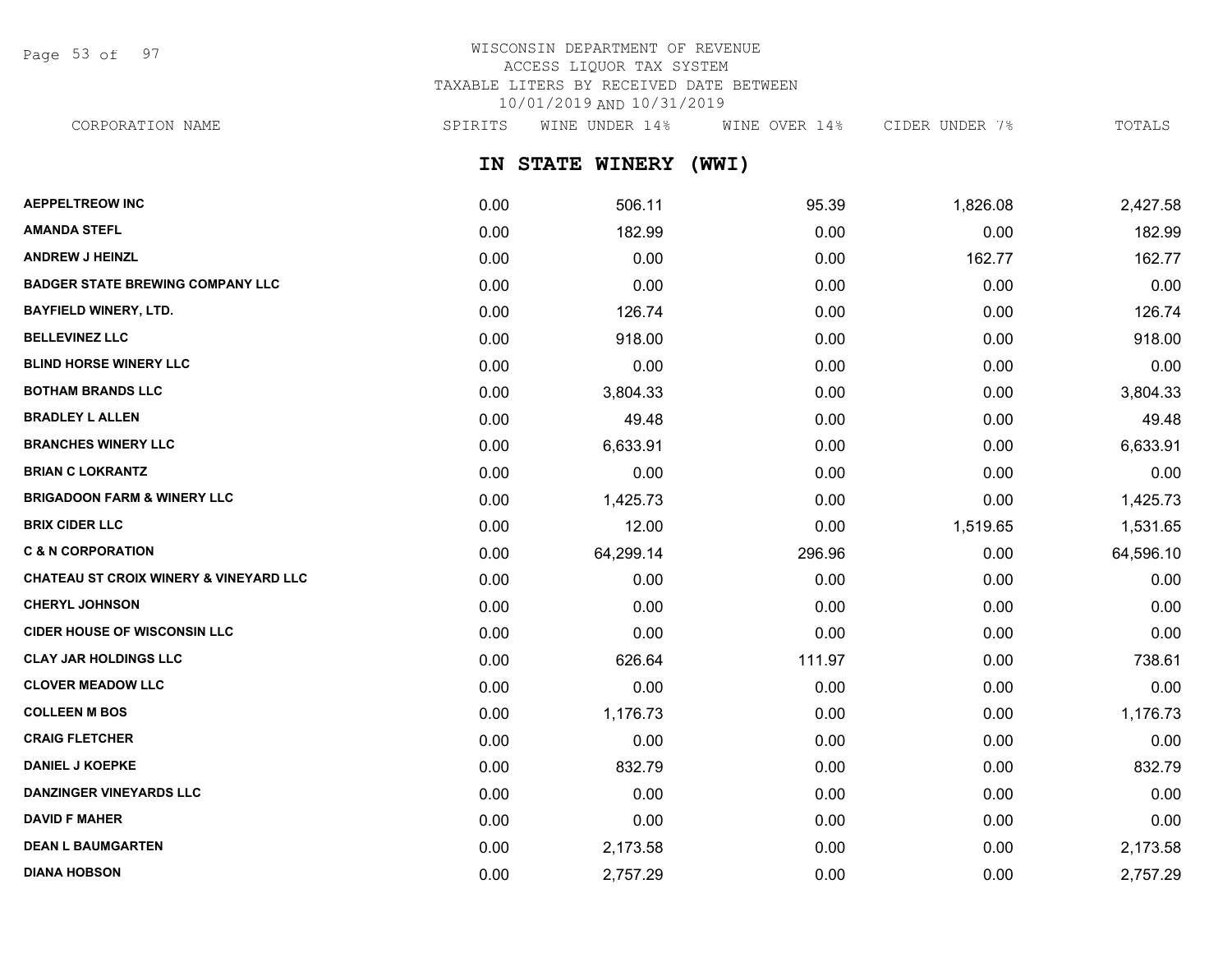Page 54 of 97

# WISCONSIN DEPARTMENT OF REVENUE ACCESS LIQUOR TAX SYSTEM

TAXABLE LITERS BY RECEIVED DATE BETWEEN

| CORPORATION NAME                     | SPIRITS | WINE UNDER 14% | WINE OVER 14% | CIDER UNDER 7% | TOTALS   |
|--------------------------------------|---------|----------------|---------------|----------------|----------|
| <b>DON GRASSE</b>                    | 0.00    | 1.51           | 0.00          | 0.00           | 1.51     |
| DRUMLIN RIDGE WINERY LLC             | 0.00    | 2,661.14       | 0.00          | 0.00           | 2,661.14 |
| <b>EASTERN RIDGES VINEYARD, LLC</b>  | 0.00    | 0.00           | 0.00          | 0.00           | 0.00     |
| <b>EDWARD J RINK</b>                 | 0.00    | 83.24          | 26.23         | 0.00           | 109.47   |
| <b>ELISABETH W KLEIN</b>             | 0.00    | 757.08         | 0.00          | 0.00           | 757.08   |
| <b>FAWN CREEK WINERY LLC</b>         | 0.00    | 5,665.50       | 0.00          | 0.00           | 5,665.50 |
| <b>FERMENTING CELLARS LLC</b>        | 0.00    | 320.00         | 12.00         | 0.00           | 332.00   |
| FISHER KING WINERY, LLC              | 0.00    | 529.96         | 0.00          | 0.00           | 529.96   |
| <b>FRESAR INC</b>                    | 0.00    | 168.45         | 0.00          | 0.00           | 168.45   |
| FRUIT OF THE WOODS WINE CELLAR, INC. | 0.00    | 0.00           | 0.00          | 0.00           | 0.00     |
| <b>HALF KRAKT LLC</b>                | 0.00    | 0.00           | 0.00          | 0.00           | 0.00     |
| <b>HALF MOON HILL LLC</b>            | 0.00    | 59.28          | 0.00          | 144.75         | 204.03   |
| <b>HARALD TOMESCH</b>                | 0.00    | 0.00           | 0.00          | 0.00           | 0.00     |
| <b>HARBOR RIDGE WINERY INC.</b>      | 0.00    | 1,766.57       | 0.00          | 0.00           | 1,766.57 |
| HAYWARD LAKES WINERY, LLC            | 0.00    | 0.00           | 0.00          | 0.00           | 0.00     |
| <b>HERDIE BAISDEN</b>                | 0.00    | 0.00           | 0.00          | 0.00           | 0.00     |
| <b>ISLAND ORCHARD CIDER LLC</b>      | 0.00    | 0.00           | 0.00          | $-17.25$       | $-17.25$ |
| <b>JAMES F HAUSER JR</b>             | 0.00    | 0.00           | 0.00          | 1,985.90       | 1,985.90 |
| <b>JAMES PLOETZ</b>                  | 0.00    | 467.24         | 2.99          | 0.00           | 470.23   |
| <b>JEFFERY BEMIS</b>                 | 0.00    | 2,948.83       | 0.00          | 0.00           | 2,948.83 |
| <b>JEFFREY L STOEGER</b>             | 0.00    | 1,061.43       | 989.47        | 0.00           | 2,050.90 |
| <b>JOHN BIONDI</b>                   | 0.00    | 0.00           | 0.00          | 0.00           | 0.00     |
| <b>JONATHAN DALE</b>                 | 0.00    | 0.00           | 0.00          | 0.00           | 0.00     |
| <b>JORNY'S END LLC</b>               | 0.00    | 0.00           | 0.00          | 0.00           | 0.00     |
| <b>JORNY'S END LLC</b>               | 0.00    | 1,587.90       | 0.00          | 0.00           | 1,587.90 |
| <b>JOSEPH CALLOW</b>                 | 0.00    | 7,311.01       | 0.00          | 715.44         | 8,026.45 |
| <b>JOSEPH STALLER</b>                | 0.00    | 0.00           | 0.00          | 0.00           | 0.00     |
| <b>JOSEPH WYNIMKO</b>                | 0.00    | 361.85         | 0.00          | 0.00           | 361.85   |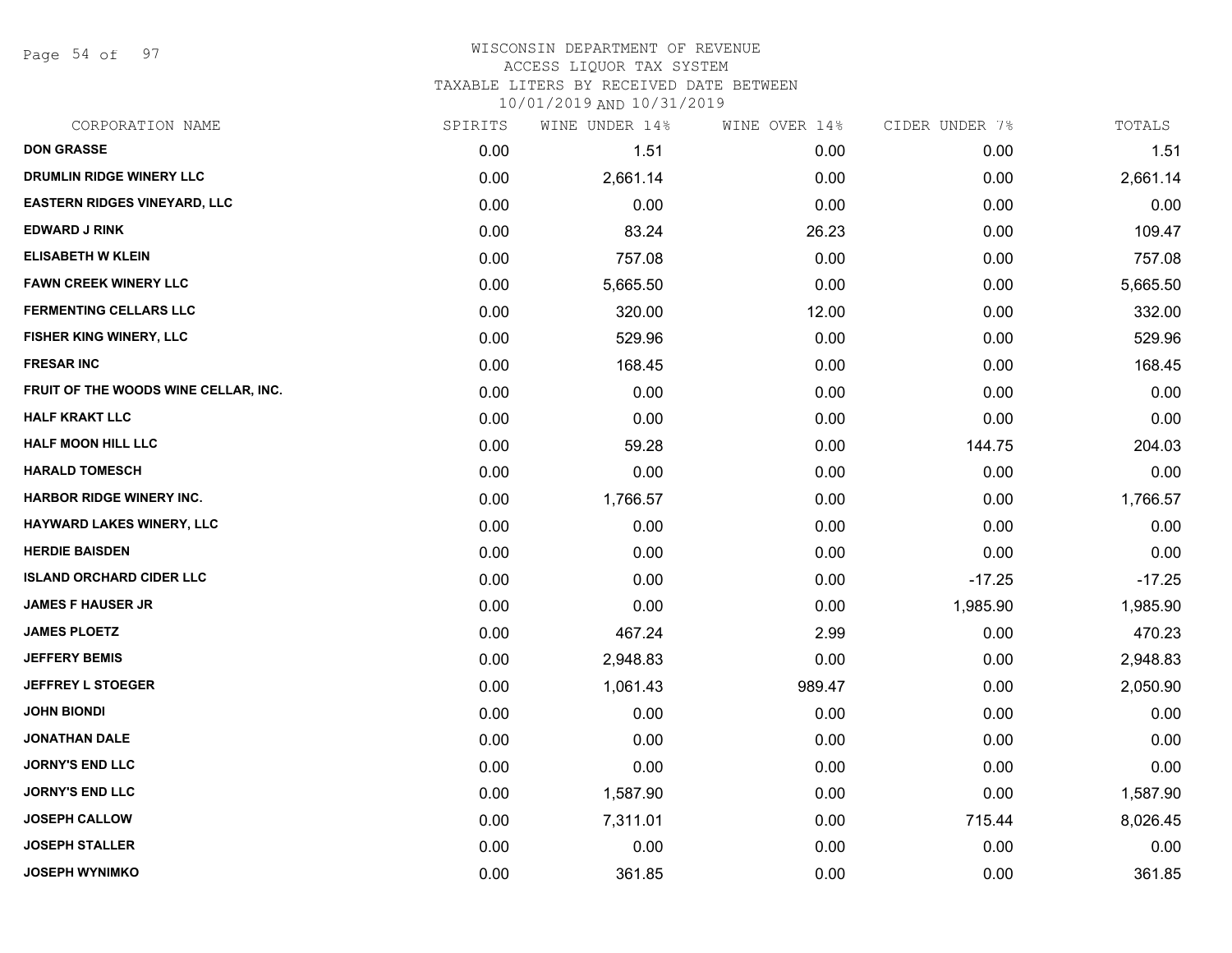Page 55 of 97

## WISCONSIN DEPARTMENT OF REVENUE ACCESS LIQUOR TAX SYSTEM

TAXABLE LITERS BY RECEIVED DATE BETWEEN

| CORPORATION NAME                               | SPIRITS | WINE UNDER 14% | WINE OVER 14% | CIDER UNDER 7% | TOTALS    |
|------------------------------------------------|---------|----------------|---------------|----------------|-----------|
| JULIE A ANDRZEJCZAK                            | 0.00    | 0.00           | 0.00          | 0.00           | 0.00      |
| <b>KATCHEVER &amp; CO LLC</b>                  | 0.00    | 0.00           | 0.00          | 0.00           | 0.00      |
| <b>KEVIN BEHNKE</b>                            | 0.00    | 206.68         | 0.00          | 0.00           | 206.68    |
| <b>KRISTIN HARRINGTON-BOEGNER</b>              | 0.00    | 0.00           | 0.00          | 0.00           | 0.00      |
| <b>LAKE NOKOMIS CRANBERRIES INC</b>            | 0.00    | 3,715.75       | 0.00          | 0.00           | 3,715.75  |
| <b>LANDTA WINES LLC</b>                        | 0.00    | 408.82         | 0.00          | 0.00           | 408.82    |
| <b>LAUTENBACH'S ORCHARD COUNTRY INC</b>        | 0.00    | 13,859.86      | 0.00          | 0.00           | 13,859.86 |
| <b>LEDGESTONE ESTATE LLC</b>                   | 0.00    | 490.25         | 328.12        | 0.00           | 818.37    |
| LIL' OLE WINEMAKER SHOPPE LLC                  | 0.00    | 501.19         | 0.00          | 0.00           | 501.19    |
| <b>LOST ISLAND WINE LLC</b>                    | 0.00    | 1,275.76       | 0.00          | 0.00           | 1,275.76  |
| <b>LUCKY DOG WINERY</b>                        | 0.00    | 0.00           | 0.00          | 0.00           | 0.00      |
| <b>LUNCH CREEK VINEYARDS LLC</b>               | 0.00    | 779.79         | 0.00          | 0.00           | 779.79    |
| <b>MARION J WEGLARZ AND MARLYS A BOCK PTRS</b> | 0.00    | 0.00           | 0.00          | 0.00           | 0.00      |
| <b>MARTIN E SELL</b>                           | 0.00    | 1,238.01       | 42.97         | 0.00           | 1,280.98  |
| <b>MARY BELLAZZINI</b>                         | 0.00    | 0.00           | 10.44         | 0.00           | 10.44     |
| <b>MATENAER CORPORATION</b>                    | 0.00    | 0.00           | 0.00          | 0.00           | 0.00      |
| <b>MATTHEW RICK</b>                            | 0.00    | 0.00           | 0.00          | 0.00           | 0.00      |
| <b>MCFLESHMAN'S BREWING CO., LLC.</b>          | 0.00    | 0.00           | 0.00          | 0.00           | 0.00      |
| <b>MCILQUHAM LLC</b>                           | 0.00    | 3,779.99       | 0.00          | 0.00           | 3,779.99  |
| <b>MERSHONIAN CIDERY LLC</b>                   | 0.00    | 0.00           | 172.23        | 3,898.97       | 4,071.20  |
| <b>MILLERCOORS LLC</b>                         | 0.00    | 0.00           | 0.00          | 0.00           | 0.00      |
| MILLERCOORS USA LLC                            | 0.00    | 0.00           | 0.00          | 0.00           | 0.00      |
| <b>MOBCRAFT BEER INC</b>                       | 0.00    | 0.00           | 0.00          | 0.00           | 0.00      |
| <b>MOONDANCER LLC</b>                          | 0.00    | 506.26         | 0.00          | 0.00           | 506.26    |
| <b>MUNSON BRIDGE WINERY INC</b>                | 0.00    | 0.00           | 0.00          | 0.00           | 0.00      |
| <b>MUSETTA WINERY, LLC</b>                     | 0.00    | $-28.50$       | 0.00          | 0.00           | $-28.50$  |
| <b>NOBLE ROOTS BREWING COMPANY, LLC</b>        | 0.00    | 0.00           | 0.00          | 0.00           | 0.00      |
| NORTHLEAF WINERY, LLC                          | 0.00    | 1,612.50       | 46.11         | 0.00           | 1,658.61  |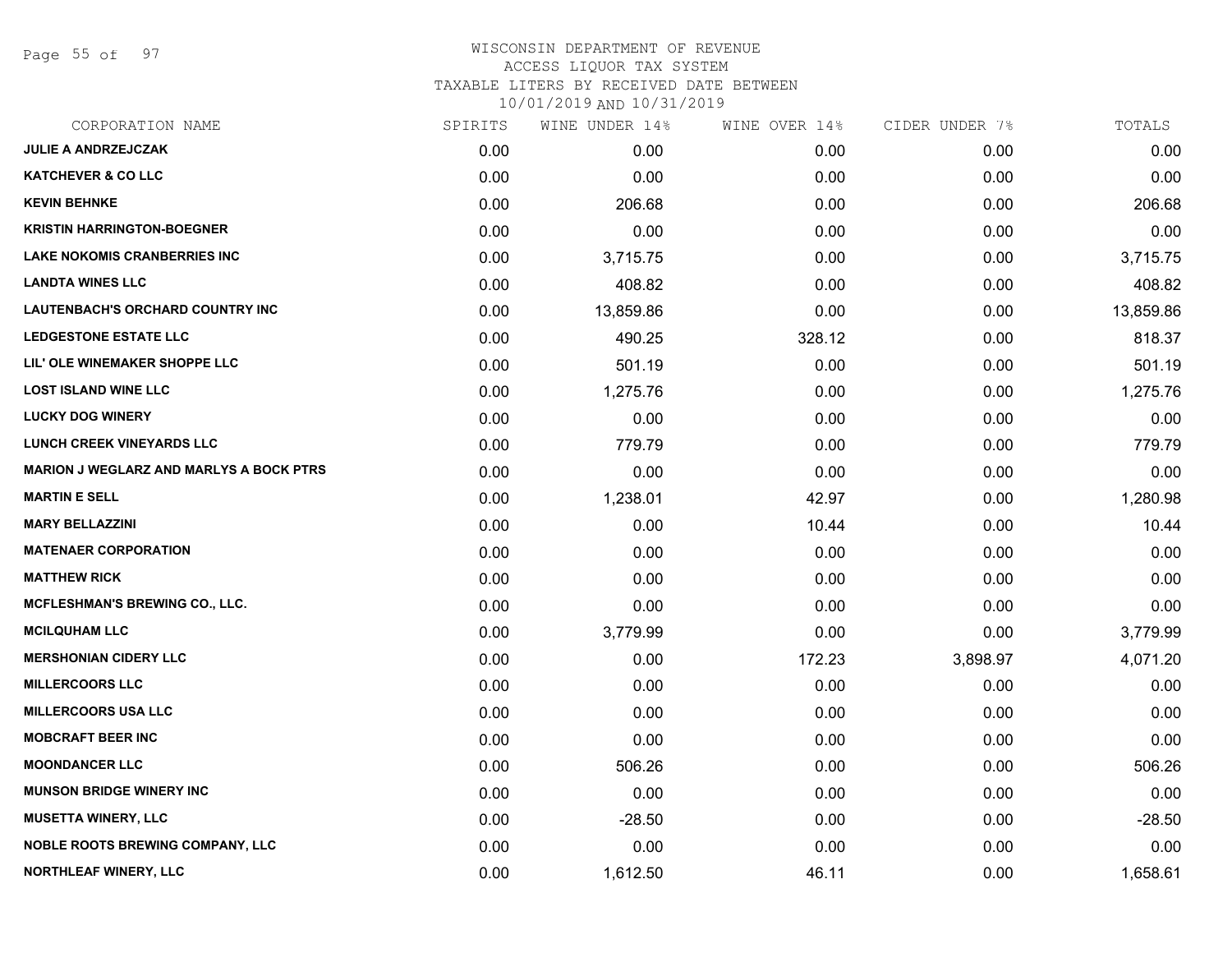Page 56 of 97

## WISCONSIN DEPARTMENT OF REVENUE ACCESS LIQUOR TAX SYSTEM TAXABLE LITERS BY RECEIVED DATE BETWEEN

| CORPORATION NAME                               | SPIRITS | WINE UNDER 14% | WINE OVER 14% | CIDER UNDER 7% | TOTALS    |
|------------------------------------------------|---------|----------------|---------------|----------------|-----------|
| <b>ODILON FORD WINERY INC</b>                  | 0.00    | 247.11         | 0.00          | 0.00           | 247.11    |
| <b>ORGANIC ELIXIR WINERY INC</b>               | 0.00    | 0.00           | 0.00          | 0.00           | 0.00      |
| PARALLEL 44 VINEYARD & WINERY, INC.            | 0.00    | 4,130.26       | 0.00          | 0.00           | 4,130.26  |
| <b>PARALLEL 44 VINEYARD &amp; WINERY, INC.</b> | 0.00    | 1,025.99       | 0.00          | 0.00           | 1,025.99  |
| <b>PATRICK ARNDT</b>                           | 0.00    | 681.37         | 0.00          | 0.00           | 681.37    |
| <b>PAUL D ASPER</b>                            | 0.00    | 143.96         | 0.00          | 3,289.51       | 3,433.47  |
| <b>PAUL G BLOMMEL</b>                          | 0.00    | 0.00           | 0.00          | 0.00           | 0.00      |
| <b>PAUL HAMMEN</b>                             | 0.00    | 0.00           | 0.00          | 0.00           | 0.00      |
| <b>PAUL J FRANZEN</b>                          | 0.00    | 0.00           | 207.00        | 0.00           | 207.00    |
| <b>PIEPERTK LLC</b>                            | 0.00    | 2,454.76       | 19.87         | 0.00           | 2,474.63  |
| <b>PRAIRIE HAWK WINERY INC</b>                 | 0.00    | 1,551.33       | 0.00          | 462.75         | 2,014.08  |
| <b>RED OAK VINEYARD INC</b>                    | 0.00    | 0.00           | 613.23        | 0.00           | 613.23    |
| <b>RIO LOBO LLC</b>                            | 0.00    | 0.00           | 0.00          | 0.00           | 0.00      |
| <b>RIVER BEND VINEYARD &amp; WINERY LLC</b>    | 0.00    | 5,104.61       | 0.00          | 0.00           | 5,104.61  |
| <b>ROBERT J FOWLER</b>                         | 0.00    | 0.00           | 0.00          | 0.00           | 0.00      |
| <b>ROCK N WOOL WINERY LLC</b>                  | 0.00    | 0.00           | 0.00          | 0.00           | 0.00      |
| <b>RUSHFORD MEADERY AND WINERY LLC</b>         | 0.00    | 496.64         | 0.00          | 0.00           | 496.64    |
| <b>RYAN K ZAHLER</b>                           | 0.00    | 0.00           | 0.00          | 0.00           | 0.00      |
| <b>RYAN PRELLWITZ</b>                          | 0.00    | 10,504.49      | 0.00          | 0.00           | 10,504.49 |
| SANDSTONE RIDGE VINEYARD & WINERY LLC          | 0.00    | 0.00           | 0.00          | 0.00           | 0.00      |
| SEVEN HAWKS VINEYARDS LLC                      | 0.00    | 0.00           | 0.00          | 0.00           | 0.00      |
| SEVEN HAWKS VINEYARDS LLC                      | 0.00    | 0.00           | 0.00          | 0.00           | 0.00      |
| <b>SHARON L PINGEL</b>                         | 0.00    | 0.00           | 0.00          | 0.00           | 0.00      |
| <b>SHERRY HARDIE</b>                           | 0.00    | 486.00         | 0.00          | 0.00           | 486.00    |
| SIMON CREEK VINEYARD LLC                       | 0.00    | 2,627.98       | 275.99        | 0.00           | 2,903.97  |
| SINNIPEE VALLEY VINEYARD LLC                   | 0.00    | 630.00         | 0.00          | 0.00           | 630.00    |
| <b>SPB LLC</b>                                 | 0.00    | 0.00           | 0.00          | 63,263.11      | 63,263.11 |
| SPIRITS OF NORWAY VINEYARD LLC                 | 0.00    | 589.50         | 0.00          | 0.00           | 589.50    |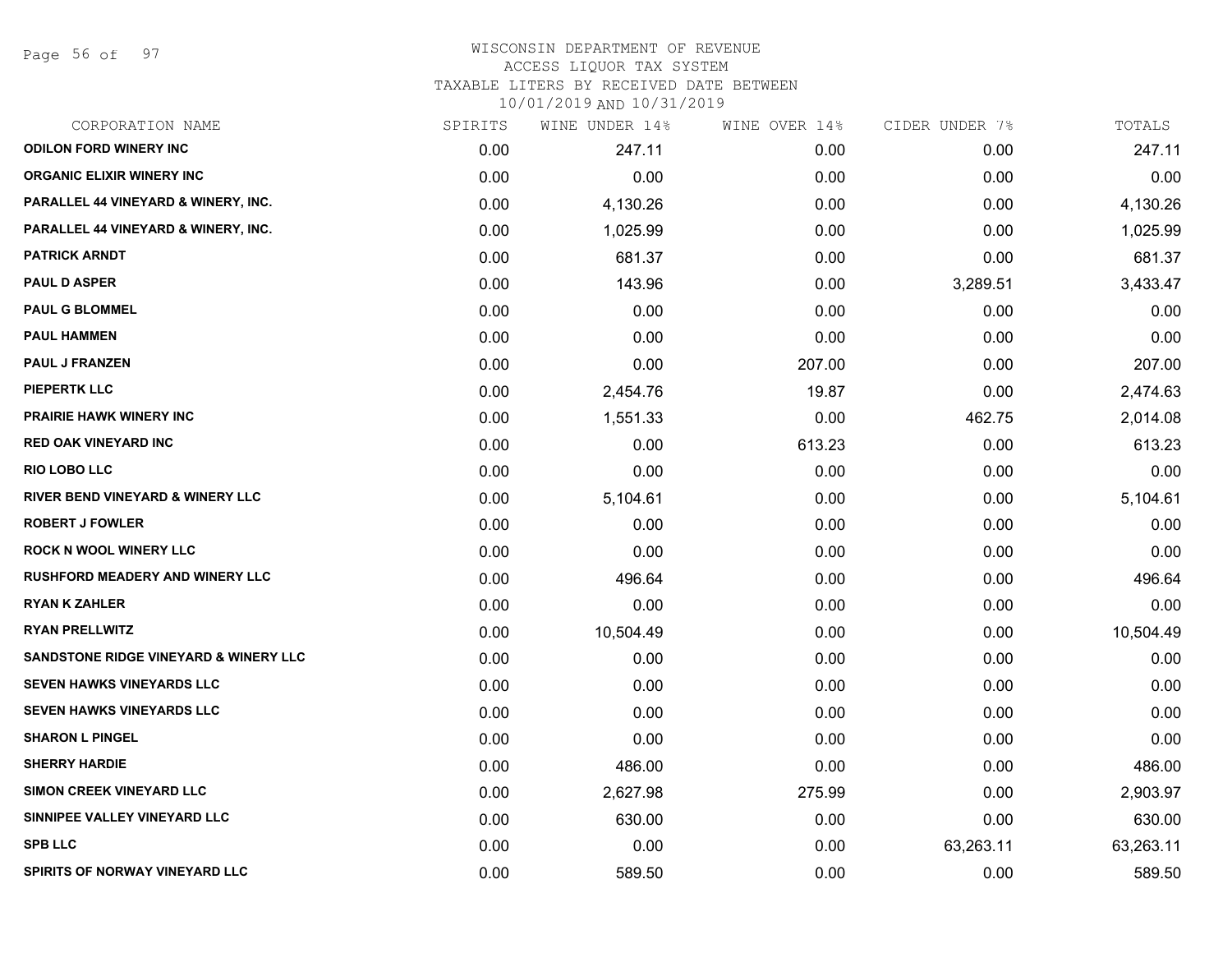Page 57 of 97

#### WISCONSIN DEPARTMENT OF REVENUE ACCESS LIQUOR TAX SYSTEM TAXABLE LITERS BY RECEIVED DATE BETWEEN

| CORPORATION NAME                           | SPIRITS | WINE UNDER 14% | WINE OVER 14% | CIDER UNDER 7% | TOTALS    |
|--------------------------------------------|---------|----------------|---------------|----------------|-----------|
| <b>SPRECHER BREWING COMPANY, INC.</b>      | 0.00    | 0.00           | 0.00          | 0.00           | 0.00      |
| <b>SPURGEON VINEYARDS &amp; WINERY LLC</b> | 0.00    | 2,610.74       | 71.17         | 0.00           | 2,681.91  |
| <b>STEPHEN M KENNEDY</b>                   | 0.00    | 0.00           | 0.00          | 0.00           | 0.00      |
| <b>STEVEN DEBAKER</b>                      | 0.00    | 346.52         | 89.98         | 0.00           | 436.50    |
| STEVEN M & JUDITH A JACOBSON LLC           | 0.00    | 2,163.74       | 0.00          | 0.00           | 2,163.74  |
| <b>STILLMANK BREWING COMPANY</b>           | 0.00    | 0.00           | 0.00          | 1,501.62       | 1,501.62  |
| <b>STONES THROW WINERY INC</b>             | 0.00    | 17.98          | 0.00          | 0.00           | 17.98     |
| <b>SUNSET HOLLOW RANCH</b>                 | 0.00    | 13.25          | 0.00          | 0.00           | 13.25     |
| <b>SUNSET POINT WINERY LLC</b>             | 0.00    | 988.77         | 6.33          | 0.00           | 995.10    |
| <b>TENBA RIDGE WINERY LLC</b>              | 0.00    | 0.00           | 0.00          | 0.00           | 0.00      |
| THE RUM TREE, INC.                         | 0.00    | 18.36          | 0.00          | 0.00           | 18.36     |
| THE WINE VINEYARD LLC                      | 0.00    | 0.00           | 0.00          | 0.00           | 0.00      |
| THE WOODLAND TRAIL BEVERAGE COMPANY, INC.  | 0.00    | 486.80         | 0.00          | 0.00           | 486.80    |
| <b>TIMOTHY D GUILD</b>                     | 0.00    | 0.00           | 0.00          | 0.00           | 0.00      |
| <b>TIMOTHY P MCDONALD</b>                  | 0.00    | 0.00           | 0.00          | 0.00           | 0.00      |
| <b>TODD KUEHL</b>                          | 0.00    | 927.01         | 0.00          | 0.00           | 927.01    |
| <b>TOMMYS TOO HIGH WINES LLC</b>           | 0.00    | 0.00           | 0.00          | 0.00           | 0.00      |
| <b>TRACY A SOMERVILLE</b>                  | 0.00    | 0.00           | 0.00          | 0.00           | 0.00      |
| <b>TROY LANDWEHR</b>                       | 0.00    | 545.25         | 51.00         | 0.00           | 596.25    |
| <b>TWO BROTHERS WINES LLC</b>              | 0.00    | 2,148.71       | 0.00          | 0.00           | 2,148.71  |
| <b>UPSTREAM CIDER LLC</b>                  | 0.00    | 0.00           | 0.00          | 0.00           | 0.00      |
| VAN WYCHEN WINES INC.                      | 0.00    | 0.00           | 0.00          | 0.00           | 0.00      |
| <b>VERNON VINEYARDS LTD</b>                | 0.00    | 882.00         | 0.00          | 0.00           | 882.00    |
| <b>VINES TO CELLAR, INC.</b>               | 0.00    | 570.65         | 0.00          | 0.00           | 570.65    |
| <b>VON KLAUS WINERY LLC</b>                | 0.00    | 1,742.84       | 85.17         | 0.00           | 1,828.01  |
| <b>VON STIEHL WINERY LTD.</b>              | 0.00    | 0.00           | 0.00          | 0.00           | 0.00      |
| <b>VON STIEHL WINERY LTD.</b>              | 0.00    | 31,737.94      | $-39.87$      | 1,357.49       | 33,055.56 |
| <b>VON STIEHL WINERY LTD.</b>              | 0.00    | 0.00           | 0.00          | 0.00           | 0.00      |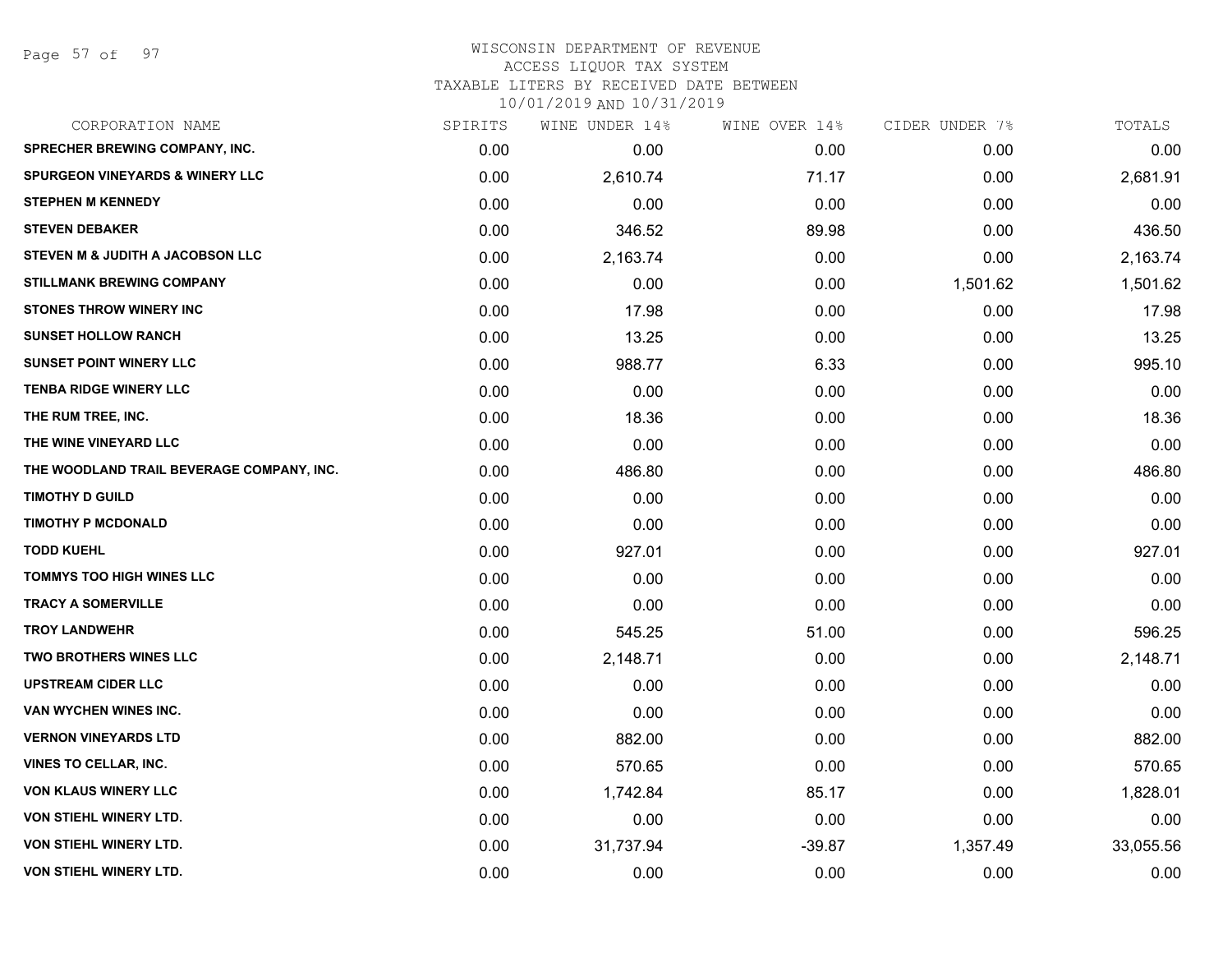Page 58 of 97

#### WISCONSIN DEPARTMENT OF REVENUE ACCESS LIQUOR TAX SYSTEM

# TAXABLE LITERS BY RECEIVED DATE BETWEEN

| CORPORATION NAME                                   | SPIRITS | WINE UNDER 14% | WINE OVER 14% | CIDER UNDER 7% | TOTALS     |
|----------------------------------------------------|---------|----------------|---------------|----------------|------------|
| <b>WEST PRAIRIE WINERY LLC</b>                     | 0.00    | 2,664.01       | 0.00          | 0.00           | 2,664.01   |
| <b>WHISPERING BLUFFS VINEYARD &amp; WINERY LTD</b> | 0.00    | 0.00           | 0.00          | 0.00           | 0.00       |
| <b>WHITE BEAR SPIRITS LLC</b>                      | 0.00    | 13.51          | 0.00          | 0.00           | 13.51      |
| WHITE WINTER WINERY INC                            | 0.00    | 1,070.20       | 0.00          | 594.31         | 1,664.51   |
| <b>WILD EPITOME LLC</b>                            | 0.00    | 0.00           | 0.00          | 0.00           | 0.00       |
| <b>WILD HARE LLC</b>                               | 0.00    | 0.00           | 0.00          | 0.00           | 0.00       |
| <b>WILLIAM F BLUHM</b>                             | 0.00    | 8,085.78       | 641.56        | 0.00           | 8,727.34   |
| <b>WINEMAKER'S DAUGHTER LLC</b>                    | 0.00    | 170.34         | 0.00          | 0.00           | 170.34     |
| <b>WINESITTER BREWHOUSE LLC</b>                    | 0.00    | 269.14         | 20.06         | 0.00           | 289.20     |
| <b>WOLLERSHEIM WINERY, INC.</b>                    | 0.00    | 75,943.55      | 1,202.99      | 0.00           | 77,146.54  |
| <b>WOLLERSHEIM WINERY, INC.</b>                    | 0.00    | 8,342.37       | $-9.75$       | 0.00           | 8,332.62   |
| TOTAL LITERS FOR 10/31/2019                        | 0.00    | 312,056.27     | 5,369.61      | 80,705.10      | 398,130.98 |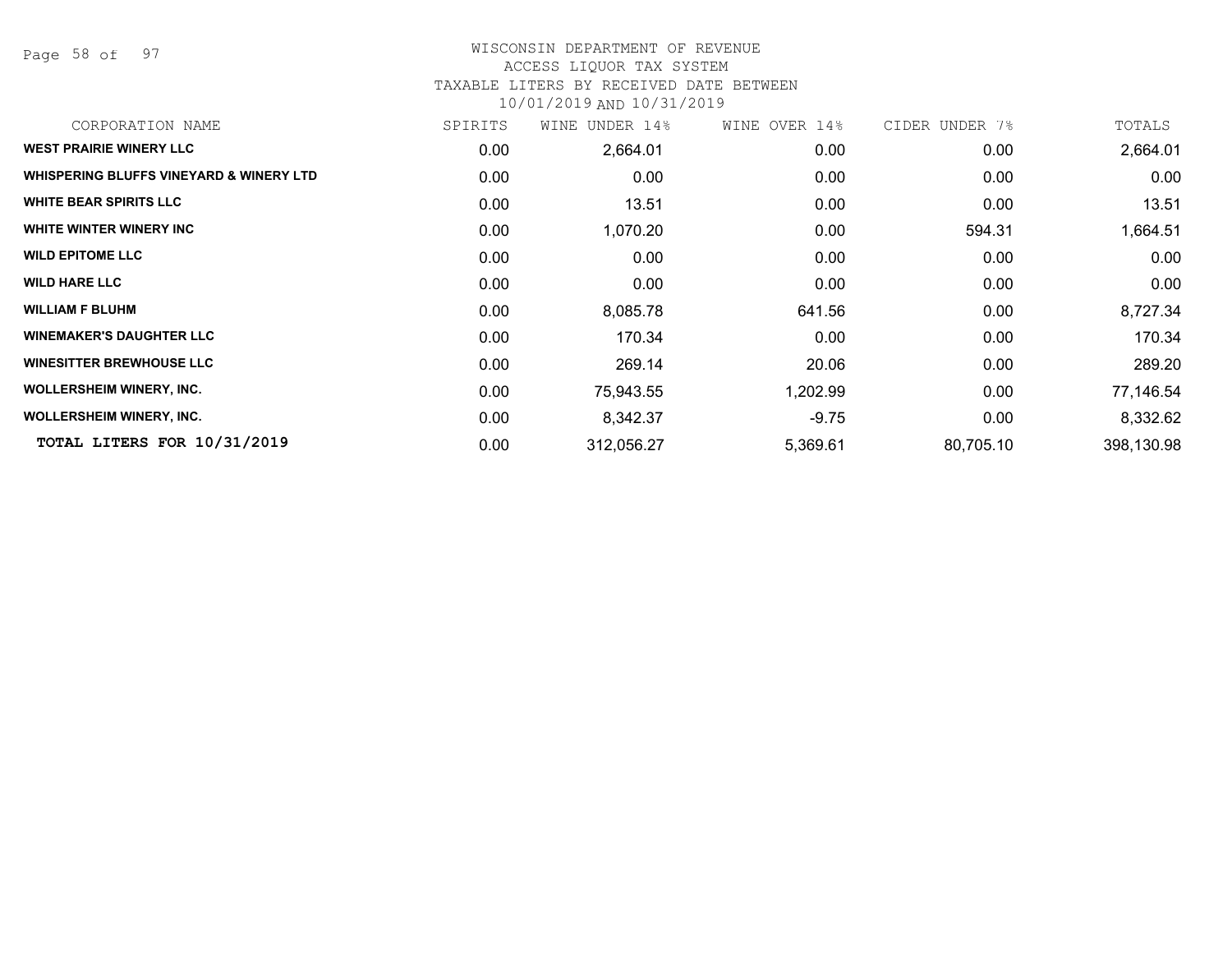Page 59 of 97

# WISCONSIN DEPARTMENT OF REVENUE ACCESS LIQUOR TAX SYSTEM TAXABLE LITERS BY RECEIVED DATE BETWEEN 10/01/2019 AND 10/31/2019

CORPORATION NAME SPIRITS WINE UNDER 14% WINE OVER 14% CIDER UNDER 7% TOTALS

# **WINE DIRECT SHIPPER (WDS)**

| 1-800 WINESHOP.COM INC                      | 0.00 | 1,737.00 | 267.00 | 0.00 | 2,004.00 |
|---------------------------------------------|------|----------|--------|------|----------|
| 2HAWK, LLC                                  | 0.00 | 0.00     | 0.00   | 0.00 | 0.00     |
| A DONKEY AND GOAT LLC                       | 0.00 | 12.75    | 0.00   | 0.00 | 12.75    |
| A TO Z WINEWORKS LLC                        | 0.00 | 30.00    | 45.75  | 0.00 | 75.75    |
| <b>ABACELA VINEYARDS &amp; WINERY INC</b>   | 0.00 | 0.00     | 16.50  | 0.00 | 16.50    |
| <b>ABREU VINEYARDS INC</b>                  | 0.00 | 0.00     | 0.00   | 0.00 | 0.00     |
| AC VIN CO LLC                               | 0.00 | 41.25    | 48.75  | 0.00 | 90.00    |
| <b>ACCOLADE WINES NORTH AMERICA INC</b>     | 0.00 | 9.00     | 0.00   | 0.00 | 9.00     |
| <b>ACKLEY BRANDS LTD</b>                    | 0.00 | 0.00     | 0.00   | 0.00 | 0.00     |
| <b>ACORN ALEGRIA WINERY</b>                 | 0.00 | 0.00     | 0.00   | 0.00 | 0.00     |
| <b>ADAM H LEE</b>                           | 0.00 | 0.00     | 0.00   | 0.00 | 0.00     |
| <b>ADAMS WINERY LLC</b>                     | 0.00 | 43.50    | 6.75   | 0.00 | 50.25    |
| <b>ADELAIDA CELLARS INC</b>                 | 0.00 | 2.25     | 23.25  | 0.00 | 25.50    |
| <b>ADELSHEIM VINEYARD LLC</b>               | 0.00 | 97.50    | 0.00   | 0.00 | 97.50    |
| ADLER DEUTSCH VINEYARD LLC                  | 0.00 | 0.00     | 0.00   | 0.00 | 0.00     |
| <b>AH WINES INC</b>                         | 0.00 | 0.00     | 0.00   | 0.00 | 0.00     |
| <b>AIRPORT RANCH ESTATES LLC</b>            | 0.00 | 0.00     | 0.00   | 0.00 | 0.00     |
| <b>AKA WINES LLC</b>                        | 0.00 | 107.25   | 0.00   | 0.00 | 107.25   |
| ALEJANDRO BULGHERONI ESTATE LLC             | 0.00 | 0.00     | 3.00   | 0.00 | 3.00     |
| ALEXANDRIA NICOLE CELLARS LLC               | 0.00 | 6.00     | 23.25  | 0.00 | 29.25    |
| <b>ALOFT WINES LLC</b>                      | 0.00 | 0.00     | 0.00   | 0.00 | 0.00     |
| <b>ALPHA &amp; OMEGA WINERY LLC</b>         | 0.00 | 0.00     | 166.50 | 0.00 | 166.50   |
| <b>ALTAMURA WINERY INC</b>                  | 0.00 | 0.00     | 0.00   | 0.00 | 0.00     |
| <b>ALVAREZ VINEYARDS LLC</b>                | 0.00 | 0.00     | 0.00   | 0.00 | 0.00     |
| <b>AMANDA STEFL</b>                         | 0.00 | 0.00     | 0.00   | 0.00 | 0.00     |
| <b>AMAPOLA CREEK VINEYARDS &amp; WINERY</b> | 0.00 | 3.00     | 10.50  | 0.00 | 13.50    |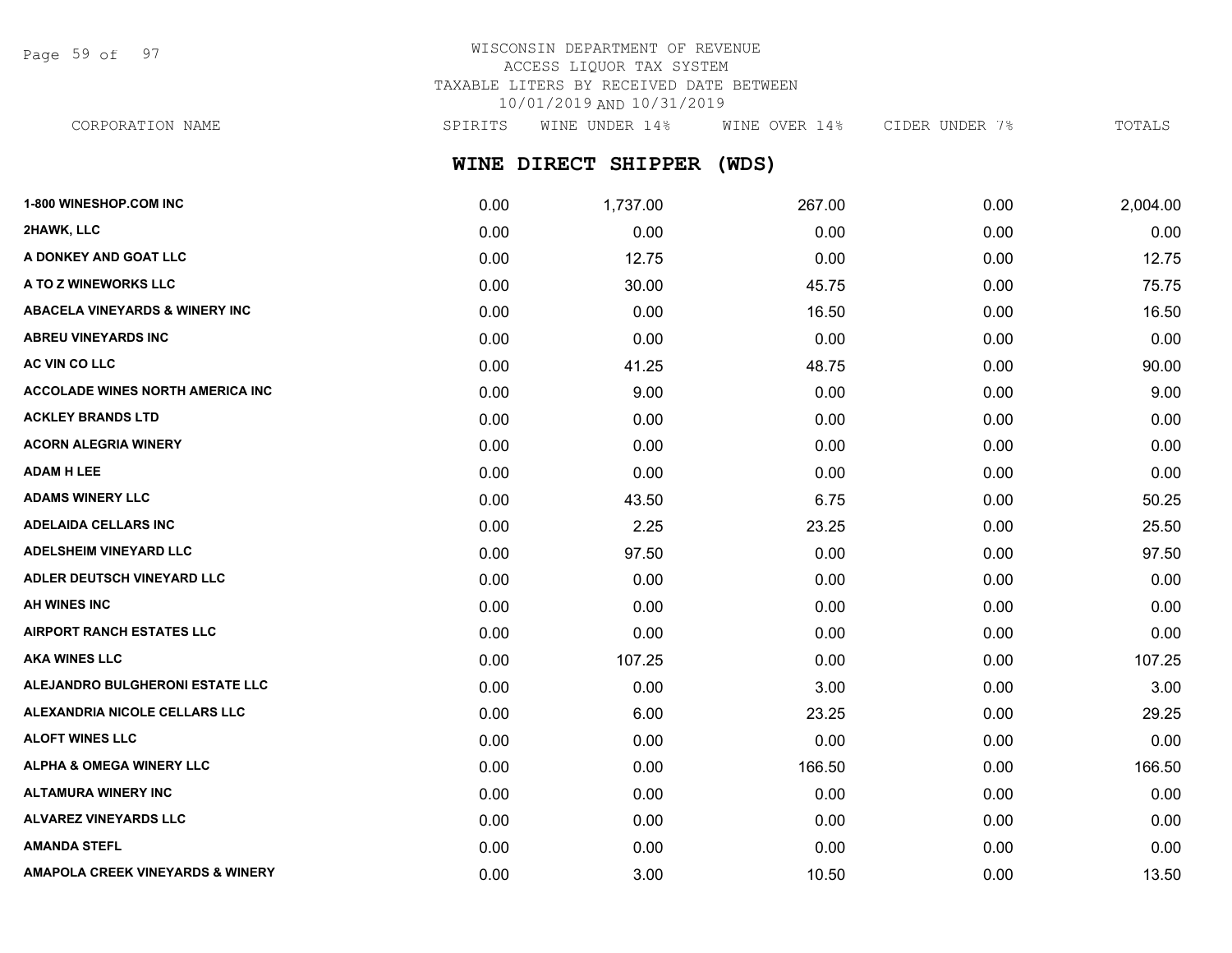Page 60 of 97

| CORPORATION NAME                        | SPIRITS | WINE UNDER 14% | WINE OVER 14% | CIDER UNDER 7% | TOTALS |
|-----------------------------------------|---------|----------------|---------------|----------------|--------|
| <b>AMAVI CELLARS LLC</b>                | 0.00    | 0.00           | 0.00          | 0.00           | 0.00   |
| <b>AMERICAN WINE TRADE INC</b>          | 0.00    | 36.00          | 0.00          | 0.00           | 36.00  |
| <b>AMICI CELLARS INC</b>                | 0.00    | 0.00           | 0.00          | 0.00           | 0.00   |
| <b>AMIZETTA VINEYARDS WINERY LLC</b>    | 0.00    | 0.00           | 31.50         | 0.00           | 31.50  |
| <b>AMPELOS CELLARS INC</b>              | 0.00    | 9.00           | 15.00         | 0.00           | 24.00  |
| <b>AMUSE BOUCHE LLC</b>                 | 0.00    | 0.00           | 0.00          | 0.00           | 0.00   |
| <b>ANCIENT PEAK INC</b>                 | 0.00    | 3.75           | 5.25          | 0.00           | 9.00   |
| <b>ANDERSONS CONN VALLEY WINERY INC</b> | 0.00    | 0.00           | 0.00          | 0.00           | 0.00   |
| <b>ANDREW J HEINZL</b>                  | 0.00    | 0.00           | 0.00          | 0.00           | 0.00   |
| <b>ANDREW TOW</b>                       | 0.00    | 0.00           | 0.00          | 0.00           | 0.00   |
| <b>ANIMO LP</b>                         | 0.00    | 0.00           | 0.00          | 0.00           | 0.00   |
| <b>ANOMALY VINEYARDS LLC</b>            | 0.00    | 0.00           | 0.00          | 0.00           | 0.00   |
| <b>ANTHILL FARMS LLC</b>                | 0.00    | 0.00           | 0.00          | 0.00           | 0.00   |
| <b>ANTHONY M TRUCHARD</b>               | 0.00    | 0.00           | 9.00          | 0.00           | 9.00   |
| <b>ANTHONY ROAD WINE CO INC</b>         | 0.00    | 13.50          | 0.00          | 0.00           | 13.50  |
| <b>APPELLATION TRADING COMPANY LLC</b>  | 0.00    | 414.75         | 4.50          | 0.00           | 419.25 |
| <b>AQUA PUMPKIN INC</b>                 | 0.00    | 1.50           | 1.50          | 0.00           | 3.00   |
| <b>ARC WINERY LLC</b>                   | 0.00    | 0.00           | 0.00          | 0.00           | 0.00   |
| <b>ARCHANGEL INVESTMENTS LLC</b>        | 0.00    | 0.00           | 29.25         | 0.00           | 29.25  |
| <b>ARETE WINES LLC</b>                  | 0.00    | 0.00           | 0.00          | 0.00           | 0.00   |
| <b>ARIETTA INC</b>                      | 0.00    | 4.50           | 9.00          | 0.00           | 13.50  |
| <b>ARISTA WINES LLC</b>                 | 0.00    | 34.50          | 2.50          | 0.00           | 37.00  |
| ARIZONA STRONGHOLD VINEYARDS LLC        | 0.00    | 0.00           | 0.00          | 0.00           | 0.00   |
| <b>ARKENSTONE VINEYARDS LLC</b>         | 0.00    | 0.00           | 66.75         | 0.00           | 66.75  |
| <b>ARMIDA WINERY INC</b>                | 0.00    | 13.50          | 72.50         | 0.00           | 86.00  |
| <b>ARMSTRONG FAMILY WINERY LLC</b>      | 0.00    | 0.00           | 0.00          | 0.00           | 0.00   |
| ARMSTRONG VINEYARDS INC                 | 0.00    | 0.00           | 7.50          | 0.00           | 7.50   |
| <b>ARRINGTON VINEYARDS LLC</b>          | 0.00    | 106.16         | 89.50         | 0.00           | 195.66 |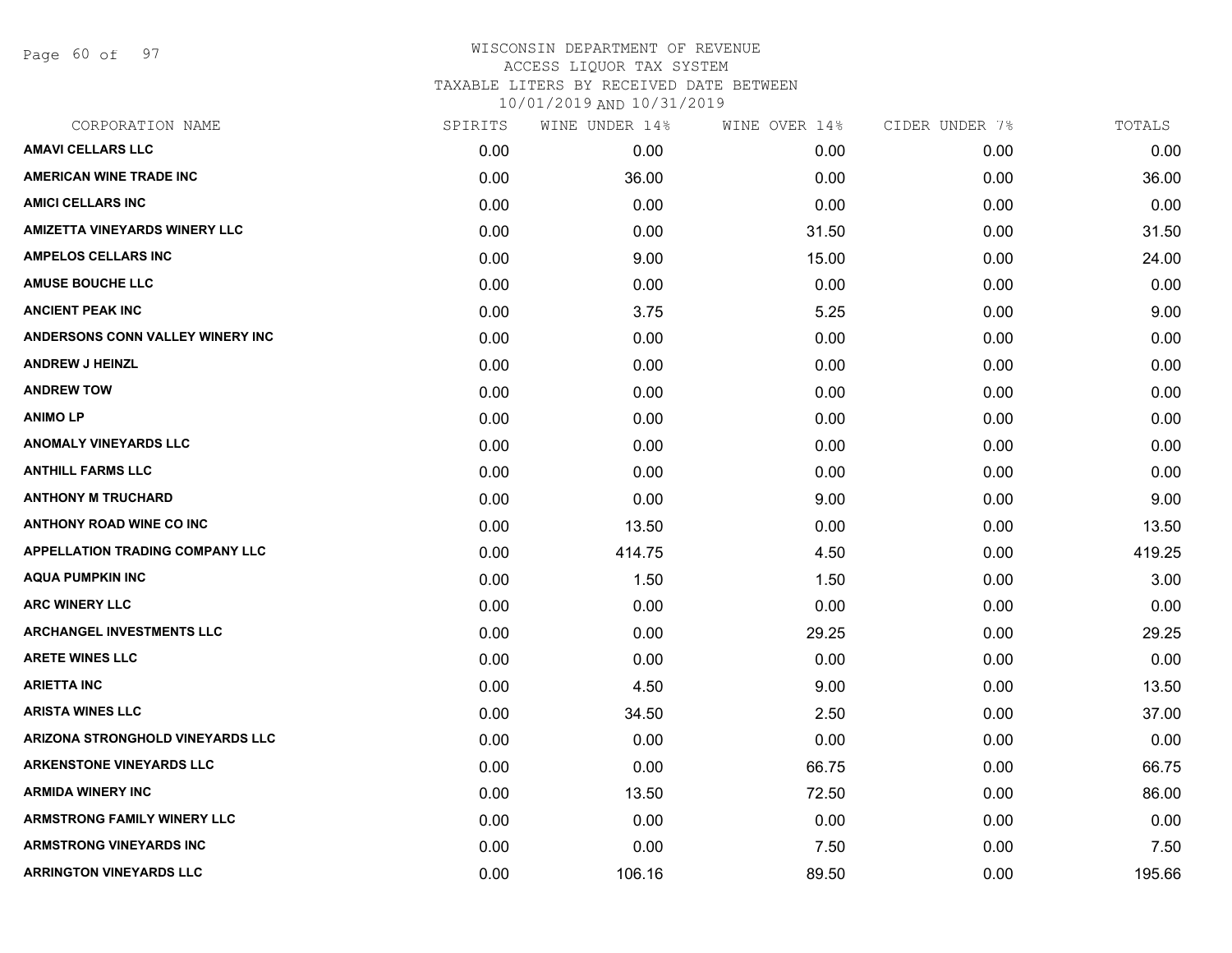Page 61 of 97

## WISCONSIN DEPARTMENT OF REVENUE ACCESS LIQUOR TAX SYSTEM TAXABLE LITERS BY RECEIVED DATE BETWEEN

| CORPORATION NAME                       | SPIRITS | WINE UNDER 14% | WINE OVER 14% | CIDER UNDER 7% | TOTALS |
|----------------------------------------|---------|----------------|---------------|----------------|--------|
| <b>ARTISTE MANAGEMENT CO LLC</b>       | 0.00    | 0.00           | 4.50          | 0.00           | 4.50   |
| AU BON CLIMAT LLC                      | 0.00    | 10.50          | 0.00          | 0.00           | 10.50  |
| <b>AUBERT WINEGROWING INC</b>          | 0.00    | 0.00           | 0.00          | 0.00           | 0.00   |
| <b>AUGUST BRIGGS JR INC</b>            | 0.00    | 12.00          | 2.25          | 0.00           | 14.25  |
| <b>AUSTIN NICHOLS &amp; CO INC</b>     | 0.00    | 255.75         | 0.00          | 0.00           | 255.75 |
| AVV WINERY CO LLC                      | 0.00    | 15.00          | 52.50         | 0.00           | 67.50  |
| <b>B &amp; B ORGANICS, LLC</b>         | 0.00    | 9.75           | 2.25          | 0.00           | 12.00  |
| <b>B WISE VINEYARDS LLC</b>            | 0.00    | 33.75          | 136.50        | 0.00           | 170.25 |
| <b>BABCOCK ENTERPRISES INC</b>         | 0.00    | 0.00           | 0.00          | 0.00           | 0.00   |
| <b>BADGER MOUNTAIN INC</b>             | 0.00    | 4.50           | 0.00          | 0.00           | 4.50   |
| <b>BALBOA WINERY LLC</b>               | 0.00    | 0.00           | 15.75         | 0.00           | 15.75  |
| <b>BALLENTINE VINEYARDS INC</b>        | 0.00    | 2.25           | 39.75         | 0.00           | 42.00  |
| <b>BALTIMORE BEND VINEYARD LLC</b>     | 0.00    | 0.00           | 0.00          | 0.00           | 0.00   |
| <b>BANSHEE WINES LLC</b>               | 0.00    | 0.00           | 0.00          | 0.00           | 0.00   |
| <b>BARGETTOS SANTA CRUZ WINERY INC</b> | 0.00    | 23.62          | 9.00          | 0.00           | 32.62  |
| <b>BARLOW VINEYARDS LLC</b>            | 0.00    | 0.00           | 0.00          | 0.00           | 0.00   |
| <b>BARNARD GRIFFIN INC</b>             | 0.00    | 9.00           | 15.00         | 0.00           | 24.00  |
| <b>BARNETT VINEYARDS LP</b>            | 0.00    | 9.00           | 13.50         | 0.00           | 22.50  |
| <b>BATTLE FAMILY VINEYARDS LLC</b>     | 0.00    | 0.00           | 0.00          | 0.00           | 0.00   |
| <b>BAW INC</b>                         | 0.00    | 311.50         | 152.00        | 0.00           | 463.50 |
| <b>BAYFIELD WINERY, LTD.</b>           | 0.00    | 0.00           | 0.00          | 0.00           | 0.00   |
| <b>BEAUX FRERES LLC</b>                | 0.00    | 9.75           | 18.00         | 0.00           | 27.75  |
| <b>BECKER FARMS INC</b>                | 0.00    | 0.00           | 0.00          | 0.00           | 0.00   |
| <b>BEDELL NORTH FORK LLC</b>           | 0.00    | 8.25           | 0.00          | 0.00           | 8.25   |
| <b>BEDROCK WINE COMPANY LP</b>         | 0.00    | 0.00           | 4.50          | 0.00           | 4.50   |
| <b>BEHRENS AND DRINKWARD</b>           | 0.00    | 0.00           | 4.50          | 0.00           | 4.50   |
| <b>BEL VINO LLC</b>                    | 0.00    | 3.00           | 5.25          | 0.00           | 8.25   |
| <b>BELLAVINI WINERY</b>                | 0.00    | 0.00           | 0.00          | 0.00           | 0.00   |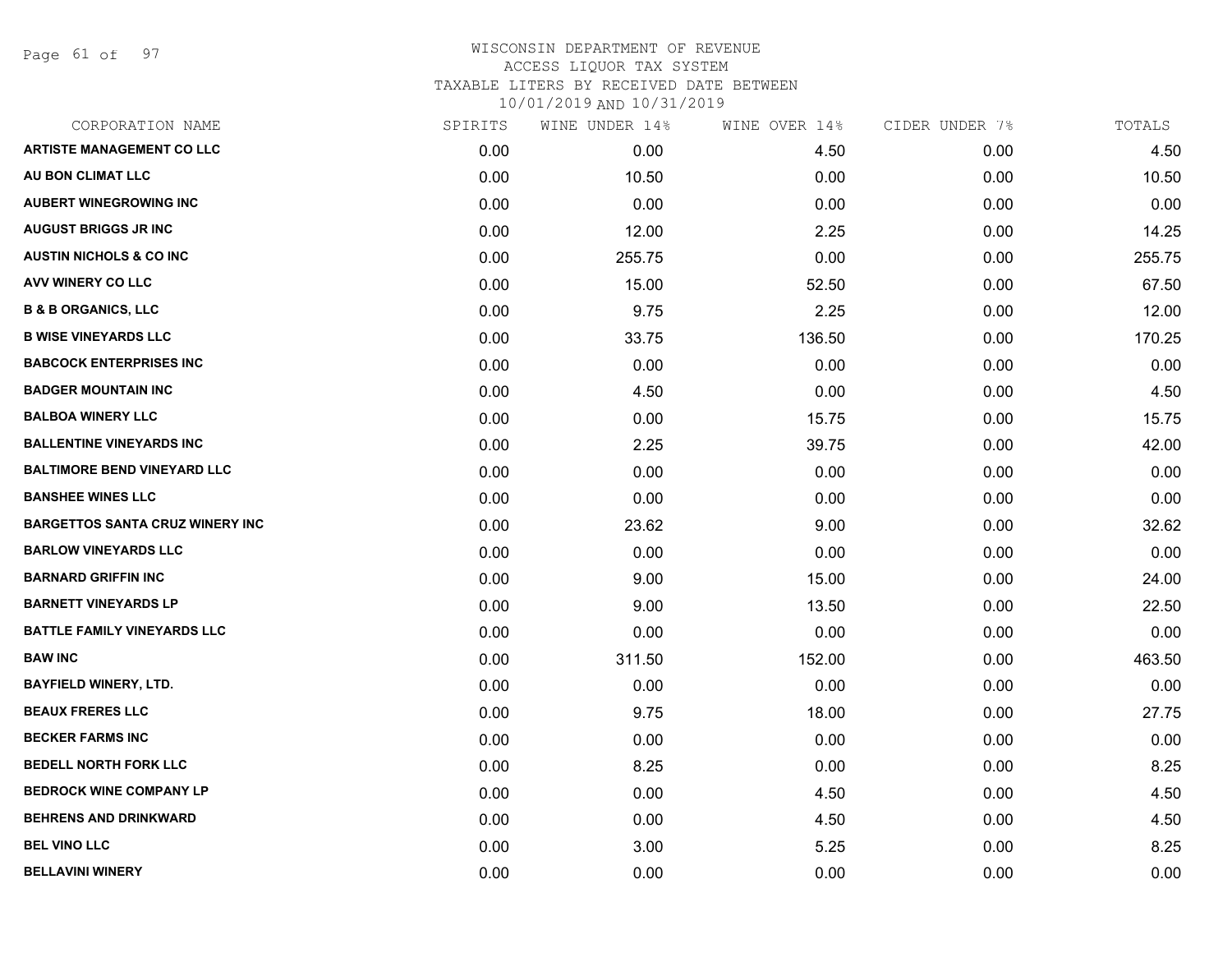Page 62 of 97

| CORPORATION NAME                                | SPIRITS | WINE UNDER 14% | WINE OVER 14% | CIDER UNDER 7% | TOTALS |
|-------------------------------------------------|---------|----------------|---------------|----------------|--------|
| <b>BELLEVINEZ LLC</b>                           | 0.00    | 0.00           | 0.00          | 0.00           | 0.00   |
| <b>BENESSERE VINEYARDS LTD</b>                  | 0.00    | 2.25           | 28.50         | 0.00           | 30.75  |
| <b>BENNETT LANE WINERY LLC</b>                  | 0.00    | 0.00           | 63.00         | 0.00           | 63.00  |
| <b>BENOVIA WINERY LLC</b>                       | 0.00    | 1.50           | 51.00         | 0.00           | 52.50  |
| <b>BENT CREEK WINERY LLC</b>                    | 0.00    | 0.00           | 2.25          | 0.00           | 2.25   |
| <b>BERGSTROM WINES LLC</b>                      | 0.00    | 18.00          | 0.00          | 0.00           | 18.00  |
| <b>BERNARDUS LLC</b>                            | 0.00    | 23.25          | 39.75         | 0.00           | 63.00  |
| BETHEL HEIGHTS VINEYARD INC                     | 0.00    | 7.50           | 0.00          | 0.00           | 7.50   |
| BETTER BRANDS INTERNATIONAL                     | 0.00    | 4.50           | 1.50          | 0.00           | 6.00   |
| <b>BETZ CELLARS LLC</b>                         | 0.00    | 3.00           | 0.00          | 0.00           | 3.00   |
| <b>BEVAN CELLARS, LLC</b>                       | 0.00    | 0.00           | 0.00          | 0.00           | 0.00   |
| <b>BEVAN CELLARS, LLC</b>                       | 0.00    | 0.00           | 0.00          | 0.00           | 0.00   |
| BIEN NACIDO VINEYARDS OF RANCHO TEPUSQUET<br>LP | 0.00    | 10.50          | 0.00          | 0.00           | 10.50  |
| <b>BIG TABLE FARM, INC</b>                      | 0.00    | 28.50          | 12.75         | 0.00           | 41.25  |
| <b>BILTMORE ESTATE WINE COMPANY</b>             | 0.00    | 159.75         | 118.50        | 0.00           | 278.25 |
| <b>BLACK CAT VINEYARD LLC</b>                   | 0.00    | 0.00           | 4.50          | 0.00           | 4.50   |
| <b>BLACK MESA WINERY LLC</b>                    | 0.00    | 0.00           | 0.00          | 0.00           | 0.00   |
| <b>BLACKBIRD VINEYARDS LLC</b>                  | 0.00    | 1.50           | 41.25         | 0.00           | 42.75  |
| <b>BLAIR VINEYARDS LLC</b>                      | 0.00    | 0.00           | 0.00          | 0.00           | 0.00   |
| <b>BLANKIET ESTATE LLC</b>                      | 0.00    | 0.00           | 0.00          | 0.00           | 0.00   |
| <b>BLIND HORSE WINERY LLC</b>                   | 0.00    | 0.00           | 0.00          | 0.00           | 0.00   |
| <b>BLUE SKY VINTNERS LLC</b>                    | 0.00    | 0.00           | 0.00          | 0.00           | 0.00   |
| <b>BNA WINE GROUP LLC</b>                       | 0.00    | 20.25          | 6.75          | 0.00           | 27.00  |
| <b>BOARS VIEW LLC</b>                           | 0.00    | 0.00           | 0.00          | 0.00           | 0.00   |
| <b>BOEDECKER CELLARS, LLC</b>                   | 0.00    | 0.00           | 0.00          | 0.00           | 0.00   |
| <b>BOEGER WINERY INC</b>                        | 0.00    | 51.75          | 43.50         | 0.00           | 95.25  |
| <b>BOGLE VINEYARDS INC</b>                      | 0.00    | 9.00           | 6.75          | 0.00           | 15.75  |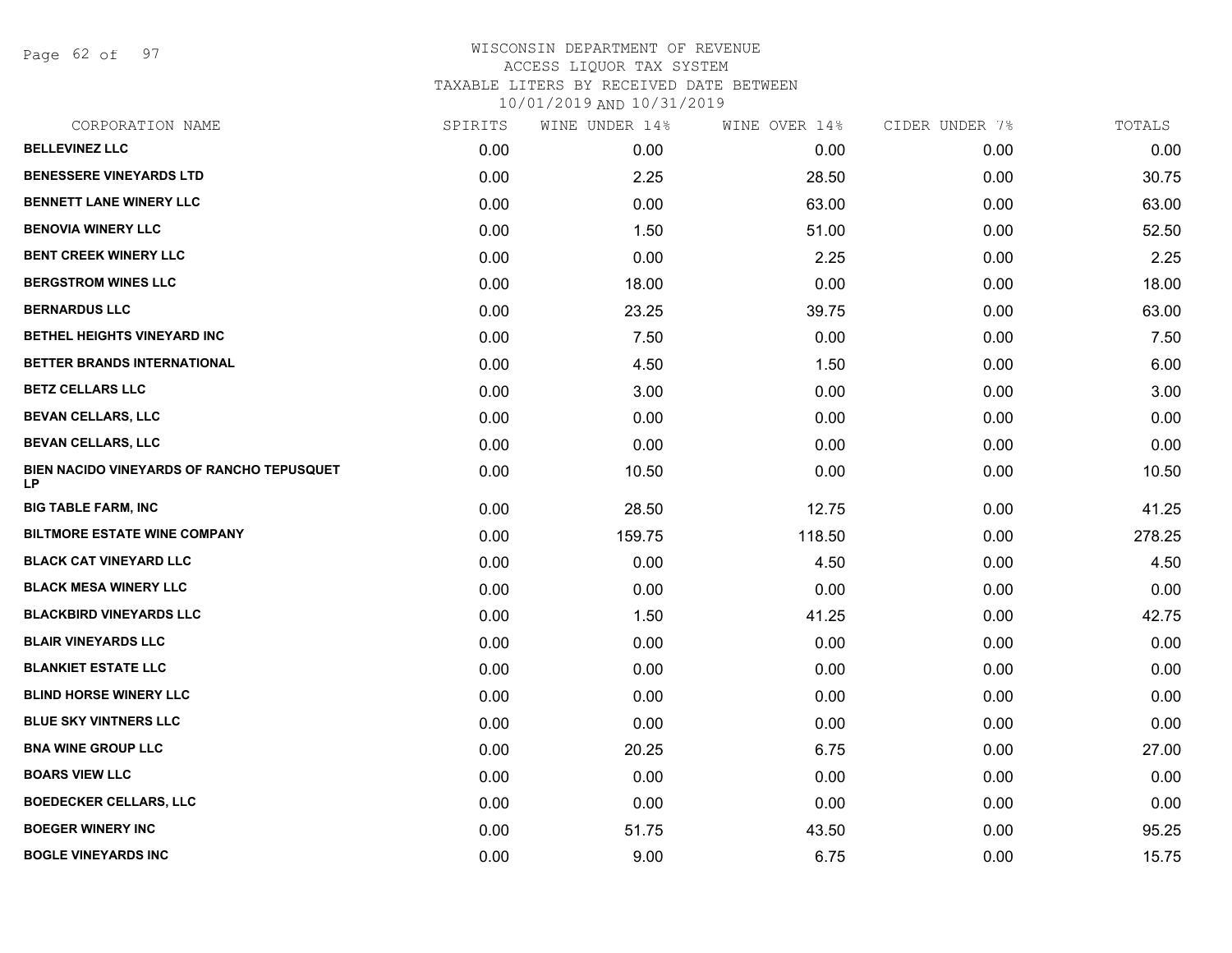Page 63 of 97

#### WISCONSIN DEPARTMENT OF REVENUE ACCESS LIQUOR TAX SYSTEM TAXABLE LITERS BY RECEIVED DATE BETWEEN

| CORPORATION NAME                              | SPIRITS | WINE UNDER 14% | WINE OVER 14% | CIDER UNDER 7% | TOTALS   |
|-----------------------------------------------|---------|----------------|---------------|----------------|----------|
| <b>BOLO CELLARS, LLC</b>                      | 0.00    | 0.00           | 0.00          | 0.00           | 0.00     |
| <b>BONNY DOON WINERY INC</b>                  | 0.00    | 78.75          | 21.75         | 0.00           | 100.50   |
| <b>BOOKWALTER WINERY LLC</b>                  | 0.00    | 0.00           | 9.00          | 0.00           | 9.00     |
| <b>BOTHAM BRANDS LLC</b>                      | 0.00    | 0.00           | 0.00          | 0.00           | 0.00     |
| <b>BOUCHAINE VINEYARDS INC</b>                | 0.00    | 0.00           | 0.00          | 0.00           | 0.00     |
| <b>BOUNDARY BREAKS LLC</b>                    | 0.00    | 9.00           | 0.00          | 0.00           | 9.00     |
| <b>BOWERS HARBOR VINEYARDS AND WINERY INC</b> | 0.00    | 41.25          | 0.38          | 0.00           | 41.63    |
| <b>BRADLEY GEARHART</b>                       | 0.00    | 0.00           | 0.00          | 0.00           | 0.00     |
| <b>BRADLEY L ALLEN</b>                        | 0.00    | 0.00           | 0.00          | 0.00           | 0.00     |
| <b>BRANCHES WINERY LLC</b>                    | 0.00    | 0.00           | 0.00          | 0.00           | 0.00     |
| <b>BRASSFIELD ESTATE WINERY LLC</b>           | 0.00    | 3.00           | 18.00         | 0.00           | 21.00    |
| <b>BRECON ESTATE INC</b>                      | 0.00    | 0.00           | 0.00          | 0.00           | 0.00     |
| <b>BRET LOPEZ</b>                             | 0.00    | 0.00           | 0.00          | 0.00           | 0.00     |
| <b>BRIAN C LOKRANTZ</b>                       | 0.00    | 0.00           | 0.00          | 0.00           | 0.00     |
| <b>BRIAN CARTER CELLARS LLC</b>               | 0.00    | 0.00           | 0.00          | 0.00           | 0.00     |
| <b>BRIAN M HEATH</b>                          | 0.00    | 10.50          | 0.75          | 0.00           | 11.25    |
| <b>BRICOLEUR VINEYARDS LLC</b>                | 0.00    | 0.00           | 0.00          | 0.00           | 0.00     |
| <b>BRIDGEVIEW VINEYARDS INC</b>               | 0.00    | 0.00           | 0.00          | 0.00           | 0.00     |
| <b>BRIGADOON FARM &amp; WINERY LLC</b>        | 0.00    | 0.00           | 0.00          | 0.00           | 0.00     |
| <b>BRIGHT CELLARS INC</b>                     | 0.00    | 2,977.50       | 507.00        | 0.00           | 3,484.50 |
| <b>BRIX CIDER LLC</b>                         | 0.00    | 0.00           | 0.00          | 0.00           | 0.00     |
| <b>BRONCO WINE COMPANY</b>                    | 0.00    | 1.12           | 3.00          | 0.00           | 4.12     |
| <b>BROWN COUNTY WINE COMPANY, INC.</b>        | 0.00    | 0.00           | 0.00          | 0.00           | 0.00     |
| <b>BROWN ESTATE VINEYARDS LLC</b>             | 0.00    | 10.50          | 48.00         | 0.00           | 58.50    |
| <b>BROWNE FAMILY WINES LLC</b>                | 0.00    | 0.00           | 0.00          | 0.00           | 0.00     |
| <b>BRUTOCAO CELLARS LP</b>                    | 0.00    | 24.00          | 22.50         | 0.00           | 46.50    |
| <b>BRYANT VINEYARDS INC</b>                   | 0.00    | 0.00           | 0.00          | 0.00           | 0.00     |
| <b>BUCKLER FAMILY VINEYARDS LLC</b>           | 0.00    | 0.00           | 0.00          | 0.00           | 0.00     |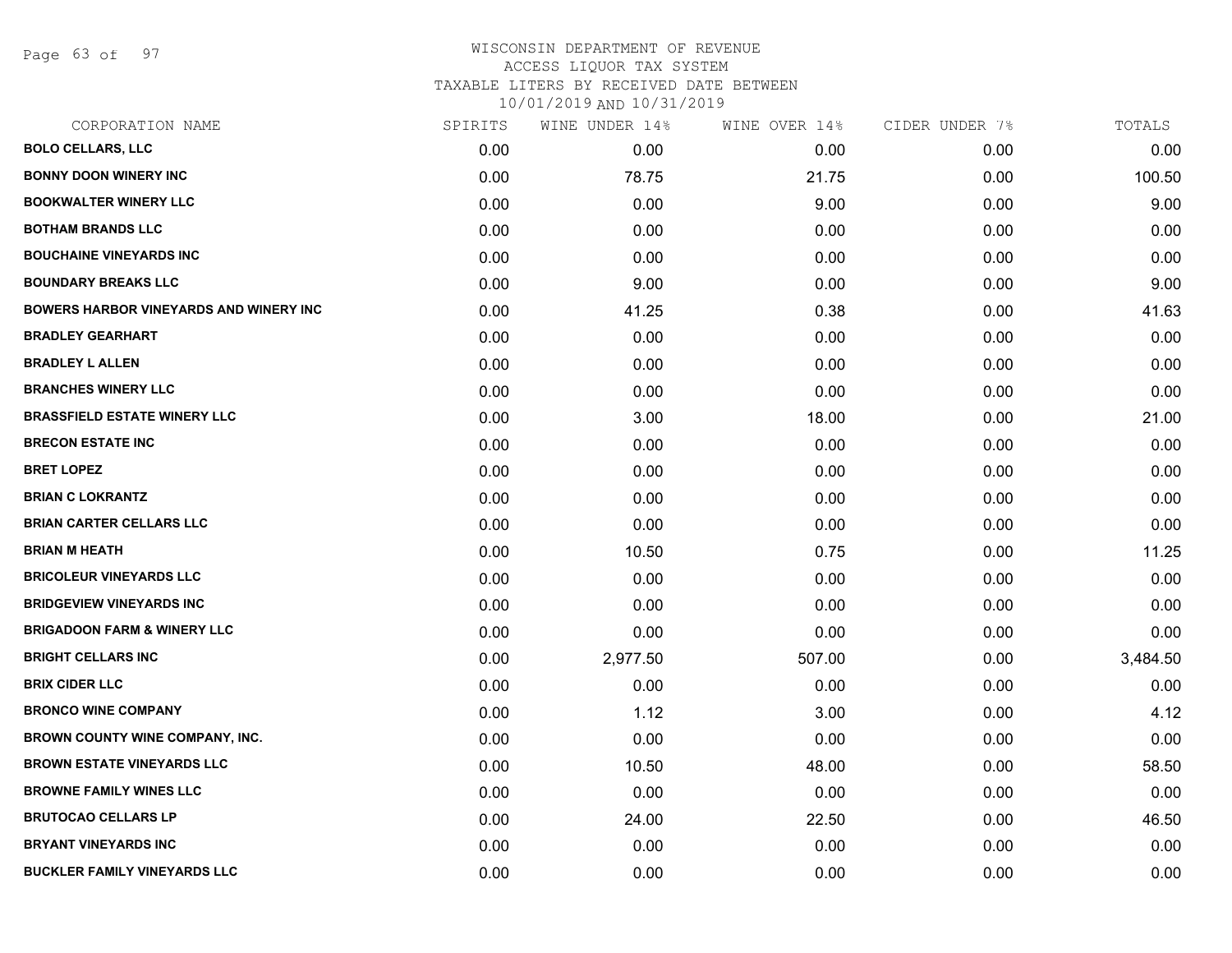Page 64 of 97

#### WISCONSIN DEPARTMENT OF REVENUE ACCESS LIQUOR TAX SYSTEM TAXABLE LITERS BY RECEIVED DATE BETWEEN

| CORPORATION NAME                             | SPIRITS | WINE UNDER 14% | WINE OVER 14% | CIDER UNDER 7% | TOTALS   |
|----------------------------------------------|---------|----------------|---------------|----------------|----------|
| <b>BUEHLER VINEYARDS INC</b>                 | 0.00    | 0.00           | 0.00          | 0.00           | 0.00     |
| <b>BULLY HILL VINEYARDS INC</b>              | 0.00    | 159.75         | 0.00          | 0.00           | 159.75   |
| <b>BURGESS CELLARS INC</b>                   | 0.00    | 0.75           | 3.00          | 0.00           | 3.75     |
| <b>BURRELL SCHOOL VINEYARDS INC</b>          | 0.00    | 0.00           | 11.25         | 0.00           | 11.25    |
| <b>BUTTONWOOD FARM WINERY INC</b>            | 0.00    | 0.00           | 0.00          | 0.00           | 0.00     |
| <b>BWSC LLC</b>                              | 0.00    | 3,947.20       | 1,335.75      | 0.00           | 5,282.95 |
| <b>C &amp; C WINE SERVICES INC</b>           | 0.00    | 2.25           | 112.50        | 0.00           | 114.75   |
| <b>C &amp; N CORPORATION</b>                 | 0.00    | 0.00           | 0.00          | 0.00           | 0.00     |
| <b>C G DI ARIE VINEYARD &amp; WINERY LLC</b> | 0.00    | 10.50          | 46.50         | 0.00           | 57.00    |
| <b>C MONDAVI &amp; SONS</b>                  | 0.00    | 0.00           | 0.00          | 0.00           | 0.00     |
| <b>CADA LLC</b>                              | 0.00    | 0.00           | 18.00         | 0.00           | 18.00    |
| <b>CAIN CELLARS INC</b>                      | 0.00    | 0.00           | 0.00          | 0.00           | 0.00     |
| <b>CAKEBREAD CELLARS</b>                     | 0.00    | 297.00         | 263.25        | 0.00           | 560.25   |
| <b>CALCAREOUS VINEYARD LLC</b>               | 0.00    | 3.75           | 68.25         | 0.00           | 72.00    |
| <b>CALDWELL WINERY LLC</b>                   | 0.00    | 9.00           | 92.25         | 0.00           | 101.25   |
| <b>CALLAWAY TEMECULA LP</b>                  | 0.00    | 13.49          | 38.25         | 0.00           | 51.74    |
| CALWD, INC.                                  | 0.00    | 0.00           | 0.00          | 0.00           | 0.00     |
| <b>CAMARDA CORP</b>                          | 0.00    | 0.00           | 0.00          | 0.00           | 0.00     |
| <b>CARACCIOLI CELLARS INC</b>                | 0.00    | 0.00           | 0.00          | 0.00           | 0.00     |
| <b>CARL THOMA</b>                            | 0.00    | 11.25          | 0.00          | 0.00           | 11.25    |
| <b>CARLISLE WINERY &amp; VINEYARDS LLC</b>   | 0.00    | 0.00           | 0.00          | 0.00           | 0.00     |
| <b>CARLSON VINEYARDS INC</b>                 | 0.00    | 30.75          | 0.00          | 0.00           | 30.75    |
| <b>CARNEROS WINE COMPANY INC</b>             | 0.00    | 27.00          | 9.00          | 0.00           | 36.00    |
| <b>CARR WINERY INC</b>                       | 0.00    | 0.00           | 0.00          | 0.00           | 0.00     |
| <b>CASTORO CELLARS</b>                       | 0.00    | 84.00          | 111.75        | 0.00           | 195.75   |
| <b>CATHERINE ELIZABETH INC</b>               | 0.00    | 0.00           | 0.00          | 0.00           | 0.00     |
| <b>CAYMUS VINEYARDS INC</b>                  | 0.00    | 0.00           | 123.00        | 0.00           | 123.00   |
| <b>CECIL A ZERBA</b>                         | 0.00    | 0.00           | 11.25         | 0.00           | 11.25    |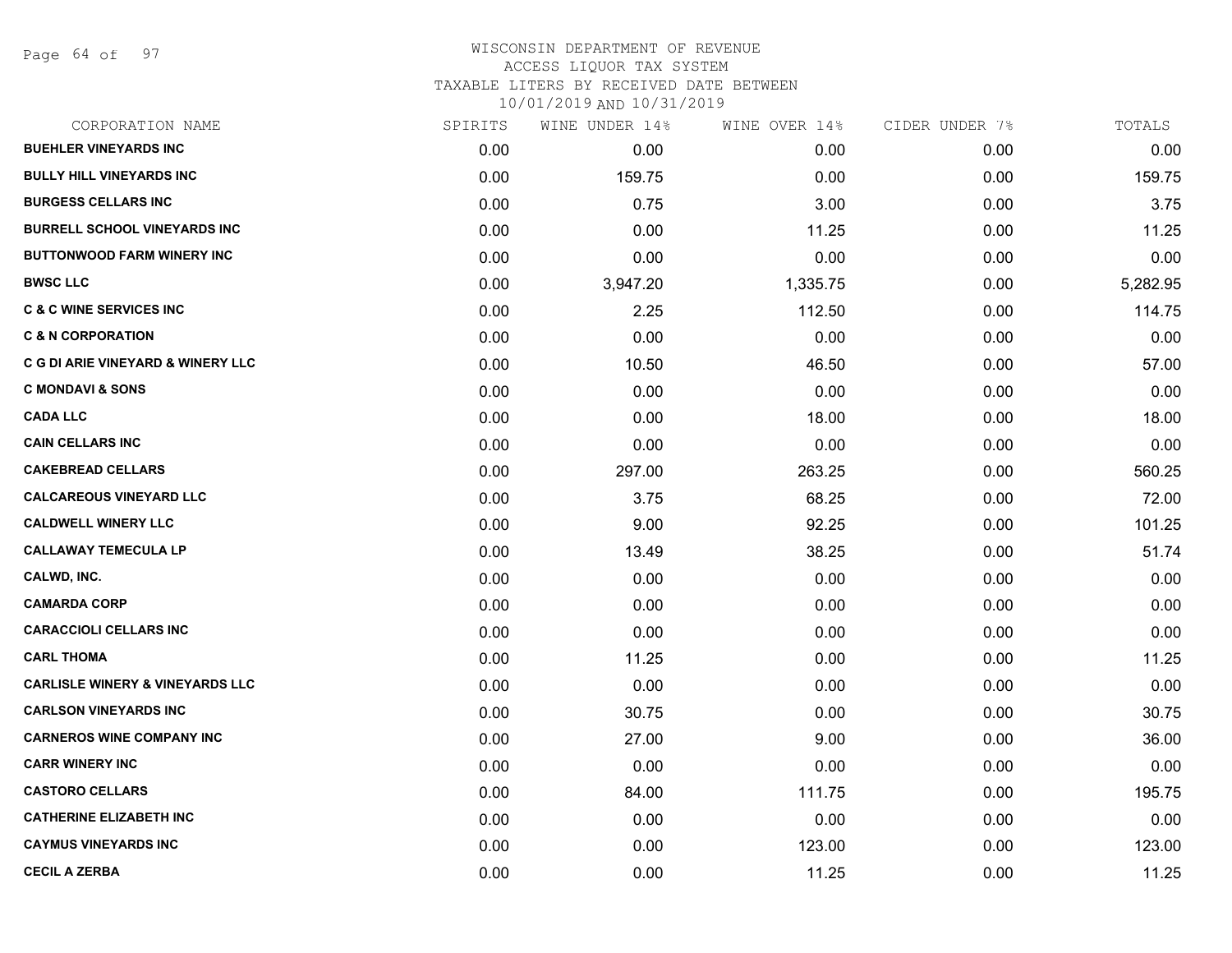Page 65 of 97

| CORPORATION NAME                                  | SPIRITS | WINE UNDER 14% | WINE OVER 14% | CIDER UNDER 7% | TOTALS |
|---------------------------------------------------|---------|----------------|---------------|----------------|--------|
| <b>CEDAR KNOLL VINEYARDS INC</b>                  | 0.00    | 0.00           | 85.50         | 0.00           | 85.50  |
| <b>CEJA VINEYARDS INC</b>                         | 0.00    | 0.00           | 0.00          | 0.00           | 0.00   |
| <b>CELLAR RAT CELLARS LLC</b>                     | 0.00    | 0.00           | 0.00          | 0.00           | 0.00   |
| <b>CHACEWATER LLC</b>                             | 0.00    | 0.00           | 1.51          | 0.00           | 1.51   |
| <b>CHAPPELLET WINERY INC</b>                      | 0.00    | 1.50           | 49.50         | 0.00           | 51.00  |
| <b>CHARLES &amp; MARTHA BARRA</b>                 | 0.00    | 29.25          | 2.25          | 0.00           | 31.50  |
| <b>CHARLES REININGER LLC</b>                      | 0.00    | 0.00           | 24.00         | 0.00           | 24.00  |
| <b>CHATEAU BIANCA INC</b>                         | 0.00    | 0.00           | 0.00          | 0.00           | 0.00   |
| <b>CHATEAU DIANA LLC</b>                          | 0.00    | 3.00           | 0.00          | 0.00           | 3.00   |
| <b>CHATEAU GRAND TRAVERSE LTD</b>                 | 0.00    | 42.50          | 0.00          | 0.00           | 42.50  |
| <b>CHATEAU MARGENE INC</b>                        | 0.00    | 0.00           | 0.00          | 0.00           | 0.00   |
| <b>CHATEAU MORRISETTE INC</b>                     | 0.00    | 40.50          | 0.00          | 0.00           | 40.50  |
| <b>CHATEAU OPERATIONS, LTD.</b>                   | 0.00    | 20.25          | 3.00          | 0.00           | 23.25  |
| <b>CHATEAU POTELLE HOLDINGS LLC</b>               | 0.00    | 0.00           | 0.00          | 0.00           | 0.00   |
| <b>CHATEAU ST CROIX WINERY &amp; VINEYARD LLC</b> | 0.00    | 0.00           | 0.00          | 0.00           | 0.00   |
| <b>CHERRY HILL LLC</b>                            | 0.00    | 0.00           | 0.00          | 0.00           | 0.00   |
| <b>CHIARELLO FAMILY VINEYARDS LLC</b>             | 0.00    | 0.00           | 0.00          | 0.00           | 0.00   |
| <b>CHILDRESS WINERY, LLC</b>                      | 0.00    | 3.00           | 1.50          | 0.00           | 4.50   |
| <b>CHIMNEY ROCK WINERY LLC</b>                    | 0.00    | 0.00           | 63.75         | 0.00           | 63.75  |
| <b>CHRISTOPHE BARON</b>                           | 0.00    | 0.00           | 0.00          | 0.00           | 0.00   |
| <b>CHRISTOPHER FIGGINS</b>                        | 0.00    | 0.00           | 0.00          | 0.00           | 0.00   |
| <b>CHRISTOPHER L SHOWN</b>                        | 0.00    | 4.50           | 0.00          | 0.00           | 4.50   |
| <b>CIDER HOUSE OF WISCONSIN LLC</b>               | 0.00    | 0.00           | 0.00          | 0.00           | 0.00   |
| <b>CINNABAR WINERY LLC</b>                        | 0.00    | 0.00           | 12.00         | 0.00           | 12.00  |
| <b>CIPCO INC.</b>                                 | 0.00    | 0.00           | 0.00          | 0.00           | 0.00   |
| <b>CLAY JAR HOLDINGS LLC</b>                      | 0.00    | 0.00           | 0.00          | 0.00           | 0.00   |
| <b>CLEARWATER CANYON CELLARS LLC</b>              | 0.00    | 1.50           | 1.50          | 0.00           | 3.00   |
| CLIF BAR FAMILY WINERY & FARM LLC                 | 0.00    | 1.50           | 66.75         | 0.00           | 68.25  |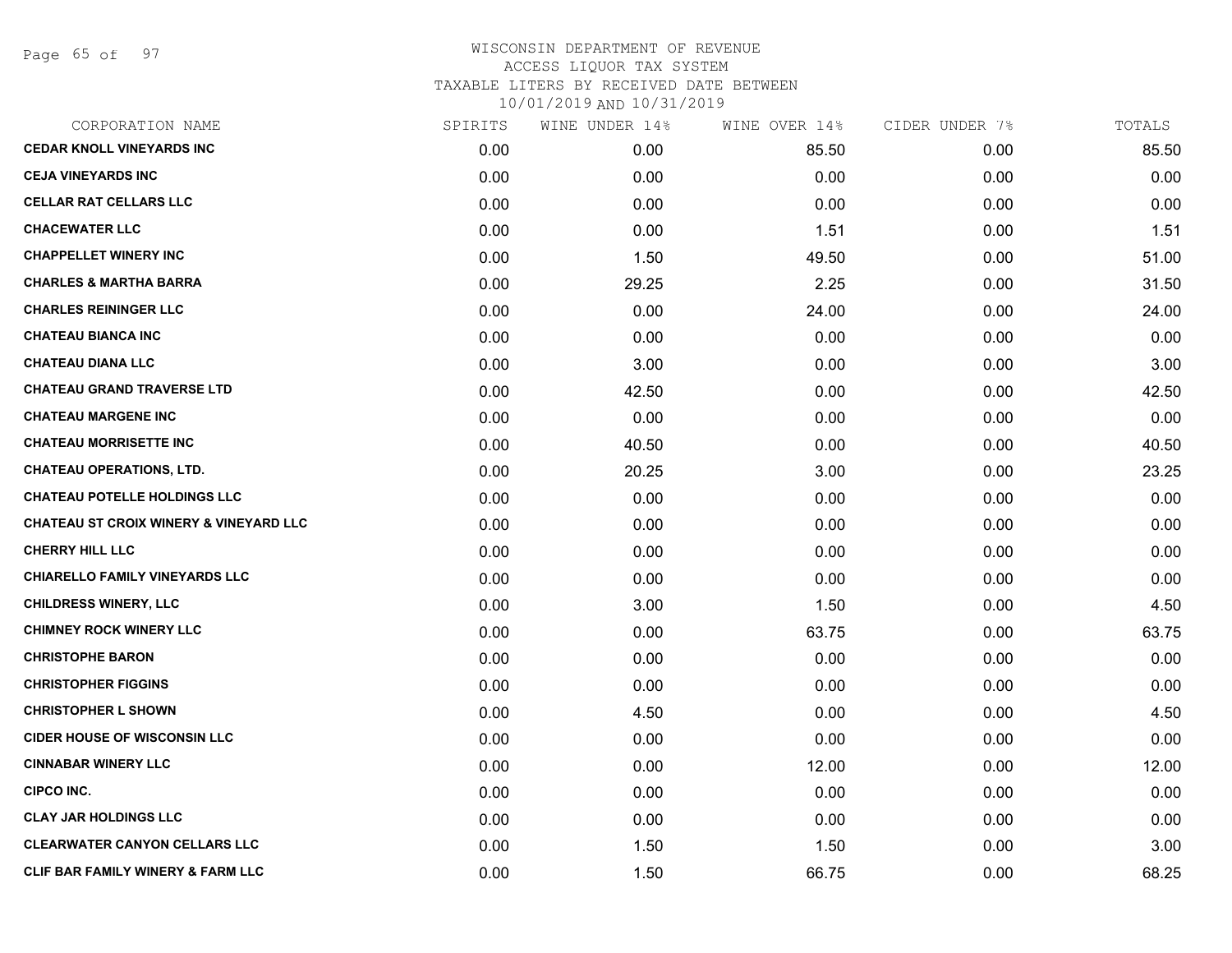Page 66 of 97

#### WISCONSIN DEPARTMENT OF REVENUE ACCESS LIQUOR TAX SYSTEM

TAXABLE LITERS BY RECEIVED DATE BETWEEN

| CORPORATION NAME                            | SPIRITS | WINE UNDER 14% | WINE OVER 14% | CIDER UNDER 7% | TOTALS |
|---------------------------------------------|---------|----------------|---------------|----------------|--------|
| <b>CLINE CELLARS INC</b>                    | 0.00    | 43.50          | 46.50         | 0.00           | 90.00  |
| <b>CLOS DU VAL WINE CO LTD</b>              | 0.00    | 16.50          | 54.00         | 0.00           | 70.50  |
| <b>CLOS LACHANCE WINES LLC</b>              | 0.00    | 14.25          | 10.50         | 0.00           | 24.75  |
| <b>COCKERELL WINE CONSULTING LLC</b>        | 0.00    | 0.00           | 0.00          | 0.00           | 0.00   |
| <b>CODORNIU NAPA INC</b>                    | 0.00    | 89.25          | 345.00        | 0.00           | 434.25 |
| <b>COELHO WINERY INC</b>                    | 0.00    | 0.00           | 0.00          | 0.00           | 0.00   |
| <b>COL SOLARE, LLP</b>                      | 0.00    | 0.00           | 28.50         | 0.00           | 28.50  |
| <b>COLGIN PARTNERS LLC</b>                  | 0.00    | 0.00           | 0.00          | 0.00           | 0.00   |
| <b>COLLEEN M BOS</b>                        | 0.00    | 0.00           | 0.00          | 0.00           | 0.00   |
| <b>COLONIAL GREEN TRUST</b>                 | 0.00    | 0.00           | 0.00          | 0.00           | 0.00   |
| <b>COLUMBIA RIVER WINERY INC</b>            | 0.00    | 35.25          | 44.25         | 0.00           | 79.50  |
| <b>CONSTELLATION BRANDS U.S. OPERATIONS</b> | 0.00    | 128.70         | 410.25        | 0.00           | 538.95 |
| <b>CONUNDRUM WINERY LLC</b>                 | 0.00    | 18.00          | 3.00          | 0.00           | 21.00  |
| <b>CONWAY VINEYARDS INC</b>                 | 0.00    | 1.50           | 0.00          | 0.00           | 1.50   |
| <b>COOL HAND VINEYARDS LLC</b>              | 0.00    | 0.00           | 68.25         | 0.00           | 68.25  |
| <b>COPPER CANE LLC</b>                      | 0.00    | 11.25          | 38.25         | 0.00           | 49.50  |
| <b>CORISON WINERY INC</b>                   | 0.00    | 72.75          | 0.00          | 0.00           | 72.75  |
| <b>CORNERSTONE CELLARS LLC</b>              | 0.00    | 0.00           | 4.50          | 0.00           | 4.50   |
| <b>CORY J MICHAL</b>                        | 0.00    | 0.00           | 0.00          | 0.00           | 0.00   |
| <b>COTE D'OR IMPORTS LLC</b>                | 0.00    | 0.00           | 0.00          | 0.00           | 0.00   |
| <b>COURAGEOUS INC</b>                       | 0.00    | 0.00           | 0.00          | 0.00           | 0.00   |
| <b>CRAIG FLETCHER</b>                       | 0.00    | 0.00           | 0.00          | 0.00           | 0.00   |
| <b>CRAIG S HANDLY</b>                       | 0.00    | 0.00           | 11.25         | 0.00           | 11.25  |
| <b>CREATIVE WINE CONCEPTS INC</b>           | 0.00    | 6.00           | 33.00         | 0.00           | 39.00  |
| <b>CREW WINE COMPANY LLC</b>                | 0.00    | 9.75           | 1.50          | 0.00           | 11.25  |
| <b>CRIMSON WINE GROUP LTD</b>               | 0.00    | 20.25          | 9.00          | 0.00           | 29.25  |
| <b>CRISTOM VINEYARDS INC</b>                | 0.00    | 0.00           | 0.00          | 0.00           | 0.00   |
| <b>CROCKER &amp; STARR WINE CO LLC</b>      | 0.00    | 0.00           | 4.50          | 0.00           | 4.50   |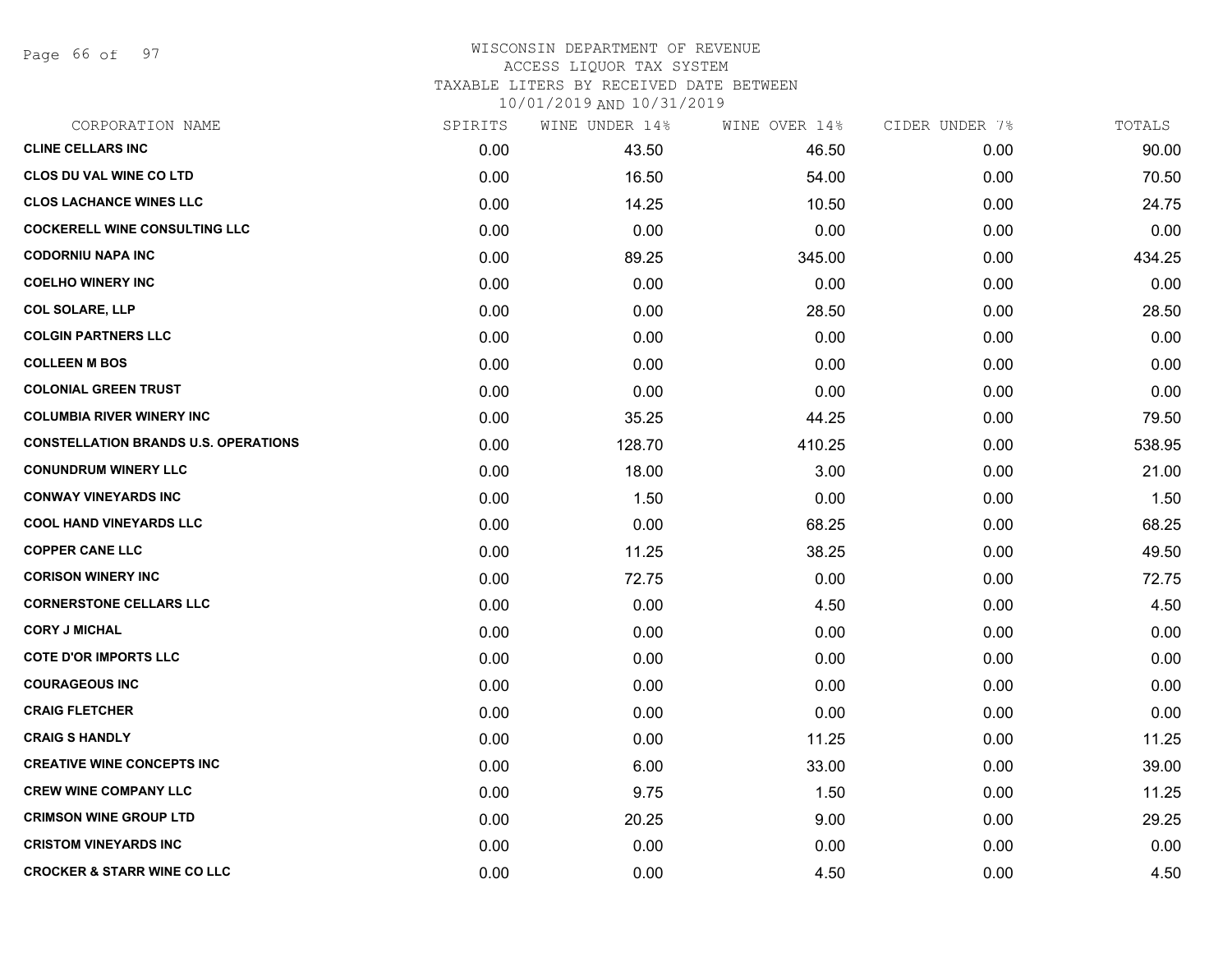Page 67 of 97

#### WISCONSIN DEPARTMENT OF REVENUE ACCESS LIQUOR TAX SYSTEM TAXABLE LITERS BY RECEIVED DATE BETWEEN

| CORPORATION NAME                   | SPIRITS | WINE UNDER 14% | WINE OVER 14% | CIDER UNDER 7% | TOTALS |
|------------------------------------|---------|----------------|---------------|----------------|--------|
| <b>CROFT LLC</b>                   | 0.00    | 5.25           | 0.00          | 0.00           | 5.25   |
| <b>CROWN POINT WINERY LLC</b>      | 0.00    | 0.00           | 0.00          | 0.00           | 0.00   |
| <b>CUNAT PREMIUM VINEYARDS LLC</b> | 0.00    | 0.75           | 21.00         | 0.00           | 21.75  |
| <b>CUSHMAN WINERY CORPORATION</b>  | 0.00    | 22.50          | 47.25         | 0.00           | 69.75  |
| <b>CUVAISON INC</b>                | 0.00    | 42.75          | 106.50        | 0.00           | 149.25 |
| <b>CWC WINERY LLC</b>              | 0.00    | 0.00           | 0.00          | 0.00           | 0.00   |
| <b>D MYERS LLC</b>                 | 0.00    | 1.50           | 0.00          | 0.00           | 1.50   |
| <b>DADY CAPITAL LLLP</b>           | 0.00    | 0.00           | 9.00          | 0.00           | 9.00   |
| <b>DANA ESTATES INC</b>            | 0.00    | 0.00           | 0.00          | 0.00           | 0.00   |
| <b>DANICA PATRICK</b>              | 0.00    | 2.25           | 0.00          | 0.00           | 2.25   |
| <b>DANIEL J KOEPKE</b>             | 0.00    | 0.00           | 0.00          | 0.00           | 0.00   |
| DANZA DEL SOL WINERY INC           | 0.00    | 12.75          | 51.75         | 0.00           | 64.50  |
| <b>DANZINGER VINEYARDS LLC</b>     | 0.00    | 0.00           | 0.00          | 0.00           | 0.00   |
| <b>DAOU VINEYARDS LLC</b>          | 0.00    | 85.50          | 76.50         | 0.00           | 162.00 |
| <b>DARIOUSH KHALEDI WINERY LLC</b> | 0.00    | 0.00           | 126.00        | 0.00           | 126.00 |
| <b>DAVID BRUCE WINERY INC</b>      | 0.00    | 0.00           | 9.00          | 0.00           | 9.00   |
| <b>DAVID COFFARO</b>               | 0.00    | 0.00           | 27.00         | 0.00           | 27.00  |
| <b>DAVID F MAHER</b>               | 0.00    | 0.00           | 0.00          | 0.00           | 0.00   |
| <b>DAVID J MATTHEWS</b>            | 0.00    | 12.75          | 0.00          | 0.00           | 12.75  |
| <b>DAVID JAMES LLC</b>             | 0.00    | 0.00           | 0.00          | 0.00           | 0.00   |
| <b>DAVID L MCGEE</b>               | 0.00    | 21.75          | 2.25          | 0.00           | 24.00  |
| <b>DAVIS ESTATES LLC</b>           | 0.00    | 0.00           | 0.00          | 0.00           | 0.00   |
| <b>DAWN'S DREAM LLC</b>            | 0.00    | 0.00           | 0.00          | 0.00           | 0.00   |
| DE LA MONTANYA WINERY INC          | 0.00    | 0.00           | 27.00         | 0.00           | 27.00  |
| DEERFIELD RANCH WINERY LLC         | 0.00    | 0.00           | 0.00          | 0.00           | 0.00   |
| DEL DOTTO VINEYARDS INC            | 0.00    | 0.00           | 0.00          | 0.00           | 0.00   |
| <b>DELICATO VINEYARDS INC</b>      | 0.00    | 44.25          | 60.50         | 0.00           | 104.75 |
| DELILLE CELLARS LLC                | 0.00    | 6.00           | 3.00          | 0.00           | 9.00   |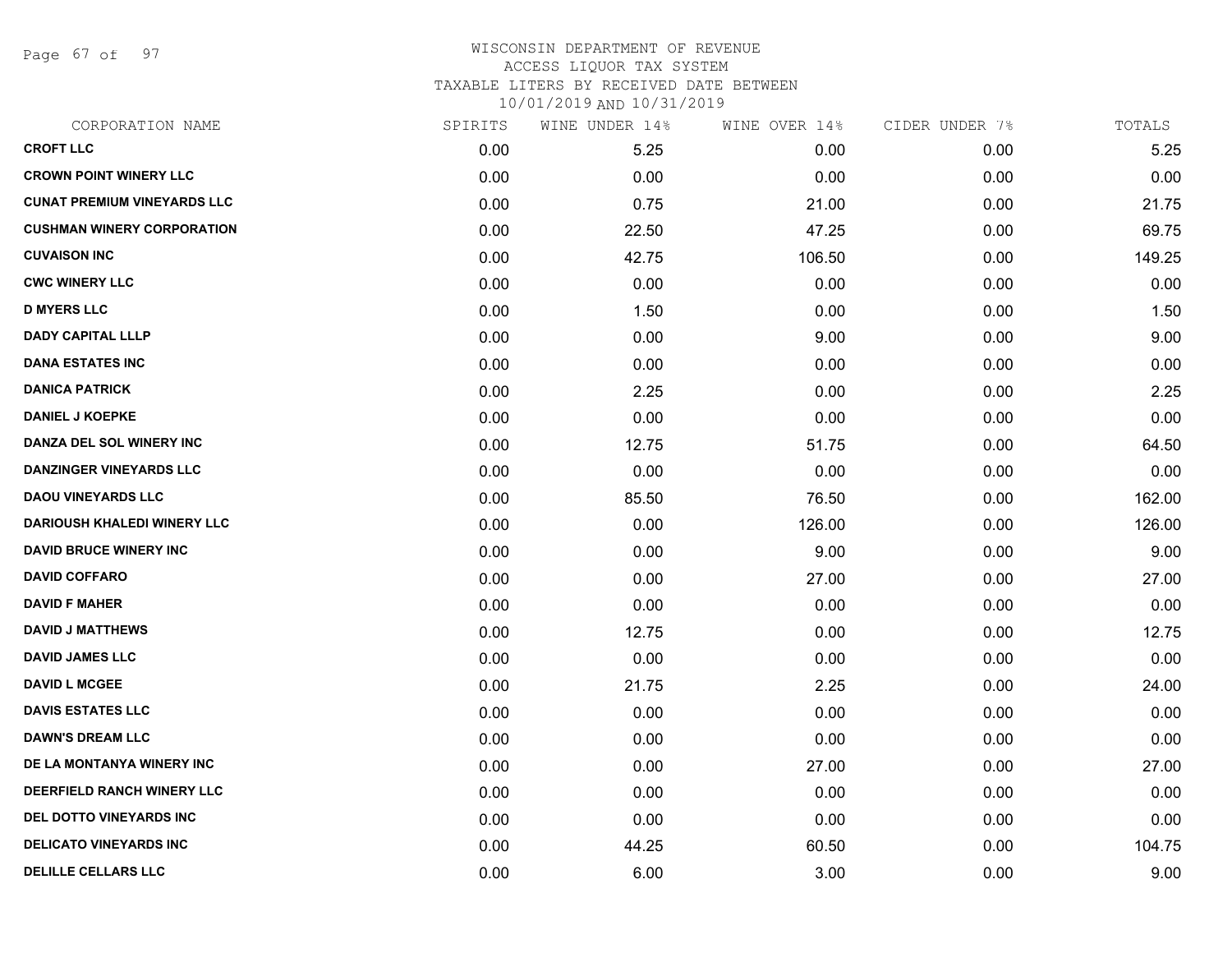Page 68 of 97

| CORPORATION NAME                                              | SPIRITS | WINE UNDER 14% | WINE OVER 14% | CIDER UNDER 7% | TOTALS |
|---------------------------------------------------------------|---------|----------------|---------------|----------------|--------|
| <b>DENNIS R ONEIL</b>                                         | 0.00    | 0.00           | 0.00          | 0.00           | 0.00   |
| DH GUSTAFSON FAMILY VINEYARDS LLC                             | 0.00    | 0.00           | 0.00          | 0.00           | 0.00   |
| <b>DIAMOND MOUNTAIN VINEYARD</b>                              | 0.00    | 0.00           | 0.00          | 0.00           | 0.00   |
| <b>DIANA HOBSON</b>                                           | 0.00    | 0.00           | 0.00          | 0.00           | 0.00   |
| <b>DOMAINE CARNEROS LTD</b>                                   | 0.00    | 297.00         | 122.25        | 0.00           | 419.25 |
| <b>DOMAINE CHANDON INC</b>                                    | 0.00    | 326.96         | 0.00          | 0.00           | 326.96 |
| <b>DOMAINE DE MARIA SOTER LLC</b>                             | 0.00    | 20.25          | 0.00          | 0.00           | 20.25  |
| <b>DOMAINE DROUHIN OREGON LLC</b>                             | 0.00    | 30.00          | 66.00         | 0.00           | 96.00  |
| <b>DOMAINE SERENE VINEYARDS &amp; WINERY INC</b>              | 0.00    | 4.50           | 4.50          | 0.00           | 9.00   |
| <b>DOMINICK CHIRICHILLO</b>                                   | 0.00    | 1.50           | 1.50          | 0.00           | 3.00   |
| <b>DON GRASSE</b>                                             | 0.00    | 0.00           | 0.00          | 0.00           | 0.00   |
| DON SEBASTIANI & SONS INTERNATIONAL WINE<br><b>NEGOCIANTS</b> | 0.00    | 0.00           | 0.00          | 0.00           | 0.00   |
| <b>DONALD PHILLIPS HILL JR</b>                                | 0.00    | 0.00           | 0.00          | 0.00           | 0.00   |
| <b>DONATI FAMILY VINEYARD INC</b>                             | 0.00    | 0.00           | 0.00          | 0.00           | 0.00   |
| <b>DONELAN FAMILY WINE CELLARS LLC</b>                        | 0.00    | 0.75           | 0.75          | 0.00           | 1.50   |
| DONGYI INTERNATIONAL LLC                                      | 0.00    | 0.00           | 0.00          | 0.00           | 0.00   |
| <b>DOROTHY PANELLA</b>                                        | 0.00    | 3.00           | 23.25         | 0.00           | 26.25  |
| <b>DOSSEY VINEYARDS LLC</b>                                   | 0.00    | 105.75         | 0.00          | 0.00           | 105.75 |
| <b>DOUBLE CANYON VINEYARDS LLC</b>                            | 0.00    | 18.75          | 23.25         | 0.00           | 42.00  |
| DRAGONETTE CELLARS LLC                                        | 0.00    | 0.00           | 0.00          | 0.00           | 0.00   |
| <b>DRAKE MAKES WINE, INC.</b>                                 | 0.00    | 0.00           | 0.00          | 0.00           | 0.00   |
| DRUMLIN RIDGE WINERY LLC                                      | 0.00    | 0.00           | 0.00          | 0.00           | 0.00   |
| DRY CREEK VINEYARD INC                                        | 0.00    | 75.75          | 215.25        | 0.00           | 291.00 |
| <b>DSC INVESTORS INC</b>                                      | 0.00    | 0.00           | 0.00          | 0.00           | 0.00   |
| <b>DUCKHORN WINE COMPANY</b>                                  | 0.00    | 88.50          | 478.50        | 0.00           | 567.00 |
| <b>DUMOL WINERY LLC</b>                                       | 0.00    | 0.00           | 10.50         | 0.00           | 10.50  |
| <b>DUNHAM CELLARS LLC</b>                                     | 0.00    | 0.75           | 8.25          | 0.00           | 9.00   |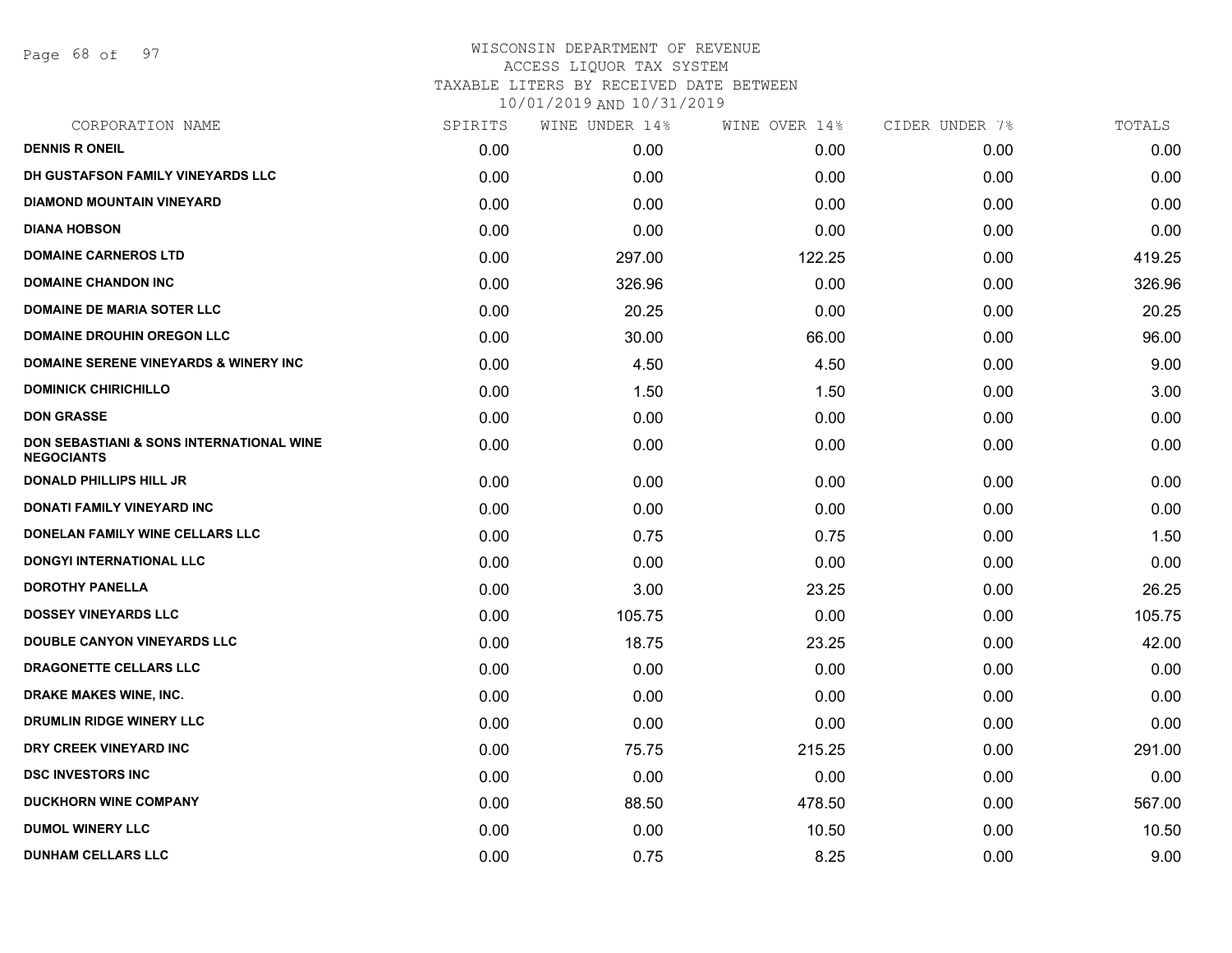Page 69 of 97

# WISCONSIN DEPARTMENT OF REVENUE ACCESS LIQUOR TAX SYSTEM TAXABLE LITERS BY RECEIVED DATE BETWEEN

| CORPORATION NAME                         | SPIRITS | WINE UNDER 14% | WINE OVER 14% | CIDER UNDER 7% | TOTALS |
|------------------------------------------|---------|----------------|---------------|----------------|--------|
| <b>DUNN VINEYARDS LLC</b>                | 0.00    | 0.00           | 0.00          | 0.00           | 0.00   |
| <b>DUPLIN WINE CELLARS INC</b>           | 0.00    | 237.00         | 0.00          | 0.00           | 237.00 |
| DUTTON GOLDFIELD WINERY LLC              | 0.00    | 40.50          | 9.00          | 0.00           | 49.50  |
| <b>E &amp; J GALLO WINERY</b>            | 0.00    | 111.00         | 545.75        | 0.00           | 656.75 |
| <b>E STRING CELLARS LLC</b>              | 0.00    | 0.00           | 0.00          | 0.00           | 0.00   |
| <b>EAGLES LANDING WINERY LLC</b>         | 0.00    | 18.00          | 0.00          | 0.00           | 18.00  |
| <b>EASTERN RIDGES VINEYARD, LLC</b>      | 0.00    | 0.00           | 0.00          | 0.00           | 0.00   |
| <b>EBERLE WINERY LP</b>                  | 0.00    | 3.00           | 28.50         | 0.00           | 31.50  |
| EDEN ICE CIDER COMPANY INC.              | 0.00    | 10.88          | 0.00          | 0.00           | 10.88  |
| <b>EDWARD J RINK</b>                     | 0.00    | 0.00           | 0.00          | 0.00           | 0.00   |
| EHREN JORDAN WINE CELLARS LLC            | 0.00    | 10.50          | 21.00         | 0.00           | 31.50  |
| <b>EILEEN BRYS</b>                       | 0.00    | 15.00          | 0.75          | 0.00           | 15.75  |
| <b>ELEGANCE PROPERTIES LLC</b>           | 0.00    | 0.00           | 4.50          | 0.00           | 4.50   |
| <b>ELISABETH W KLEIN</b>                 | 0.00    | 0.00           | 0.00          | 0.00           | 0.00   |
| ELK COVE VINEYARDS INC                   | 0.00    | 120.75         | 0.00          | 0.00           | 120.75 |
| <b>ELV-OREGON LLC</b>                    | 0.00    | 0.00           | 0.00          | 0.00           | 0.00   |
| <b>ELYSE WINERY LLC</b>                  | 0.00    | 0.00           | 0.00          | 0.00           | 0.00   |
| <b>EMILIO GUGLIELMO WINERY INC</b>       | 0.00    | 5.25           | 0.00          | 0.00           | 5.25   |
| <b>ENTENTE SPIRITS LLC</b>               | 0.00    | 0.00           | 21.00         | 0.00           | 21.00  |
| <b>ERIC TRUMP WINE MANUFACTURING LLC</b> | 0.00    | 76.13          | 3.00          | 0.00           | 79.13  |
| <b>ERNEST VINEYARDS LLC</b>              | 0.00    | 0.00           | 0.00          | 0.00           | 0.00   |
| <b>EUGENE PERATA</b>                     | 0.00    | 0.00           | 0.00          | 0.00           | 0.00   |
| <b>F KORBEL &amp; BROS INC</b>           | 0.00    | 282.71         | 77.50         | 0.00           | 360.21 |
| <b>FAETHM INC</b>                        | 0.00    | 0.00           | 0.00          | 0.00           | 0.00   |
| <b>FANTESCA LLC</b>                      | 0.00    | 0.00           | 0.00          | 0.00           | 0.00   |
| <b>FAT BOYS INC</b>                      | 0.00    | 87.00          | 7.50          | 0.00           | 94.50  |
| <b>FAWN CREEK WINERY LLC</b>             | 0.00    | 0.00           | 0.00          | 0.00           | 0.00   |
| <b>FAZELI VINEYARDS, LLC</b>             | 0.00    | 0.00           | 3.00          | 0.00           | 3.00   |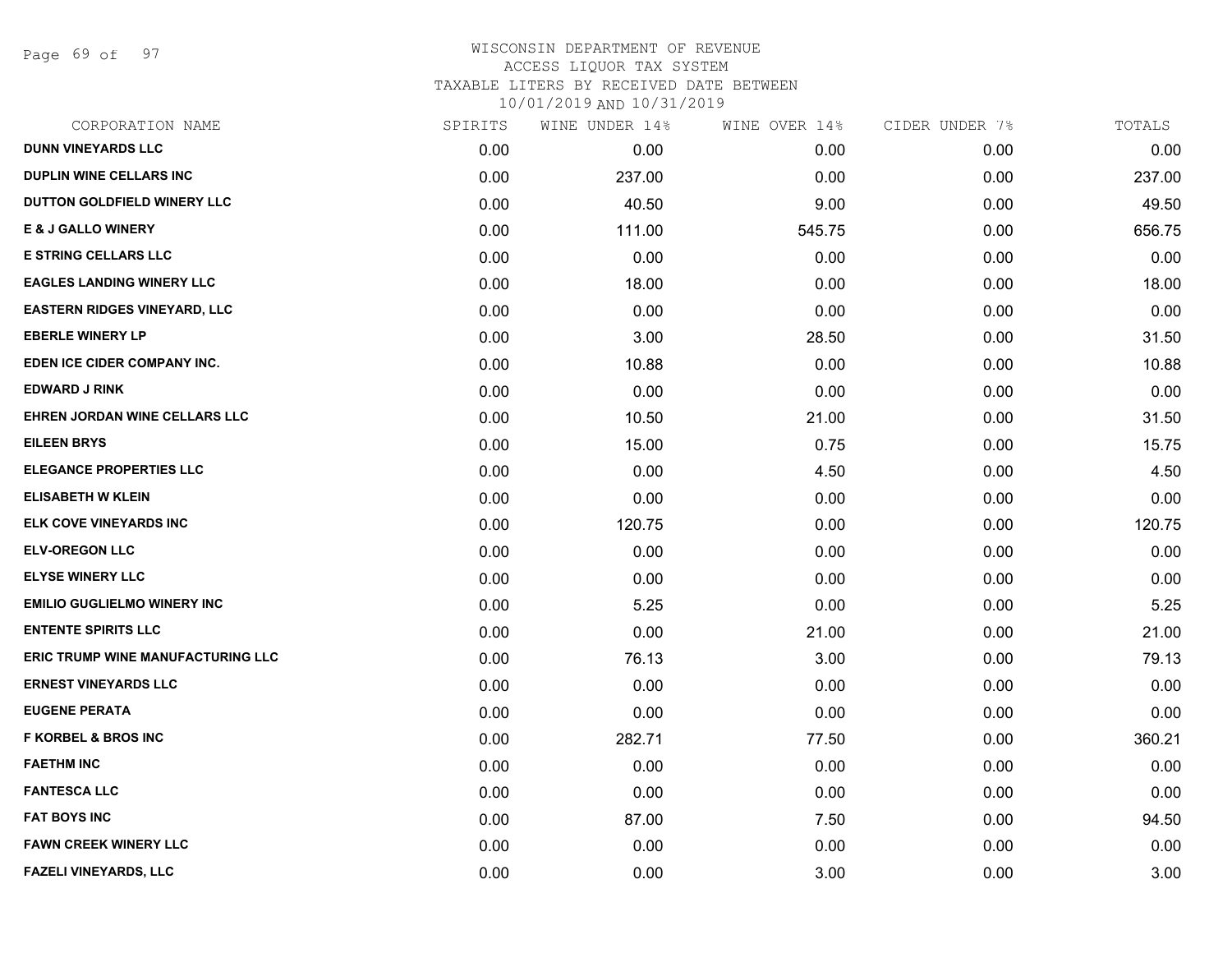Page 70 of 97

| CORPORATION NAME                                 | SPIRITS | WINE UNDER 14% | WINE OVER 14% | CIDER UNDER 7% | TOTALS |
|--------------------------------------------------|---------|----------------|---------------|----------------|--------|
| <b>FENESTRA WINERY INC</b>                       | 0.00    | 0.00           | 0.00          | 0.00           | 0.00   |
| FENN VALLEY VINEYARDS, INC.                      | 0.00    | 66.38          | 0.00          | 0.00           | 66.38  |
| <b>FERMENTING CELLARS LLC</b>                    | 0.00    | 0.00           | 0.00          | 0.00           | 0.00   |
| <b>FERRARI CARANO VINEYARDS &amp; WINERY LLC</b> | 0.00    | 18.00          | 19.50         | 0.00           | 37.50  |
| <b>FETZER VINEYARDS</b>                          | 0.00    | 58.50          | 82.50         | 0.00           | 141.00 |
| <b>FICKLIN VINEYARDS INC</b>                     | 0.00    | 0.00           | 0.00          | 0.00           | 0.00   |
| <b>FIDDLEHEAD CELLARS LP</b>                     | 0.00    | 0.00           | 0.00          | 0.00           | 0.00   |
| <b>FIDELITAS WINES LLC</b>                       | 0.00    | 2.25           | 13.50         | 0.00           | 15.75  |
| <b>FIESTA VINEYARD &amp; WINERY LLC</b>          | 0.00    | 2.25           | 0.00          | 0.00           | 2.25   |
| <b>FINKELSTEIN VINEYARDS INC</b>                 | 0.00    | 0.00           | 0.00          | 0.00           | 0.00   |
| <b>FIRESTEED CORPORATION</b>                     | 0.00    | 0.00           | 0.00          | 0.00           | 0.00   |
| <b>FISHER KING WINERY, LLC</b>                   | 0.00    | 0.00           | 0.00          | 0.00           | 0.00   |
| <b>FISHER VINEYARDS</b>                          | 0.00    | 0.00           | 33.00         | 0.00           | 33.00  |
| <b>FITVINE LLC</b>                               | 0.00    | 387.00         | 0.00          | 0.00           | 387.00 |
| <b>FIVE VINES LLC</b>                            | 0.00    | 0.00           | 0.00          | 0.00           | 0.00   |
| <b>FLOOD RANCH COMPANY</b>                       | 0.00    | 0.00           | 0.00          | 0.00           | 0.00   |
| <b>FLORA SPRINGS WINE COMPANY</b>                | 0.00    | 0.00           | 240.00        | 0.00           | 240.00 |
| <b>FLORIDA ORANGE GROVES INC</b>                 | 0.00    | 0.00           | 0.00          | 0.00           | 0.00   |
| FLOWERS VINEYARD AND WINERY, LLC                 | 0.00    | 106.50         | 0.00          | 0.00           | 106.50 |
| <b>FLYING B VINEYARD LP</b>                      | 0.00    | 0.00           | 9.00          | 0.00           | 9.00   |
| <b>FN CELLARS LLC</b>                            | 0.00    | 9.39           | 478.50        | 0.00           | 487.89 |
| <b>FOLEY ESTATES VINEYARD &amp; WINERY LLC</b>   | 0.00    | 6.75           | 65.25         | 0.00           | 72.00  |
| <b>FOLEY FAMILY WINES INC</b>                    | 0.00    | 76.50          | 356.25        | 0.00           | 432.75 |
| <b>FOLIO WINE COMPANY LLC</b>                    | 0.00    | 9.00           | 0.00          | 0.00           | 9.00   |
| <b>FONTANELLA WINES LLC</b>                      | 0.00    | 0.00           | 109.50        | 0.00           | 109.50 |
| <b>FORT ROSS VINEYARD &amp; WINERY LLC</b>       | 0.00    | 0.00           | 9.00          | 0.00           | 9.00   |
| <b>FORWARD CIDER LLC</b>                         | 0.00    | 0.00           | 0.00          | 0.00           | 0.00   |
| <b>FOUR BEARS WINERY LLC</b>                     | 0.00    | 0.00           | 0.00          | 0.00           | 0.00   |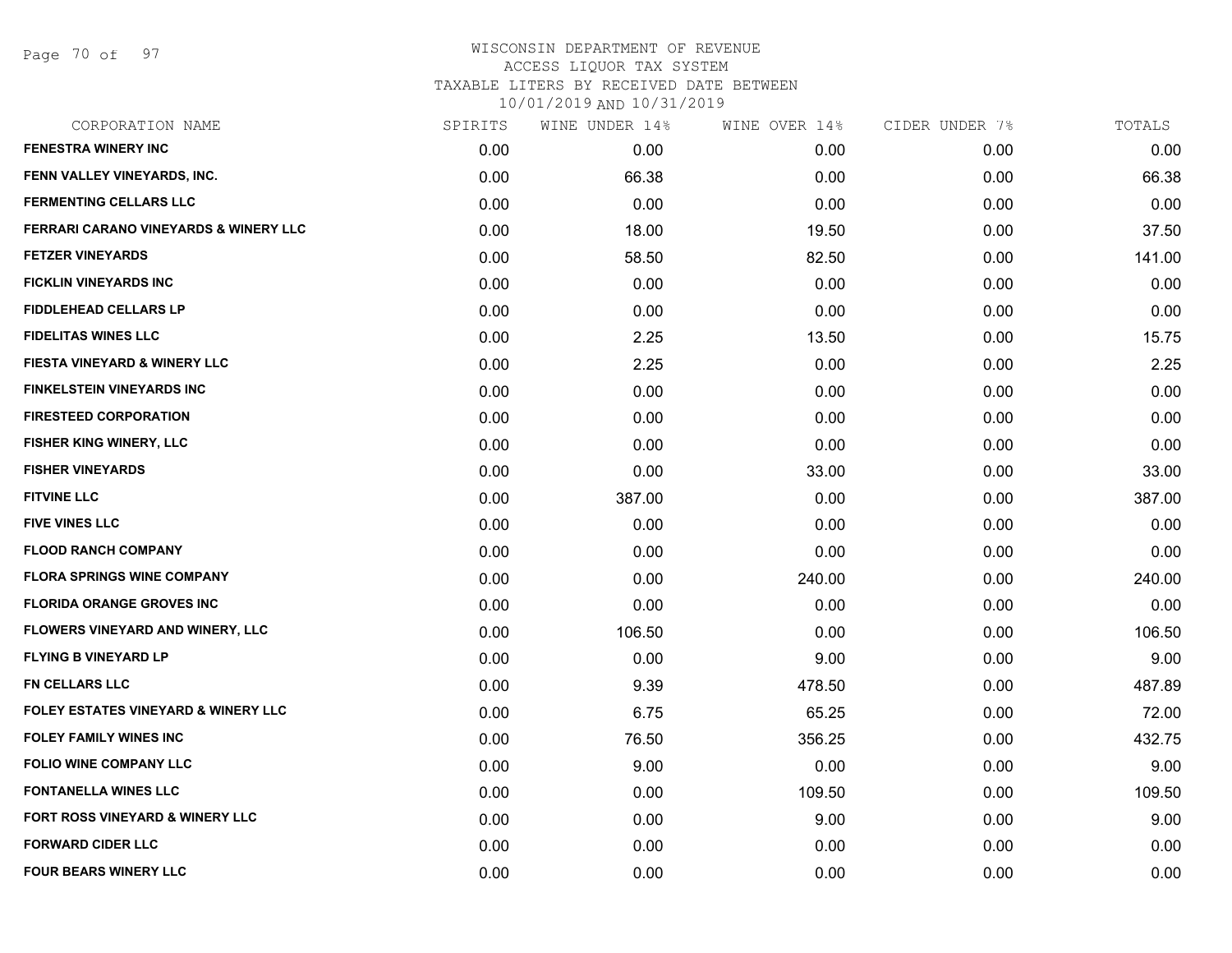Page 71 of 97

| CORPORATION NAME                              | SPIRITS | WINE UNDER 14% | WINE OVER 14% | CIDER UNDER 7% | TOTALS |
|-----------------------------------------------|---------|----------------|---------------|----------------|--------|
| <b>FOUR DAUGHTERS VINEYARD AND WINERY LLC</b> | 0.00    | 0.00           | 0.00          | 0.00           | 0.00   |
| <b>FOXEN VINEYARD INC</b>                     | 0.00    | 17.25          | 0.75          | 0.00           | 18.00  |
| <b>FRANCIS COPPOLA WINERY LLC</b>             | 0.00    | 322.91         | 549.25        | 0.00           | 872.16 |
| <b>FRANCISCAN VINEYARDS INC</b>               | 0.00    | 176.25         | 481.52        | 0.00           | 657.77 |
| <b>FRANK FAMILY VINEYARDS LLC</b>             | 0.00    | 10.50          | 45.75         | 0.00           | 56.25  |
| <b>FRED C SCHERRER</b>                        | 0.00    | 0.00           | 0.00          | 0.00           | 0.00   |
| <b>FREDERICK QUANDT</b>                       | 0.00    | 0.00           | 0.00          | 0.00           | 0.00   |
| <b>FREIXENET SONOMA CAVES INC</b>             | 0.00    | 158.25         | 33.75         | 0.00           | 192.00 |
| FREY FAMILY WINERY LLC                        | 0.00    | 0.00           | 0.00          | 0.00           | 0.00   |
| <b>FREY VINEYARDS LTD</b>                     | 0.00    | 19.50          | 40.50         | 0.00           | 60.00  |
| <b>FROGS LEAP WINERY</b>                      | 0.00    | 207.75         | 5.25          | 0.00           | 213.00 |
| <b>FROGTOWN CELLARS LLP</b>                   | 0.00    | 11.25          | 0.00          | 0.00           | 11.25  |
| FRUIT OF THE WOODS WINE CELLAR, INC.          | 0.00    | 0.00           | 0.00          | 0.00           | 0.00   |
| <b>FULCRUM WINES LLC</b>                      | 0.00    | 0.00           | 0.00          | 0.00           | 0.00   |
| <b>FULKERSON WINE CELLARS LLC</b>             | 0.00    | 2.25           | 0.00          | 0.00           | 2.25   |
| <b>FULLERTON WINES, INC</b>                   | 0.00    | 4.50           | 0.00          | 0.00           | 4.50   |
| <b>FURTHERMORE LLC</b>                        | 0.00    | 0.00           | 0.00          | 0.00           | 0.00   |
| <b>G GRAHAM WINES INC</b>                     | 0.00    | 0.00           | 0.00          | 0.00           | 0.00   |
| <b>GALANTE FAMILY WINERY INC</b>              | 0.00    | 0.00           | 0.00          | 0.00           | 0.00   |
| <b>GALENA CELLARS INC</b>                     | 0.00    | 0.00           | 0.00          | 0.00           | 0.00   |
| <b>GALLICA WINES LLC</b>                      | 0.00    | 5.25           | 3.75          | 0.00           | 9.00   |
| <b>GAMBLE FAMILY VINEYARDS LLC</b>            | 0.00    | 16.50          | 42.00         | 0.00           | 58.50  |
| <b>GANDONA INC</b>                            | 0.00    | 0.00           | 4.50          | 0.00           | 4.50   |
| <b>GARGIULO VINEYARD LLC</b>                  | 0.00    | 3.75           | 5.25          | 0.00           | 9.00   |
| <b>GARROD TRUST</b>                           | 0.00    | 0.00           | 0.00          | 0.00           | 0.00   |
| <b>GARVIN HEIGHTS VINEYARDS, LLC</b>          | 0.00    | 0.00           | 0.00          | 0.00           | 0.00   |
| <b>GARY FRANSCIONI, INC.</b>                  | 0.00    | 0.00           | 0.00          | 0.00           | 0.00   |
| <b>GEARY MARKET INVESTMENT COMPANY LTD</b>    | 0.00    | 0.75           | 4.50          | 0.00           | 5.25   |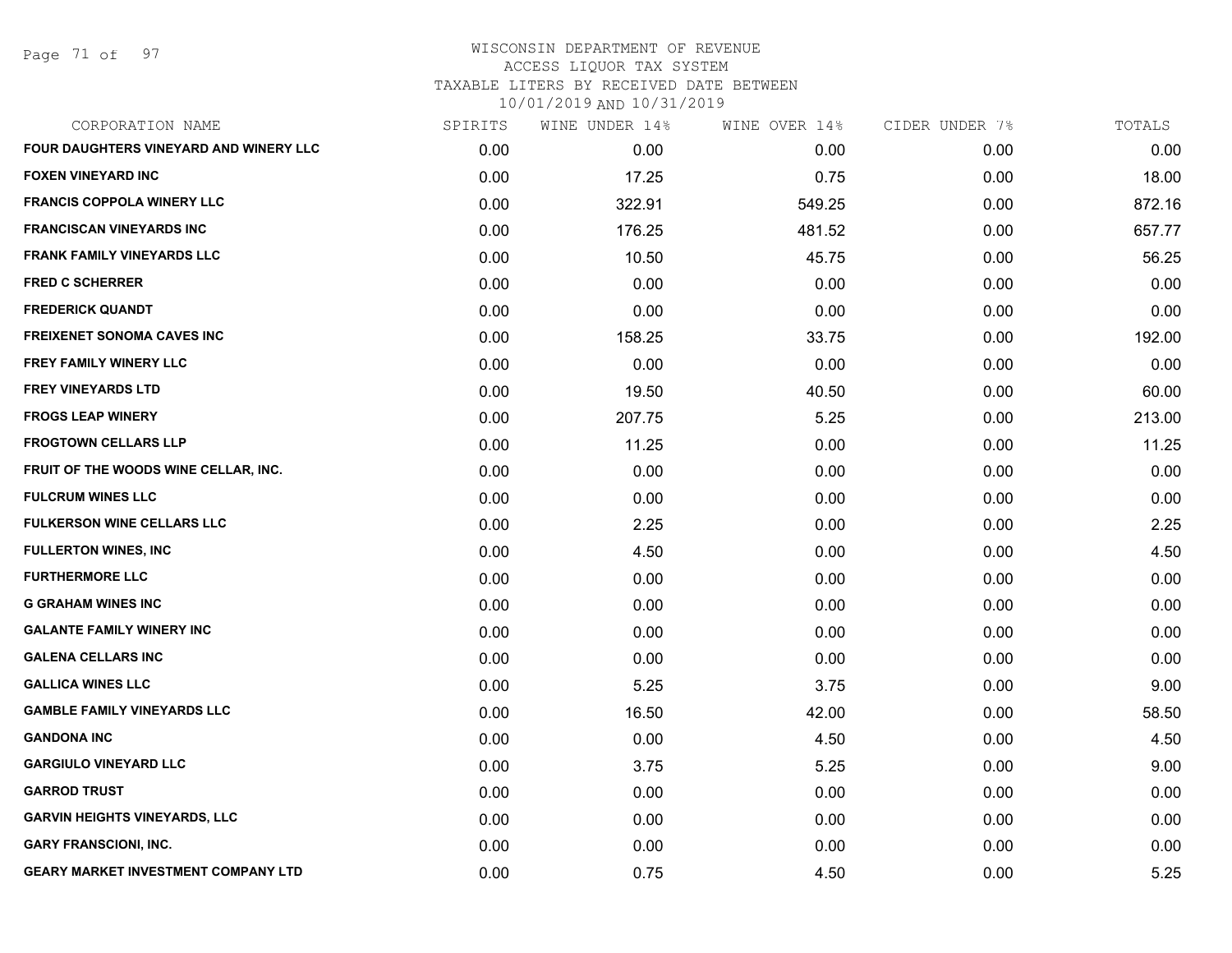Page 72 of 97

#### WISCONSIN DEPARTMENT OF REVENUE ACCESS LIQUOR TAX SYSTEM TAXABLE LITERS BY RECEIVED DATE BETWEEN

| CORPORATION NAME                                    | SPIRITS | WINE UNDER 14% | WINE OVER 14% | CIDER UNDER 7% | TOTALS |
|-----------------------------------------------------|---------|----------------|---------------|----------------|--------|
| <b>GEMSTONE VINEYARDS LLC</b>                       | 0.00    | 0.00           | 0.00          | 0.00           | 0.00   |
| <b>GENERATIONS OF SONOMA LLC</b>                    | 0.00    | 31.50          | 19.50         | 0.00           | 51.00  |
| <b>GENESEO PARTNERS LP</b>                          | 0.00    | 0.00           | 9.00          | 0.00           | 9.00   |
| <b>GEORGE O HENDRY</b>                              | 0.00    | 6.75           | 20.25         | 0.00           | 27.00  |
| <b>GEORGE RONALD DENNER</b>                         | 0.00    | 0.00           | 0.00          | 0.00           | 0.00   |
| <b>GERALD E FORTH</b>                               | 0.00    | 0.00           | 0.00          | 0.00           | 0.00   |
| <b>GERBER, GERBER &amp; GERBER DISCLAIMER TRUST</b> | 0.00    | 2.25           | 0.00          | 0.00           | 2.25   |
| <b>GF WINES LLC</b>                                 | 0.00    | 154.50         | 95.25         | 0.00           | 249.75 |
| <b>GHOST HILL CELLARS LLC</b>                       | 0.00    | 29.63          | 0.00          | 0.00           | 29.63  |
| <b>GIFT SERVICES INC</b>                            | 0.00    | 0.00           | 0.00          | 0.00           | 0.00   |
| <b>GLOBAL UNIVERSAL SRL</b>                         | 0.00    | 0.00           | 0.00          | 0.00           | 0.00   |
| <b>GOLDIN INVESTMENT II INC</b>                     | 0.00    | 0.00           | 0.00          | 0.00           | 0.00   |
| <b>GOLDRIDGEPINOT.COM LLC</b>                       | 0.00    | 27.00          | 0.00          | 0.00           | 27.00  |
| <b>GOOD FOUNDATIONS INC</b>                         | 0.00    | 19.50          | 0.00          | 0.00           | 19.50  |
| <b>GOOSE EGG, LLC</b>                               | 0.00    | 18.00          | 11.25         | 0.00           | 29.25  |
| <b>GOOSE RIDGE LLC</b>                              | 0.00    | 12.00          | 4.50          | 0.00           | 16.50  |
| <b>GRAPE VISIONS LLC</b>                            | 0.00    | 3.00           | 11.25         | 0.00           | 14.25  |
| <b>GRAPESEED WINE FUND LLC</b>                      | 0.00    | 0.00           | 14.25         | 0.00           | 14.25  |
| <b>GRASSINI FAMILY VINEYARDS LLC</b>                | 0.00    | 1.50           | 1.50          | 0.00           | 3.00   |
| <b>GREEN FAMILY WINERY LLC</b>                      | 0.00    | 0.00           | 0.00          | 0.00           | 0.00   |
| <b>GREG SANDERS</b>                                 | 0.00    | 0.00           | 0.00          | 0.00           | 0.00   |
| <b>GREGORY GRAZIANO</b>                             | 0.00    | 0.00           | 0.00          | 0.00           | 0.00   |
| <b>GRGICH HILLS CELLAR</b>                          | 0.00    | 23.63          | 159.00        | 0.00           | 182.63 |
| <b>GRIEB OPTIMAL WINECRAFTING LLC</b>               | 0.00    | 7.50           | 0.00          | 0.00           | 7.50   |
| <b>GROTH VINEYARDS &amp; WINERY LLC</b>             | 0.00    | 0.00           | 1.50          | 0.00           | 1.50   |
| <b>GULLETT &amp; GULLETT</b>                        | 0.00    | 105.75         | 2.25          | 0.00           | 108.00 |
| H DE V LLC                                          | 0.00    | 0.00           | 0.00          | 0.00           | 0.00   |
| <b>HAFNER VINEYARD LLC</b>                          | 0.00    | 281.25         | 0.00          | 0.00           | 281.25 |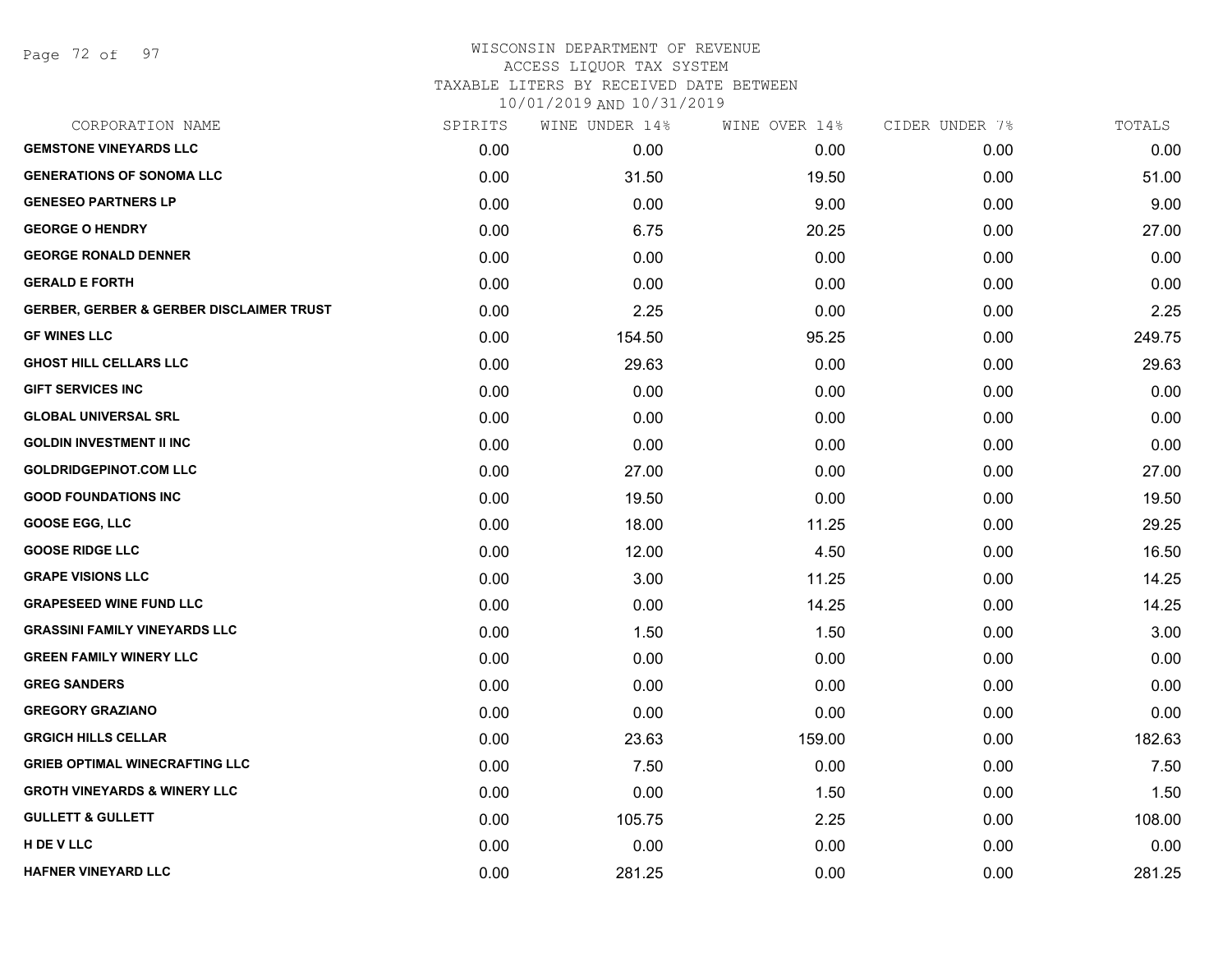Page 73 of 97

#### WISCONSIN DEPARTMENT OF REVENUE ACCESS LIQUOR TAX SYSTEM TAXABLE LITERS BY RECEIVED DATE BETWEEN

| CORPORATION NAME                      | SPIRITS | WINE UNDER 14% | WINE OVER 14% | CIDER UNDER 7% | TOTALS    |
|---------------------------------------|---------|----------------|---------------|----------------|-----------|
| <b>HAGAFEN CELLARS INC</b>            | 0.00    | 0.00           | 17.25         | 0.00           | 17.25     |
| <b>HAHN ESTATE</b>                    | 0.00    | 15.75          | 69.00         | 0.00           | 84.75     |
| <b>HALF KRAKT LLC</b>                 | 0.00    | 0.00           | 0.00          | 0.00           | 0.00      |
| <b>HALF MOON HILL LLC</b>             | 0.00    | 0.00           | 0.00          | 0.00           | 0.00      |
| <b>HALL WINES LLC</b>                 | 0.00    | 8.25           | 492.75        | 0.00           | 501.00    |
| <b>HALTER WINERY LLC</b>              | 0.00    | 5.25           | 19.50         | 0.00           | 24.75     |
| <b>HAMEL FAMILY WINES LLC</b>         | 0.00    | 4.50           | 87.75         | 0.00           | 92.25     |
| <b>HAMMLER WINE CORP</b>              | 0.00    | 0.00           | 1.50          | 0.00           | 1.50      |
| HANDLEY CELLARS LIMITED PARTNERSHIP   | 0.00    | 81.75          | 15.00         | 0.00           | 96.75     |
| <b>HANNA WINERY INC</b>               | 0.00    | 24.75          | 4.50          | 0.00           | 29.25     |
| <b>HANSJOERG WYSS</b>                 | 0.00    | 0.00           | 0.00          | 0.00           | 0.00      |
| <b>HARALD TOMESCH</b>                 | 0.00    | 0.00           | 0.00          | 0.00           | 0.00      |
| <b>HARBOR RIDGE WINERY INC.</b>       | 0.00    | 0.00           | 0.00          | 0.00           | 0.00      |
| <b>HARLAN ESTATE WINERY INC</b>       | 0.00    | 0.00           | 3.75          | 0.00           | 3.75      |
| <b>HARMELL CELLARS LLC</b>            | 0.00    | 231.00         | 0.00          | 0.00           | 231.00    |
| <b>HARRIS &amp; HARRIS</b>            | 0.00    | 2.25           | 9.75          | 0.00           | 12.00     |
| <b>HARRY &amp; DAVID HOLDINGS INC</b> | 0.00    | 132.75         | 25.75         | 0.00           | 158.50    |
| HAWK AND HORSE VINEYARDS LLC          | 0.00    | 0.00           | 555.00        | 0.00           | 555.00    |
| <b>HAWKES LLC</b>                     | 0.00    | 8.25           | 73.50         | 0.00           | 81.75     |
| <b>HAZLITT 1852 VINEYARDS INC</b>     | 0.00    | 10.50          | 0.00          | 0.00           | 10.50     |
| <b>HDD LLC</b>                        | 0.00    | 0.00           | 362.25        | 0.00           | 362.25    |
| <b>HEITZ WINE CELLARS</b>             | 0.00    | 9.75           | 1.50          | 0.00           | 11.25     |
| <b>HEMISPHERE WINE COMPANY INC</b>    | 0.00    | 12.00          | 62.25         | 0.00           | 74.25     |
| <b>HEMISPHERES LLC</b>                | 0.00    | 16,375.50      | 345.00        | 0.00           | 16,720.50 |
| <b>HERB LAMB VINEYARDS, LLC</b>       | 0.00    | 0.00           | 19.50         | 0.00           | 19.50     |
| <b>HERDIE BAISDEN</b>                 | 0.00    | 0.00           | 0.00          | 0.00           | 0.00      |
| <b>HERON HILL VINEYARDS INC</b>       | 0.00    | 15.75          | 0.00          | 0.00           | 15.75     |
| <b>HERRERA &amp; HERRERA</b>          | 0.00    | 0.00           | 0.00          | 0.00           | 0.00      |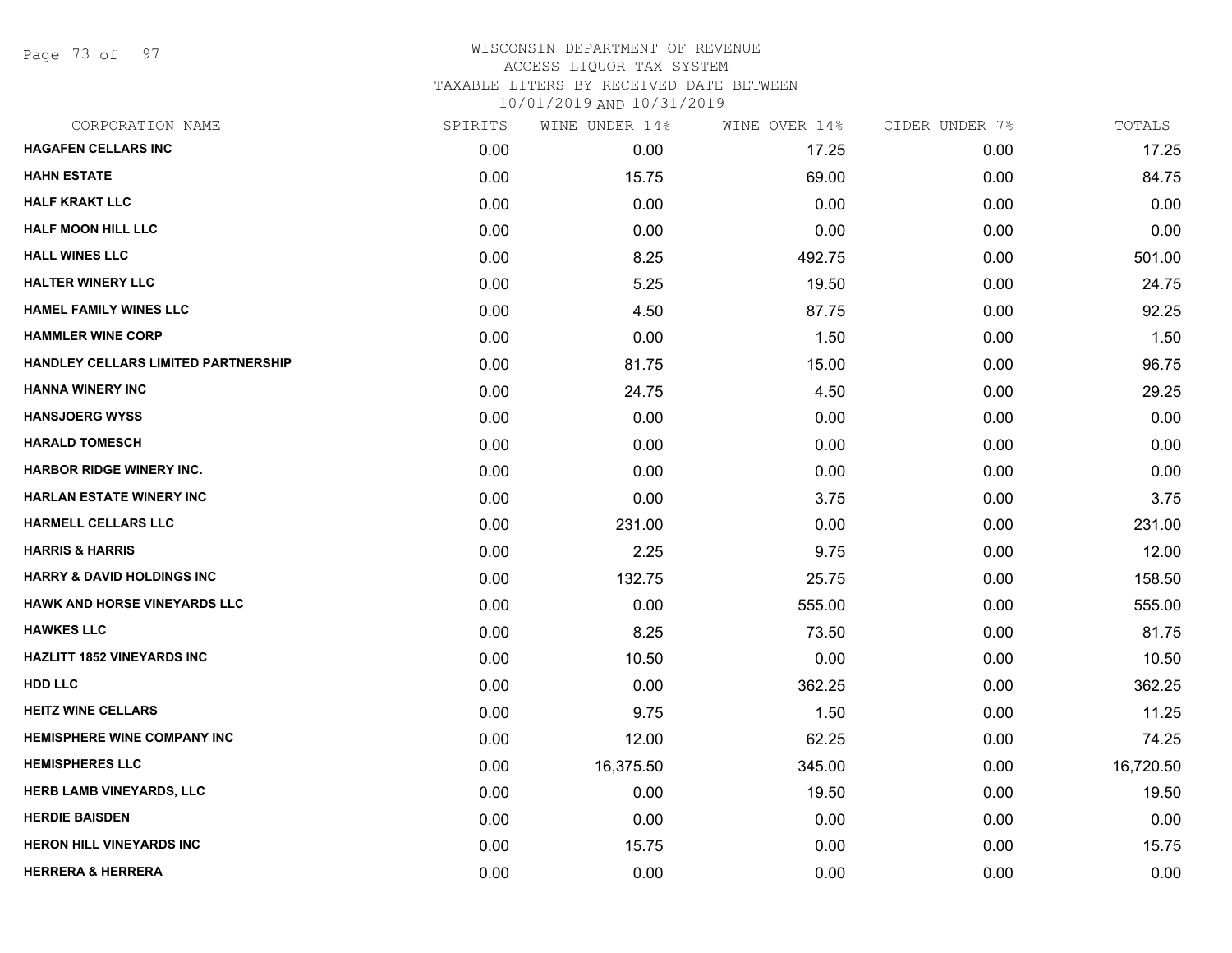Page 74 of 97

#### WISCONSIN DEPARTMENT OF REVENUE ACCESS LIQUOR TAX SYSTEM TAXABLE LITERS BY RECEIVED DATE BETWEEN

| CORPORATION NAME                             | SPIRITS | WINE UNDER 14% | WINE OVER 14% | CIDER UNDER 7% | TOTALS |
|----------------------------------------------|---------|----------------|---------------|----------------|--------|
| <b>HESTAN VINEYARDS LLC</b>                  | 0.00    | 0.00           | 17.25         | 0.00           | 17.25  |
| <b>HIDDEN RIDGE VINEYARD LLC</b>             | 0.00    | 0.00           | 0.00          | 0.00           | 0.00   |
| <b>HILL ESTATES INC</b>                      | 0.00    | 0.75           | 57.00         | 0.00           | 57.75  |
| <b>HIRSCH WINERY LLC</b>                     | 0.00    | 0.00           | 0.00          | 0.00           | 0.00   |
| HOLLYS HILL VINEYARDS LLC                    | 0.00    | 24.00          | 0.00          | 0.00           | 24.00  |
| HONIG VINEYARD AND WINERY LLC                | 0.00    | 0.00           | 0.00          | 0.00           | 0.00   |
| <b>HOPE WINE LLC</b>                         | 0.00    | 389.26         | 9.25          | 0.00           | 398.51 |
| <b>HOUDINI INC</b>                           | 0.00    | 390.75         | 33.75         | 0.00           | 424.50 |
| HOURGLASS WINE COMPANY INC                   | 0.00    | 0.00           | 0.00          | 0.00           | 0.00   |
| <b>HUA YUAN</b>                              | 0.00    | 12.00          | 9.00          | 0.00           | 21.00  |
| <b>HUNEEUS VINTNERS LLC</b>                  | 0.00    | 10.50          | 64.50         | 0.00           | 75.00  |
| HUNT COUNTRY VINEYARDS LLC                   | 0.00    | 0.75           | 1.50          | 0.00           | 2.25   |
| <b>HUSCH VINEYARDS INC</b>                   | 0.00    | 174.37         | 23.25         | 0.00           | 197.62 |
| <b>INCEPTION WINES LLC</b>                   | 0.00    | 0.00           | 0.00          | 0.00           | 0.00   |
| <b>INMAN FAMILY WINES LLC</b>                | 0.00    | 9.00           | 4.50          | 0.00           | 13.50  |
| <b>INVESTOR'S OF AMERICA LP</b>              | 0.00    | 0.00           | 2.25          | 0.00           | 2.25   |
| <b>IRON HORSE VINEYARDS LP</b>               | 0.00    | 297.75         | 26.25         | 0.00           | 324.00 |
| <b>ISENHOWER CELLARS LLC</b>                 | 0.00    | 0.75           | 3.75          | 0.00           | 4.50   |
| <b>ISLAND ORCHARD CIDER LLC</b>              | 0.00    | 0.00           | 0.00          | 0.00           | 0.00   |
| <b>ISR VINEYARDS ASSOCIATION</b>             | 0.00    | 0.00           | 0.00          | 0.00           | 0.00   |
| J BLAIR PENCE, TRUSTEE OF PENCE FAMILY TRUST | 0.00    | 9.00           | 0.00          | 0.00           | 9.00   |
| <b>J CELLARS INVESTMENTS LLC</b>             | 0.00    | 10.50          | 144.00        | 0.00           | 154.50 |
| <b>J LOHR WINERY CORP</b>                    | 0.00    | 15.38          | 18.00         | 0.00           | 33.38  |
| <b>J PEDRONCELLI WINERY</b>                  | 0.00    | 18.75          | 42.25         | 0.00           | 61.00  |
| <b>J RICKARDS WINERY LLC</b>                 | 0.00    | 0.00           | 0.00          | 0.00           | 0.00   |
| <b>J WILLETT COMPANIES</b>                   | 0.00    | 3.00           | 0.00          | 0.00           | 3.00   |
| <b>J.W. THOMAS LLC</b>                       | 0.00    | 0.00           | 0.00          | 0.00           | 0.00   |
| <b>J3 WINE PARTNERS LLC</b>                  | 0.00    | 111.00         | 137.25        | 0.00           | 248.25 |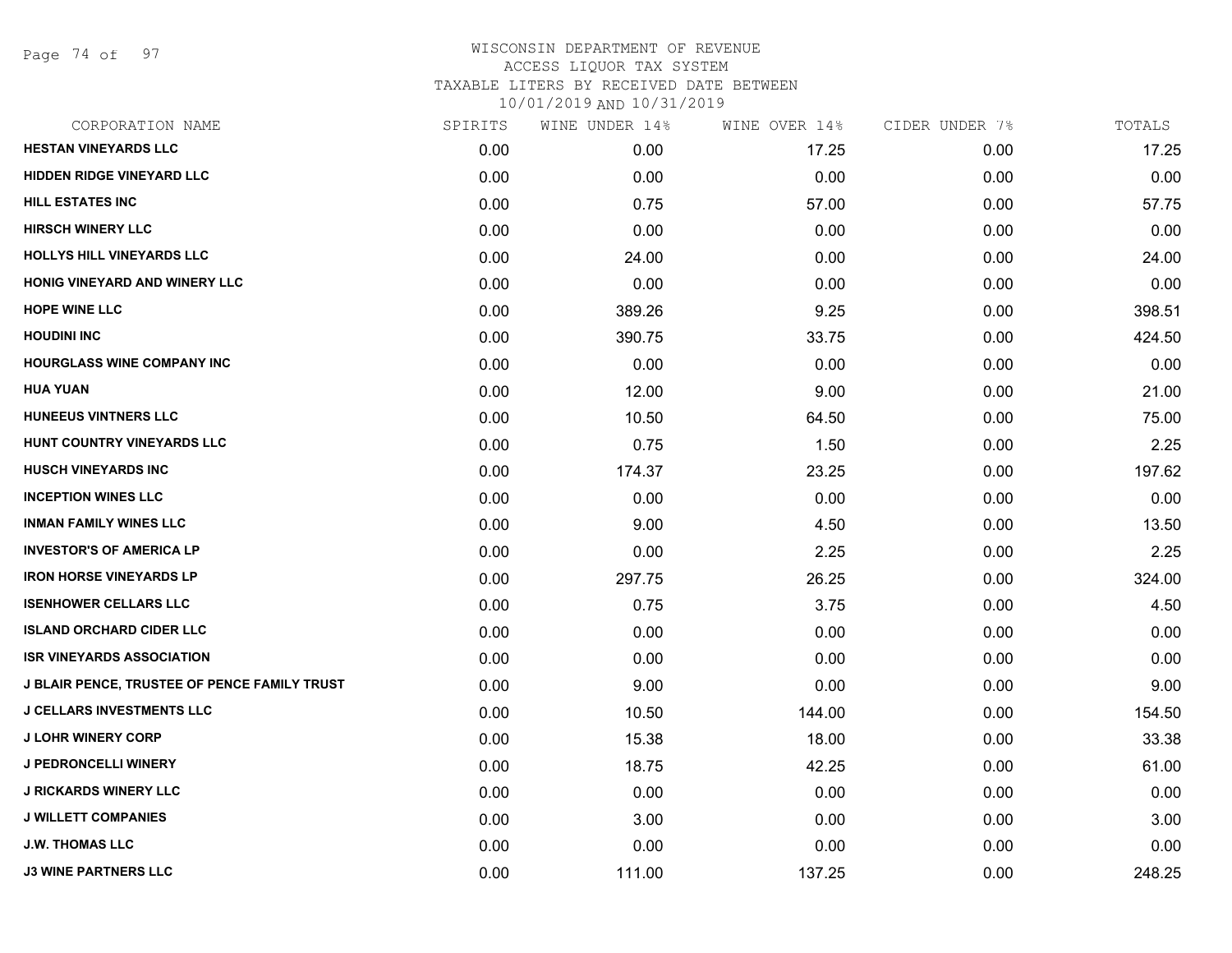Page 75 of 97

# WISCONSIN DEPARTMENT OF REVENUE ACCESS LIQUOR TAX SYSTEM TAXABLE LITERS BY RECEIVED DATE BETWEEN

| CORPORATION NAME                      | SPIRITS | WINE UNDER 14% | WINE OVER 14% | CIDER UNDER 7% | TOTALS |
|---------------------------------------|---------|----------------|---------------|----------------|--------|
| <b>JACK JOHN INVESTMENTS INC</b>      | 0.00    | 0.00           | 22.50         | 0.00           | 22.50  |
| JACKSON FAMILY WINES INC              | 0.00    | 373.13         | 503.25        | 0.00           | 876.38 |
| <b>JACKSON WINE LLC</b>               | 0.00    | 0.00           | 0.00          | 0.00           | 0.00   |
| <b>JACKSON WINERY &amp; VINEYARDS</b> | 0.00    | 21.00          | 0.00          | 0.00           | 21.00  |
| <b>JACUZZI FAMILY VINEYARDS LLC</b>   | 0.00    | 26.25          | 81.00         | 0.00           | 107.25 |
| <b>JAM CELLARS INC</b>                | 0.00    | 2.25           | 11.25         | 0.00           | 13.50  |
| <b>JAMES L LAMBERT</b>                | 0.00    | 5.25           | 21.75         | 0.00           | 27.00  |
| <b>JAMES P PROSSER</b>                | 0.00    | 0.00           | 0.00          | 0.00           | 0.00   |
| <b>JB GEORGE LLC</b>                  | 0.00    | 0.00           | 0.59          | 0.00           | 0.59   |
| <b>JC CELLARS INC</b>                 | 0.00    | 0.00           | 6.00          | 0.00           | 6.00   |
| <b>JEFFERY BEMIS</b>                  | 0.00    | 0.00           | 0.00          | 0.00           | 0.00   |
| <b>JEFFERY M GORDON</b>               | 0.00    | 0.00           | 0.00          | 0.00           | 0.00   |
| <b>JEFFREY L STOEGER</b>              | 0.00    | 0.00           | 0.00          | 0.00           | 0.00   |
| <b>JENNIFER L JACKSON-HARTFORD</b>    | 0.00    | 6.75           | 24.00         | 0.00           | 30.75  |
| <b>JESSIES GROVE WINERY INC</b>       | 0.00    | 0.00           | 0.00          | 0.00           | 0.00   |
| <b>JESSUP CELLARS HOLDING CO LLC</b>  | 0.00    | 0.00           | 295.14        | 0.00           | 295.14 |
| <b>JM CELLARS COMPANY</b>             | 0.00    | 6.75           | 11.25         | 0.00           | 18.00  |
| <b>J-NH WINE GROUP LLC</b>            | 0.00    | 0.00           | 0.00          | 0.00           | 0.00   |
| JOHN ANTHONY VINEYARDS LLC            | 0.00    | 6.00           | 29.25         | 0.00           | 35.25  |
| <b>JONATHAN DALE</b>                  | 0.00    | 0.00           | 0.00          | 0.00           | 0.00   |
| <b>JONES FAMILY WINERY LLC</b>        | 0.00    | 0.00           | 9.00          | 0.00           | 9.00   |
| <b>JORNY'S END LLC</b>                | 0.00    | 0.00           | 0.00          | 0.00           | 0.00   |
| JOSEPH ALEXANDER VILLICANA II         | 0.00    | 0.00           | 0.00          | 0.00           | 0.00   |
| <b>JOSEPH CALLOW</b>                  | 0.00    | 0.00           | 0.00          | 0.00           | 0.00   |
| <b>JOSEPH PHELPS VINEYARDS LLC</b>    | 0.00    | 13.50          | 25.50         | 0.00           | 39.00  |
| <b>JOSEPH STALLER</b>                 | 0.00    | 0.00           | 0.00          | 0.00           | 0.00   |
| <b>JOSEPH WYNIMKO</b>                 | 0.00    | 0.00           | 0.00          | 0.00           | 0.00   |
| <b>JOYCE VINEYARDS LLC</b>            | 0.00    | 0.00           | 0.00          | 0.00           | 0.00   |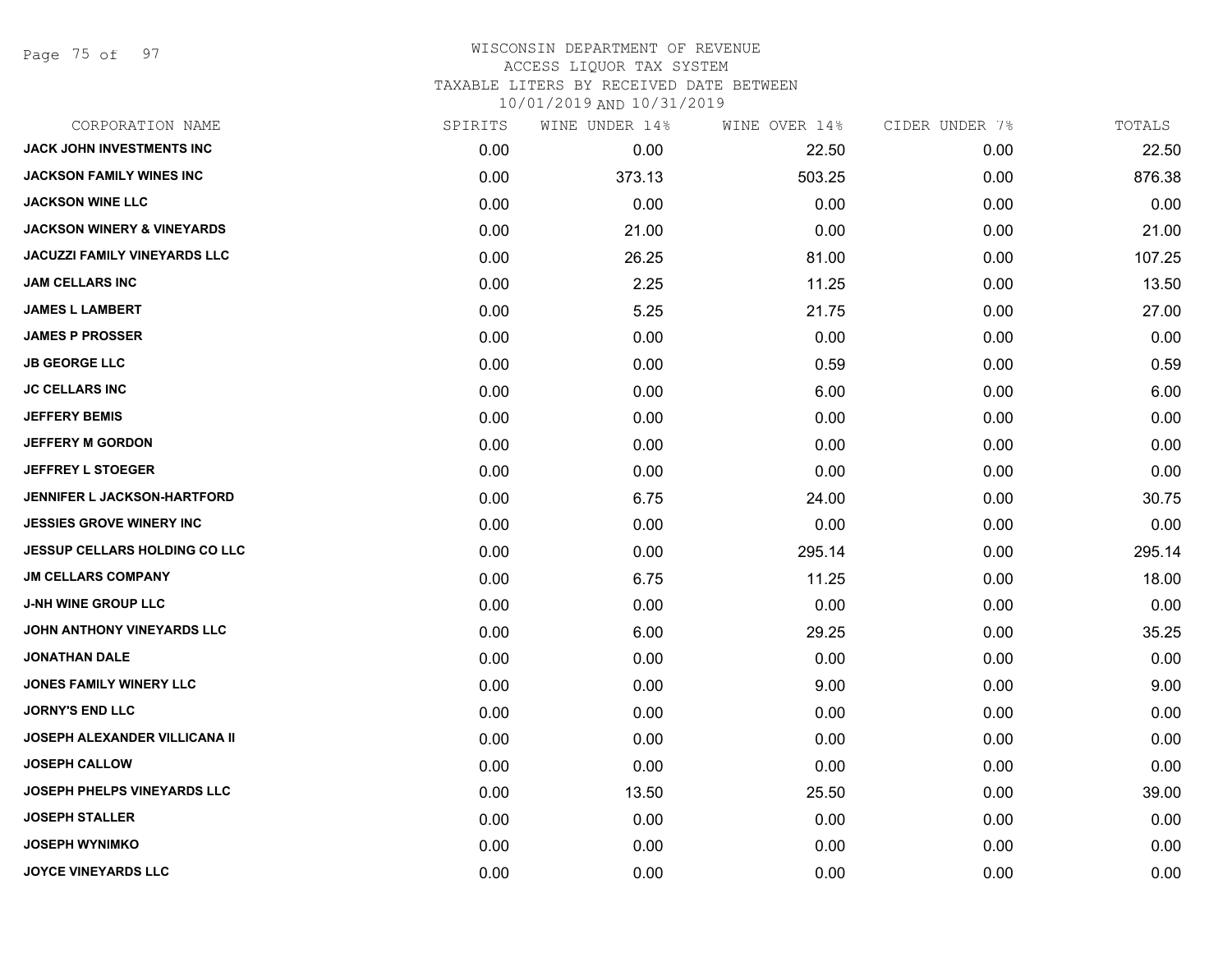Page 76 of 97

# WISCONSIN DEPARTMENT OF REVENUE ACCESS LIQUOR TAX SYSTEM TAXABLE LITERS BY RECEIVED DATE BETWEEN

| CORPORATION NAME                         | SPIRITS | WINE UNDER 14% | WINE OVER 14% | CIDER UNDER 7% | TOTALS   |
|------------------------------------------|---------|----------------|---------------|----------------|----------|
| <b>JULIE A ANDRZEJCZAK</b>               | 0.00    | 0.00           | 0.00          | 0.00           | 0.00     |
| <b>JUSTIN VINEYARDS &amp; WINERY LLC</b> | 0.00    | 140.25         | 278.25        | 0.00           | 418.50   |
| <b>JVW CORPORATION</b>                   | 0.00    | 159.75         | 0.00          | 0.00           | 159.75   |
| <b>K VINTNERS LLC</b>                    | 0.00    | 45.00          | 102.75        | 0.00           | 147.75   |
| <b>KACHINA CELLARS LLC</b>               | 0.00    | 1,119.00       | 1,307.25      | 0.00           | 2,426.25 |
| <b>KAMEN WINES LLC</b>                   | 0.00    | 0.00           | 11.25         | 0.00           | 11.25    |
| <b>KANGARU ENTERPRISES LLC</b>           | 0.00    | 11.25          | 4.50          | 0.00           | 15.75    |
| <b>KDS LLC</b>                           | 0.00    | 1.50           | 0.00          | 0.00           | 1.50     |
| <b>KEEVER VINEYARDS LLC</b>              | 0.00    | 4.50           | 4.50          | 0.00           | 9.00     |
| <b>KEN BROWN WINES LLC</b>               | 0.00    | 3.00           | 6.00          | 0.00           | 9.00     |
| <b>KENEFICK RANCHES WINERY LLC</b>       | 0.00    | 0.00           | 11.25         | 0.00           | 11.25    |
| <b>KENT HUMPHREY</b>                     | 0.00    | 3.00           | 15.00         | 0.00           | 18.00    |
| KENWARD FAMILY VINEYARDS, LLC            | 0.00    | 0.00           | 3.00          | 0.00           | 3.00     |
| <b>KENZO ESTATE INC</b>                  | 0.00    | 0.00           | 12.00         | 0.00           | 12.00    |
| <b>KERWIN ESTATE LLC</b>                 | 0.00    | 0.00           | 0.00          | 0.00           | 0.00     |
| <b>KESTREL PROPERTIES LLC</b>            | 0.00    | 0.00           | 0.00          | 0.00           | 0.00     |
| <b>KEVIN BEHNKE</b>                      | 0.00    | 0.00           | 0.00          | 0.00           | 0.00     |
| <b>KEVIN C MILLER</b>                    | 0.00    | 70.00          | 0.00          | 0.00           | 70.00    |
| <b>KING ESTATE WINERY LP</b>             | 0.00    | 12.75          | 9.00          | 0.00           | 21.75    |
| KISMET WINE, INC.                        | 0.00    | 0.00           | 0.00          | 0.00           | 0.00     |
| <b>KISTLER VINEYARDS, LLC</b>            | 0.00    | 0.00           | 0.00          | 0.00           | 0.00     |
| <b>KLEIN FOODS INC</b>                   | 0.00    | 12.00          | 249.00        | 0.00           | 261.00   |
| <b>KNIGHTS BRIDGE WINERY LLC</b>         | 0.00    | 0.00           | 0.00          | 0.00           | 0.00     |
| <b>KOEHLER WINERY LLC</b>                | 0.00    | 2.25           | 2.25          | 0.00           | 4.50     |
| <b>KONSTANTIN D FRANK &amp; SONS</b>     | 0.00    | 25.50          | 0.00          | 0.00           | 25.50    |
| <b>KOPRI INC</b>                         | 0.00    | 9.00           | 0.00          | 0.00           | 9.00     |
| <b>KRAUSE FAMILY CELLARS LLC</b>         | 0.00    | 2.25           | 0.00          | 0.00           | 2.25     |
| <b>KRISTIN HARRINGTON-BOEGNER</b>        | 0.00    | 0.00           | 0.00          | 0.00           | 0.00     |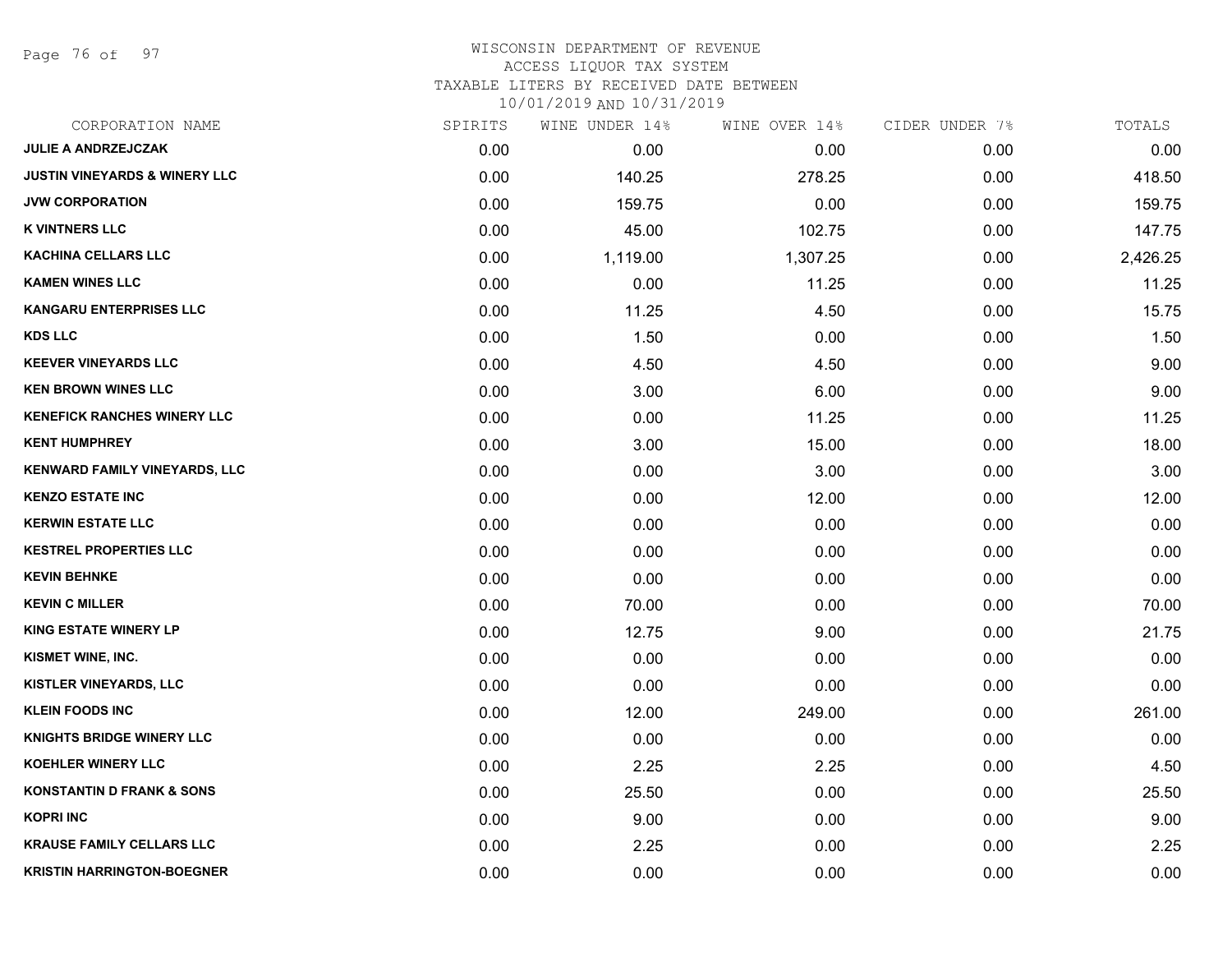Page 77 of 97

#### WISCONSIN DEPARTMENT OF REVENUE ACCESS LIQUOR TAX SYSTEM

TAXABLE LITERS BY RECEIVED DATE BETWEEN

| CORPORATION NAME                                  | SPIRITS | WINE UNDER 14% | WINE OVER 14% | CIDER UNDER 7% | TOTALS   |
|---------------------------------------------------|---------|----------------|---------------|----------------|----------|
| <b>KRUPP BROTHERS LLC</b>                         | 0.00    | 3.75           | 26.25         | 0.00           | 30.00    |
| <b>KSSM LLC</b>                                   | 0.00    | 94.50          | 228.75        | 0.00           | 323.25   |
| <b>KT WINECO LLC</b>                              | 0.00    | 0.00           | 0.00          | 0.00           | 0.00     |
| <b>KULETO VILLA LLC</b>                           | 0.00    | 15.00          | 51.50         | 0.00           | 66.50    |
| <b>KUNDE ENTERPRISES INC</b>                      | 0.00    | 165.00         | 327.01        | 0.00           | 492.01   |
| <b>LCWINE</b>                                     | 0.00    | 0.00           | 9.00          | 0.00           | 9.00     |
| L FOPPIANO WINE CO INC                            | 0.00    | 0.00           | 21.00         | 0.00           | 21.00    |
| <b>L18 HOLDINGS, INC.</b>                         | 0.00    | 2,351.85       | 390.75        | 0.00           | 2,742.60 |
| <b>LADERA WINERY LLC</b>                          | 0.00    | 1.50           | 12.00         | 0.00           | 13.50    |
| <b>LAETITIA VINEYARD &amp; WINERY INC</b>         | 0.00    | 22.50          | 37.50         | 0.00           | 60.00    |
| <b>LAGUNA OAKS VINEYARD &amp; WINERY INC</b>      | 0.00    | 24.00          | 15.75         | 0.00           | 39.75    |
| <b>LAIL VINEYARDS LLC</b>                         | 0.00    | 0.00           | 9.00          | 0.00           | 9.00     |
| <b>LAIRD FAMILY ESTATE LLC</b>                    | 0.00    | 0.75           | 3.00          | 0.00           | 3.75     |
| <b>LAKE NOKOMIS CRANBERRIES INC</b>               | 0.00    | 0.00           | 0.00          | 0.00           | 0.00     |
| <b>LAMBERT BRIDGE WINERY INC</b>                  | 0.00    | 0.00           | 138.75        | 0.00           | 138.75   |
| <b>LAMBORN FAMILY WINE COMPANY LP</b>             | 0.00    | 14.25          | 19.50         | 0.00           | 33.75    |
| <b>LAMOREAUX LANDING WINE CELLARS LLC</b>         | 0.00    | 0.00           | 0.00          | 0.00           | 0.00     |
| <b>LANCASTER ESTATE VINEYARD &amp; WINERY LLC</b> | 0.00    | 0.00           | 4.50          | 0.00           | 4.50     |
| <b>LANGE WINERY LLC</b>                           | 0.00    | 11.25          | 0.75          | 0.00           | 12.00    |
| <b>LANGETWINS WINE CO INC</b>                     | 0.00    | 2.25           | 17.25         | 0.00           | 19.50    |
| <b>LANGTRY VINEYARD &amp; WINERY, LLC</b>         | 0.00    | 0.00           | 0.00          | 0.00           | 0.00     |
| <b>LARKMEAD VINEYARDS INC</b>                     | 0.00    | 0.00           | 0.00          | 0.00           | 0.00     |
| <b>LARSON FAMILY WINERY INC</b>                   | 0.00    | 1.50           | 40.50         | 0.00           | 42.00    |
| <b>LASSETER FAMILY WINERY LLC</b>                 | 0.00    | 2.25           | 23.25         | 0.00           | 25.50    |
| <b>LATAH CREEK WINE CELLARS LTD</b>               | 0.00    | 1.50           | 0.00          | 0.00           | 1.50     |
| <b>LAURO GUERRA</b>                               | 0.00    | 0.00           | 0.00          | 0.00           | 0.00     |
| <b>LAUTENBACH'S ORCHARD COUNTRY INC</b>           | 0.00    | 0.00           | 0.00          | 0.00           | 0.00     |
| <b>LAVA SPRINGS INC</b>                           | 0.00    | 0.00           | 17.25         | 0.00           | 17.25    |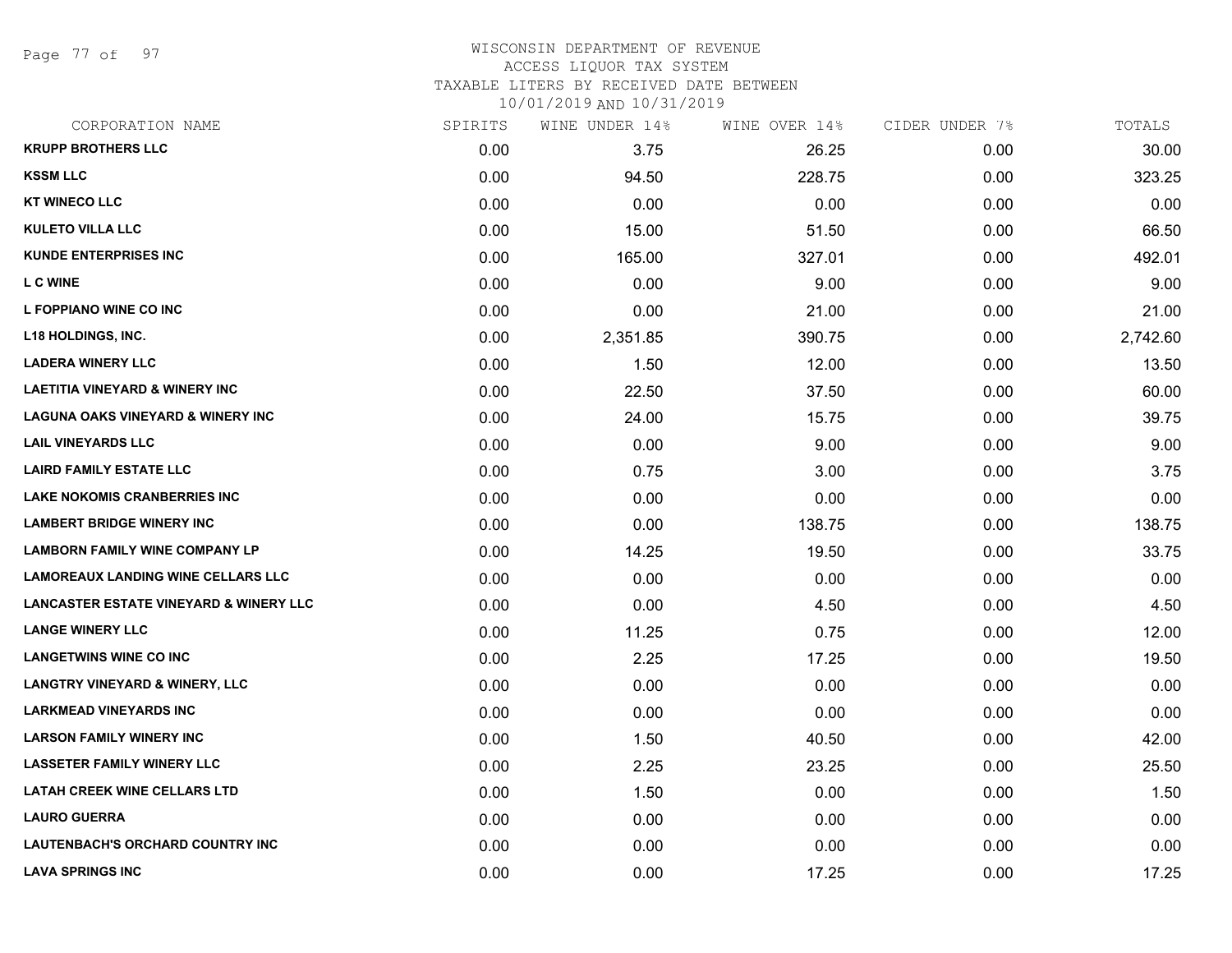Page 78 of 97

| CORPORATION NAME                         | SPIRITS | WINE UNDER 14% | WINE OVER 14% | CIDER UNDER 7% | TOTALS |
|------------------------------------------|---------|----------------|---------------|----------------|--------|
| <b>LAW ESTATE WINES</b>                  | 0.00    | 0.00           | 52.50         | 0.00           | 52.50  |
| <b>LAWER FAMILY WINERY INC</b>           | 0.00    | 3.00           | 6.00          | 0.00           | 9.00   |
| LE CEP II INC                            | 0.00    | 0.00           | 0.00          | 0.00           | 0.00   |
| <b>LEAL VINEYARDS INC</b>                | 0.00    | 0.00           | 4.50          | 0.00           | 4.50   |
| <b>LEDGESTONE ESTATE LLC</b>             | 0.00    | 0.00           | 0.00          | 0.00           | 0.00   |
| LEELANAU WINE CELLARS, LTD.              | 0.00    | 0.00           | 0.00          | 0.00           | 0.00   |
| LEFT COAST CELLARS LLC                   | 0.00    | 9.00           | 0.00          | 0.00           | 9.00   |
| <b>LEMELSON WINERY LLC</b>               | 0.00    | 0.00           | 0.00          | 0.00           | 0.00   |
| <b>LEONARDINI FAMILY WINERY LLC</b>      | 0.00    | 0.00           | 0.00          | 0.00           | 0.00   |
| <b>LEONESSE CELLARS LLC</b>              | 0.00    | 42.75          | 51.75         | 0.00           | 94.50  |
| <b>LEONETTI CELLAR LLC</b>               | 0.00    | 0.00           | 0.00          | 0.00           | 0.00   |
| LIFE IS SHORT! LLC                       | 0.00    | 1.50           | 4.50          | 0.00           | 6.00   |
| LIL' OLE WINEMAKER SHOPPE LLC            | 0.00    | 0.00           | 0.00          | 0.00           | 0.00   |
| <b>LIMERICK LANE CELLARS INC</b>         | 0.00    | 0.00           | 0.00          | 0.00           | 0.00   |
| LINGUA FRANCA-LS VINEYARDS HOLDINGS, LLC | 0.00    | 3.00           | 0.00          | 0.00           | 3.00   |
| LINSFIELD WINE CO., LLC                  | 0.00    | 0.00           | 0.00          | 0.00           | 0.00   |
| <b>LION NATHAN USA INC</b>               | 0.00    | 189.00         | 97.13         | 0.00           | 286.13 |
| <b>LIONS PEAK</b>                        | 0.00    | 0.00           | 0.00          | 0.00           | 0.00   |
| <b>LLOYD CELLARS INC</b>                 | 0.00    | 0.00           | 0.00          | 0.00           | 0.00   |
| <b>LLOYD W DAVIS</b>                     | 0.00    | 21.00          | 12.00         | 0.00           | 33.00  |
| <b>LOBO WINES LLC</b>                    | 0.00    | 0.00           | 1.50          | 0.00           | 1.50   |
| LONG MEADOW RANCH WINERY INC             | 0.00    | 57.75          | 0.00          | 0.00           | 57.75  |
| <b>LONG SHADOWS VINTNERS LLC</b>         | 0.00    | 8.25           | 24.00         | 0.00           | 32.25  |
| <b>LONGBOARD VINEYARDS LLC</b>           | 0.00    | 0.00           | 0.00          | 0.00           | 0.00   |
| <b>LONGORIA &amp; LONGORIA</b>           | 0.00    | 0.00           | 0.00          | 0.00           | 0.00   |
| <b>LORIMAR WINERY INC</b>                | 0.00    | 3.00           | 3.75          | 0.00           | 6.75   |
| <b>LOST ISLAND WINE LLC</b>              | 0.00    | 0.00           | 0.00          | 0.00           | 0.00   |
| <b>LOUIDAR LLC</b>                       | 0.00    | 0.00           | 0.00          | 0.00           | 0.00   |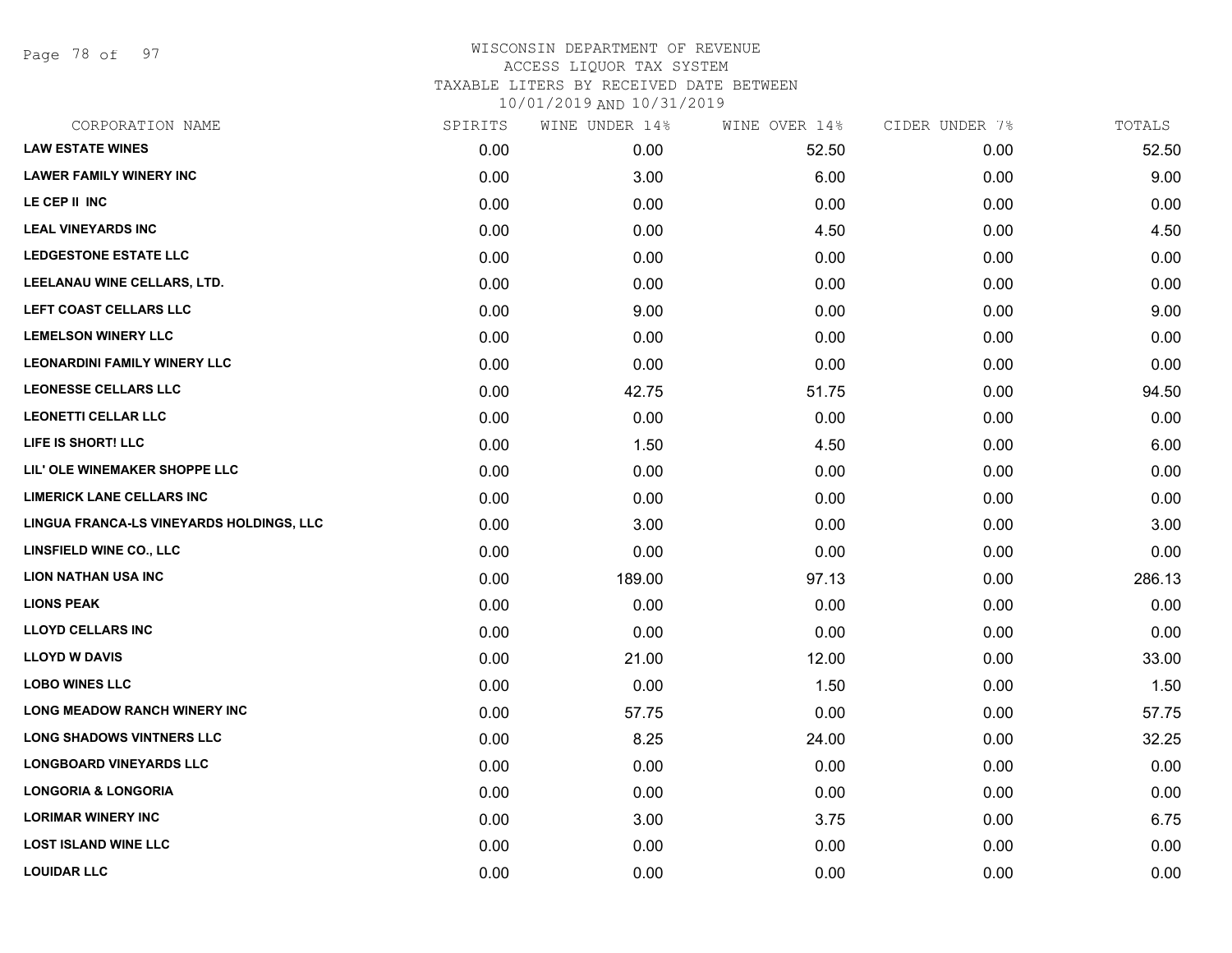Page 79 of 97

| CORPORATION NAME                               | SPIRITS | WINE UNDER 14% | WINE OVER 14% | CIDER UNDER 7% | TOTALS |
|------------------------------------------------|---------|----------------|---------------|----------------|--------|
| LOWDEN SCHOOLHOUSE CORPORATION                 | 0.00    | 0.00           | 0.00          | 0.00           | 0.00   |
| <b>LUCAS &amp; LEWELLEN VINEYARDS INC</b>      | 0.00    | 10.50          | 21.00         | 0.00           | 31.50  |
| <b>LUNA VINEYARDS INC</b>                      | 0.00    | 3.75           | 30.00         | 0.00           | 33.75  |
| <b>LYNFRED WINERY INC</b>                      | 0.00    | 15.00          | 0.00          | 0.00           | 15.00  |
| <b>LYNMAR WINERY LLC</b>                       | 0.00    | 12.00          | 108.75        | 0.00           | 120.75 |
| <b>M &amp; J MONDAVI FAMILY LLC</b>            | 0.00    | 0.00           | 0.00          | 0.00           | 0.00   |
| <b>M.A.C. WINES, LLC</b>                       | 0.00    | 0.00           | 22.50         | 0.00           | 22.50  |
| <b>MADRIGAL FAMILY WINERY LLC</b>              | 0.00    | 1.50           | 34.50         | 0.00           | 36.00  |
| <b>MADRONA VINEYARDS LP</b>                    | 0.00    | 11.25          | 15.75         | 0.00           | 27.00  |
| <b>MAKK WINE LLC</b>                           | 0.00    | 18.00          | 1.50          | 0.00           | 19.50  |
| <b>MANO'S INC</b>                              | 0.00    | 13.50          | 0.00          | 0.00           | 13.50  |
| <b>MARGERUM WINE COMPANY INC</b>               | 0.00    | 15.00          | 24.75         | 0.00           | 39.75  |
| <b>MARIETTA CELLARS INC</b>                    | 0.00    | 0.00           | 0.00          | 0.00           | 0.00   |
| <b>MARION J WEGLARZ AND MARLYS A BOCK PTRS</b> | 0.00    | 0.00           | 0.00          | 0.00           | 0.00   |
| <b>MARK HEROLD</b>                             | 0.00    | 0.00           | 0.00          | 0.00           | 0.00   |
| <b>MARKHAM VINEYARDS</b>                       | 0.00    | 9.75           | 108.00        | 0.00           | 117.75 |
| <b>MARTIN E SELL</b>                           | 0.00    | 0.00           | 0.00          | 0.00           | 0.00   |
| <b>MARTIN RAY WINERY INC</b>                   | 0.00    | 42.00          | 21.00         | 0.00           | 63.00  |
| <b>MARTINELLI WINERY INC</b>                   | 0.00    | 0.00           | 84.75         | 0.00           | 84.75  |
| <b>MARYANN MCNALLY</b>                         | 0.00    | 13.50          | 7.50          | 0.00           | 21.00  |
| <b>MATHY WINERY LLC</b>                        | 0.00    | 230.25         | 130.88        | 0.00           | 361.13 |
| <b>MATRICK HOLDINGS CORPORATION</b>            | 0.00    | 15.75          | 0.00          | 0.00           | 15.75  |
| <b>MATT PREIS</b>                              | 0.00    | 0.00           | 0.00          | 0.00           | 0.00   |
| <b>MATTHEW RICK</b>                            | 0.00    | 0.00           | 0.00          | 0.00           | 0.00   |
| <b>MATTHIAS A PIPPIG &amp; JAMIE M KINSER</b>  | 0.00    | 0.00           | 0.00          | 0.00           | 0.00   |
| <b>MAUI WINE LTD</b>                           | 0.00    | 78.00          | 2.63          | 0.00           | 80.63  |
| <b>MAURITSON FAMILY WINERY</b>                 | 0.00    | 0.00           | 65.25         | 0.00           | 65.25  |
| <b>MAYACAMAS VINEYARDS INC</b>                 | 0.00    | 1.50           | 3.00          | 0.00           | 4.50   |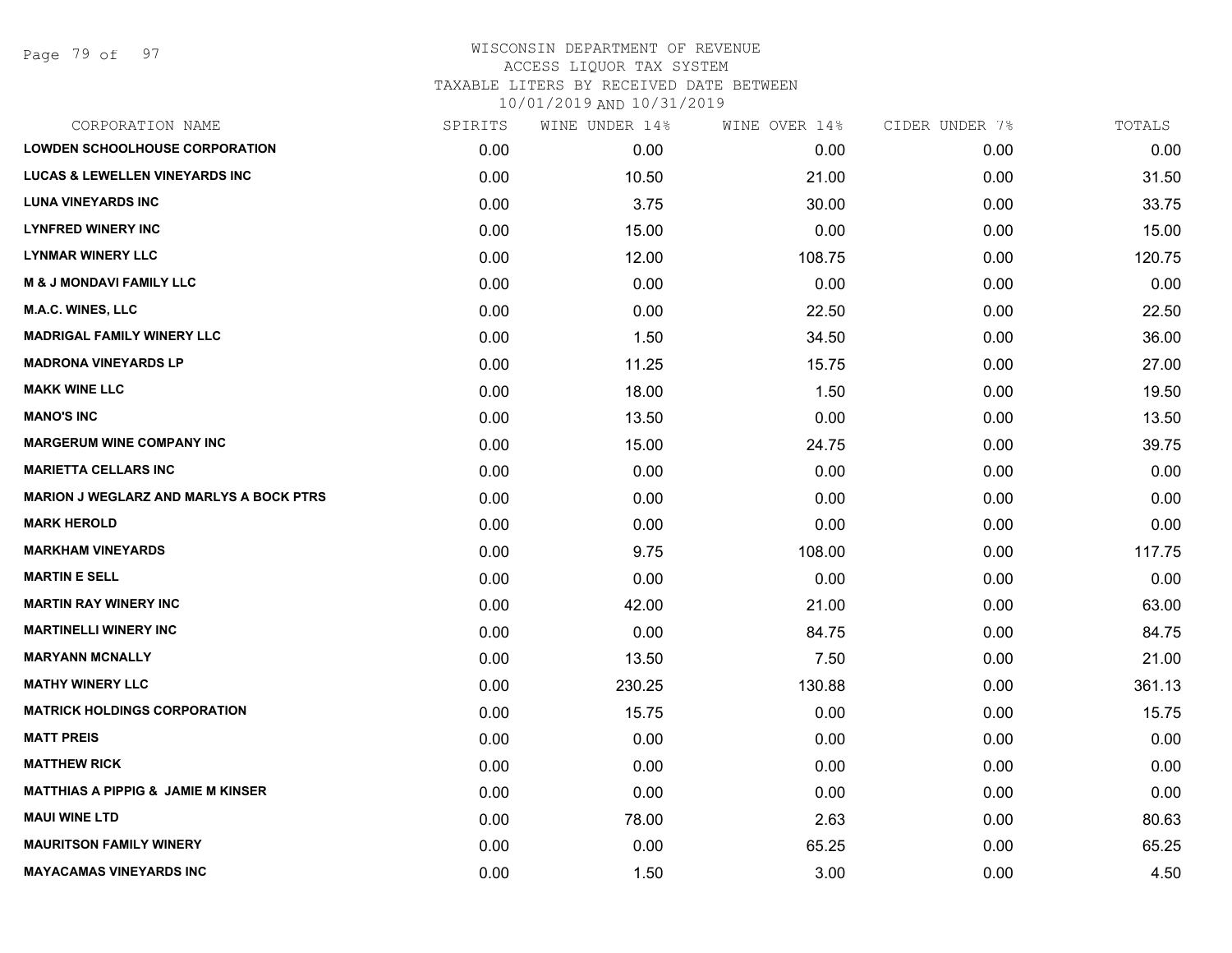Page 80 of 97

| SPIRITS | WINE UNDER 14% | WINE OVER 14% | CIDER UNDER 7% | TOTALS   |
|---------|----------------|---------------|----------------|----------|
| 0.00    | 72.00          | 0.00          | 0.00           | 72.00    |
| 0.00    | 0.00           | 0.00          | 0.00           | 0.00     |
| 0.00    | 0.00           | 4.50          | 0.00           | 4.50     |
| 0.00    | 0.00           | 0.00          | 0.00           | 0.00     |
| 0.00    | 0.00           | 0.00          | 0.00           | 0.00     |
| 0.00    | 0.00           | 3.00          | 0.00           | 3.00     |
| 0.00    | 0.00           | 0.00          | 0.00           | 0.00     |
| 0.00    | 7.50           | 16.50         | 0.00           | 24.00    |
| 0.00    | 0.00           | 9.75          | 0.00           | 9.75     |
| 0.00    | 0.00           | 0.00          | 0.00           | 0.00     |
| 0.00    | 45.00          | 175.50        | 0.00           | 220.50   |
| 0.00    | 0.00           | 0.00          | 0.00           | 0.00     |
| 0.00    | 27.75          | 1.50          | 0.00           | 29.25    |
| 0.00    | 0.00           | 0.00          | 0.00           | 0.00     |
| 0.00    | 0.00           | 0.00          | 0.00           | 0.00     |
| 0.00    | 9.00           | 0.00          | 0.00           | 9.00     |
| 0.00    | 4.50           | 13.50         | 0.00           | 18.00    |
| 0.00    | 6.00           | 0.00          | 0.00           | 6.00     |
| 0.00    | 0.00           | 0.00          | 0.00           | 0.00     |
| 0.00    | 0.00           | 0.00          | 0.00           | 0.00     |
| 0.00    | 0.00           | 0.00          | 0.00           | 0.00     |
| 0.00    | 0.00           | 0.00          | 0.00           | 0.00     |
| 0.00    | 6.75           | 20.25         | 0.00           | 27.00    |
| 0.00    | 1,455.75       | 417.75        | 0.00           | 1,873.50 |
| 0.00    | 0.00           | 0.00          | 0.00           | 0.00     |
| 0.00    | 0.00           | 0.00          | 0.00           | 0.00     |
| 0.00    | 0.00           | 184.50        | 0.00           | 184.50   |
| 0.00    | 0.00           | 0.00          | 0.00           | 0.00     |
|         |                |               |                |          |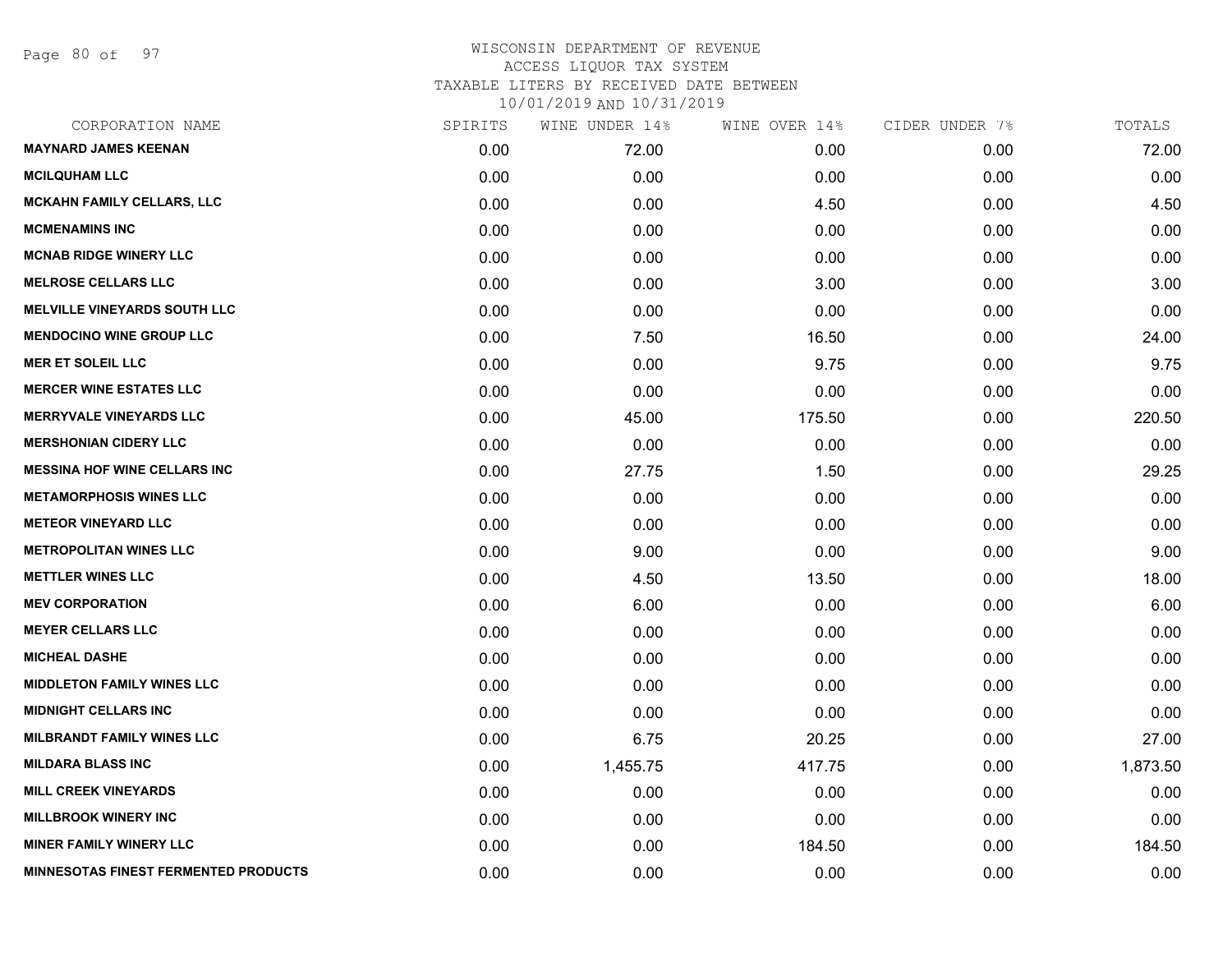Page 81 of 97

#### WISCONSIN DEPARTMENT OF REVENUE ACCESS LIQUOR TAX SYSTEM

TAXABLE LITERS BY RECEIVED DATE BETWEEN

| CORPORATION NAME                                  | SPIRITS | WINE UNDER 14% | WINE OVER 14% | CIDER UNDER 7% | TOTALS    |
|---------------------------------------------------|---------|----------------|---------------|----------------|-----------|
| <b>MIRA WINERY LLC</b>                            | 0.00    | 0.00           | 0.00          | 0.00           | 0.00      |
| <b>MIRAMONT ESTATE VINEYARDS &amp; WINERY INC</b> | 0.00    | 1,854.00       | 773.99        | 0.00           | 2,627.99  |
| <b>MIRASOL WINE LLC</b>                           | 0.00    | 1.50           | 0.00          | 0.00           | 1.50      |
| <b>MOBCRAFT BEER INC</b>                          | 0.00    | 0.00           | 0.00          | 0.00           | 0.00      |
| <b>MODERN DEVELOPMENT COMPANY</b>                 | 0.00    | 0.00           | 0.00          | 0.00           | 0.00      |
| <b>MOLLY AIDA INC</b>                             | 0.00    | 0.00           | 0.00          | 0.00           | 0.00      |
| <b>MOLLYDOOKER INTERNATIONAL LLC</b>              | 0.00    | 0.00           | 6.00          | 0.00           | 6.00      |
| <b>MONTICELLO CELLARS INC</b>                     | 0.00    | 0.00           | 20.25         | 0.00           | 20.25     |
| <b>MOONDANCER LLC</b>                             | 0.00    | 0.00           | 0.00          | 0.00           | 0.00      |
| <b>MORCHELLA WINE CELLARS LLC</b>                 | 0.00    | 3.17           | 2.58          | 0.00           | 5.75      |
| <b>MOSHIN VINEYARDS INC</b>                       | 0.00    | 20.25          | 19.50         | 0.00           | 39.75     |
| <b>MULLIGAN &amp; MULLIGAN</b>                    | 0.00    | 27.75          | 1.50          | 0.00           | 29.25     |
| <b>MUNCH &amp; FOX</b>                            | 0.00    | 0.00           | 57.00         | 0.00           | 57.00     |
| <b>MUNSON BRIDGE WINERY INC</b>                   | 0.00    | 0.00           | 0.00          | 0.00           | 0.00      |
| <b>MUSCARDINI CELLARS, LLC</b>                    | 0.00    | 3.00           | 68.25         | 0.00           | 71.25     |
| <b>MUSETTA WINERY, LLC</b>                        | 0.00    | 0.00           | 0.00          | 0.00           | 0.00      |
| <b>NCWGINC</b>                                    | 0.00    | 0.00           | 0.00          | 0.00           | 0.00      |
| <b>NABOR WINES LLC</b>                            | 0.00    | 0.00           | 0.00          | 0.00           | 0.00      |
| <b>NAKED WINES LLC</b>                            | 0.00    | 127.50         | 39.00         | 0.00           | 166.50    |
| <b>NAKEDWINES.COM INC</b>                         | 0.00    | 21,126.83      | 17,324.00     | 0.00           | 38,450.83 |
| <b>NAPA WINE CELLAR, INC.</b>                     | 0.00    | 1,038.50       | 0.00          | 0.00           | 1,038.50  |
| NAPA WINERY GROUP, LLC                            | 0.00    | 16.50          | 10.50         | 0.00           | 27.00     |
| <b>NAVARRE CELLARS LTD</b>                        | 0.00    | 0.00           | 4.50          | 0.00           | 4.50      |
| NAVARRO VINEYARDS, LLC                            | 0.00    | 0.00           | 0.00          | 0.00           | 0.00      |
| <b>NEFF CELLARS LLC</b>                           | 0.00    | 45.00          | 0.00          | 0.00           | 45.00     |
| <b>NEVADA WINE CELLARS INC</b>                    | 0.00    | 24.00          | 18.63         | 0.00           | 42.63     |
| <b>NEW VAVIN INC</b>                              | 0.00    | 25.50          | 47.25         | 0.00           | 72.75     |
| <b>NEWBERG MAIL ROOM INC</b>                      | 0.00    | 93.00          | 0.00          | 0.00           | 93.00     |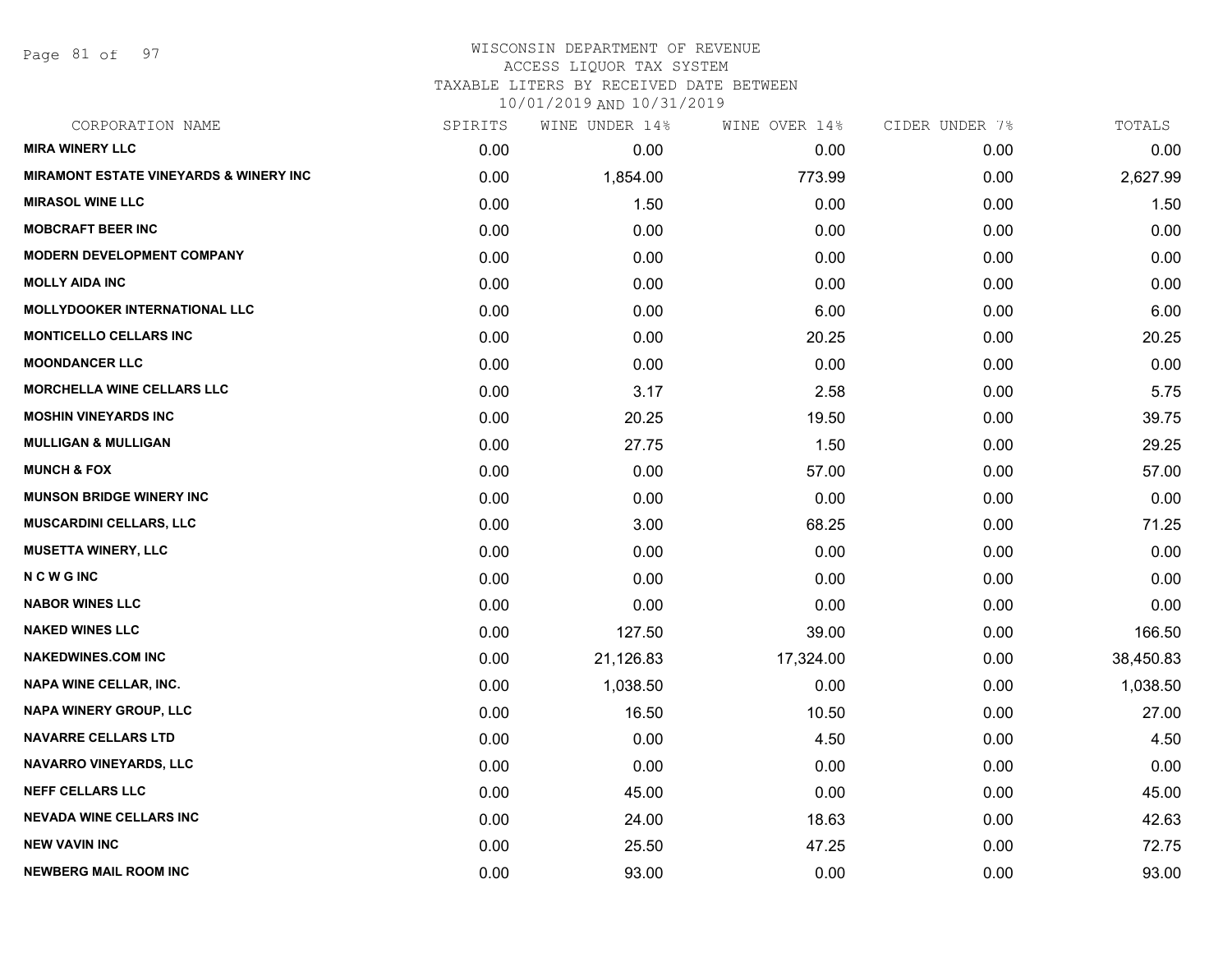Page 82 of 97

### WISCONSIN DEPARTMENT OF REVENUE ACCESS LIQUOR TAX SYSTEM TAXABLE LITERS BY RECEIVED DATE BETWEEN

| CORPORATION NAME                    | SPIRITS | WINE UNDER 14% | WINE OVER 14% | CIDER UNDER 7% | TOTALS |
|-------------------------------------|---------|----------------|---------------|----------------|--------|
| <b>NEWTON VINEYARD LLC</b>          | 0.00    | 63.75          | 9.00          | 0.00           | 72.75  |
| <b>NICALI, LLC</b>                  | 0.00    | 0.00           | 0.00          | 0.00           | 0.00   |
| <b>NICHOLSON RANCH LLC</b>          | 0.00    | 0.00           | 83.25         | 0.00           | 83.25  |
| NIEBAUM-COPPOLA ESTATE WINERY LP    | 0.00    | 15.75          | 109.50        | 0.00           | 125.25 |
| <b>NINER WINE ESTATES LLC</b>       | 0.00    | 18.00          | 18.00         | 0.00           | 36.00  |
| <b>NORMAN LEE WILLIAMS</b>          | 0.00    | 0.00           | 0.00          | 0.00           | 0.00   |
| NORTHLEAF WINERY, LLC               | 0.00    | 0.00           | 0.00          | 0.00           | 0.00   |
| NOTRE VUE ESTATE WINE GROUP, INC.   | 0.00    | 0.00           | 0.00          | 0.00           | 0.00   |
| <b>NOVA WINES, INC.</b>             | 0.00    | 12.75          | 7.50          | 0.00           | 20.25  |
| <b>NV AWG LTD</b>                   | 0.00    | 0.00           | 155.25        | 0.00           | 155.25 |
| <b>NW WINE COMPANY LLC</b>          | 0.00    | 25.50          | 1.50          | 0.00           | 27.00  |
| OAK RIDGE WINERY LLC                | 0.00    | 10.50          | 4.50          | 0.00           | 15.00  |
| <b>OAKVILLE HILLS CELLARS INC</b>   | 0.00    | 0.00           | 0.00          | 0.00           | 0.00   |
| <b>OAKVILLE RANCH WINERY INC</b>    | 0.00    | 0.00           | 0.00          | 0.00           | 0.00   |
| <b>OAT HILL CORPORATION</b>         | 0.00    | 13.50          | 36.00         | 0.00           | 49.50  |
| OBLOQUY, INC.                       | 0.00    | 0.00           | 0.00          | 0.00           | 0.00   |
| <b>OBRIEN FAMILY VINEYARD LLC</b>   | 0.00    | 7.50           | 82.50         | 0.00           | 90.00  |
| <b>ODILON FORD WINERY INC</b>       | 0.00    | 0.00           | 0.00          | 0.00           | 0.00   |
| <b>OGB PARTNERS LLC</b>             | 0.00    | 33.00          | 12.00         | 0.00           | 45.00  |
| <b>OGILVIE MERWIN VENTURES, LLC</b> | 0.00    | 0.00           | 0.00          | 0.00           | 0.00   |
| OLD VINE WINE PARTNERS LLC          | 0.00    | 9.00           | 47.25         | 0.00           | 56.25  |
| OLIVER WINE COMPANY INC             | 0.00    | 146.75         | 0.75          | 0.00           | 147.50 |
| ON Q WINES, LLC                     | 0.00    | 0.00           | 0.00          | 0.00           | 0.00   |
| O'NEILL BEVERAGES CO LLC            | 0.00    | 18.25          | 16.50         | 0.00           | 34.75  |
| OPAL WEST WINES, LLC                | 0.00    | 0.00           | 0.00          | 0.00           | 0.00   |
| <b>OPOLO WINES LP</b>               | 0.00    | 48.75          | 108.00        | 0.00           | 156.75 |
| OPUS ONE WINERY LLC                 | 0.00    | 0.00           | 25.50         | 0.00           | 25.50  |
| ORCA PROPERTIES LLC                 | 0.00    | 12.75          | 9.75          | 0.00           | 22.50  |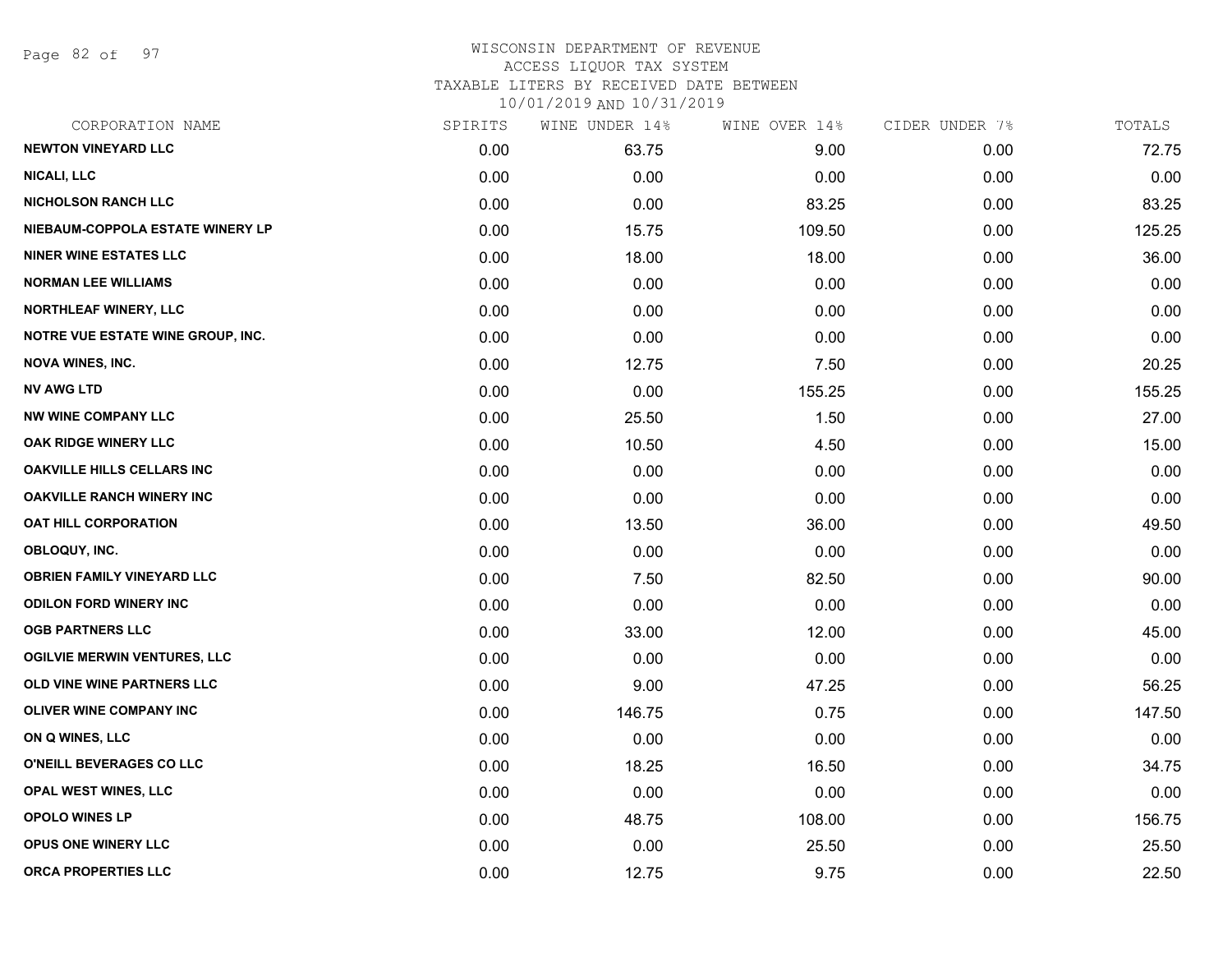Page 83 of 97

#### WISCONSIN DEPARTMENT OF REVENUE ACCESS LIQUOR TAX SYSTEM TAXABLE LITERS BY RECEIVED DATE BETWEEN

| CORPORATION NAME                    | SPIRITS | WINE UNDER 14% | WINE OVER 14% | CIDER UNDER 7% | TOTALS |
|-------------------------------------|---------|----------------|---------------|----------------|--------|
| ORFILA VINEYARDS INC                | 0.00    | 9.75           | 11.25         | 0.00           | 21.00  |
| <b>ORGANIC ELIXIR WINERY INC</b>    | 0.00    | 0.00           | 0.00          | 0.00           | 0.00   |
| O'SHAUGHNESSY DEL OSO LLC           | 0.00    | 0.00           | 0.00          | 0.00           | 0.00   |
| OUT FROM LAND INVESTOR GROUP LLC    | 0.00    | 0.00           | 0.00          | 0.00           | 0.00   |
| <b>OWEN ROE LLC</b>                 | 0.00    | 0.00           | 6.00          | 0.00           | 6.00   |
| <b>PAHLMEYER LLC</b>                | 0.00    | 20.25          | 27.75         | 0.00           | 48.00  |
| PAIX SUR TERRE, LLC                 | 0.00    | 0.00           | 0.00          | 0.00           | 0.00   |
| PALI WINE COMPANY LP                | 0.00    | 9.00           | 13.50         | 0.00           | 22.50  |
| PALM BAY HOLDINGS LLC               | 0.00    | 0.00           | 0.00          | 0.00           | 0.00   |
| PALOMA VINEYARD LLC                 | 0.00    | 0.00           | 9.00          | 0.00           | 9.00   |
| <b>PAOLETTI ESTATES WINERY, INC</b> | 0.00    | 2.25           | 32.25         | 0.00           | 34.50  |
| <b>PARADISE RIDGE WINERY</b>        | 0.00    | 0.00           | 0.00          | 0.00           | 0.00   |
| PARAGON VINEYARD CO INC             | 0.00    | 0.00           | 3.00          | 0.00           | 3.00   |
| PARALLEL 44 VINEYARD & WINERY, INC. | 0.00    | 0.00           | 0.00          | 0.00           | 0.00   |
| <b>PARKER STATION INC</b>           | 0.00    | 18.75          | 81.00         | 0.00           | 99.75  |
| <b>PARMESON FAMILY LLC</b>          | 0.00    | 0.75           | 3.75          | 0.00           | 4.50   |
| PARSONAGE CELLARS INC               | 0.00    | 0.00           | 3.00          | 0.00           | 3.00   |
| <b>PASSAGGIO WINES LLC</b>          | 0.00    | 0.00           | 0.00          | 0.00           | 0.00   |
| PATEL WINERY LLC                    | 0.00    | 0.00           | 0.00          | 0.00           | 0.00   |
| <b>PATRICIA A HOOVER</b>            | 0.00    | 0.00           | 0.00          | 0.00           | 0.00   |
| <b>PATRICIA GREEN CELLARS LLC</b>   | 0.00    | 0.00           | 0.00          | 0.00           | 0.00   |
| <b>PATRICK ARNDT</b>                | 0.00    | 0.00           | 0.00          | 0.00           | 0.00   |
| <b>PAUL D ASPER</b>                 | 0.00    | 0.00           | 0.00          | 0.00           | 0.00   |
| <b>PAUL G BLOMMEL</b>               | 0.00    | 0.00           | 0.00          | 0.00           | 0.00   |
| <b>PAUL HOBBS WINERY LP</b>         | 0.00    | 0.00           | 94.50         | 0.00           | 94.50  |
| <b>PAUL J FRANZEN</b>               | 0.00    | 0.00           | 0.00          | 0.00           | 0.00   |
| <b>PAVI WINES LLC</b>               | 0.00    | 0.00           | 0.00          | 0.00           | 0.00   |
| PCJ, INC.                           | 0.00    | 0.00           | 0.00          | 0.00           | 0.00   |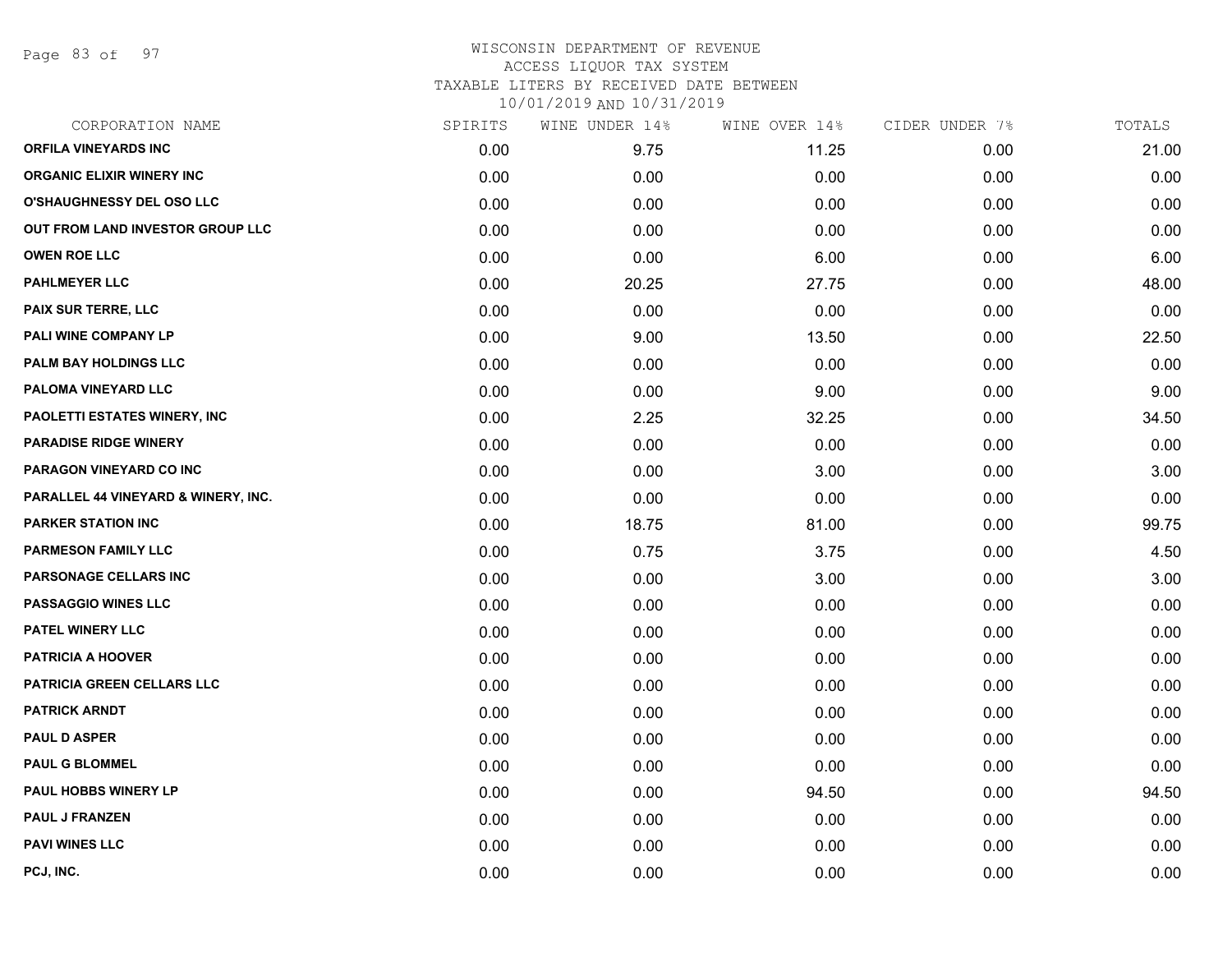Page 84 of 97

#### WISCONSIN DEPARTMENT OF REVENUE ACCESS LIQUOR TAX SYSTEM TAXABLE LITERS BY RECEIVED DATE BETWEEN

| CORPORATION NAME                            | SPIRITS | WINE UNDER 14% | WINE OVER 14% | CIDER UNDER 7% | TOTALS   |
|---------------------------------------------|---------|----------------|---------------|----------------|----------|
| PEACHY CANYON WINERY                        | 0.00    | 0.00           | 0.00          | 0.00           | 0.00     |
| PEAR VALLEY VINEYARD, INC.                  | 0.00    | 13.50          | 24.00         | 0.00           | 37.50    |
| <b>PEAY VINEYARDS LLC</b>                   | 0.00    | 0.00           | 0.00          | 0.00           | 0.00     |
| PEJU FAMILY OPERATING PARTNERSHIP LP        | 0.00    | 0.00           | 0.00          | 0.00           | 0.00     |
| PELLEGRINI RANCHES INC                      | 0.00    | 6.00           | 6.00          | 0.00           | 12.00    |
| PENROSE HILL, LIMITED                       | 0.00    | 4,128.00       | 1,752.00      | 0.00           | 5,880.00 |
| PEPPER BRIDGE WINERY LLC                    | 0.00    | 0.75           | 5.25          | 0.00           | 6.00     |
| PERNOD RICARD KENWOOD HOLDING LLC           | 0.00    | 32.25          | 82.50         | 0.00           | 114.75   |
| <b>PERVINO INC</b>                          | 0.00    | 34.69          | 0.75          | 0.00           | 35.44    |
| PETER FRANUS WINE COMPANY INC               | 0.00    | 0.00           | 0.00          | 0.00           | 0.00     |
| PETER MICHAEL WINERY                        | 0.00    | 0.00           | 63.75         | 0.00           | 63.75    |
| PETROGLYPH WINERY LLC                       | 0.00    | 0.00           | 0.00          | 0.00           | 0.00     |
| PETRONI VINEYARDS LLC                       | 0.00    | 0.00           | 111.75        | 0.00           | 111.75   |
| <b>PHASE 2 CELLARS LLC</b>                  | 0.00    | 0.00           | 0.00          | 0.00           | 0.00     |
| PHILIP TOGNI VINEYARD LP                    | 0.00    | 0.00           | 0.00          | 0.00           | 0.00     |
| <b>PHILLIPS FARMS LLC</b>                   | 0.00    | 12.00          | 153.00        | 0.00           | 165.00   |
| <b>PIEPERTK LLC</b>                         | 0.00    | 0.00           | 0.00          | 0.00           | 0.00     |
| <b>PINA CELLARS LP</b>                      | 0.00    | 0.00           | 2.25          | 0.00           | 2.25     |
| <b>PINE RIDGE WINERY LLC</b>                | 0.00    | 376.50         | 811.13        | 0.00           | 1,187.63 |
| <b>PJK WINERY LLC</b>                       | 0.00    | 0.00           | 0.00          | 0.00           | 0.00     |
| <b>PLYMOUTH ROCKS WINE, LLC</b>             | 0.00    | 0.00           | 0.00          | 0.00           | 0.00     |
| PONZI VINEYARDS, LLC                        | 0.00    | 32.25          | 15.75         | 0.00           | 48.00    |
| POPE VALLEY WINERY LLC                      | 0.00    | 0.00           | 0.00          | 0.00           | 0.00     |
| PORTER FAMILY VINEYARDS LLC                 | 0.00    | 0.00           | 0.00          | 0.00           | 0.00     |
| <b>POTT WINE</b>                            | 0.00    | 0.00           | 11.25         | 0.00           | 11.25    |
| <b>PRAGER WINERY &amp; PORT WORKS, INC.</b> | 0.00    | 0.38           | 4.75          | 0.00           | 5.13     |
| <b>PRAIRIE BERRY LLC</b>                    | 0.00    | 1,116.00       | 0.00          | 0.00           | 1,116.00 |
| <b>PRAIRIE HAWK WINERY INC</b>              | 0.00    | 0.00           | 0.00          | 0.00           | 0.00     |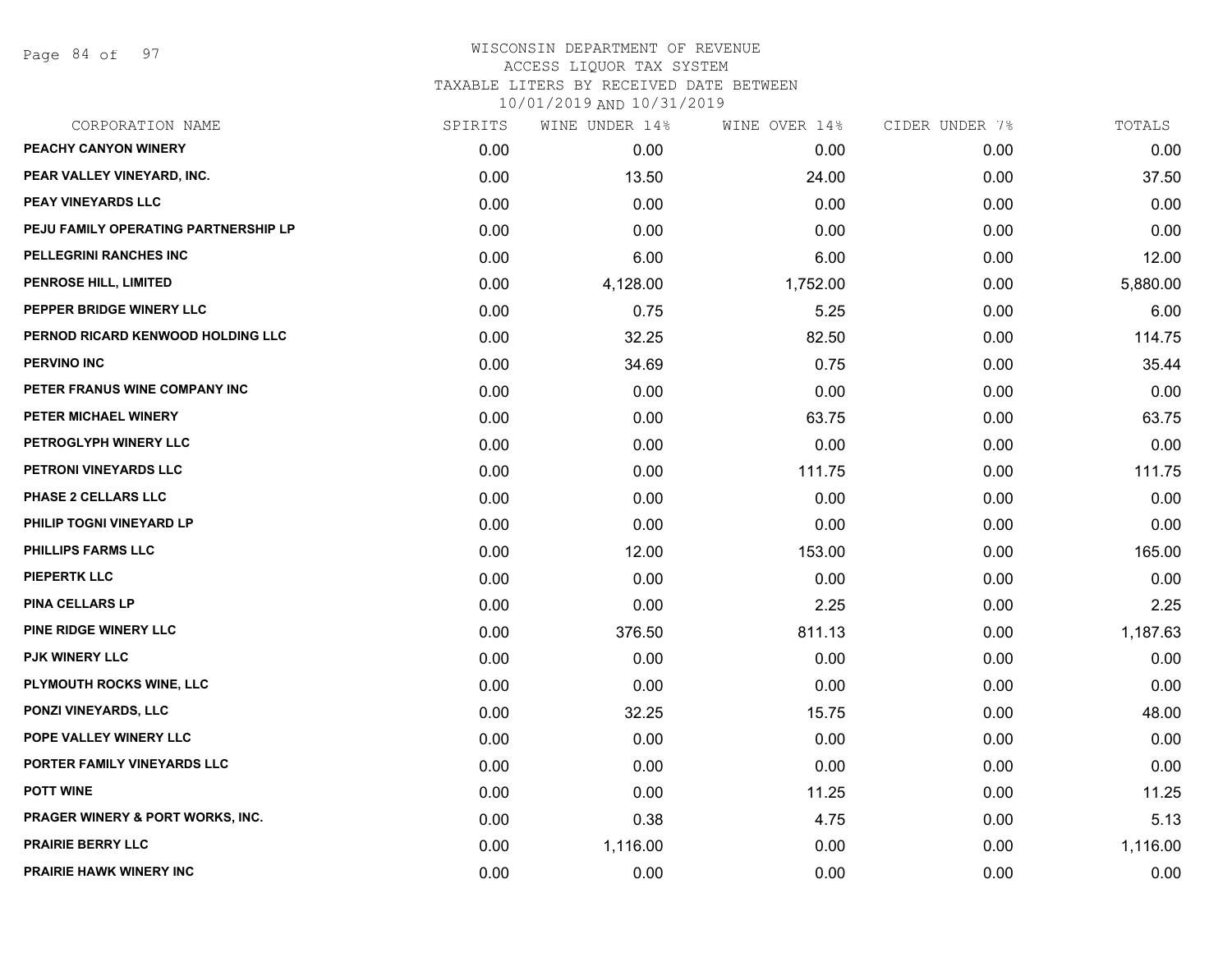Page 85 of 97

#### WISCONSIN DEPARTMENT OF REVENUE ACCESS LIQUOR TAX SYSTEM TAXABLE LITERS BY RECEIVED DATE BETWEEN

| CORPORATION NAME                         | SPIRITS | WINE UNDER 14% | WINE OVER 14% | CIDER UNDER 7% | TOTALS |
|------------------------------------------|---------|----------------|---------------|----------------|--------|
| <b>PRECEPT BRANDS LLC</b>                | 0.00    | 190.88         | 64.50         | 0.00           | 255.38 |
| <b>PREMIUM VINTNERS LLC</b>              | 0.00    | 0.00           | 0.00          | 0.00           | 0.00   |
| PRESQU'ILE WINERY                        | 0.00    | 3.00           | 0.00          | 0.00           | 3.00   |
| PRIDE MOUNTAIN VINEYARDS LLC             | 0.00    | 0.00           | 66.00         | 0.00           | 66.00  |
| <b>PRINCE MICHEL LLC</b>                 | 0.00    | 0.00           | 0.00          | 0.00           | 0.00   |
| <b>PROMONTORY LLC</b>                    | 0.00    | 0.00           | 0.00          | 0.00           | 0.00   |
| <b>PWG LLC</b>                           | 0.00    | 0.00           | 11.25         | 0.00           | 11.25  |
| <b>QUADY SOUTH WINERY LLC</b>            | 0.00    | 0.00           | 0.00          | 0.00           | 0.00   |
| <b>QUILCEDA CREEK VINTNERS INC</b>       | 0.00    | 0.00           | 201.00        | 0.00           | 201.00 |
| <b>QUIXOTE WINERY, LLC</b>               | 0.00    | 0.00           | 6.75          | 0.00           | 6.75   |
| RADIO-COTEAU WINE CELLARS LLC            | 0.00    | 0.00           | 0.00          | 0.00           | 0.00   |
| <b>RAMAZZOTTI WINES LLC</b>              | 0.00    | 0.00           | 39.75         | 0.00           | 39.75  |
| <b>RAMEY WINE CELLARS INC</b>            | 0.00    | 0.00           | 67.50         | 0.00           | 67.50  |
| <b>RAPTOR RIDGE WINERY LLC</b>           | 0.00    | 6.00           | 5.25          | 0.00           | 11.25  |
| <b>RASA VINEYARDS, LLC</b>               | 0.00    | 0.00           | 2.25          | 0.00           | 2.25   |
| <b>RAYMOND SIGNORELLO</b>                | 0.00    | 0.00           | 13.50         | 0.00           | 13.50  |
| <b>RAYMOND VINEYARD &amp; CELLAR INC</b> | 0.00    | 39.00          | 93.00         | 0.00           | 132.00 |
| <b>RB WINE ASSOCIATES LLC</b>            | 0.00    | 27.00          | 0.00          | 0.00           | 27.00  |
| <b>RBZ VINEYARDS LLC</b>                 | 0.00    | 0.00           | 30.00         | 0.00           | 30.00  |
| <b>RED CAR WINE COMPANY LLC</b>          | 0.00    | 27.00          | 0.00          | 0.00           | 27.00  |
| <b>RED MARE WINES LLC</b>                | 0.00    | 0.00           | 0.00          | 0.00           | 0.00   |
| <b>RED OAK VINEYARD INC</b>              | 0.00    | 0.00           | 0.00          | 0.00           | 0.00   |
| <b>REGENERATIVE GIFT, LLC</b>            | 0.00    | 0.00           | 0.00          | 0.00           | 0.00   |
| <b>REGUSCI WINERY INC</b>                | 0.00    | 0.00           | 243.75        | 0.00           | 243.75 |
| <b>REVANA FAMILY PARTNERS LP</b>         | 0.00    | 1.50           | 7.50          | 0.00           | 9.00   |
| <b>REVANA FAMILY PARTNERS LP</b>         | 0.00    | 0.00           | 0.00          | 0.00           | 0.00   |
| REVELRY VINTNERS LLC                     | 0.00    | 0.00           | 4.50          | 0.00           | 4.50   |
| <b>REYNOLDS CREATIVE PRODUCTS INC</b>    | 0.00    | 6.00           | 95.25         | 0.00           | 101.25 |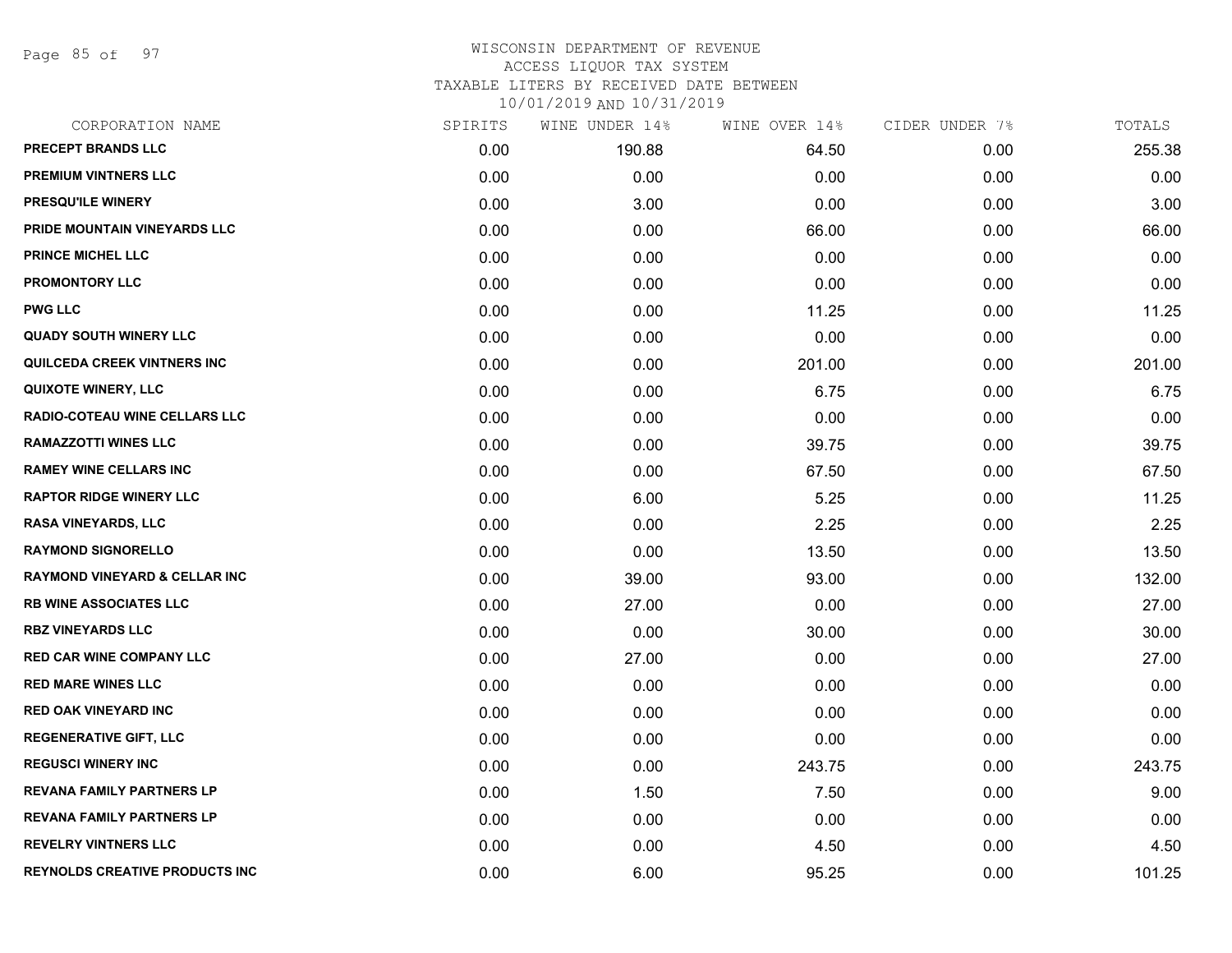Page 86 of 97

#### WISCONSIN DEPARTMENT OF REVENUE ACCESS LIQUOR TAX SYSTEM

TAXABLE LITERS BY RECEIVED DATE BETWEEN

| CORPORATION NAME                            | SPIRITS | WINE UNDER 14% | WINE OVER 14% | CIDER UNDER 7% | TOTALS   |
|---------------------------------------------|---------|----------------|---------------|----------------|----------|
| <b>RHYS VINEYARDS LLC</b>                   | 0.00    | 0.00           | 0.00          | 0.00           | 0.00     |
| <b>RICHARD A LUMPKIN</b>                    | 0.00    | 0.00           | 0.00          | 0.00           | 0.00     |
| <b>RICHARD E LIBBY</b>                      | 0.00    | 5,449.50       | 2,151.75      | 0.00           | 7,601.25 |
| <b>RICHARD FORTUNE</b>                      | 0.00    | 0.00           | 0.00          | 0.00           | 0.00     |
| <b>RIDGE VINEYARDS INC</b>                  | 0.00    | 43.50          | 267.75        | 0.00           | 311.25   |
| <b>RIGHT SIDE LLC</b>                       | 0.00    | 36.75          | 47.25         | 0.00           | 84.00    |
| <b>RIO LOBO LLC</b>                         | 0.00    | 0.00           | 0.00          | 0.00           | 0.00     |
| <b>RIVER BEND VINEYARD &amp; WINERY LLC</b> | 0.00    | 0.00           | 0.00          | 0.00           | 0.00     |
| <b>RIVER VALLEY VINEYARD INC</b>            | 0.00    | 59.08          | 0.00          | 0.00           | 59.08    |
| <b>RIVERBENCH LLC</b>                       | 0.00    | 0.00           | 0.00          | 0.00           | 0.00     |
| <b>ROBERT CRAIG WINERY LP</b>               | 0.00    | 0.00           | 10.50         | 0.00           | 10.50    |
| <b>ROBERT FOLEY LLC</b>                     | 0.00    | 15.75          | 95.25         | 0.00           | 111.00   |
| <b>ROBERT J BRAKESMAN</b>                   | 0.00    | 0.00           | 18.00         | 0.00           | 18.00    |
| <b>ROBERT MUELLER CELLARS</b>               | 0.00    | 0.00           | 4.50          | 0.00           | 4.50     |
| <b>ROBERT YOUNG ESTATE WINERY LLC</b>       | 0.00    | 0.00           | 9.00          | 0.00           | 9.00     |
| <b>ROBIN PFEIFFER</b>                       | 0.00    | 0.00           | 0.00          | 0.00           | 0.00     |
| <b>ROBLAR LLC</b>                           | 0.00    | 0.00           | 325.50        | 0.00           | 325.50   |
| <b>ROCCA FAMILY VINEYARDS INC</b>           | 0.00    | 0.00           | 0.00          | 0.00           | 0.00     |
| <b>ROCHE WINERY LLC</b>                     | 0.00    | 25.88          | 85.50         | 0.00           | 111.38   |
| <b>ROCK N WOOL WINERY LLC</b>               | 0.00    | 0.00           | 0.00          | 0.00           | 0.00     |
| ROCK WALL WINE COMPANY INC                  | 0.00    | 2.25           | 12.00         | 0.00           | 14.25    |
| <b>ROEDERER ESTATE INC</b>                  | 0.00    | 0.00           | 0.00          | 0.00           | 0.00     |
| <b>ROMBAUER VINEYARDS INC</b>               | 0.00    | 0.00           | 475.13        | 0.00           | 475.13   |
| <b>RONALD L FENOLIO</b>                     | 0.00    | 0.00           | 0.00          | 0.00           | 0.00     |
| <b>RONALD T RUBIN</b>                       | 0.00    | 0.00           | 0.00          | 0.00           | 0.00     |
| <b>ROUND HILL CELLARS</b>                   | 0.00    | 35.25          | 70.50         | 0.00           | 105.75   |
| <b>ROUND POND ESTATE LLC</b>                | 0.00    | 39.00          | 146.26        | 0.00           | 185.26   |
| <b>ROWLEY ESTATES LLC</b>                   | 0.00    | 1.50           | 0.00          | 0.00           | 1.50     |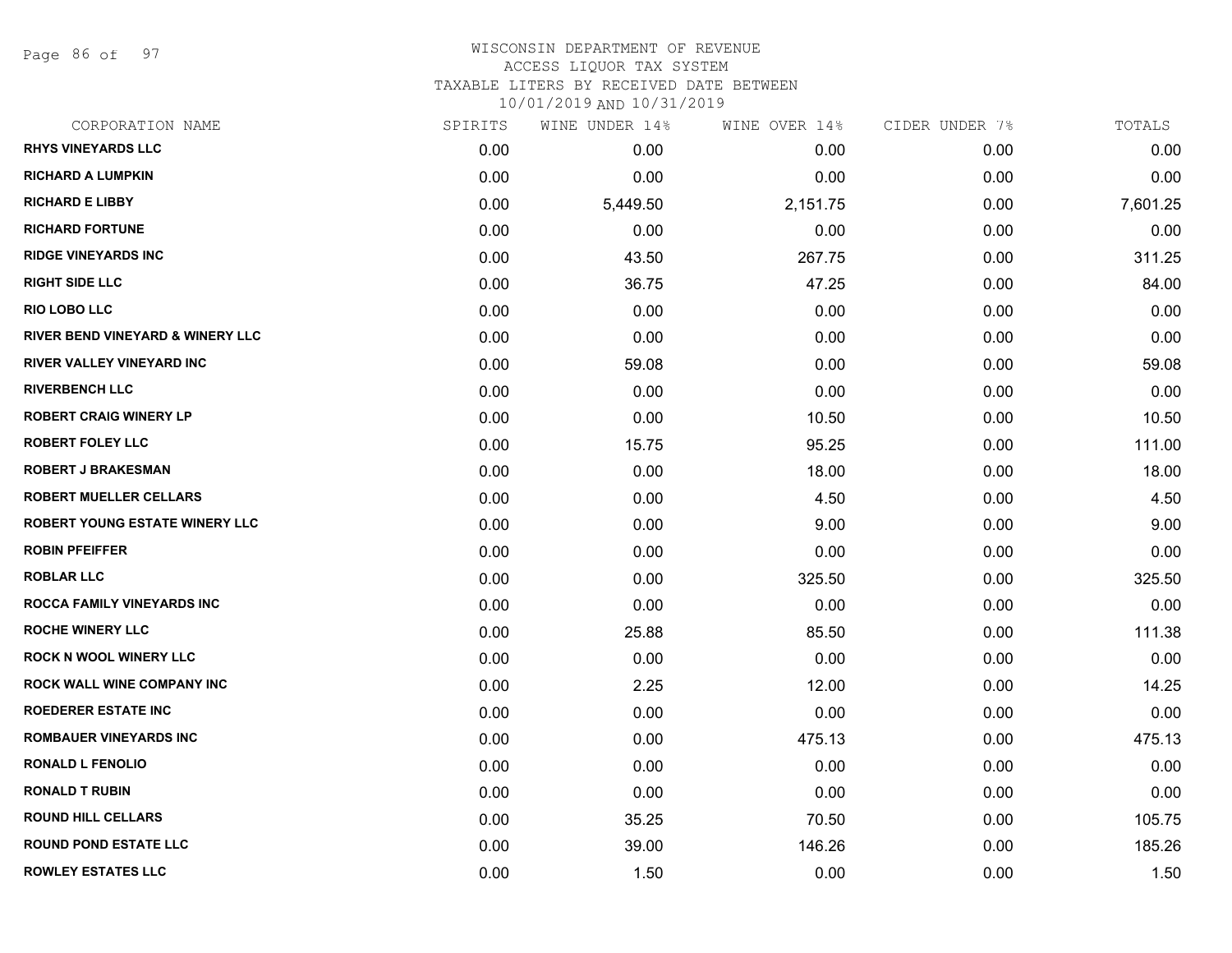Page 87 of 97

| CORPORATION NAME                       | SPIRITS | WINE UNDER 14% | WINE OVER 14% | CIDER UNDER 7% | TOTALS   |
|----------------------------------------|---------|----------------|---------------|----------------|----------|
| <b>RRJ REAL PROPERTIES LLC</b>         | 0.00    | 0.00           | 0.00          | 0.00           | 0.00     |
| <b>RUDD WINES INC</b>                  | 0.00    | 0.00           | 21.00         | 0.00           | 21.00    |
| <b>RUDIUS WINES, LLC</b>               | 0.00    | 0.00           | 0.00          | 0.00           | 0.00     |
| <b>RUSHFORD MEADERY AND WINERY LLC</b> | 0.00    | 0.00           | 0.00          | 0.00           | 0.00     |
| <b>RUSSIAN RIVER WINES, LLC</b>        | 0.00    | 0.00           | 0.00          | 0.00           | 0.00     |
| <b>RUTHERFORD HILL WINERY LLC</b>      | 0.00    | 152.25         | 235.13        | 0.00           | 387.38   |
| <b>RYAN K ZAHLER</b>                   | 0.00    | 0.00           | 0.00          | 0.00           | 0.00     |
| <b>RYAN PRELLWITZ</b>                  | 0.00    | 0.00           | 0.00          | 0.00           | 0.00     |
| <b>SLJ GROUP INC</b>                   | 0.00    | 0.00           | 0.00          | 0.00           | 0.00     |
| <b>SAARLOOS ESTATE VINEYARDS LLC</b>   | 0.00    | 0.00           | 0.00          | 0.00           | 0.00     |
| <b>SAINTSBURY LLC</b>                  | 0.00    | 12.00          | 29.25         | 0.00           | 41.25    |
| <b>SAMUEL P BAXTER</b>                 | 0.00    | 0.00           | 17.25         | 0.00           | 17.25    |
| <b>SANDHI VINTNERS LLC</b>             | 0.00    | 0.00           | 0.00          | 0.00           | 0.00     |
| <b>SANDPOINT WINES</b>                 | 0.00    | 0.75           | 14.25         | 0.00           | 15.00    |
| <b>SANFORD WINERY COMPANY LP</b>       | 0.00    | 45.00          | 12.75         | 0.00           | 57.75    |
| <b>SARAH J SHADONIX</b>                | 0.00    | 896.75         | 271.50        | 0.00           | 1,168.25 |
| <b>SAUCELITO CANYON LP</b>             | 0.00    | 15.00          | 0.00          | 0.00           | 15.00    |
| SAVANNAH CHANELLE VINEYARDS INC        | 0.00    | 0.00           | 0.00          | 0.00           | 0.00     |
| <b>SAVIAH ROSE WINERY LLC</b>          | 0.00    | 0.00           | 2.25          | 0.00           | 2.25     |
| <b>SAXUM VINEYARDS INC</b>             | 0.00    | 0.00           | 0.00          | 0.00           | 0.00     |
| <b>SBRAGIA FAMILY VINEYARDS LLC</b>    | 0.00    | 20.25          | 288.00        | 0.00           | 308.25   |
| <b>SCHEID VINEYARDS CALIFORNIA INC</b> | 0.00    | 101.25         | 9.00          | 0.00           | 110.25   |
| <b>SCHLOSSADLER INC</b>                | 0.00    | 6.00           | 10.50         | 0.00           | 16.50    |
| <b>SCHRADER CELLARS LLC</b>            | 0.00    | 0.00           | 0.00          | 0.00           | 0.00     |
| <b>SCHRAMSBERG VINEYARDS CO INC</b>    | 0.00    | 0.00           | 0.00          | 0.00           | 0.00     |
| <b>SCHUG WINERY LLC</b>                | 0.00    | 106.50         | 14.25         | 0.00           | 120.75   |
| <b>SCHWEIGER VINEYARDS INC</b>         | 0.00    | 42.00          | 13.50         | 0.00           | 55.50    |
| <b>SCREAMING EAGLE LLC</b>             | 0.00    | 0.00           | 0.00          | 0.00           | 0.00     |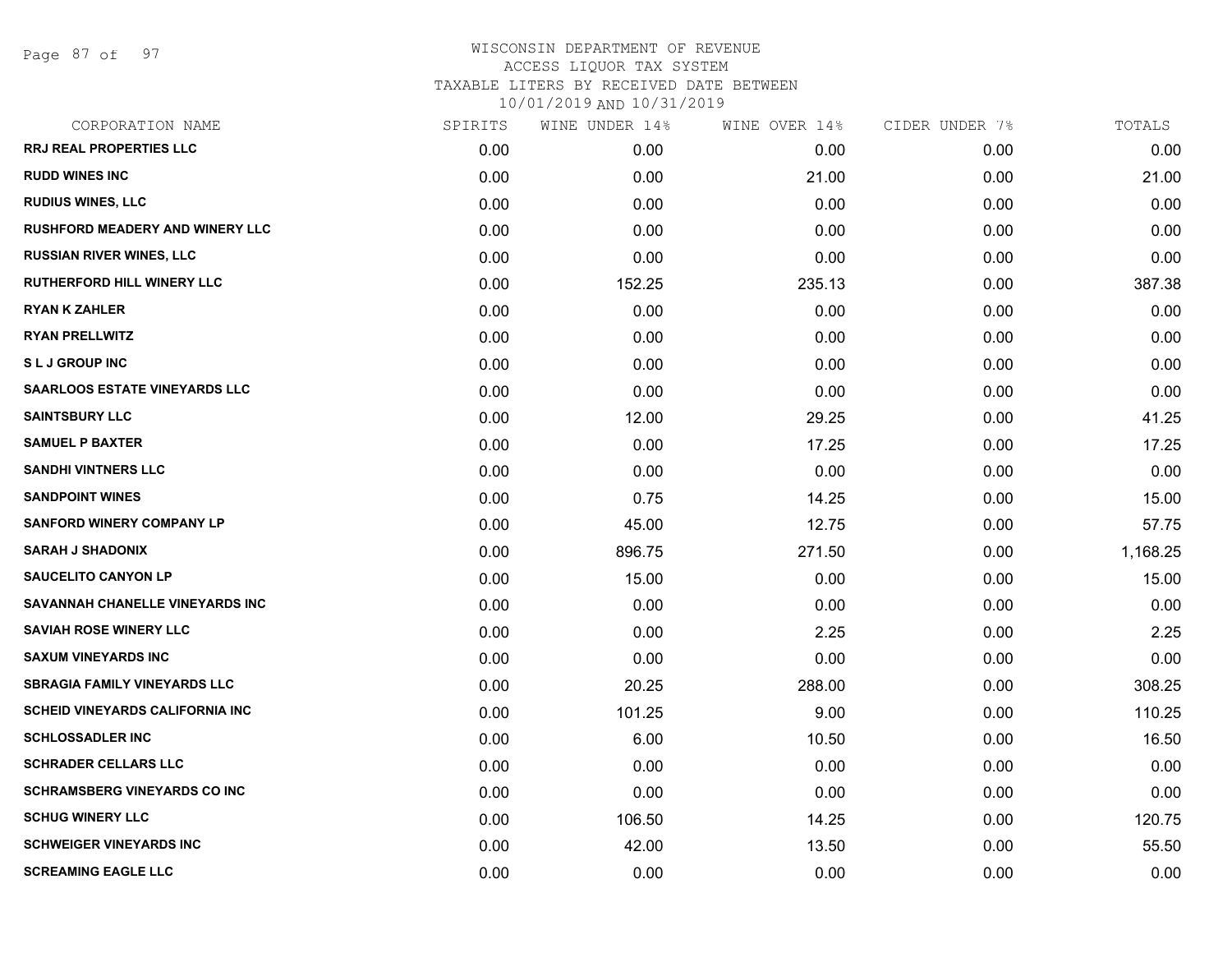Page 88 of 97

| SPIRITS | WINE UNDER 14% | WINE OVER 14% | CIDER UNDER 7% | TOTALS |
|---------|----------------|---------------|----------------|--------|
| 0.00    | 0.00           | 0.00          | 0.00           | 0.00   |
| 0.00    | 0.00           | 0.00          | 0.00           | 0.00   |
| 0.00    | 7.50           | 28.50         | 0.00           | 36.00  |
| 0.00    | 0.00           | 0.00          | 0.00           | 0.00   |
| 0.00    | 0.00           | 9.00          | 0.00           | 9.00   |
| 0.00    | 25.50          | 204.00        | 0.00           | 229.50 |
| 0.00    | 0.00           | 9.00          | 0.00           | 9.00   |
| 0.00    | 0.00           | 0.00          | 0.00           | 0.00   |
| 0.00    | 0.00           | 0.00          | 0.00           | 0.00   |
| 0.00    | 0.00           | 29.25         | 0.00           | 29.25  |
| 0.00    | 0.00           | 180.00        | 0.00           | 180.00 |
| 0.00    | 9.75           | 20.25         | 0.00           | 30.00  |
| 0.00    | 0.00           | 0.00          | 0.00           | 0.00   |
| 0.00    | 8.63           | 0.00          | 0.00           | 8.63   |
| 0.00    | 0.00           | 0.00          | 0.00           | 0.00   |
| 0.00    | 0.00           | 0.00          | 0.00           | 0.00   |
| 0.00    | 0.00           | 0.00          | 0.00           | 0.00   |
| 0.00    | 0.00           | 13.50         | 0.00           | 13.50  |
| 0.00    | 252.00         | 140.25        | 0.00           | 392.25 |
| 0.00    | 0.00           | 18.75         | 0.00           | 18.75  |
| 0.00    | 0.00           | 0.00          | 0.00           | 0.00   |
| 0.00    | 0.00           | 0.00          | 0.00           | 0.00   |
| 0.00    | 106.13         | 4.50          | 0.00           | 110.63 |
| 0.00    | 3.00           | 1.50          | 0.00           | 4.50   |
| 0.00    | 9.00           | 3.00          | 0.00           | 12.00  |
| 0.00    | 0.00           | 0.00          | 0.00           | 0.00   |
| 0.00    | 0.00           | 0.00          | 0.00           | 0.00   |
| 0.00    | 0.00           | 0.00          | 0.00           | 0.00   |
|         |                |               |                |        |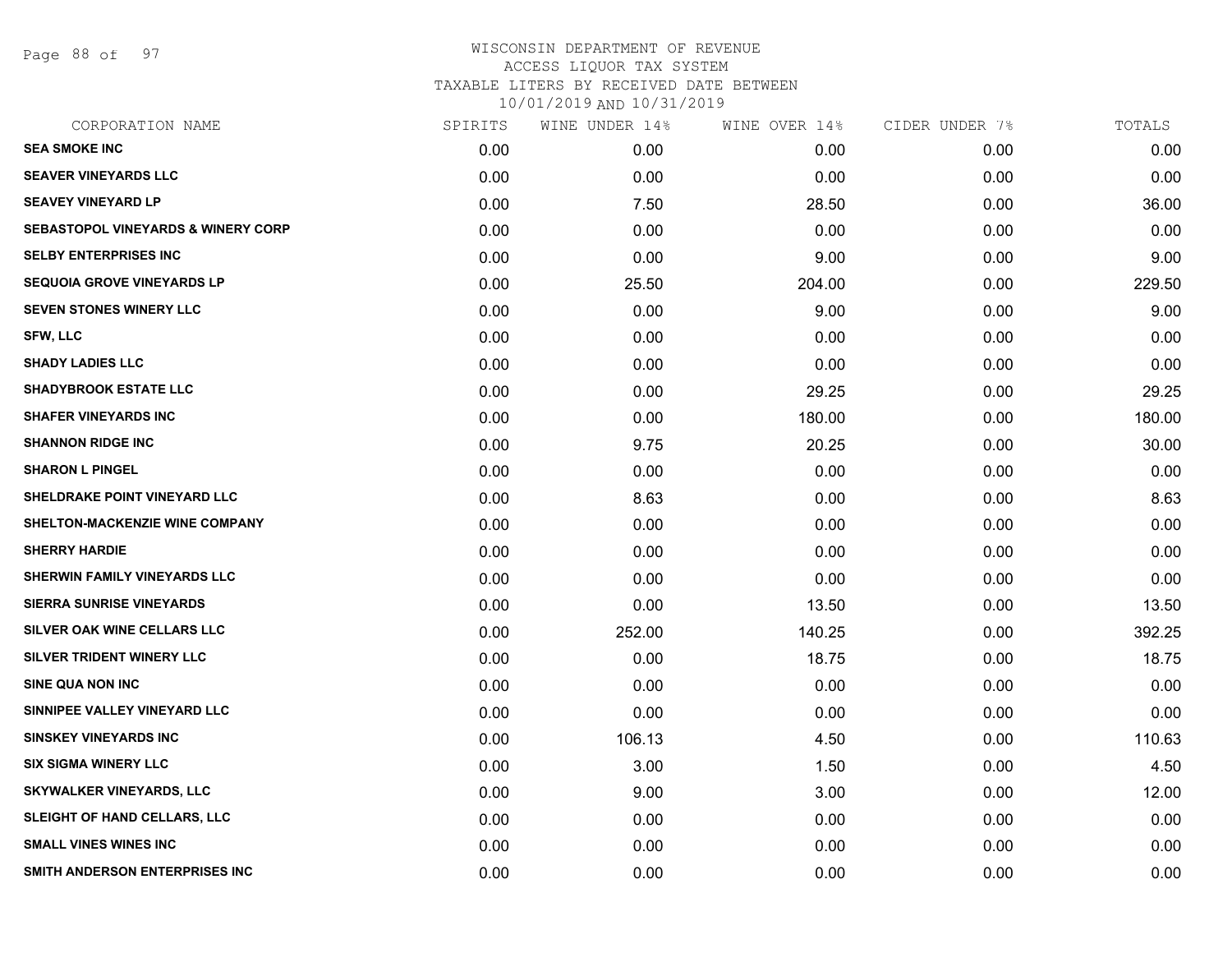Page 89 of 97

| CORPORATION NAME                           | SPIRITS | WINE UNDER 14% | WINE OVER 14% | CIDER UNDER 7% | TOTALS |
|--------------------------------------------|---------|----------------|---------------|----------------|--------|
| <b>SOCIAL ENJOYMENTS LLC</b>               | 0.00    | 0.00           | 0.00          | 0.00           | 0.00   |
| <b>SOKOL BLOSSER LTD</b>                   | 0.00    | 27.00          | 0.00          | 0.00           | 27.00  |
| <b>SOMERSTON WINE COMPANY, LLC</b>         | 0.00    | 0.00           | 51.00         | 0.00           | 51.00  |
| <b>SONJA MAGDEVSKI</b>                     | 0.00    | 0.00           | 0.00          | 0.00           | 0.00   |
| SONOMA-CUTRER VINEYARDS INC                | 0.00    | 28.50          | 16.50         | 0.00           | 45.00  |
| SOUTH COAST WINERY INC                     | 0.00    | 39.00          | 20.25         | 0.00           | 59.25  |
| <b>SP GROSSNICKLE LLC</b>                  | 0.00    | 22.50          | 0.00          | 0.00           | 22.50  |
| <b>SPANOS BERBERIAN WINERY LLC</b>         | 0.00    | 0.75           | 45.75         | 0.00           | 46.50  |
| <b>SPARKLING OREGON LLC</b>                | 0.00    | 6.00           | 4.50          | 0.00           | 10.50  |
| <b>SPIRITS OF NORWAY VINEYARD LLC</b>      | 0.00    | 0.00           | 0.00          | 0.00           | 0.00   |
| <b>SPOTTSWOODE WINERY INC</b>              | 0.00    | 0.00           | 0.00          | 0.00           | 0.00   |
| <b>SPRECHER BREWING COMPANY, INC.</b>      | 0.00    | 0.00           | 0.00          | 0.00           | 0.00   |
| <b>SPRING MOUNTAIN VINEYARD INC</b>        | 0.00    | 39.75          | 98.25         | 0.00           | 138.00 |
| <b>SPURGEON VINEYARDS &amp; WINERY LLC</b> | 0.00    | 0.00           | 0.00          | 0.00           | 0.00   |
| <b>SQUIX LLC</b>                           | 0.00    | 87.00          | 1.50          | 0.00           | 88.50  |
| <b>ST HELENA ESTATE LLC</b>                | 0.00    | 0.00           | 32.25         | 0.00           | 32.25  |
| <b>ST JAMES WINERY INC</b>                 | 0.00    | 164.25         | 0.00          | 0.00           | 164.25 |
| ST JULIAN WINE COMPANY INC                 | 0.00    | 282.25         | 0.50          | 0.00           | 282.75 |
| <b>ST SUPERY INC</b>                       | 0.00    | 125.25         | 167.25        | 0.00           | 292.50 |
| ST. FRANCIS WINERY & VINEYARD L.P.         | 0.00    | 33.75          | 633.38        | 0.00           | 667.13 |
| STAGLIN FAMILY VINEYARD LLC                | 0.00    | 0.00           | 60.75         | 0.00           | 60.75  |
| <b>STAG'S LEAP WINE CELLARS LLC</b>        | 0.00    | 9.75           | 142.50        | 0.00           | 152.25 |
| <b>STANDING JOURNEY LLC</b>                | 0.00    | 29.25          | 54.00         | 0.00           | 83.25  |
| STE. MICHELLE WINE ESTATES LTD.            | 0.00    | 276.78         | 489.75        | 0.00           | 766.53 |
| <b>STEFFENS FAMILY WINES LLC</b>           | 0.00    | 0.00           | 0.00          | 0.00           | 0.00   |
| <b>STEPHAN VINEYARD INC</b>                | 0.00    | 0.00           | 18.00         | 0.00           | 18.00  |
| <b>STEPHEN A MCPHERSON</b>                 | 0.00    | 0.00           | 0.00          | 0.00           | 0.00   |
| <b>STEPHEN M KENNEDY</b>                   | 0.00    | 0.00           | 0.00          | 0.00           | 0.00   |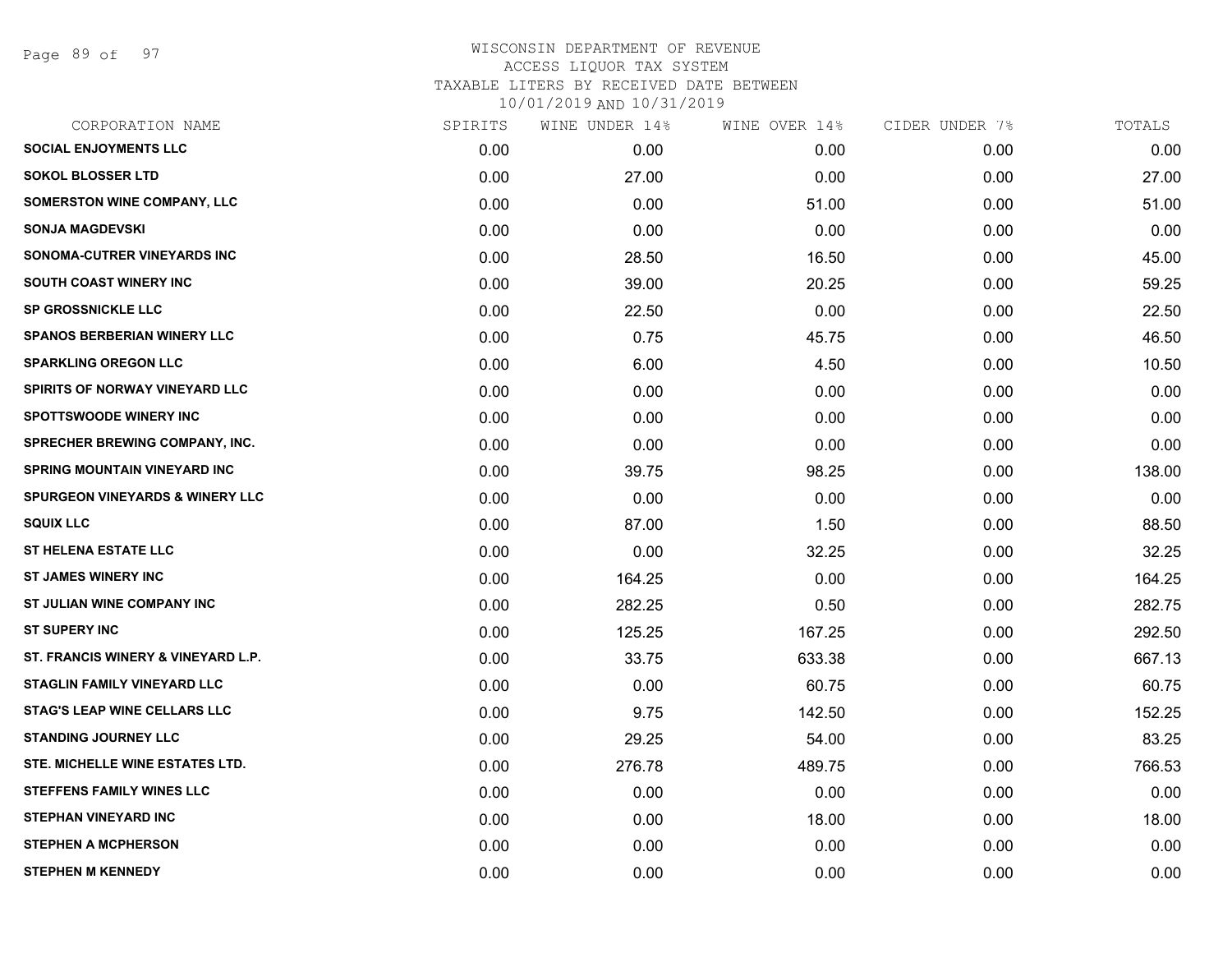Page 90 of 97

| CORPORATION NAME                            | SPIRITS | WINE UNDER 14% | WINE OVER 14% | CIDER UNDER 7% | TOTALS |
|---------------------------------------------|---------|----------------|---------------|----------------|--------|
| <b>STEPHEN M REUSTLE</b>                    | 0.00    | 21.00          | 0.00          | 0.00           | 21.00  |
| <b>STEVE MANNEBACH</b>                      | 0.00    | 0.00           | 0.00          | 0.00           | 0.00   |
| <b>STEVEN DEBAKER</b>                       | 0.00    | 0.00           | 0.00          | 0.00           | 0.00   |
| STEVEN M & JUDITH A JACOBSON LLC            | 0.00    | 0.00           | 0.00          | 0.00           | 0.00   |
| <b>STEVEN N LEDSON</b>                      | 0.00    | 69.75          | 200.25        | 0.00           | 270.00 |
| <b>STEWART CELLARS, LLC</b>                 | 0.00    | 3.00           | 33.75         | 0.00           | 36.75  |
| <b>STOLLER VINEYARDS INC</b>                | 0.00    | 17.25          | 2.25          | 0.00           | 19.50  |
| <b>STOLPMAN VINEYARDS LLC</b>               | 0.00    | 18.00          | 0.00          | 0.00           | 18.00  |
| <b>STONE EDGE WINERY LLC</b>                | 0.00    | 0.00           | 0.00          | 0.00           | 0.00   |
| <b>STONE HILL WINE CO INC</b>               | 0.00    | 0.00           | 0.00          | 0.00           | 0.00   |
| STONE WOLF VINEYARDS, LLC                   | 0.00    | 33.00          | 3.00          | 0.00           | 36.00  |
| <b>STONECUSHION INC</b>                     | 0.00    | 0.00           | 187.50        | 0.00           | 187.50 |
| STONEHAUS WINERY, INC.                      | 0.00    | 9.75           | 0.00          | 0.00           | 9.75   |
| <b>STONES THROW WINERY INC</b>              | 0.00    | 0.00           | 0.00          | 0.00           | 0.00   |
| <b>STONY HILL VINEYARD INC</b>              | 0.00    | 48.75          | 0.75          | 0.00           | 49.50  |
| STORYBOOK MOUNTAIN WINERY INC               | 0.00    | 0.00           | 0.00          | 0.00           | 0.00   |
| <b>STRALA VINEYARDS, LLC</b>                | 0.00    | 0.00           | 0.00          | 0.00           | 0.00   |
| STRATEGY PARTNERS INTERNATIONAL             | 0.00    | 0.00           | 0.00          | 0.00           | 0.00   |
| <b>SULPHUR SPRINGS WINERY LLC</b>           | 0.00    | 5.25           | 69.00         | 0.00           | 74.25  |
| <b>SUMMERS WINERY LLC</b>                   | 0.00    | 0.00           | 55.50         | 0.00           | 55.50  |
| <b>SUMMERWOOD WINERY &amp; INN INC</b>      | 0.00    | 0.00           | 18.00         | 0.00           | 18.00  |
| <b>SUNSET HOLLOW RANCH</b>                  | 0.00    | 0.00           | 0.00          | 0.00           | 0.00   |
| <b>SUNSET POINT WINERY LLC</b>              | 0.00    | 0.00           | 0.00          | 0.00           | 0.00   |
| <b>SUNSTONE VINEYARDS &amp; WINERY INC.</b> | 0.00    | 17.25          | 47.50         | 0.00           | 64.75  |
| <b>SUSAN M BOSWELL</b>                      | 0.00    | 0.00           | 0.00          | 0.00           | 0.00   |
| <b>SUTTER HOME WINERY INC</b>               | 0.00    | 137.99         | 124.13        | 0.00           | 262.12 |
| <b>SWEAZEY WINERY INVESTMENT LLC</b>        | 0.00    | 0.00           | 0.00          | 0.00           | 0.00   |
| <b>SWEET CHEEKS VINEYARDS INC</b>           | 0.00    | 8.25           | 4.50          | 0.00           | 12.75  |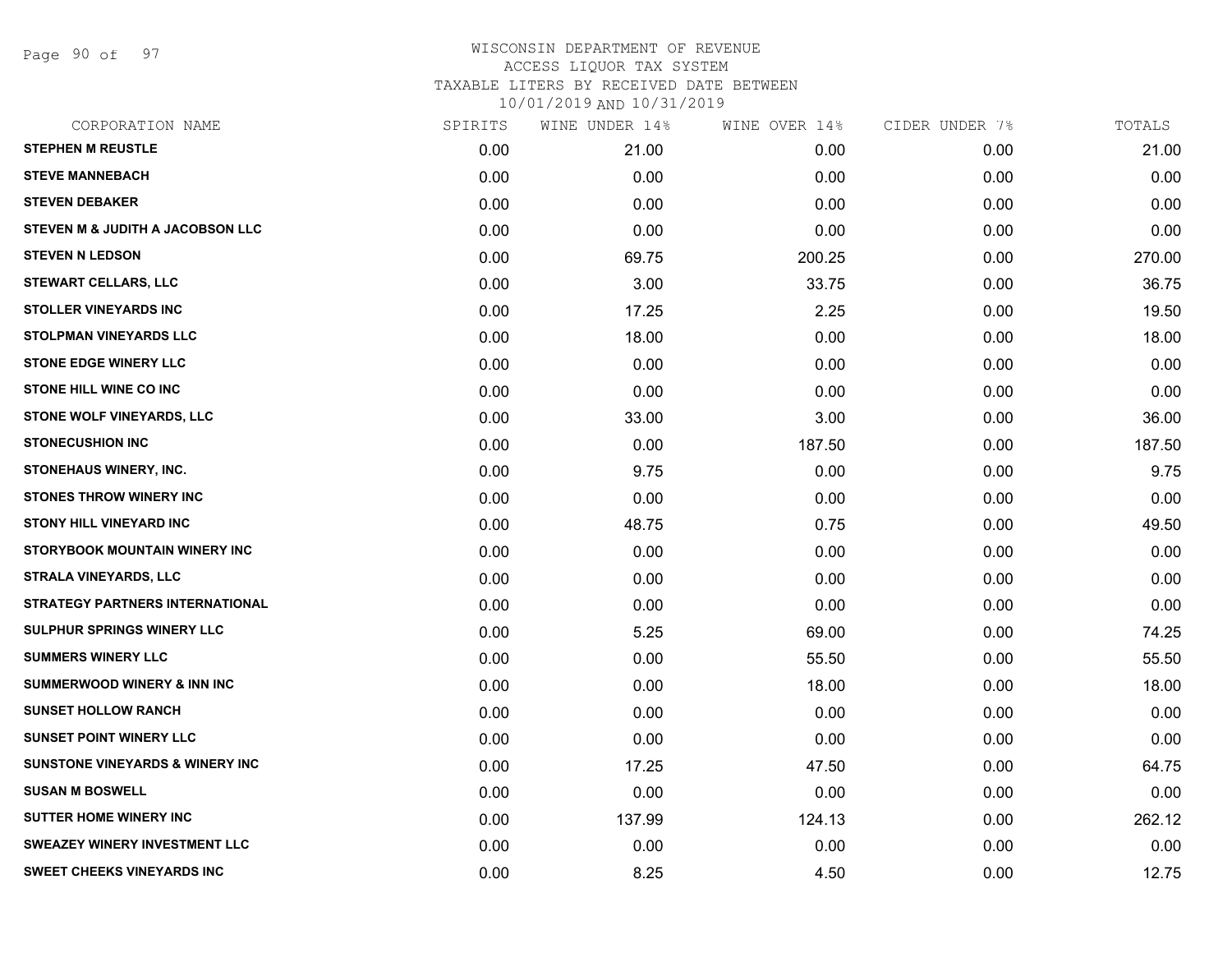Page 91 of 97

| CORPORATION NAME                   | SPIRITS | WINE UNDER 14% | WINE OVER 14% | CIDER UNDER 7% | TOTALS |
|------------------------------------|---------|----------------|---------------|----------------|--------|
| <b>TABLAS CREEK VINEYARD LP</b>    | 0.00    | 60.00          | 16.50         | 0.00           | 76.50  |
| <b>TAFT STREET INC</b>             | 0.00    | 0.00           | 1.19          | 0.00           | 1.19   |
| <b>TAKARA SAKE USA INC</b>         | 0.00    | 3.15           | 12.57         | 0.00           | 15.72  |
| <b>TALLEY VINEYARDS INC</b>        | 0.00    | 13.50          | 0.75          | 0.00           | 14.25  |
| <b>TAMBER BEY VINEYARDS LLC</b>    | 0.00    | 7.50           | 25.50         | 0.00           | 33.00  |
| <b>TANDEM WINES LLC</b>            | 0.00    | 2.25           | 0.00          | 0.00           | 2.25   |
| <b>TARA BELLA WINERY LLC</b>       | 0.00    | 0.00           | 0.00          | 0.00           | 0.00   |
| <b>TEALE CREEK ASSOCIATES</b>      | 0.00    | 0.00           | 0.00          | 0.00           | 0.00   |
| <b>TENBA RIDGE WINERY LLC</b>      | 0.00    | 0.00           | 0.00          | 0.00           | 0.00   |
| <b>TERRA VINUM LLC</b>             | 0.00    | 0.00           | 0.00          | 0.00           | 0.00   |
| <b>TERRAVANT WINE COMPANY LLC</b>  | 0.00    | 0.00           | 0.00          | 0.00           | 0.00   |
| <b>TESTAROSSA VINEYARDS LLC</b>    | 0.00    | 0.75           | 61.50         | 0.00           | 62.25  |
| <b>TEXAS FULFILLMENT SERVICES</b>  | 0.00    | 33.75          | 0.00          | 0.00           | 33.75  |
| THE ALIXIR COMPANY                 | 0.00    | 0.00           | 0.00          | 0.00           | 0.00   |
| THE BIALE ESTATE                   | 0.00    | 2.25           | 153.00        | 0.00           | 155.25 |
| THE BLEECHER FAMILY TRUST          | 0.00    | 0.00           | 0.00          | 0.00           | 0.00   |
| THE BRANDER VINEYARD               | 0.00    | 9.00           | 0.00          | 0.00           | 9.00   |
| THE CELLAR LLC                     | 0.00    | 0.00           | 0.00          | 0.00           | 0.00   |
| THE GAINEY VINEYARD                | 0.00    | 11.00          | 45.00         | 0.00           | 56.00  |
| THE HARDER GROUP INC               | 0.00    | 0.00           | 47.25         | 0.00           | 47.25  |
| THE HESS COLLECTION WINERY         | 0.00    | 11.25          | 179.25        | 0.00           | 190.50 |
| THE HOGUE CELLARS LTD              | 0.00    | 0.00           | 9.00          | 0.00           | 9.00   |
| THE INFINITE MONKEY THEOREM INC    | 0.00    | 4.50           | 0.00          | 0.00           | 4.50   |
| THE LITTORAI WINES                 | 0.00    | 0.00           | 0.00          | 0.00           | 0.00   |
| THE LOCK AGRICULTURAL VENTURES LLC | 0.00    | 0.00           | 0.00          | 0.00           | 0.00   |
| THE MASCOT WINE, LLC               | 0.00    | 0.00           | 0.00          | 0.00           | 0.00   |
| THE MEEKER VINEYARD                | 0.00    | 0.00           | 0.00          | 0.00           | 0.00   |
| THE MORLET SELECTION INC           | 0.00    | 0.00           | 0.00          | 0.00           | 0.00   |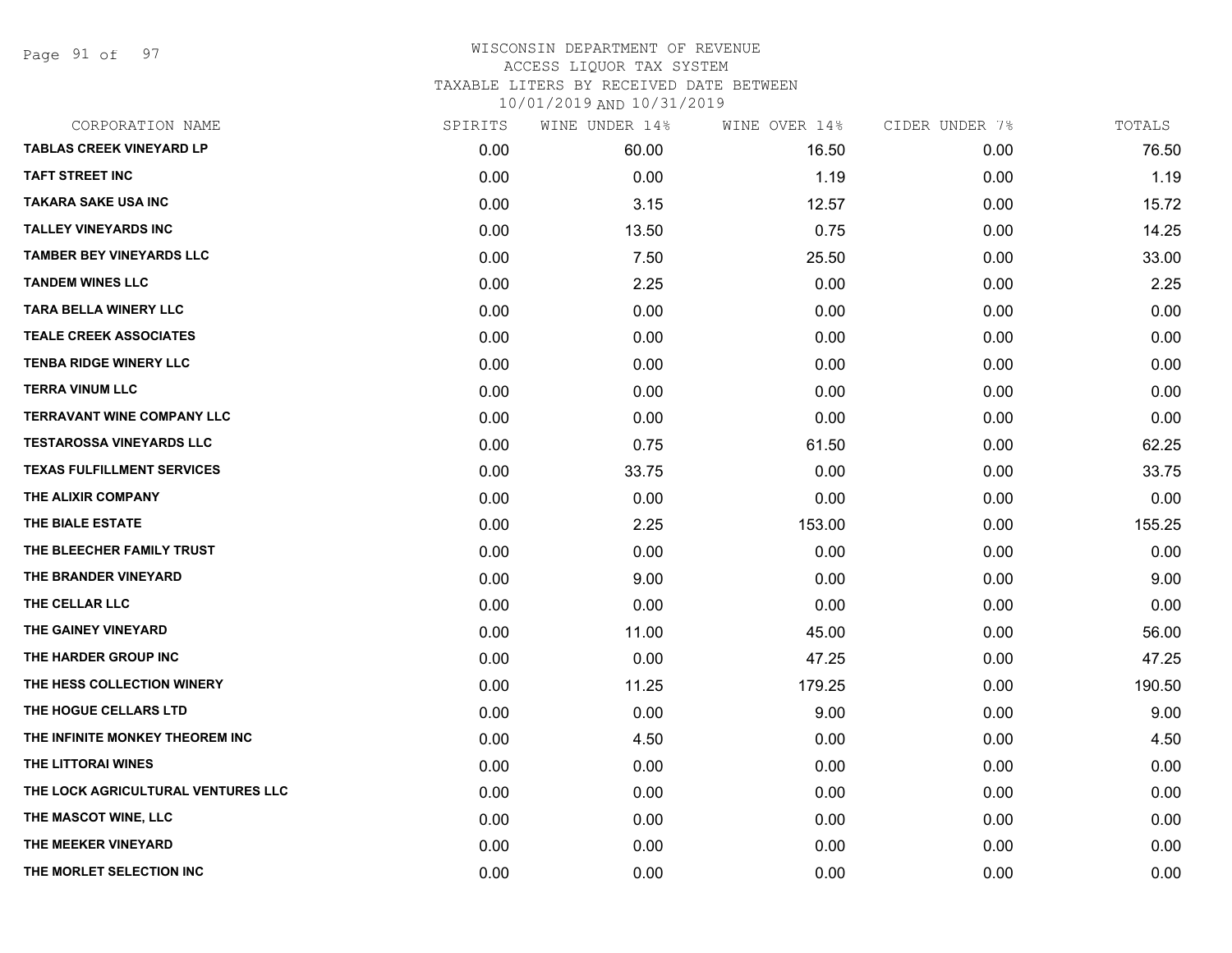#### WISCONSIN DEPARTMENT OF REVENUE ACCESS LIQUOR TAX SYSTEM TAXABLE LITERS BY RECEIVED DATE BETWEEN

| CORPORATION NAME                          | SPIRITS | WINE UNDER 14% | WINE OVER 14% | CIDER UNDER 7% | TOTALS   |
|-------------------------------------------|---------|----------------|---------------|----------------|----------|
| THE MORNE WINE COMPANY                    | 0.00    | 28.50          | 6.75          | 0.00           | 35.25    |
| THE RED STITCH WINE GROUP, LLC            | 0.00    | 0.00           | 0.00          | 0.00           | 0.00     |
| THE RUM TREE, INC.                        | 0.00    | 0.00           | 0.00          | 0.00           | 0.00     |
| THE SHORES OF FAIRHAVEN INC               | 0.00    | 28.50          | 0.00          | 0.00           | 28.50    |
| THE SILVERADO VINEYARDS                   | 0.00    | 6.75           | 51.00         | 0.00           | 57.75    |
| THE VINEYARD LLC                          | 0.00    | 1,225.38       | 0.00          | 0.00           | 1,225.38 |
| THE WILLIAMSBURG WINERY LTD               | 0.00    | 8.25           | 3.75          | 0.00           | 12.00    |
| THE WINE GROUP INC                        | 0.00    | 137.25         | 389.63        | 0.00           | 526.88   |
| THE WINE VINEYARD LLC                     | 0.00    | 0.00           | 0.00          | 0.00           | 0.00     |
| THE WOODLAND TRAIL BEVERAGE COMPANY, INC. | 0.00    | 0.00           | 0.00          | 0.00           | 0.00     |
| <b>THERESA HIGH</b>                       | 0.00    | 0.00           | 0.00          | 0.00           | 0.00     |
| THIRTY-ONE PRODUCTION LLC                 | 0.00    | 0.00           | 0.00          | 0.00           | 0.00     |
| THIS REALM LLC                            | 0.00    | 0.00           | 0.00          | 0.00           | 0.00     |
| <b>THOMAS C HOFFMAN</b>                   | 0.00    | 0.00           | 16.50         | 0.00           | 16.50    |
| THOMAS FOGARTY WINERY LLC                 | 0.00    | 25.50          | 11.25         | 0.00           | 36.75    |
| THOMAS L BECKMEN & JUDITH F BECKMEN       | 0.00    | 6.00           | 21.00         | 0.00           | 27.00    |
| <b>THURMAN J RODGERS</b>                  | 0.00    | 6.00           | 0.00          | 0.00           | 6.00     |
| <b>THVS CORP</b>                          | 0.00    | 0.00           | 0.00          | 0.00           | 0.00     |
| TIM BLUE WINES LLC                        | 0.00    | 0.00           | 45.00         | 0.00           | 45.00    |
| <b>TIM SLATER</b>                         | 0.00    | 0.00           | 0.00          | 0.00           | 0.00     |
| <b>TIMOTHY D GUILD</b>                    | 0.00    | 0.00           | 0.00          | 0.00           | 0.00     |
| <b>TIMOTHY P MCDONALD</b>                 | 0.00    | 0.00           | 0.00          | 0.00           | 0.00     |
| TMR WINE COMPANY LLC                      | 0.00    | 0.00           | 4.50          | 0.00           | 4.50     |
| TOAD HOLLOW VINEYARDS INC                 | 0.00    | 0.00           | 0.00          | 0.00           | 0.00     |
| <b>TOBIN JAMES CELLARS</b>                | 0.00    | 10.50          | 21.00         | 0.00           | 31.50    |
| <b>TODD KUEHL</b>                         | 0.00    | 0.00           | 0.00          | 0.00           | 0.00     |
| <b>TOLLIVER RANCH BRANDS LLC</b>          | 0.00    | 1.50           | 21.75         | 0.00           | 23.25    |
| <b>TOM MEADOWCROFT</b>                    | 0.00    | 6.75           | 11.25         | 0.00           | 18.00    |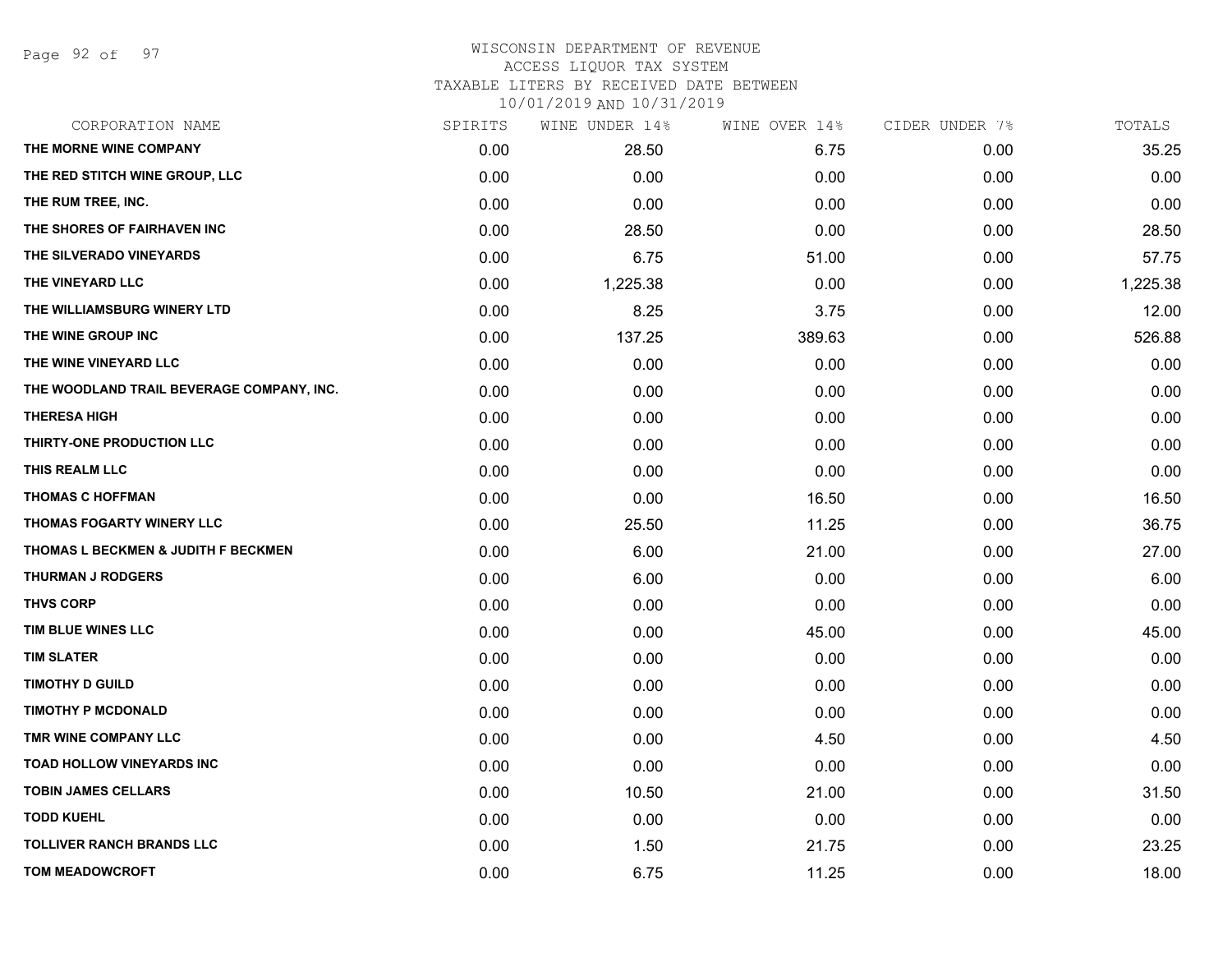#### WISCONSIN DEPARTMENT OF REVENUE ACCESS LIQUOR TAX SYSTEM

TAXABLE LITERS BY RECEIVED DATE BETWEEN

| CORPORATION NAME                              | SPIRITS | WINE UNDER 14% | WINE OVER 14% | CIDER UNDER 7% | TOTALS   |
|-----------------------------------------------|---------|----------------|---------------|----------------|----------|
| <b>TOMMYS TOO HIGH WINES LLC</b>              | 0.00    | 0.00           | 0.00          | 0.00           | 0.00     |
| <b>TOUR DE FORCE WINE COMPANY LLC</b>         | 0.00    | 0.00           | 0.00          | 0.00           | 0.00     |
| <b>TRACY A SOMERVILLE</b>                     | 0.00    | 0.00           | 0.00          | 0.00           | 0.00     |
| <b>TREANA WINERY LLC</b>                      | 0.00    | 0.00           | 6.00          | 0.00           | 6.00     |
| <b>TREASURY WINE ESTATES AMERICAS COMPANY</b> | 0.00    | 1,345.63       | 1,214.98      | 0.00           | 2,560.61 |
| <b>TREFETHEN VINEYARDS WINERY INC</b>         | 0.00    | 59.63          | 54.00         | 0.00           | 113.63   |
| <b>TRENTADUE WINERY LLC</b>                   | 0.00    | 0.00           | 0.00          | 0.00           | 0.00     |
| <b>TRESPASS VINEYARDS INC.</b>                | 0.00    | 0.00           | 0.00          | 0.00           | 0.00     |
| <b>TRINITAS CELLARS LLC</b>                   | 0.00    | 4.50           | 4.50          | 0.00           | 9.00     |
| <b>TRIONE VINEYARDS LLC</b>                   | 0.00    | 1.50           | 9.00          | 0.00           | 10.50    |
| <b>TROY LANDWEHR</b>                          | 0.00    | 0.00           | 0.00          | 0.00           | 0.00     |
| <b>TSG LLC</b>                                | 0.00    | 0.00           | 0.00          | 0.00           | 0.00     |
| <b>TURKOVICH FAMILY WINES LLC</b>             | 0.00    | 0.00           | 0.75          | 0.00           | 0.75     |
| <b>TURLEY WINE CELLARS INC</b>                | 0.00    | 0.00           | 0.00          | 0.00           | 0.00     |
| <b>TURNBULL WINE CELLARS</b>                  | 0.00    | 4.50           | 22.50         | 0.00           | 27.00    |
| <b>TUSK ESTATES LLC</b>                       | 0.00    | 0.00           | 0.00          | 0.00           | 0.00     |
| <b>TWIN PEAKS WINERY INC</b>                  | 0.00    | 1.50           | 15.00         | 0.00           | 16.50    |
| <b>TWIN RIDGE ESTATES LLC</b>                 | 0.00    | 2.25           | 0.75          | 0.00           | 3.00     |
| <b>TWISTED OAK WINERY LLC</b>                 | 0.00    | 6.00           | 3.00          | 0.00           | 9.00     |
| <b>TWO LADS LLC</b>                           | 0.00    | 3.00           | 0.00          | 0.00           | 3.00     |
| TY R CATON                                    | 0.00    | 19.50          | 37.50         | 0.00           | 57.00    |
| <b>UNION WINE COMPANY</b>                     | 0.00    | 0.00           | 0.00          | 0.00           | 0.00     |
| UNTI WINE CO LLC                              | 0.00    | 0.00           | 0.00          | 0.00           | 0.00     |
| <b>UPSTREAM CIDER LLC</b>                     | 0.00    | 0.00           | 0.00          | 0.00           | 0.00     |
| <b>URBAN CELLARS LLC</b>                      | 0.00    | 0.00           | 0.00          | 0.00           | 0.00     |
| <b>V&amp;CLLC</b>                             | 0.00    | 30.00          | 112.50        | 0.00           | 142.50   |
| <b>V SATTUI WINERY INC</b>                    | 0.00    | 279.75         | 579.75        | 0.00           | 859.50   |
| <b>V2 WINE GROUP LLC</b>                      | 0.00    | 0.00           | 0.00          | 0.00           | 0.00     |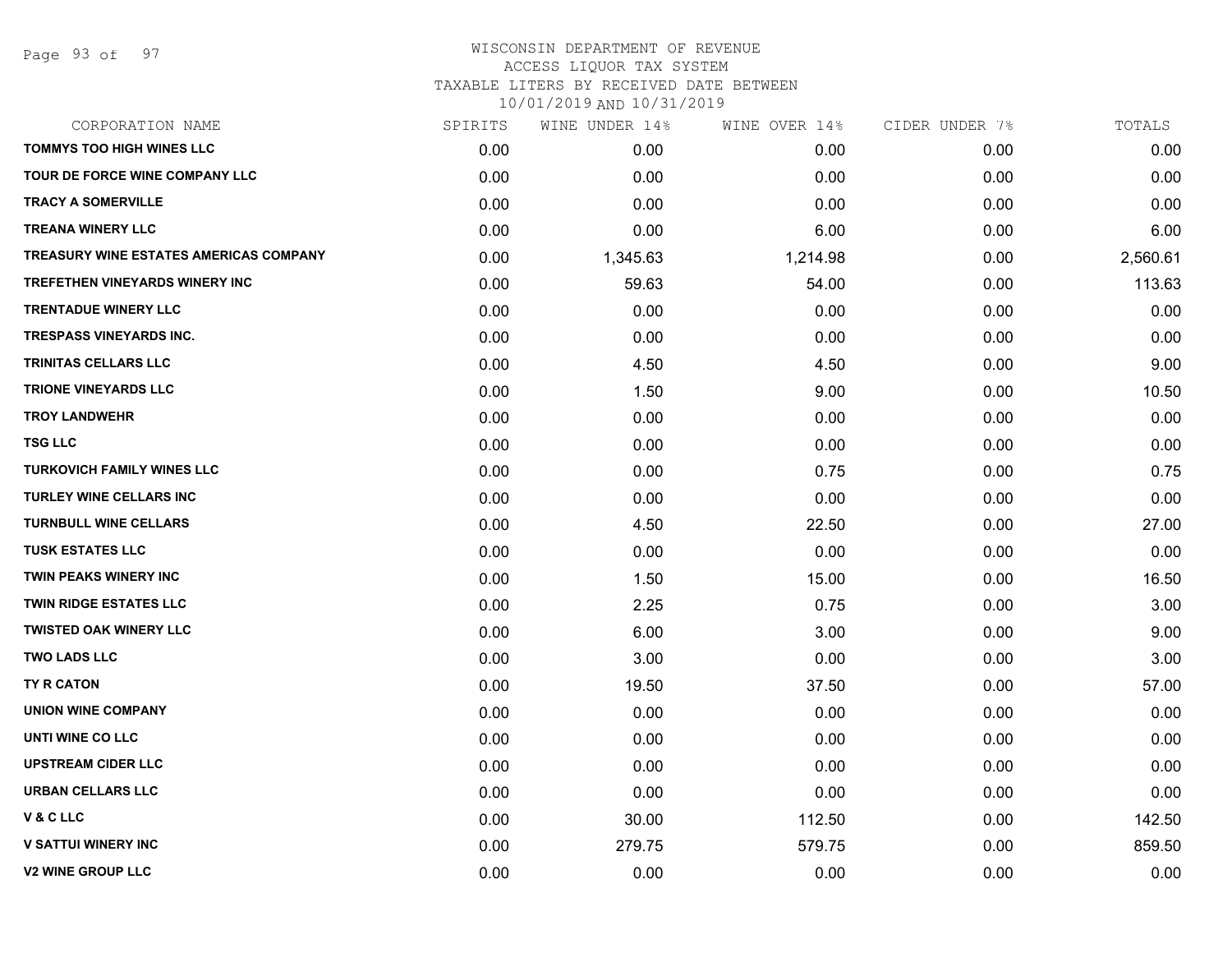Page 94 of 97

| CORPORATION NAME                  | SPIRITS | WINE UNDER 14% | WINE OVER 14% | CIDER UNDER 7% | TOTALS   |
|-----------------------------------|---------|----------------|---------------|----------------|----------|
| VAN RUITEN FAMILY WINERY LLC      | 0.00    | 0.00           | 0.00          | 0.00           | 0.00     |
| VAN WYCHEN WINES INC.             | 0.00    | 0.00           | 0.00          | 0.00           | 0.00     |
| <b>VERMEIL WINE GROUP LLC</b>     | 0.00    | 0.00           | 1.50          | 0.00           | 1.50     |
| <b>VERNON VINEYARDS LTD</b>       | 0.00    | 0.00           | 0.00          | 0.00           | 0.00     |
| <b>VICINI ENTERPRISES LLC</b>     | 0.00    | 4.50           | 0.00          | 0.00           | 4.50     |
| <b>VIGNETTE WINERY LLC</b>        | 0.00    | 18.00          | 9.00          | 0.00           | 27.00    |
| <b>VILLA AMOROSA INC</b>          | 0.00    | 254.25         | 601.00        | 0.00           | 855.25   |
| <b>VILLA ENCINAL PARTNERS LP</b>  | 0.00    | 1.50           | 114.75        | 0.00           | 116.25   |
| <b>VILLA SAN JULIETTE INC</b>     | 0.00    | 0.00           | 0.00          | 0.00           | 0.00     |
| <b>VILLA TOSCANO INC</b>          | 0.00    | 0.00           | 0.00          | 0.00           | 0.00     |
| VIN DE ZO LLC                     | 0.00    | 54.75          | 20.25         | 0.00           | 75.00    |
| <b>VINA ROBLES INC</b>            | 0.00    | 3.75           | 16.50         | 0.00           | 20.25    |
| <b>VINCENT ARROYO WINERY INC</b>  | 0.00    | 18.00          | 0.00          | 0.00           | 18.00    |
| <b>VINE &amp; SUN LLC</b>         | 0.00    | 0.00           | 0.00          | 0.00           | 0.00     |
| <b>VINE CLIFF WINERY INC</b>      | 0.00    | 0.00           | 4.50          | 0.00           | 4.50     |
| <b>VINEBURG LLC</b>               | 0.00    | 105.75         | 645.75        | 0.00           | 751.50   |
| <b>VINES TO CELLAR, INC.</b>      | 0.00    | 0.00           | 0.00          | 0.00           | 0.00     |
| <b>VINESSE LLC</b>                | 0.00    | 0.00           | 0.00          | 0.00           | 0.00     |
| <b>VINEYARD 29 LLC</b>            | 0.00    | 0.00           | 0.00          | 0.00           | 0.00     |
| VIN-GO, LLC                       | 0.00    | 6,815.63       | 0.00          | 0.00           | 6,815.63 |
| <b>VINTAGE WINE ESTATES, INC.</b> | 0.00    | 840.00         | 778.50        | 0.00           | 1,618.50 |
| <b>VINTAGE WINE ESTATES, INC.</b> | 0.00    | 358.50         | 9.00          | 0.00           | 367.50   |
| <b>VINTAGE WINE ESTATES, INC.</b> | 0.00    | 35.25          | 192.75        | 0.00           | 228.00   |
| <b>VINTAGE WINE ESTATES, INC.</b> | 0.00    | 38.25          | 175.50        | 0.00           | 213.75   |
| <b>VINTAGE WINE ESTATES, INC.</b> | 0.00    | 15.00          | 33.75         | 0.00           | 48.75    |
| <b>VINTAGE WINE ESTATES, INC.</b> | 0.00    | 30.75          | 162.75        | 0.00           | 193.50   |
| <b>VINTAGE WINE ESTATES, INC.</b> | 0.00    | 15.75          | 135.75        | 0.00           | 151.50   |
| <b>VINTAGE WINE ESTATES, INC.</b> | 0.00    | 2.25           | 2.25          | 0.00           | 4.50     |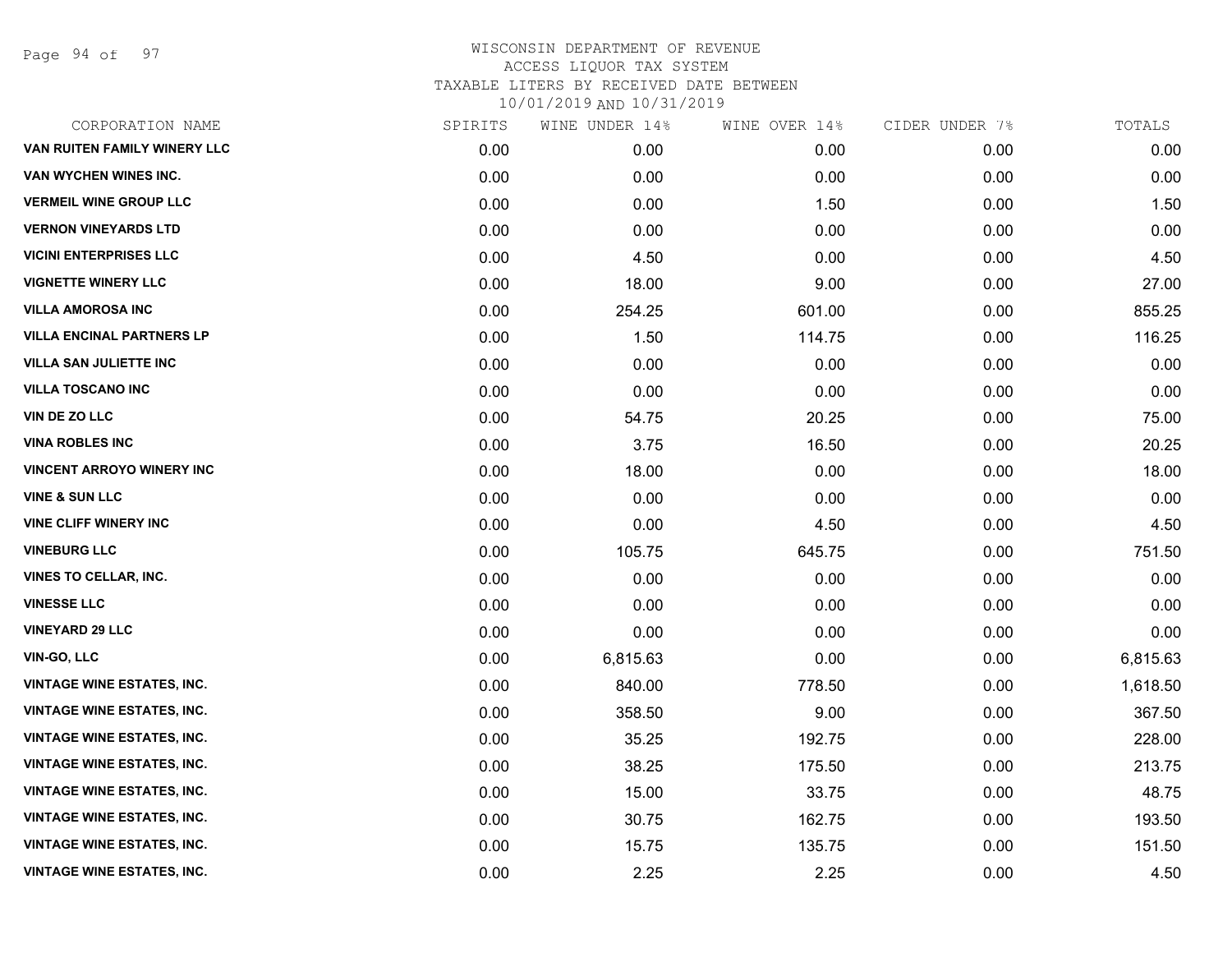Page 95 of 97

#### WISCONSIN DEPARTMENT OF REVENUE ACCESS LIQUOR TAX SYSTEM TAXABLE LITERS BY RECEIVED DATE BETWEEN

| CORPORATION NAME                                   | SPIRITS | WINE UNDER 14% | WINE OVER 14% | CIDER UNDER 7% | TOTALS |
|----------------------------------------------------|---------|----------------|---------------|----------------|--------|
| <b>VINTAGE WINE ESTATES, INC.</b>                  | 0.00    | 83.25          | 159.75        | 0.00           | 243.00 |
| <b>VINUM CELLARS INC</b>                           | 0.00    | 0.00           | 0.00          | 0.00           | 0.00   |
| <b>VITE GALLERON ASSETS CORP</b>                   | 0.00    | 1.50           | 7.50          | 0.00           | 9.00   |
| <b>VON KLAUS WINERY LLC</b>                        | 0.00    | 0.00           | 0.00          | 0.00           | 0.00   |
| <b>VON STIEHL WINERY LTD.</b>                      | 0.00    | 0.00           | 0.00          | 0.00           | 0.00   |
| W G BEST WEINKELLEREI INC                          | 0.00    | 292.50         | 0.00          | 0.00           | 292.50 |
| <b>W J DEUTSCH &amp; SONS LTD</b>                  | 0.00    | 2.25           | 6.75          | 0.00           | 9.00   |
| <b>WAGNER WINERY LLC</b>                           | 0.00    | 2.25           | 0.00          | 0.00           | 2.25   |
| <b>WAITS-MAST FAMILY CELLARS LLC</b>               | 0.00    | 0.00           | 0.00          | 0.00           | 0.00   |
| <b>WASHINGTON VINTNERS LLC</b>                     | 0.00    | 0.00           | 0.00          | 0.00           | 0.00   |
| <b>WEIBEL INCORPORATED</b>                         | 0.00    | 6.00           | 0.00          | 0.00           | 6.00   |
| <b>WENTE BROS</b>                                  | 0.00    | 23.25          | 69.75         | 0.00           | 93.00  |
| <b>WEST COAST WINE PARTNERS LLC</b>                | 0.00    | 1.50           | 10.50         | 0.00           | 12.00  |
| <b>WEST PRAIRIE WINERY LLC</b>                     | 0.00    | 0.00           | 0.00          | 0.00           | 0.00   |
| <b>WESTFALL WINERY LLC</b>                         | 0.00    | 0.00           | 0.00          | 0.00           | 0.00   |
| <b>WESTPORT WINERY LLC</b>                         | 0.00    | 4.50           | 0.00          | 0.00           | 4.50   |
| <b>WHEELER WINERY INC</b>                          | 0.00    | 202.50         | 341.76        | 0.00           | 544.26 |
| <b>WHETSTONE WINE CELLARS LLC</b>                  | 0.00    | 3.75           | 12.00         | 0.00           | 15.75  |
| <b>WHISPERING BLUFFS VINEYARD &amp; WINERY LTD</b> | 0.00    | 0.00           | 0.00          | 0.00           | 0.00   |
| <b>WHITE BEAR SPIRITS LLC</b>                      | 0.00    | 0.00           | 0.00          | 0.00           | 0.00   |
| <b>WHITE OAK VINEYARDS &amp; WINERY LLC</b>        | 0.00    | 0.00           | 0.00          | 0.00           | 0.00   |
| WHITE WINTER WINERY INC                            | 0.00    | 0.00           | 0.00          | 0.00           | 0.00   |
| <b>WIENS CELLARS LLC</b>                           | 0.00    | 57.35          | 19.15         | 0.00           | 76.50  |
| <b>WILD EPITOME LLC</b>                            | 0.00    | 0.00           | 0.00          | 0.00           | 0.00   |
| <b>WILDEROTTER WINERY LLC</b>                      | 0.00    | 0.00           | 0.00          | 0.00           | 0.00   |
| <b>WILLAMETTE VALLEY VINEYARDS INC</b>             | 0.00    | 118.88         | 18.00         | 0.00           | 136.88 |
| <b>WILLIAM F BLUHM</b>                             | 0.00    | 0.00           | 0.00          | 0.00           | 0.00   |
| <b>WILLIAM MOSBY</b>                               | 0.00    | 0.00           | 0.00          | 0.00           | 0.00   |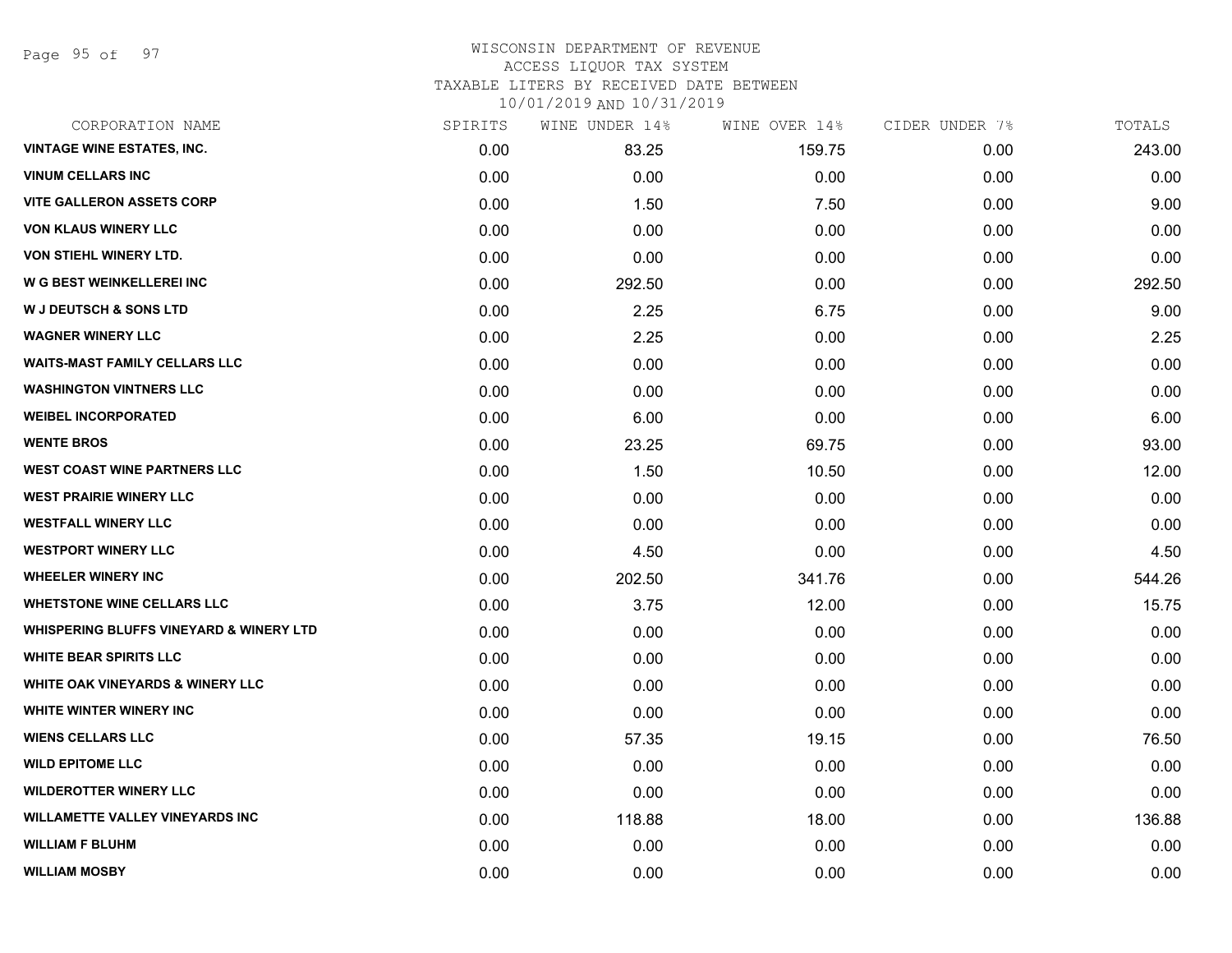Page 96 of 97

# WISCONSIN DEPARTMENT OF REVENUE ACCESS LIQUOR TAX SYSTEM TAXABLE LITERS BY RECEIVED DATE BETWEEN

| CORPORATION NAME                               | SPIRITS | WINE UNDER 14% | WINE OVER 14% | CIDER UNDER 7% | TOTALS     |
|------------------------------------------------|---------|----------------|---------------|----------------|------------|
| <b>WILLIAM PRICE III</b>                       | 0.00    | 231.75         | 3.00          | 0.00           | 234.75     |
| <b>WILLIAMS &amp; SELYEM LLC</b>               | 0.00    | 13.50          | 4.50          | 0.00           | 18.00      |
| <b>WILRONA LLC</b>                             | 0.00    | 11.25          | 0.00          | 0.00           | 11.25      |
| <b>WILSON CREEK WINERY &amp; VINEYARDS INC</b> | 0.00    | 237.00         | 40.88         | 0.00           | 277.88     |
| <b>WINDERLEA WINE COMPANY LLC</b>              | 0.00    | 9.00           | 4.50          | 0.00           | 13.50      |
| <b>WINDWARD VINEYARD LLC</b>                   | 0.00    | 0.00           | 0.00          | 0.00           | 0.00       |
| WINE BY JOE LLC                                | 0.00    | 22.88          | 8.00          | 0.00           | 30.88      |
| WINE OF THE MONTH CLUB, INC.                   | 0.00    | 762.00         | 290.25        | 0.00           | 1,052.25   |
| <b>WINE ROAD VINTNERS LLC</b>                  | 0.00    | 21.75          | 67.00         | 0.00           | 88.75      |
| <b>WINE SOCIETY LLC</b>                        | 0.00    | 0.00           | 4.50          | 0.00           | 4.50       |
| <b>WINE.COM OF TEXAS LLC</b>                   | 0.00    | 7,437.81       | 0.00          | 0.00           | 7,437.81   |
| <b>WINERY AT BLACK STAR FARMS LLC</b>          | 0.00    | 66.75          | 0.38          | 0.00           | 67.13      |
| <b>WINERY EXCHANGE, INC.</b>                   | 0.00    | 21.75          | 42.00         | 0.00           | 63.75      |
| <b>WINERY FULFILLMENT SERVICES LLC</b>         | 0.00    | 141.00         | 106.50        | 0.00           | 247.50     |
| <b>WINESITTER BREWHOUSE LLC</b>                | 0.00    | 0.00           | 0.00          | 0.00           | 0.00       |
| WINNESHIEK WILDBERRY WINERY LLC                | 0.00    | 1.50           | 0.00          | 0.00           | 1.50       |
| <b>WINSIDE USA INC</b>                         | 0.00    | 0.00           | 27.75         | 0.00           | 27.75      |
| <b>WOLFF VINEYARD LLC</b>                      | 0.00    | 0.00           | 9.75          | 0.00           | 9.75       |
| <b>WOLLERSHEIM WINERY, INC.</b>                | 0.00    | 0.00           | 0.00          | 0.00           | 0.00       |
| <b>WOLLERSHEIM WINERY, INC.</b>                | 0.00    | 0.00           | 0.00          | 0.00           | 0.00       |
| <b>WOODSON WINES LLC</b>                       | 0.00    | 0.00           | 0.00          | 0.00           | 0.00       |
| <b>WOODWARD CANYON WINERY INC</b>              | 0.00    | 0.00           | 4.50          | 0.00           | 4.50       |
| YORKVILLE CELLARS INC                          | 0.00    | 24.75          | 0.00          | 0.00           | 24.75      |
| <b>ZD WINES LLC</b>                            | 0.00    | 9.00           | 13.50         | 0.00           | 22.50      |
| <b>ZERO LINK MARKETS INC</b>                   | 0.00    | 1,203.70       | 257.50        | 52.90          | 1,514.10   |
| TOTAL LITERS FOR 10/31/2019                    | 0.00    | 105,576.13     | 59,317.94     | 52.90          | 164,946.97 |